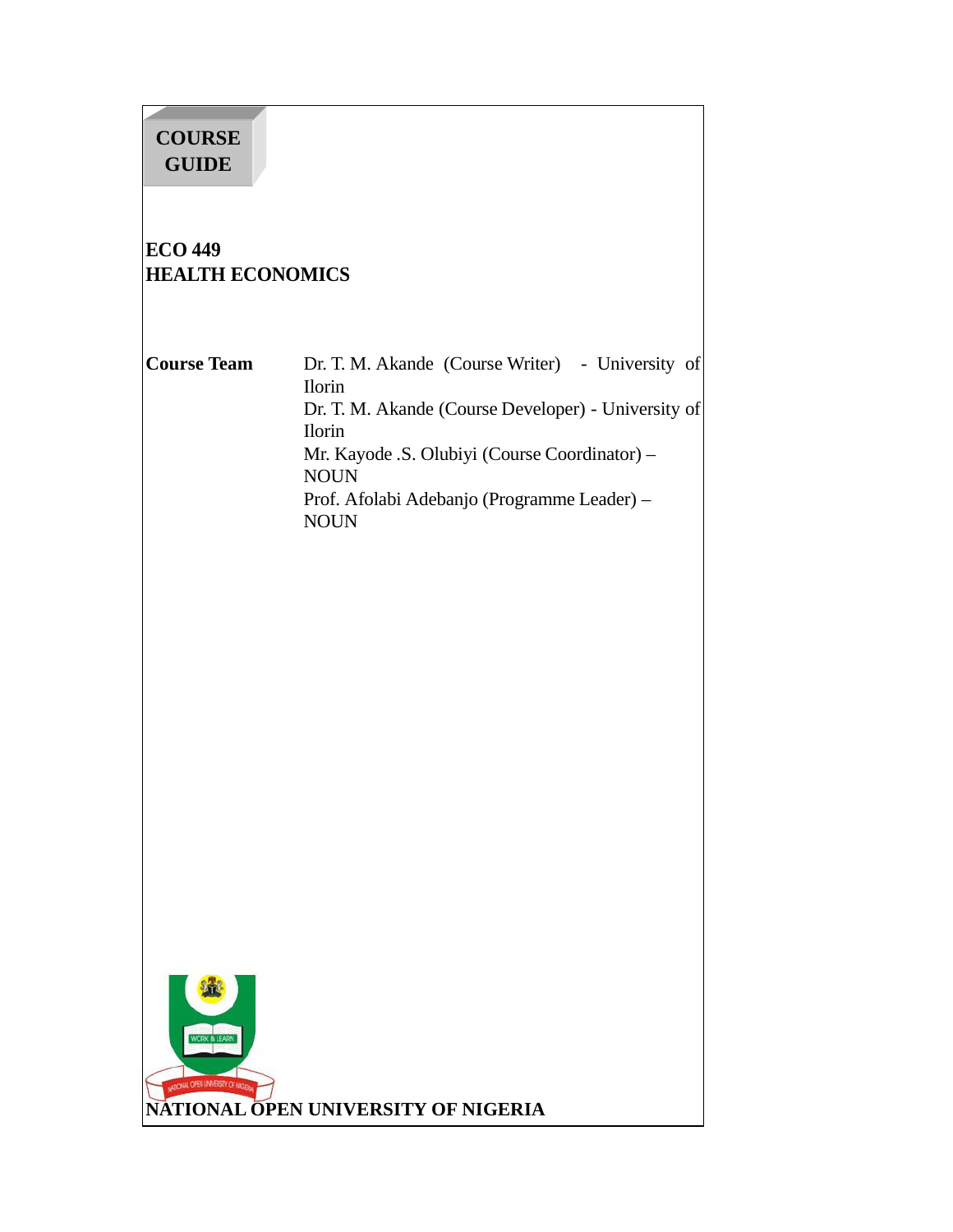© 2018 by NOUN Press National Open University of Nigeria **Headquarters** University Village Plot 91, Cadastral Zone Nnamdi Azikiwe Expressway Jabi, Abuja

Lagos Office 14/16 Ahmadu Bello Way Victoria Island, Lagos

e-mail: centralinfo@nou.edu.ng URL: www.nou.edu.ng

All rights reserved. No part of this book may be reproduced, in any form or by any means, without permission in writing from the publisher.

Printed 2018

ISBN: 978-978-8521-42-6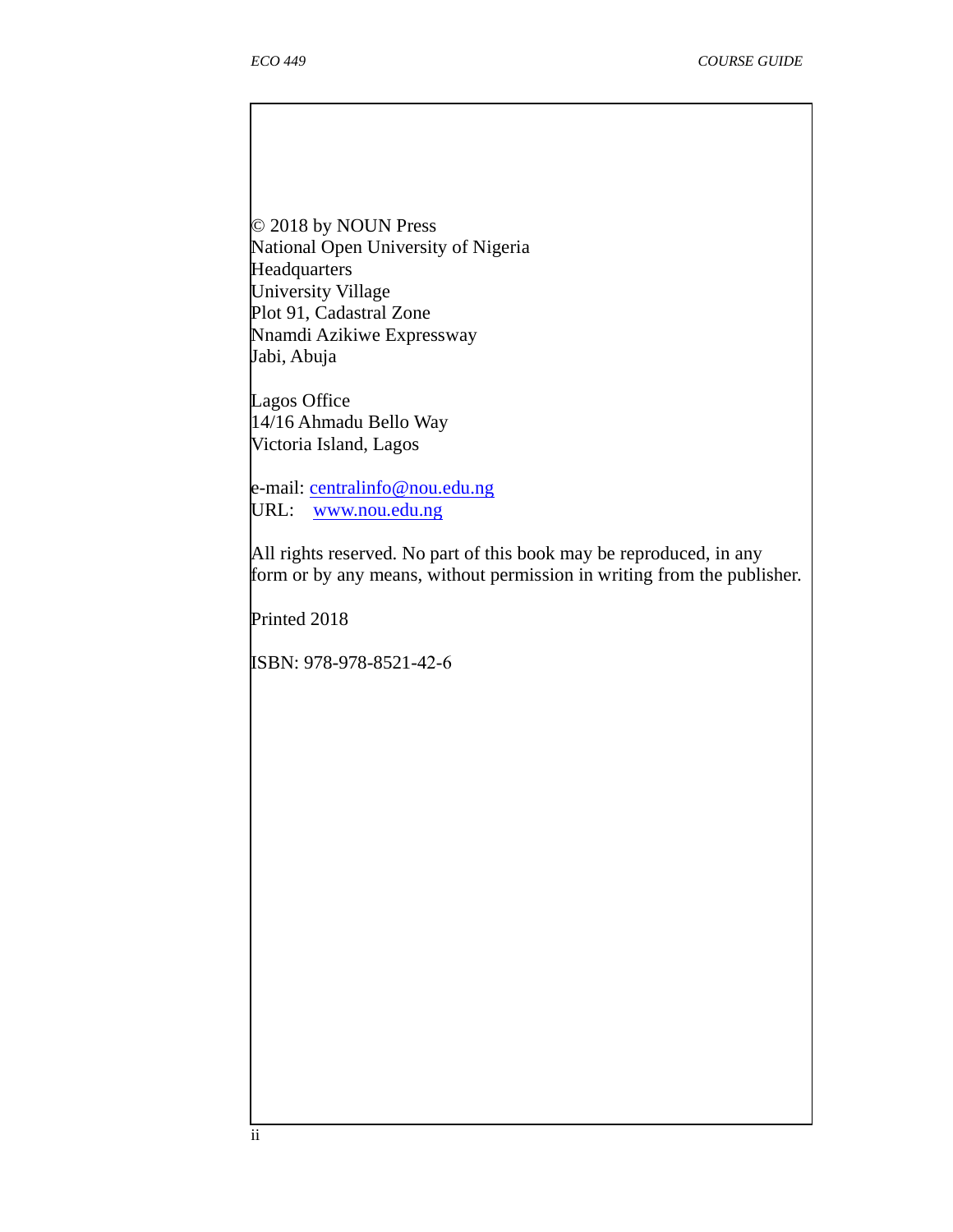# **MAIN COURSE**

# **CONTENTS PAGE**

|                                                    | $\mathbf{1}$ |
|----------------------------------------------------|--------------|
| Unit 2 Introduction to health economics            | 9            |
| Unit 3 Demand and supply in health care            | 15           |
|                                                    | 20           |
|                                                    | 27           |
|                                                    |              |
| Unit 1 Cost containment in health care             | 33           |
|                                                    | 41           |
|                                                    | 47           |
|                                                    | 54           |
|                                                    | 59           |
|                                                    |              |
| Unit 1 Health care financing in Nigeria            | 66           |
| Unit 2 National Health Insurance Scheme in Nigeria | 74           |
| Unit 3 Strategies for implementation of NHIS in    |              |
|                                                    | 80           |
| Unit 4 Economic evaluation of health programs      | 87           |
|                                                    |              |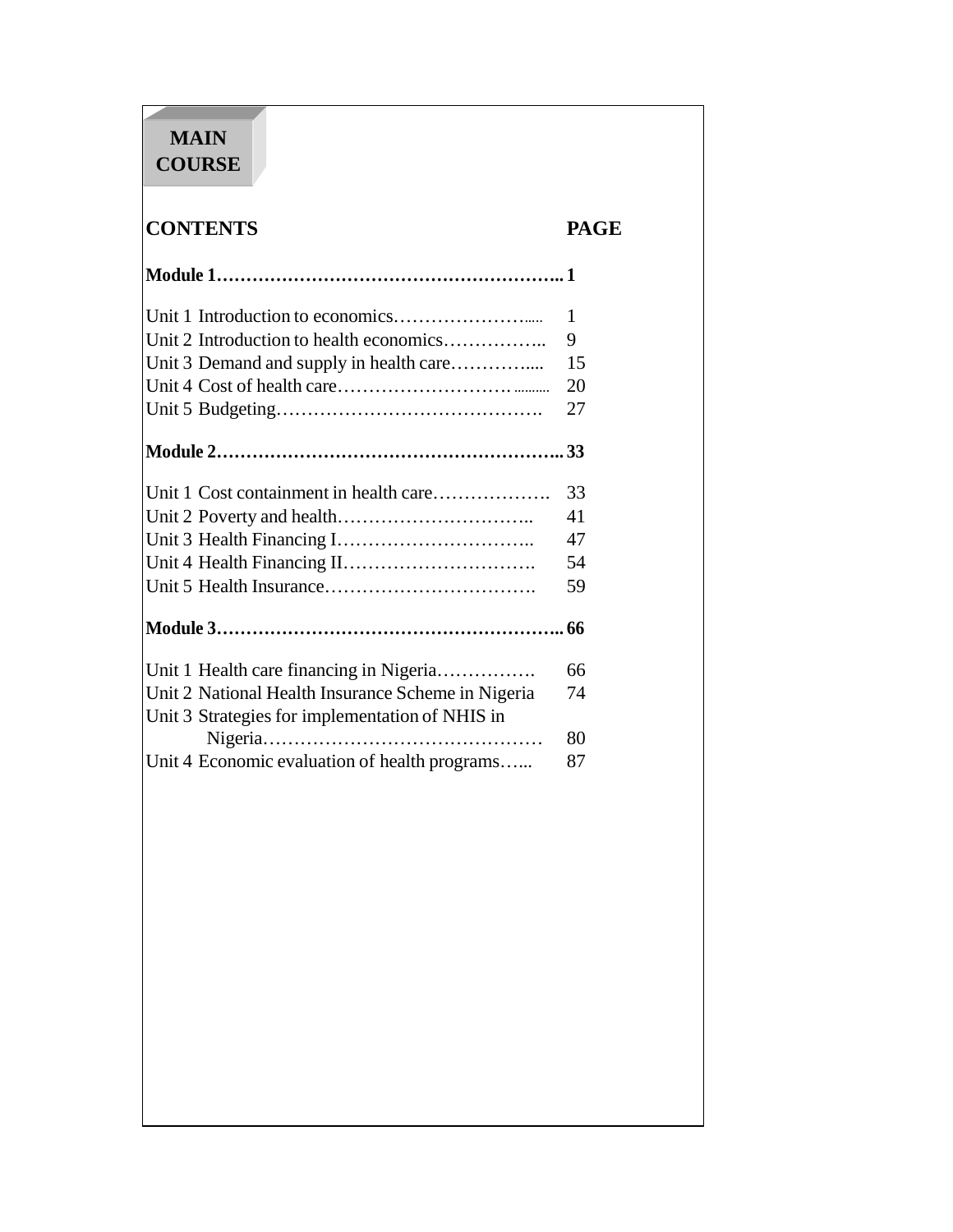## **MODULE 1**

- Unit 1 Introduction to economics
- Unit 2 Introduction to health economics
- Unit 3 Demand and supply in health care
- Unit 4 Cost of health care
- Unit 5 Budgeting

## **UNIT 1 INTRODUCTION TO ECONOMICS**

## **CONTENTS**

- 1.0 Introduction
- 2.0 Objectives
- 3.0 Main Content
	- 3.1 Definition of economics
	- 3.2 Basic concepts in economics
	- 3.3 Demand and supply
		- 3.3.1 Demand
		- 3.3.2 Supply
	- 3.4 Global economy
- 4.0 Conclusion
- 5.0 Summary
- 6.0 Tutor Marked Assignments
- 7.0 References/Further Readings

## **1.0 INTRODUCTION**

Economists are concerned with the wants of human beings. Among other things human beings want love, recognition, comfort of life and material things. Economists are concerned with our material wants which ultimately is to improve our well-being or make a living. Society's material wants are virtually unlimited and insatiable. Human basic needs include air, water, food, shelter and clothing but we seek to have much more than this in terms of goods and services that will make us live comfortably or have standard living.

Human wants are several times more that the productive capacity of our limited resources, it is therefore difficult to satisfy our material wants. The means of producing goods and services are limited and scarce. Our desires for goods and services can not be completely satisfied. Over time wants of man change and multiply and this might be a result of development of new products and extensive promotion of the product or change in circumstances.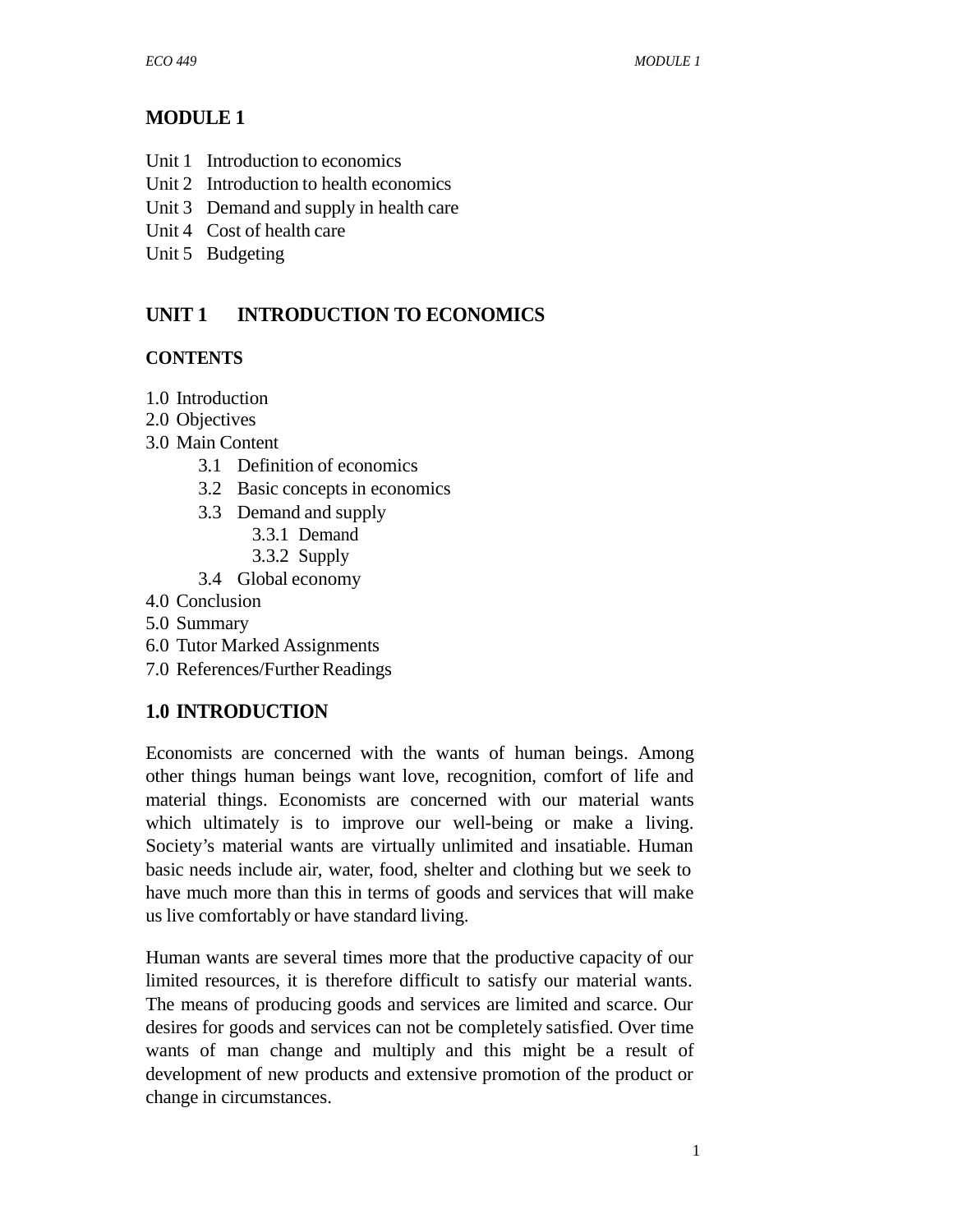In this unit you will be able define economics and study basic concepts in Economics. You will also learn about demand and supply and understand economics with a global perspective. This unit will prepare to understand the subject health economics.

#### **2.0 OBJECTIVES**

On completion of this unit, the learner should be able to:

- Define and understand what is meant by economics
- Understand basic concepts in economics which will be helpful in preparing the learner for good understanding of health economics
- Know about economy with a global perspective

### **3.0 MAIN CONTENT**

#### **3.1 Definition of Economics**

There are several definitions of Economics, some of the definitions which you can familiarize yourself with include:

- Study of how we use scarce resources to produce goods and services to satisfy our wants.
- Social science concerned with the efficient use of limited or scarce resources to achieve maximum satisfaction of human material wants
- The study of how best to allocate scarce resources among competing ones

These definitions are similar and clearly related to each other, each has its own special terms and meaning. There are no significant differences in the definitions.

#### **3.2 Basic Concepts in Economics**

You need to understand certain basic concepts in economics to have a clear understanding of health economics. The basic concepts include; goods, scarcity, opportunity cost, rational choice, economic resources, utility, demand and supply.

- **Good** is a tangible object that is capable of satisfying human wants. Materials like cars, clothes, food, cookers can be regarded as goods and health canalsobe considered an economic good.
- **Service** is an intangible action that is capable of satisfying human want – such services include water supply, health care, waste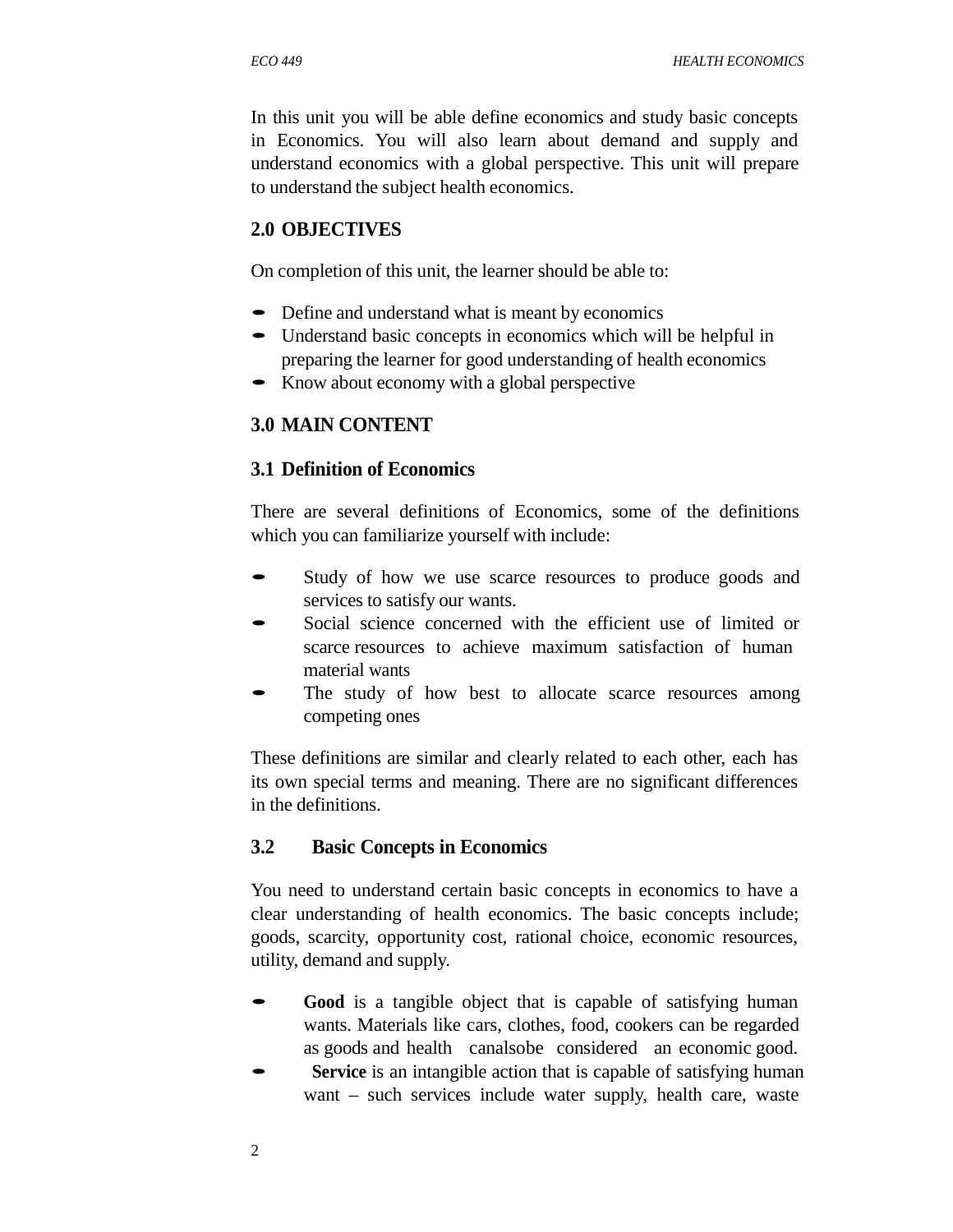disposal, etc. Services satisfy our wants as much as goods do.

Goods such as sphygmomanometers, suction machine are used to provide services.

- **Scarcity** is a condition in which it is impossible to satisfy all human wants for goods and services and this forms the central concept in economics. Scarcity is said to occur when we can not have every good or service that we need or when we want something that we can not have. No one can have everything that he or she wants and we therefore have to select goods and services we think can give us greatest satisfaction. For example some people who are economically disadvantaged may have to choose between going for health care and using the available money to pay school fees or house rent. Scarcity exists at individual, institutional, community and government levels.
- **Opportunity Cost** is defined as the value of the second best choice that is given up when a first choice is made. Every choice one makes is a trade-off between the benefits and costs of one's decision. Usually one will want to make a choice that will result in the smallest opportunity cost and the greatest possible benefit. If this is the case then one has made a **rational choice**.

If a person chose to use little money available to him to buy prescribed drugs for his child as against the other choice of buying alcoholic drink, that choice can be considered rational. From this example one can imagine how well people choose to make rational choice. Rational behaviour means that different people will make different choices because their preferences, circumstances, and available information differ. Rational decisions may change as circumstances change. Try to imagine how our culture makes people spend their money on ceremonies rather than spending such money to take care of them so that they can live well.

- Utility is the benefit consumers get from the purchase of goods and services. It helps to determine how much the consumer is willing to pay. Marginal utility is the additional utility gained by consuming one more unit.
- **Economic resources** are all natural, human, and manufactured resources which go into the production of goods and services. It is broadly divided into two: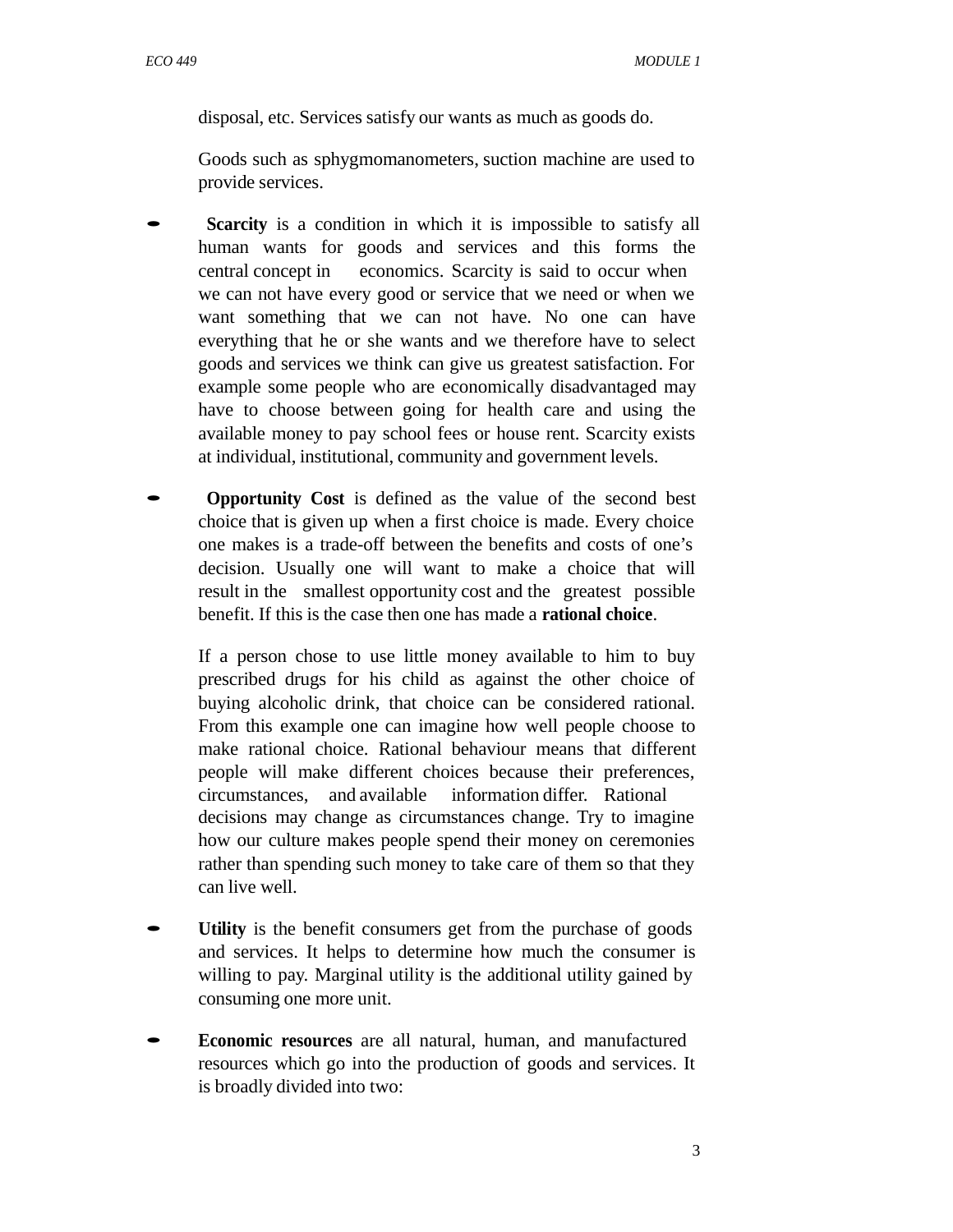Property resources include land (natural resources) or raw materials and capital.

Human resources include labour and entrepreneurial ability.

#### **SELF ASSESSMENT EXERCISE 1**

Attempt to define the following terms; Good, Service, Scarcity and opportunity cost. Try to understand these terms in your own words and then see how you apply this to the day to day things in your environment.

### **3.3 Demand and Supply**

### **3.3.1 Demand**

Demand is the quantity of a product that consumers will purchase at each possible price. Under normal condition there is a relationship between the price of a product or service and the quantity that will be demanded.

The law of demand states that if everything else remains equal, more of a product will be purchased at a lower price than at a higher price or less of a product will be purchased at a higher price than a lower price. For example a doubling in the cost or price of a contraceptive will result in less demand if all else are equal and conversely a reduction in the price or cost will result in increase in demand. If all else are equal implies an assumption that no other event takes place other than the change in price to affect willingness of clients to patronize the service.

You can try and understand demand in the context of goods purchased for food in our markets. What happens when many people suddenly get interested in buying a product particularly during festivities?

#### **Determinants of demand**

- Tastes and preferences Personal feelings toward the value or desirability of various products. The desire for a particular type of frame for eye glasses may be determined by the individual's taste which may be influenced by what is in vogue.
- Disposable income The amount of income that people have left after they pay their taxes. The quantity of products that people buy depends on the disposable income. If you were given some money as a gift you are likely to make demand for certain items which you probably may not demand for if you were not given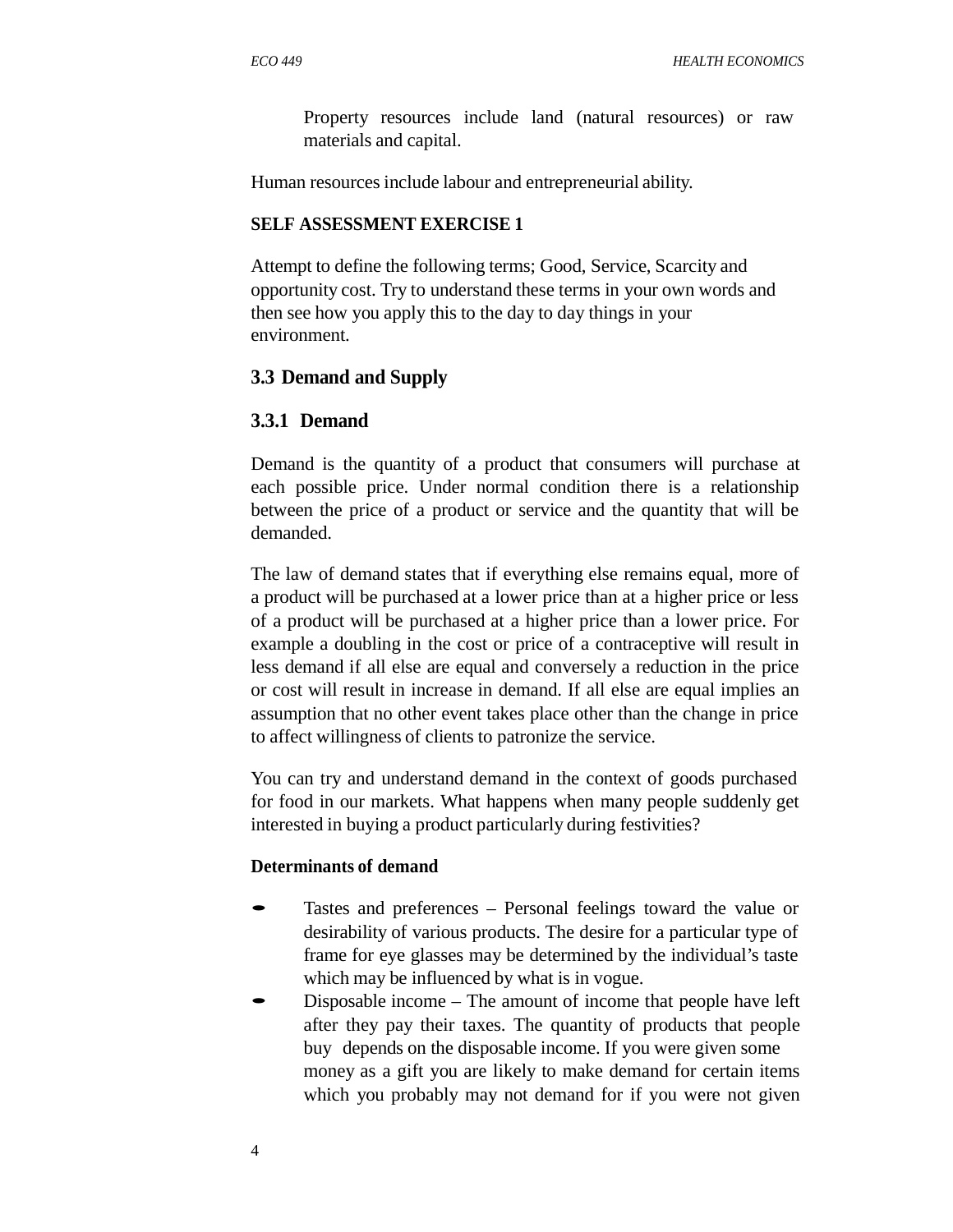this gift. There is a direct relationship between disposable income and demand under normal circumstances. However, sometimes demand for low quality or inferior goods are inversely related to income. Demand for low quality or fake drugs and even low quality health care is usually higher among those with low income.

- Price of related goods When the price of a good changes it often have effect on the demand for a related product (substitute good) which can be used in place of the other. If you find that you can not afford to buy tin milk as a result of price increase you may choose to buy powdered milk. Increase in price of certain drugs may result in higher demand for alternatives to the drugs.
- Number of consumers Increase in the number of people who purchase a product or utilize a service will bring about a change in demand. In epidemics, the large number of people affected brings about an increase in demand of some drugs or vaccines required to manage or control the epidemics.
- Expectation of the future  $-$  Demand for a product can change based on their expectation for the future

## **3.3.2 Supply**

Supply is defined as the quantity of a good or service that firms will offer for sale at each possible price. The Law of supply states that if not else changes, more of a product will be offered for sale at a higher price than at a lower price or conversely less of a product will be offered for sale at a lower price than at a higher price If the price of a product increases the quantity supplied will increase.

The basic **determinants of supply** are:

- Resource prices the price used in the production of the good or service. This determines the price of the goods. If the price of production becomes higher it may reduce the supply of such goods.
- Technique of production With improvement in technology some goods become cheaper to produce and thus improve the supply of such goods.
- Taxes and subsidies Increase in sales or service tax will increase cost of good or service and where subsidies increase then the cost reduces. Government subsidy on drugs can increase supply of drugs
- Prices of other goods In manufacturing firms, increase in price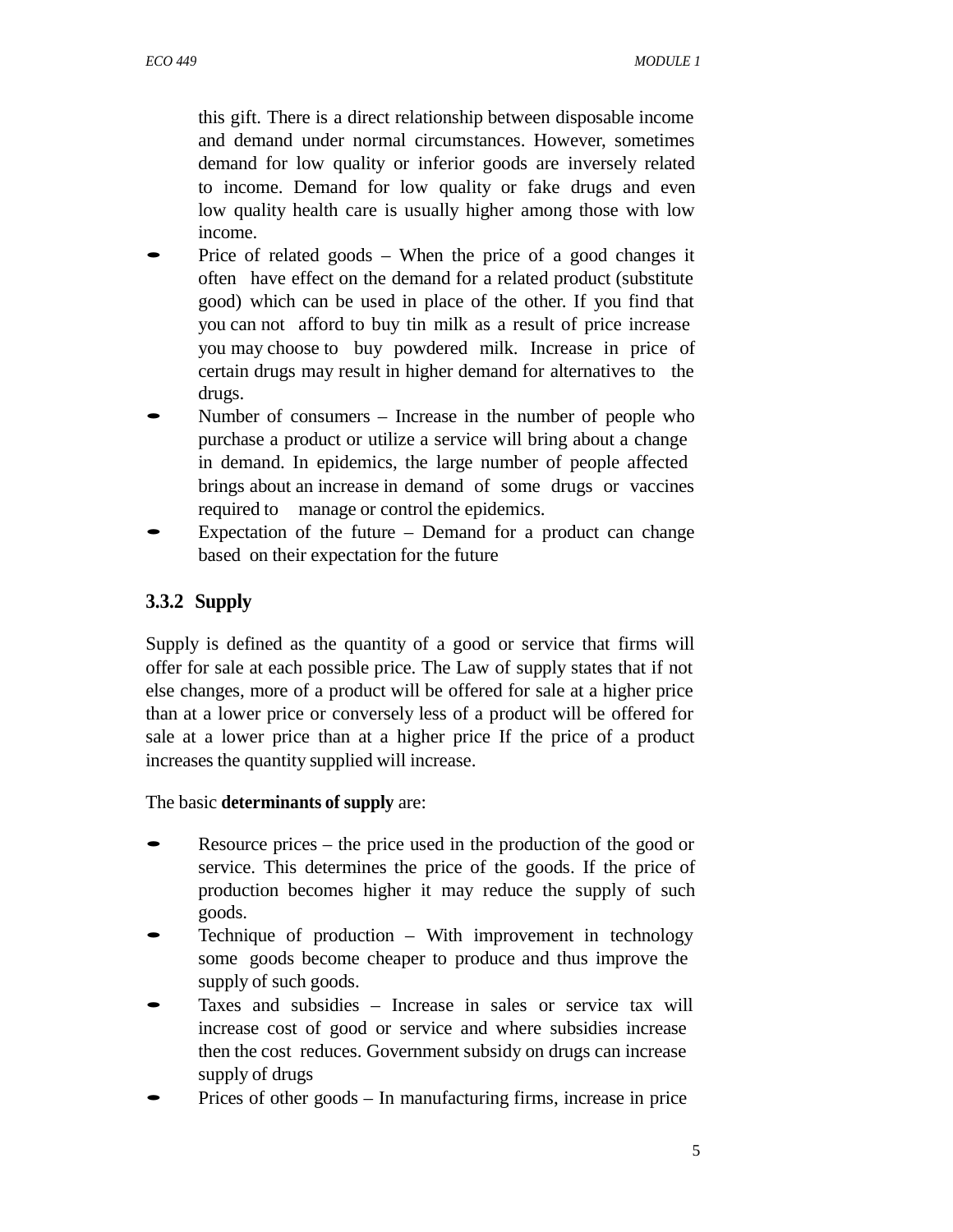of a particular product may make the firm shift to production of similar product of lesser price and through this increase supply

- Price expectations Expectation of the future price of <sup>a</sup> product can affect the producers current willingness to supply that product
- Number of sellers in the market Other things being equal the more the number of people or firms involved in the supply of a product or service the more the market supply. Increase in the number of firms producing anti-retroviral drugs (ARV) result in increase in the supply of the drug in the market.
- Demand and supply  $-$  For an equilibrium price, the quantity offered and the quantity demanded are the same. As supply goes up and demand goes down, the price is likely to go down.

As the supply goes down and the demand goes up, the price is likely to go up. You will observe that the later is usually what is faced during scarcity of petrol in Nigeria in which case the price of petrol goes up.

#### **SELF ASSESSMENT EXERCISE 2**

Try and define demand and supply and list out those things that determine the demand and supply of certain goods you use frequently.

#### **3.4 Global Economy**

#### **Economic Systems**

Economic system is a set of rules or understandings that govern how scarce resources are used to produce goods and services that satisfy human wants. They are not isolated from the political and social organization or system. All nations have economic systems. All nations are faced with the problem of scarcity because of limited resources. This scarcity forces every economic system to address three central economic questions which are:

- (1) What goods and services will be produced from our scarce resources?
- (2) How will goods and services be produced?
- (3) For whom will goods and services be produced?

Based on answers to these questions there are the following economic systems in the world:

**Capitalism –** An economic system in which the factors of production are owned and controlled by the people. In capitalism people sell goods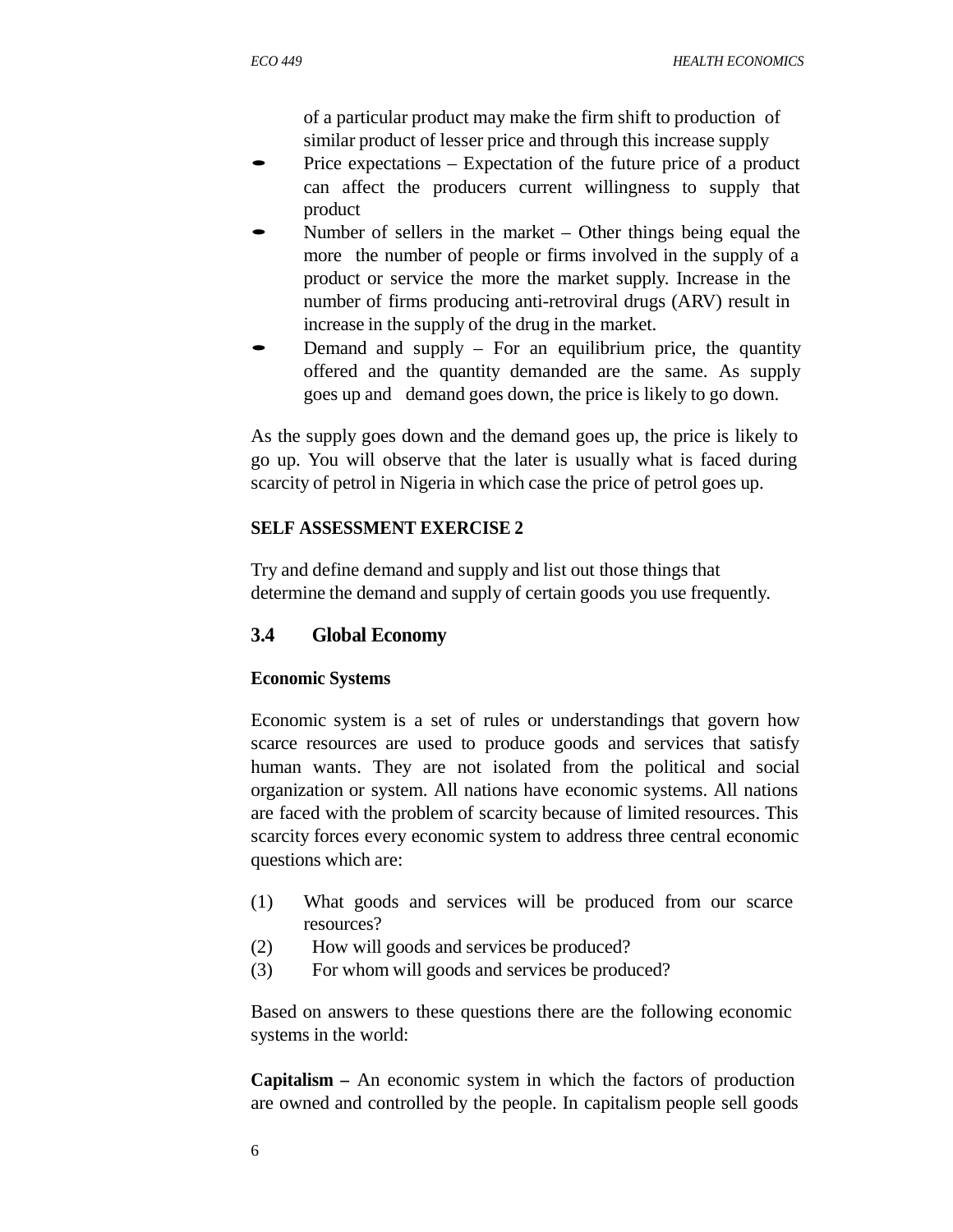or service to earn a profit. People have private property and also have freedom of choice to spend their income. In capitalism firms exist to earn a profit. Role of government in market economy is limited and there is competition. Private clinics exist to make profits and are privately owned by individuals or groups.

**Socialism** – An economic system in which the government owns and controls the factors of production. Socialists believe that the system of private ownership and control in capitalism results in many resources being allocated to the production of goods and services for the rich, while the poor are ignored. They believe that their economic system is more stable than capitalism. Workers are ensured employment. Socialists believe people should receive a share of the goods and services that are produced, regardless of the value of their contribution to production. Socialism is not the same as communism.

**Communism –** is an economic and political system that combines government ownership and control of the factors of production with a totalitarian form of government.

**Mixed economies** – where capitalism and socialism as economic systems are in place, this is commonly the case in many countries.

#### **SELF ASSESSMENT EXERCISE 3**

List examples of countries which fall into the economic systems describe above. Which economic system is in place in Nigeria and what are the reasons for your answer.

#### **4.0 CONCLUSION**

You have to understand that the study of economics is relevant to everyday living and knowledge of the basic concepts of economics will prepare you to understand health economics as elaborated in the subsequent units. The economic system of a nation is the underlying factor for demand for services and it determines the way goods and services are supplied.

#### **5.0 SUMMARY**

In this unit you have been exposed to the meaning of economics, the basic concepts in economics which you need to understand before you can understand the dynamics of health care from the economic point of view. This unit has shown you what demand and supply is and the global economic systems.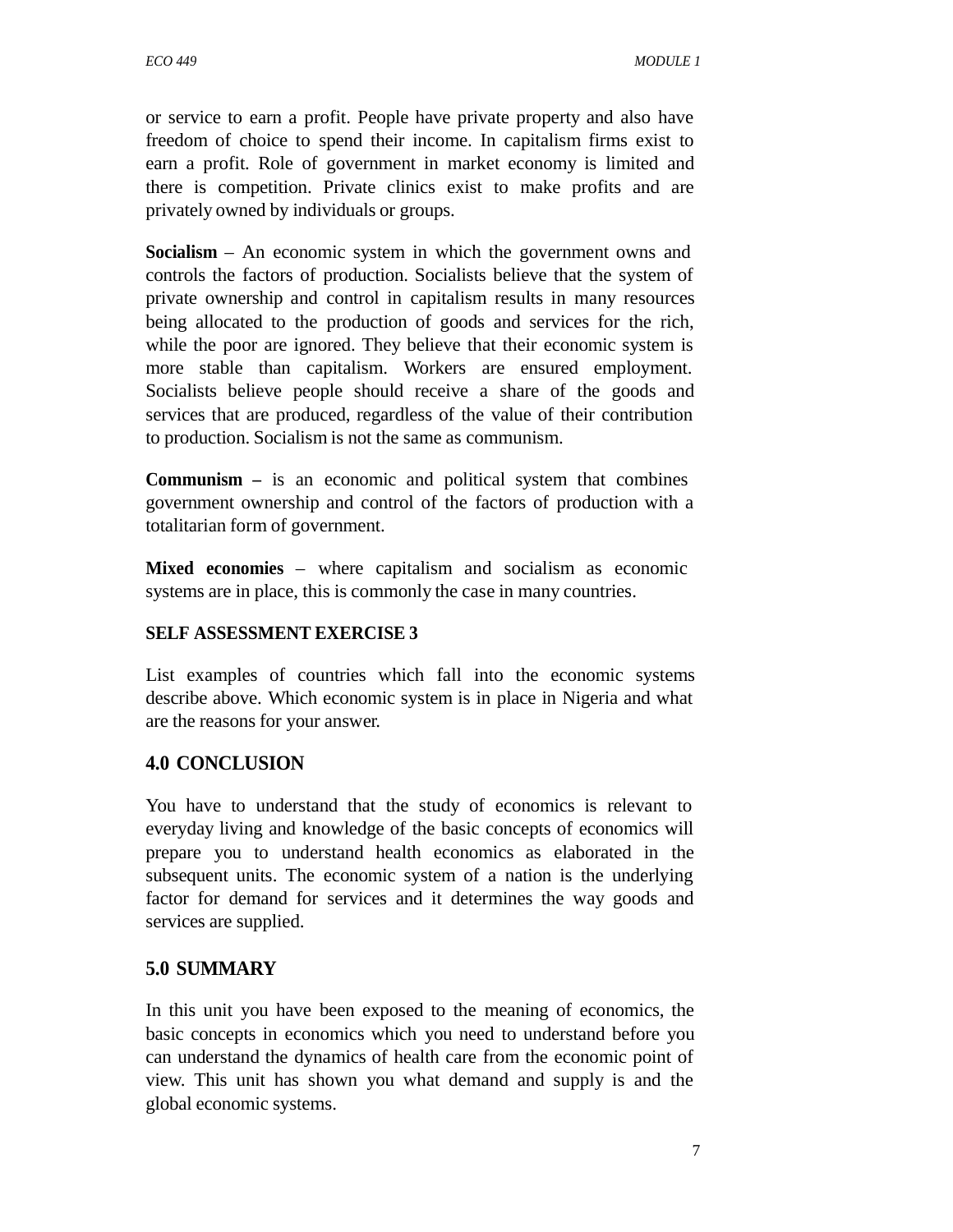#### **6.0 TUTOR MARKED ASSIGNMENTS**

- 1. Define the following terms and give appropriate illustration
	- a. Economics
	- b. Scarcity
	- c. Capitalism
- 2. Describe the determinants of demand for goods and services with relevant examples.

#### **7.0 REFERENCES/FURTHER READINGS**

- McConnell C.R., Brue S. (1999). Microeconomics: Principles, Problems, and Policies.  $14^{th}$  Edition. Irwin McGraw-Hill, USA.
- Schiller B.R. The economy today. 9<sup>th</sup> Edition, 2003. McGraw-Hill/Irwin Companies, New York.
- Stafford A.L., LoCascio H.C.Introduction to Economics. 1994. Published by Glencoe/McGraw-Hill, 21600 Oxnard St., Woodland Hills, CA.
- Tomey A.M. (2003). Guide to Nursing Management and Leadership. 6<sup>th</sup> edition. Elsevier Science (Singapore) PTE Ltd, Singapore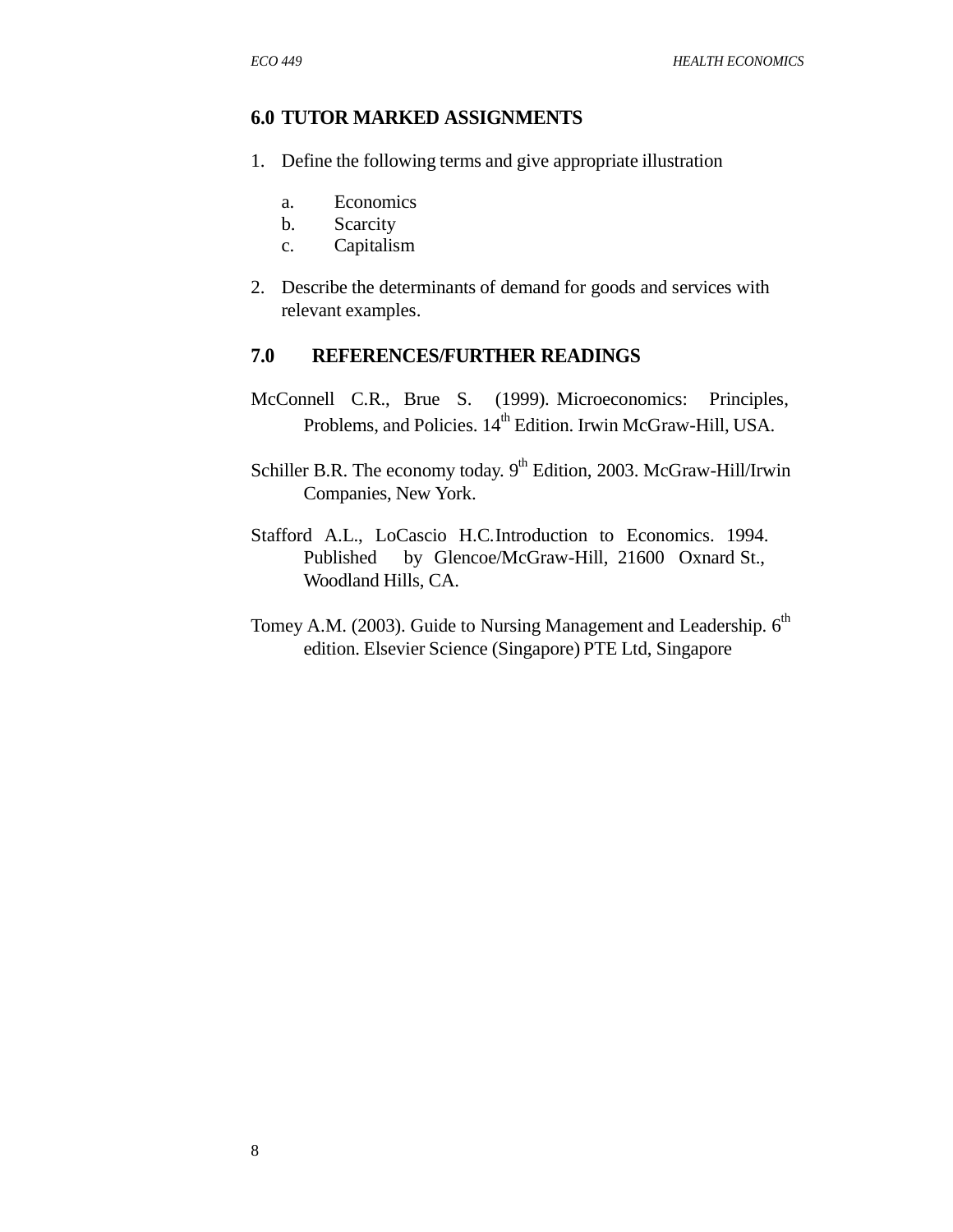## **UNIT 2 INTRODUCTION TO HEALTH ECONOMICS**

#### **CONTENTS**

- 1.0 Introduction
- 2.0 Objectives
- 3.0 Main Content
	- 3.1 Definition of Health economics
	- 3.2 Importance of Health economics
	- 3.3 Concepts in health economics
		-
		- 3.3.2 Medical economics
	- 3.3.1 Health as economic good 3.4 The economy and health 3.4 The economy and health<br>3.5 Globalization and health
		-
- 4.0 Conclusion
- 5.0 Summary
- 6.0 Tutor Marked Assignments
- 7.0 References/Further Readings

## **1.0 INTRODUCTION**

This unit defines health economics and look at looks at certain basic concepts that will help you to understand health economics. Before now relatively little attention is placed on health economics in developing countries. As a result of scarcity health economics is now taking a center stage in health management. Your sound knowledge of health economics will assist you as an individual health care provider to understand the dynamics of health care in terms of institutional policies, ways of implementation and how best results can be achieved within the limits of available resources.

Inefficiency in using resources available for health care has affected coverage and quality of health care delivery in developing countries. You need to understand that for any nation to develop its citizens must be productive and they can be productive only when they are healthy.

## **2.0 OBJECTIVES**

On completion of this unit, the learner should be able to:

- Define and understand what is meant by health economics and its importance
- Understand basic concepts in health economics which will be helpful in preparing the learner for good understanding of other units in this module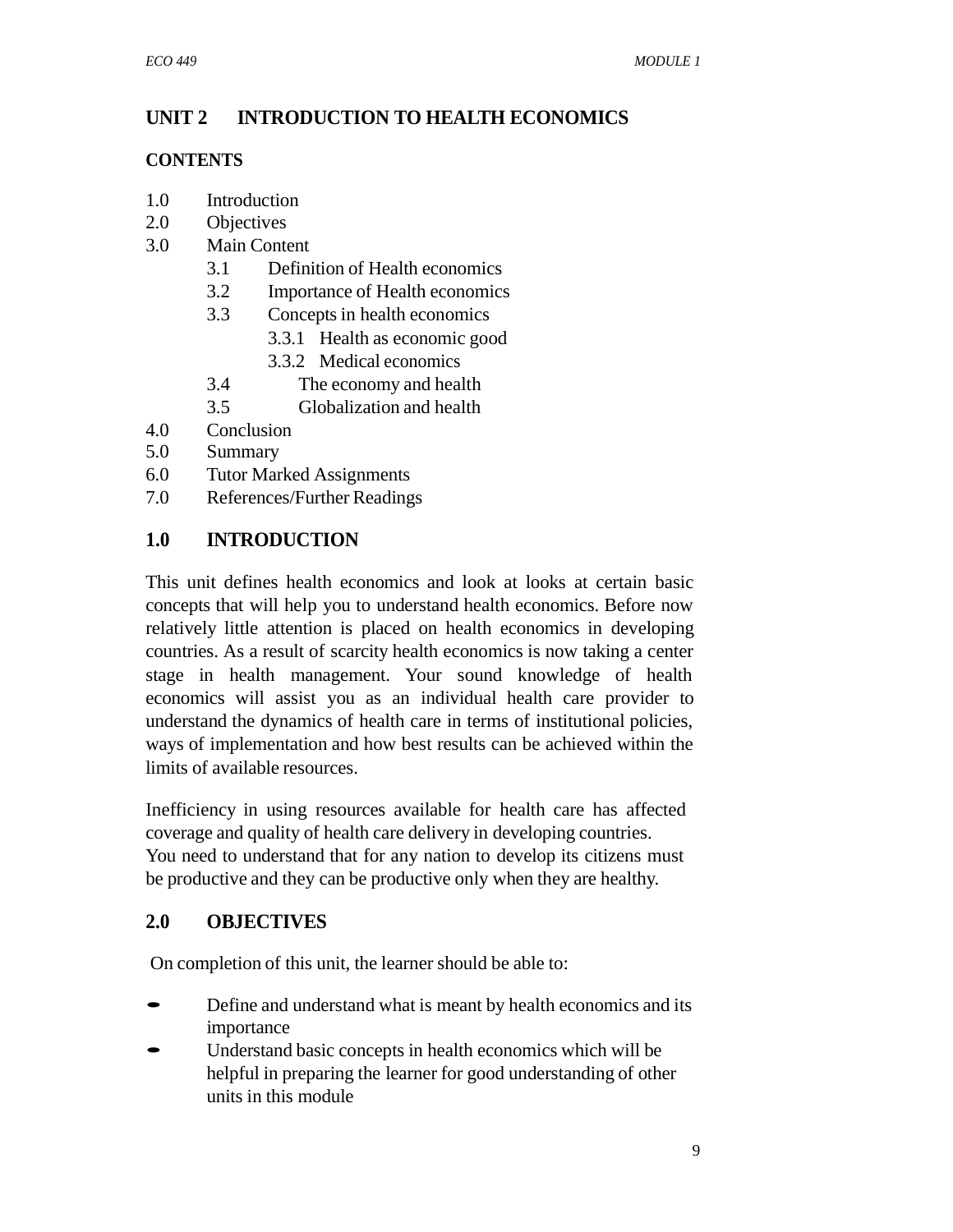- Assist the learner to see how economy affects health and viceversa
- Understand the demand and supply concepts in health care

## **3.0 MAIN CONTENT**

## **3.1 Definition of Health Economics**

Health economics is defined as the application of the theories, concepts, and techniques of economics to the health sector. It is concerned with issues like allocation of resources within the various health care strategies, quantity and quality of resources used in health care delivery, funding of health care services, efficiency in use resources allocated for health care and the effects of preventive, curative, and rehabilitative health services on individuals and the society.

### **3.2 Importance of Health Economics**

You will remember that we defined economics as the study of use of scarce resources. Resources in the health sector like other sectors are not enough to satisfy man's health wants. The main function of health economics is to apply economic theory to practical problems of rationing the use of resources for effective health care services. In response to peoples needs and demand.

There is increasing attention on health economics globally as result of renewed cost-consciousness within the health system and the shift from exclusively humanistic approach to one incorporating an increasing use of managerial techniques and quantitative research methods.

Countries all over the world are faced with increased burden of health care and pubic fund available to the health sector are often short of what is required. You're your experience and observation you probably would have made, resources required for health services and needs constitute a significant proportion of family, community and government expenditure.

This situation is a common feature in developing countries. Costs of medical care is increasing due to heavy disease burden, technological changes and increasing cost of required inputs for health care.

In view of the problem of scarcity, health economics has become an important area of health for which need some level of understanding. Countries need healthy citizens to develop. As a person you will remember how unproductive you were when you were ill.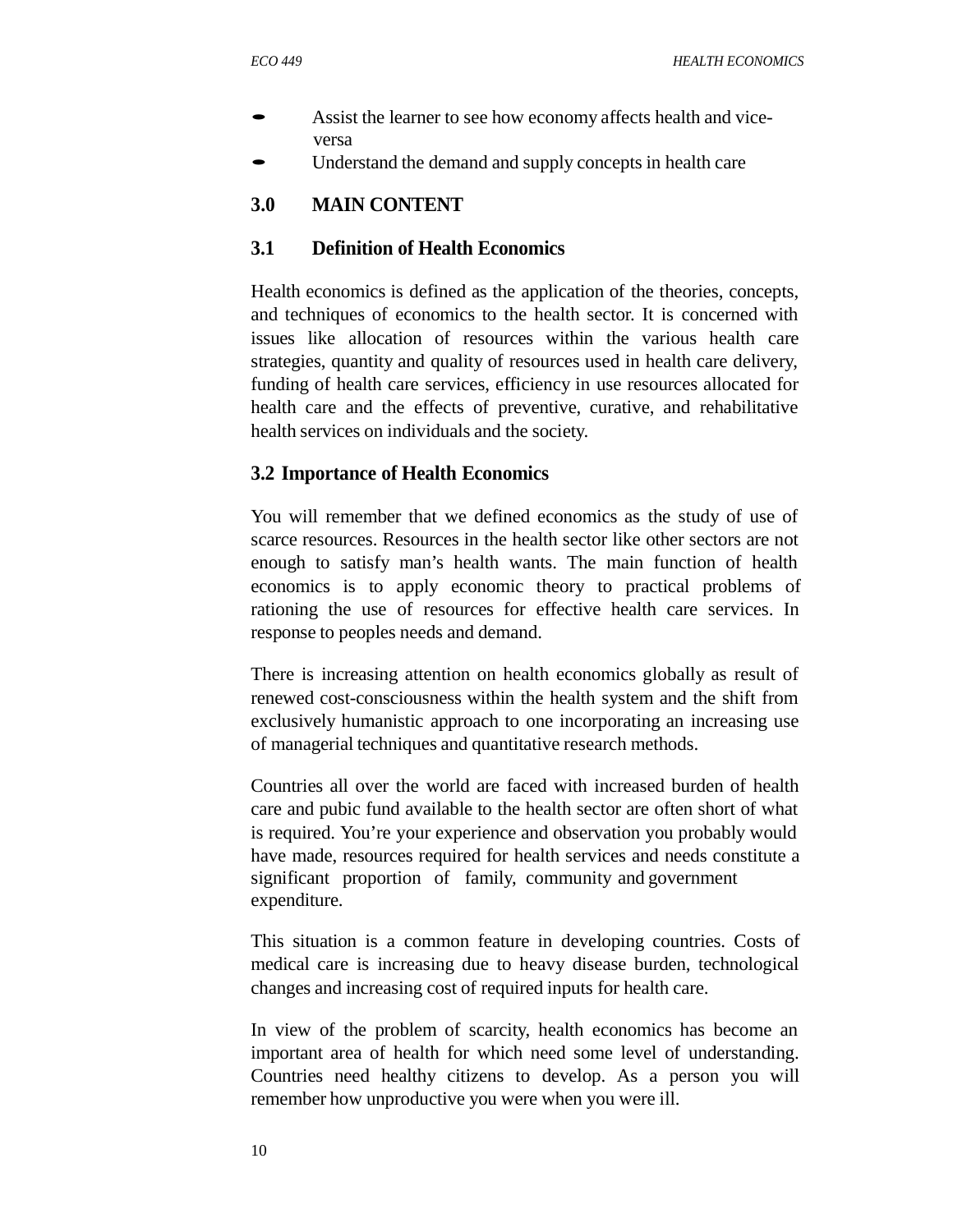## **3.3 Concepts in Health Economics**

## **3.3.1 Health as an Economic Good**

Health can be seen as an economic good or service. The nature of health is such that it can be seen as a collective good. **Collective goods** (or social goods) are defined as the public goods that could be delivered as private goods, but are usually delivered by the government for various reasons, including social policy, and financed from public funds like taxes.

### **3.3.2 Medical Economics**

Often used synonymously with Health economics. Medical economics is the branch of economics concerned with the application of economic theory to phenomena or problem associated typically with cost-benefit analysis of pharmaceutical products and cost-effectiveness of various medical treatments. Medical economics often use mathematical models to synthesize data from biostatistics and epidemiology for support of medical decision making, both for individuals and for the wider health policy. This module will not discuss the details of medical economics.

#### **SELF ASSESSMENT EXERCISE 1**

Define again or try to explain some basic concepts of economicsin Unit 1, relate them to what you have read so far in health economics

## **3.4 The Economy and Health**

Health plays a major role in the socio-economic development of a people. Health can no longer be seen as bye-product of develop but rather a pre-condition for economic development. The health sector is just one of the components of the economic system; every sector of the economy has a bearing with the health sector and can not be underestimated for socio-economic development.

Economic development requires a healthy workforce. Try and imagine a workforce where about a third of them are ill at the same time, you know that in that situation productivity will be low. Improvement in health status of a country represents both gains in welfare and an investment on the countries future growth.

Healthy people are more productive, perform better in learning and can work to make income. Unhealthy people may not be able to work to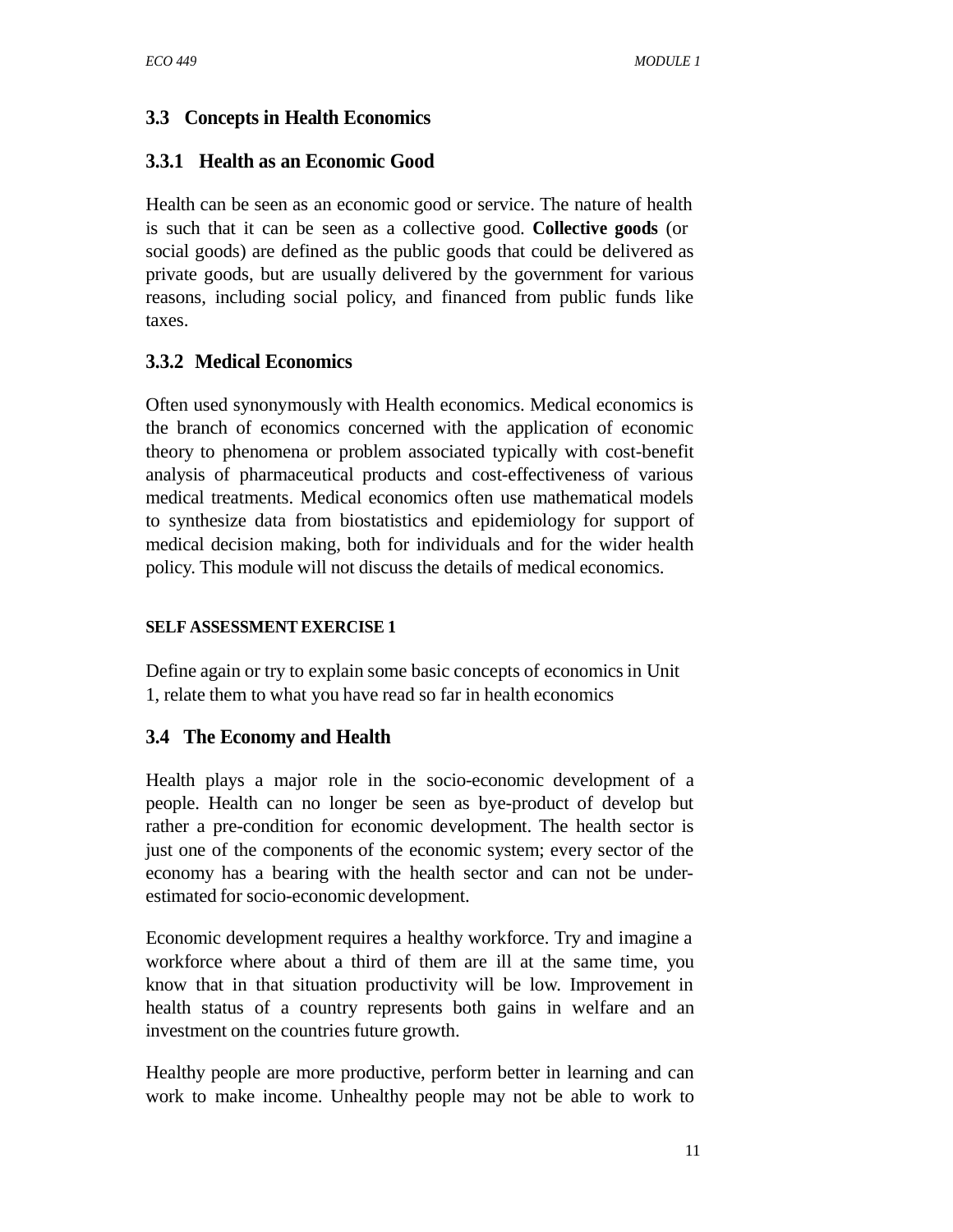*ECO 449 HEALTH ECONOMICS*

have income and if they work will be less productive. You know that a nation with large number of unhealthy people will be required to spend much money on health care and have little for other activities. Poor health therefore lowers prospects of development for a nation.

Also, economic development is usually followed by changes in production which have positive impact on the health of the population, although economic development does have negative impact on health too. Certain diseases like cardiovascular diseases and cancers are commoner in well developed countries than in the less developed countries mainly because of change in lifestyle resulting from economic development. For example consumption pattern changes with economic development. Obesity is usually a significant public health problem of developed countries whereas malnutrition is a problem of underdeveloped countries. Generally economic development has more positive than negative effect on the health of people. Economic development makes more money available to the health sector for provision of services.

Health is higher on the international agenda than ever before. Concern for the health of poor people is a central development issue. In addition to its intrinsic value on individuals, investment in health is an important and previously underestimated means of economic development. Substantially improved health outcomes are a pre-requisite if developing countries are to break out of the cycle of poverty.

#### **SELF ASSESSMENT EXERCISE 2**

- i. List 4 ways health can affect economy
- ii. List 4 ways economy can affect health

Figure 1: Health spending around the world

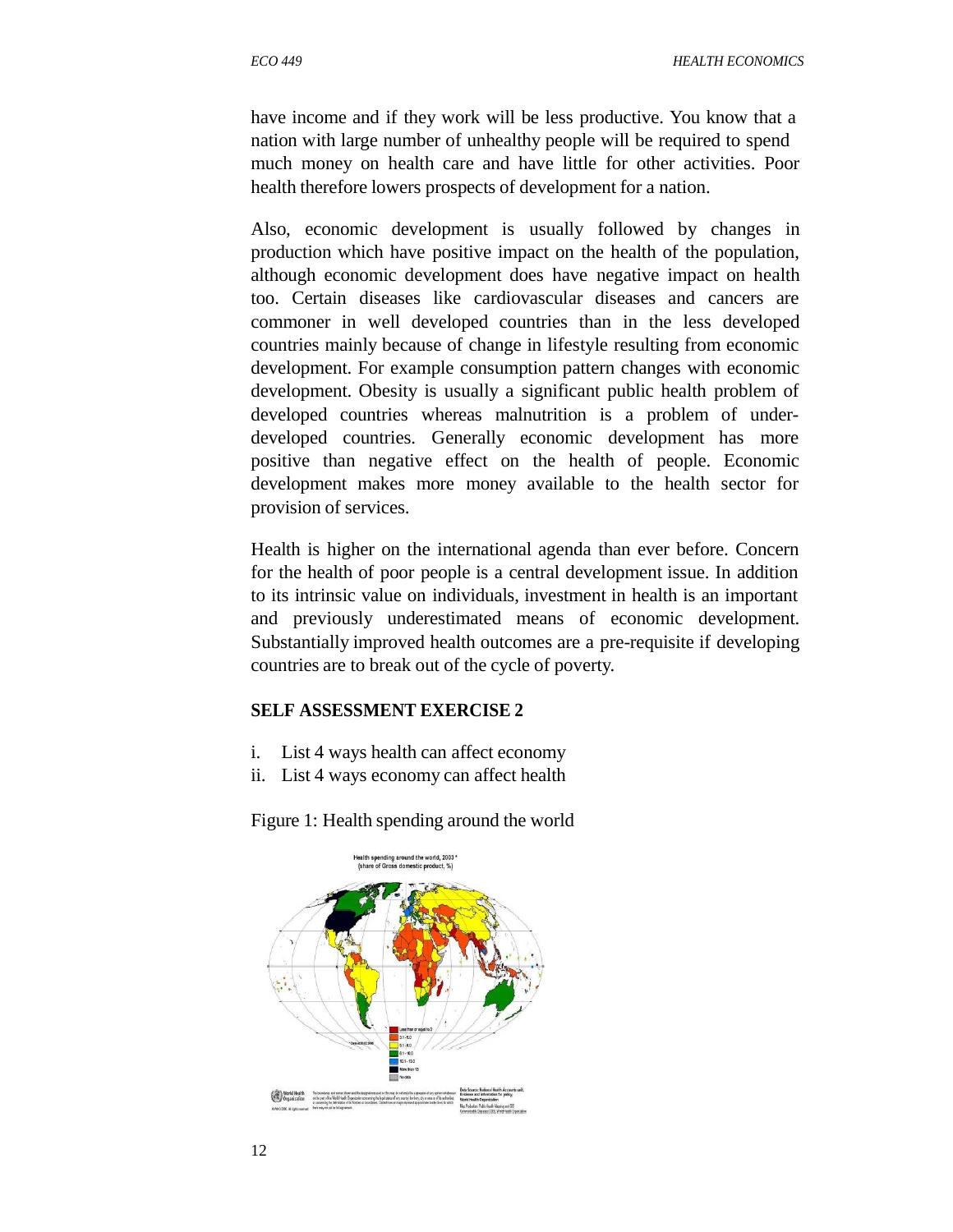#### **SELF ASSESSMENT EXERCISE 3**

- i. List 5 countries and the continent they belong to, that are developed.
- ii. List 5 countries and the continent they belong to, that are developing.

## **3.5 Globalization And Health**

Globalization is reshaping the social geography within which humanity strives to create health or prevent disease. The determinants of health and disease – be they SARS virus or increasing HIV/AIDS are affected by increasing global mobility. You often here people say the world is a global village. What happens in one country readily have effect on other countries.

#### **Impact of globalization on health**

Driven by economic liberalization and changing technologies, the phenomena of 'access' is likely to dominate to increasing extent the unfolding experience of human disease and well-being. The extent to which individual countries are able to engage the process of globalization on their own terms differs widely from country to country. Child mortality, for example, changes quickly in response to subtle changes in purchasing power in impoverished communities. In affluent communities however, a small change in income has little effect on utility in either direction. The long term effect of globalization on wellbeing is different for populations who are dependent on fragile local economics.

A significant change in the price of some goods in some of the developed countries or even policy shift may have effect on another country which may affect the health of its people. Globalization has brought about high movement of people from one country to the other mainly a result of economic activities. With these movements are some diseases that easily get across borders of countries.

## **4.0 CONCLUSION**

Health economics is a important discipline that is now gaining much attention in developing countries in view of the growing health burden, need for higher health expenditure in the midst if inadequate fund. To have development countries must have citizens that are productive and to be productive one need to be in good health. It is therefore imperative that health brings about development. Development also result in more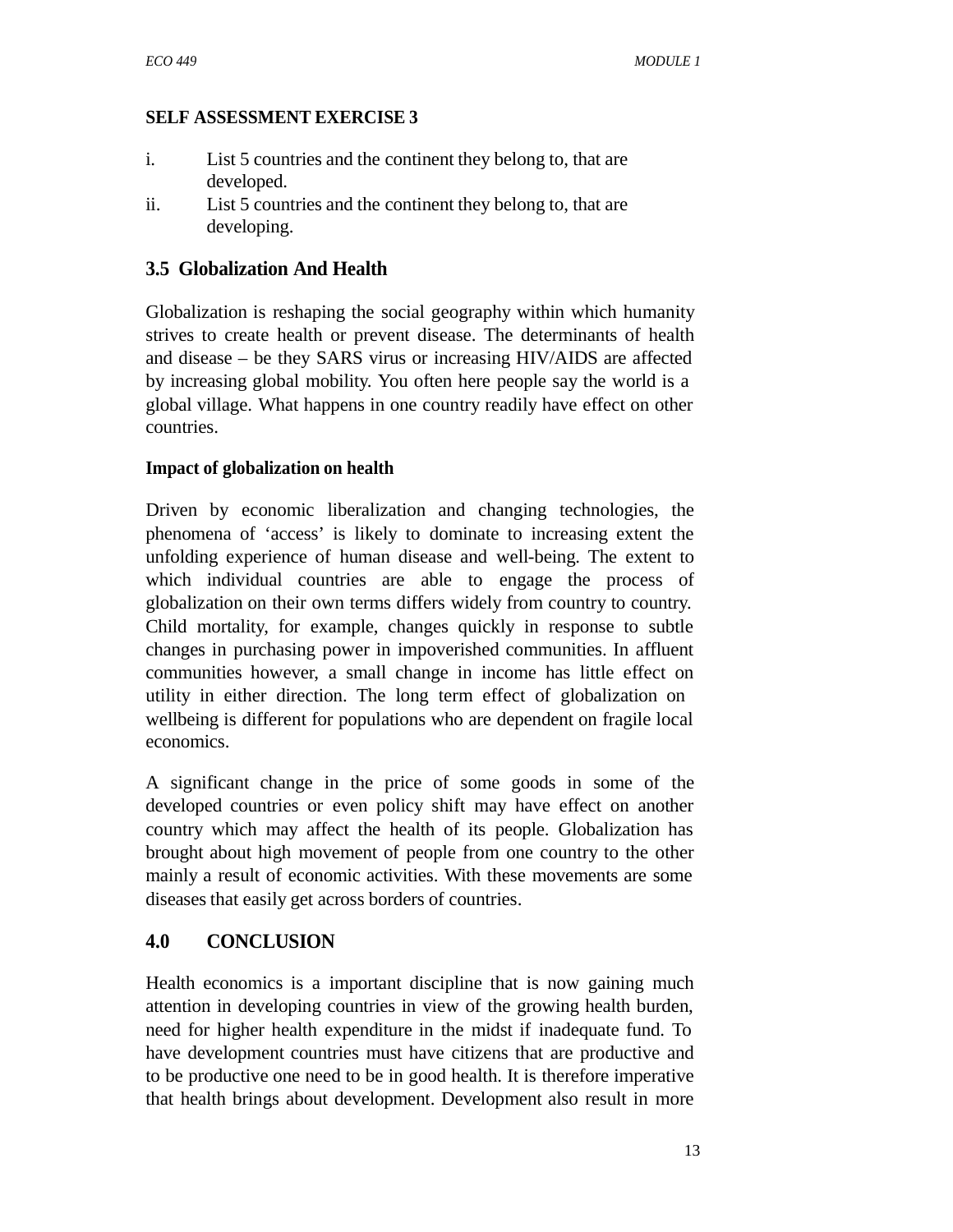money made available for health care. Economic development can however have negative effects on health that result from change in lifestyle that are detrimental to health.

## **5.0 SUMMARY**

In unit you have been able to go through the definition of health economics and some basic concepts in health economics. To develop every country need to have healthy citizens. The relationship between economy and health has been described in this unit. Some countries that are poor unfortunately go though the cycle of poverty and poor health since they have little resources for health care, its citizens remain unhealthy and therefore unproductive.

### **6.0 TUTOR MARKED ASSIGNMENTS**

Describe the relationship between economy and health.

### **7.0 REFERENCES/FURTHER READINGS**

- Culyer A.J. (1989) A Glossary of the more common terms encountered in health economics" in MS Hersh-Cochran and KP Cochran (eds) Compendium of English Language Course Syllabi and Textbooks in Health Economics, Copenhagen, WHO, 215-234.
- Development in Practice. Better Health in Africa: Experience and Lessons Learned. The International Bank for Reconstruction / The World Bank. USA 1994.

http://www.paho.org/English/DD/PIN/ptoday18\_sep05.htm

Tomey A.M. (2003). Guide to Nursing Mangement and Leadership. 6<sup>th</sup> edition. Elsevier Science (Singaphore) PTE Ltd, Singapore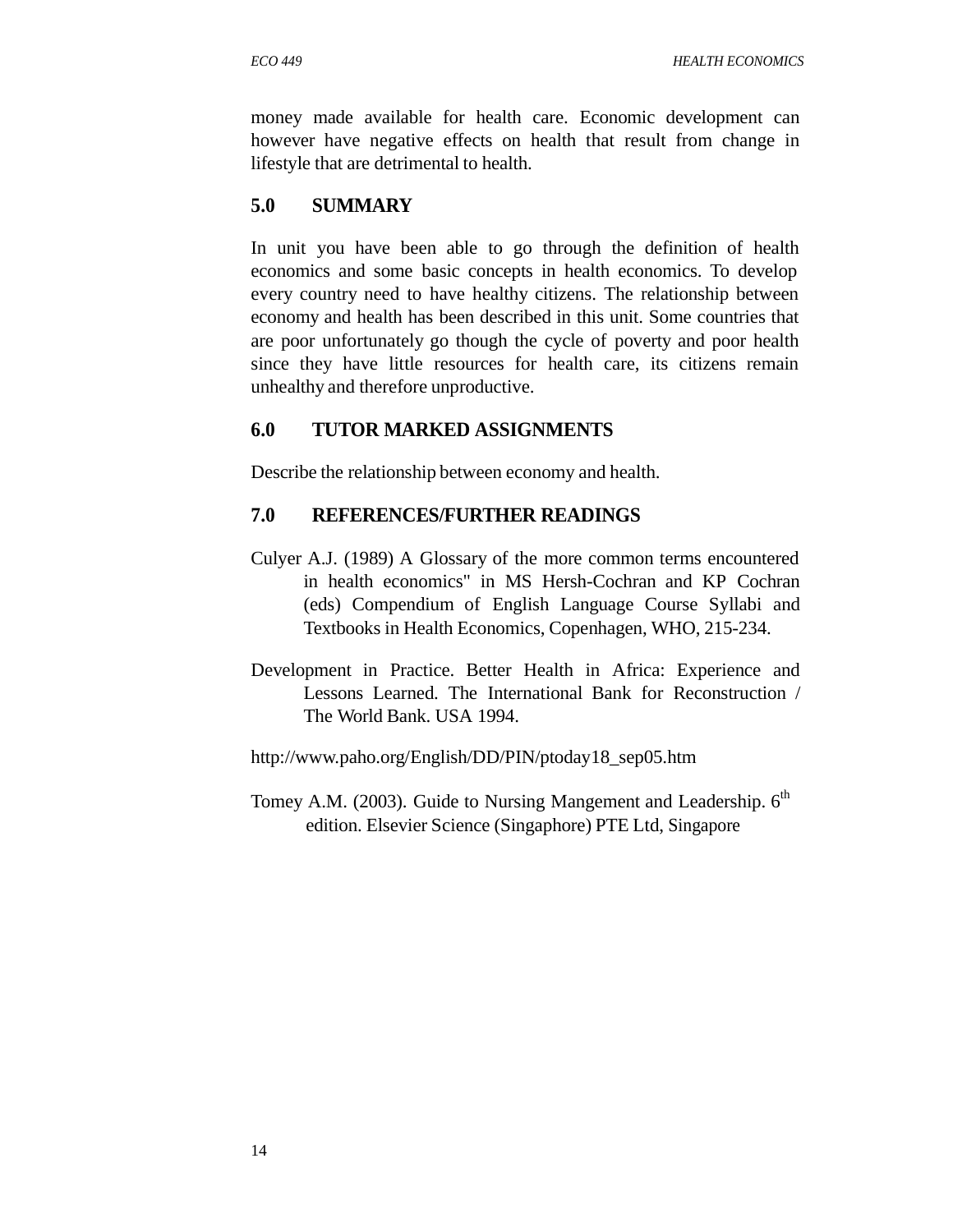## **UNIT 3 DEMAND AND SUPPLY IN HEALTH CARE**

#### **CONTENTS**

- 1.0 Introduction
- 2.0 Objectives
- 3.0 Main Content
	- 3.1 Concept of demand and supply in Health care
	- 3.2 Reasons why health care needs exceeds demand
	- 3.3 Demand and supply of health care services in developing nations
	- 3.4 Elasticity of demand
	- 3.5 Resource allocation in health care
- 4.0 Conclusion
- 5.0 Summary
- 6.0 Tutor Marked Assignments
- 7.0 References/Further Readings

## **1.0 INTRODUCTION**

Supply and demands lead to demand-based pricing. Higher prices are paid for products or services that are in high demand. Reduced demand leads to lower prices. Strategic planning is needed to determine which activities can be in the most demand and make the most profits. In the early 1960s, economists first became interested in estimating demand for health services. Supply of trained nurses in United States is not increasing nearly as fast as the demand. The demand for medical services will depend on the price of that service, other prices, income and tastes. In this unit you will read through demand and supply in health care.

## **2.0 OBJECTIVES**

In this unit you are expected to understand

- The concept of heath care demand and supply
- Know the reasons for the difference in health care need and the demand for health care
- Understand elasticity of demand
- Know about resource allocation in health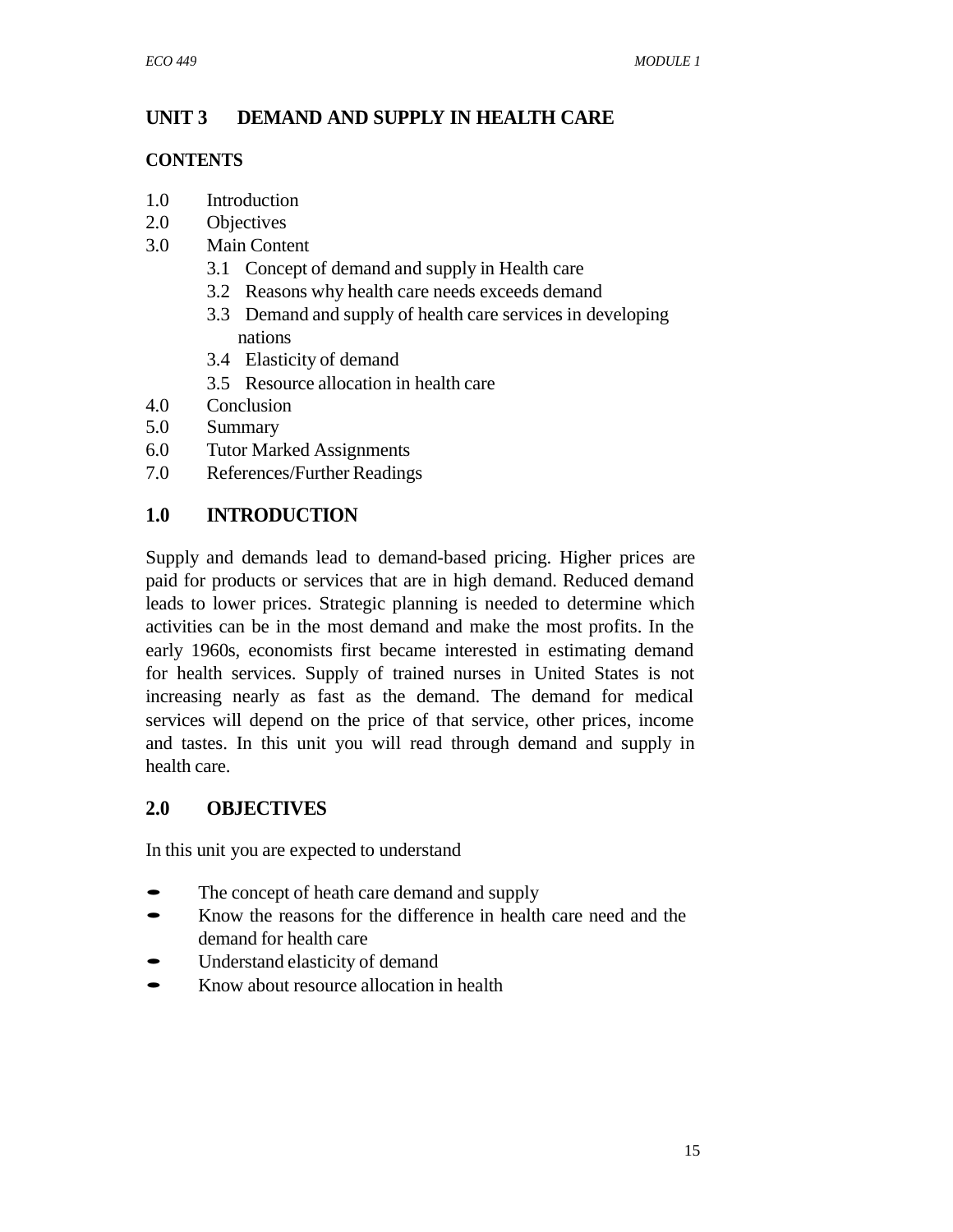## **3.0 MAIN CONTENT**

### **3.1 Concept of Demand and Supply in Health Care**

Every individual has a need or a potential need for health care in the form of health promotion, prevention, cure or rehabilitation. This need is not always translated into a demand for health care particularly in developing countries for various reasons. Health need is transformed into a health care demand for example when a patient seeks a medical care.

All the needs and wants of society can not be met at the same time even in richer countries, so that opportunity cost are incurred by all users of resources, and the scarcer the resources, the higher the opportunity costs.

In the case of health and health services, these costs are incurred both by producers of health services, through their use of staff, buildings, equipment and materials supplies, and by consumers, who use transport to health services, buy drugs, etc.

Not all demand will become needs and not all needs will find expression as demand. You do know that some people get sick and have the need to be treated but they do not demand for treatment.

## **3.2 Reasons Why Need For Health Care Far Exceeds The Effective Demand For It Includes**

- a. Price of health care may not be affordable by the individuals (Affordability).
- b. The Individuals may not have ready access to the health facility at a time or place that is convenient (Geographical accessibility).
- c. The service required may not be available to the individual (Availability).
- d. Religious and cultural believes and practices may hinder the use of the health facilities (Acceptability).
- e. Cost of time off from work and costs of waiting.

## **3.3 Demand And Supply Of Health Care Services In Developing Nations**

The demand for health care in developing countries is largely influenced by the above factors. The extents to which these factors are being reversed in developing countries vary considerably among nations and even within nations. The global economic recession has made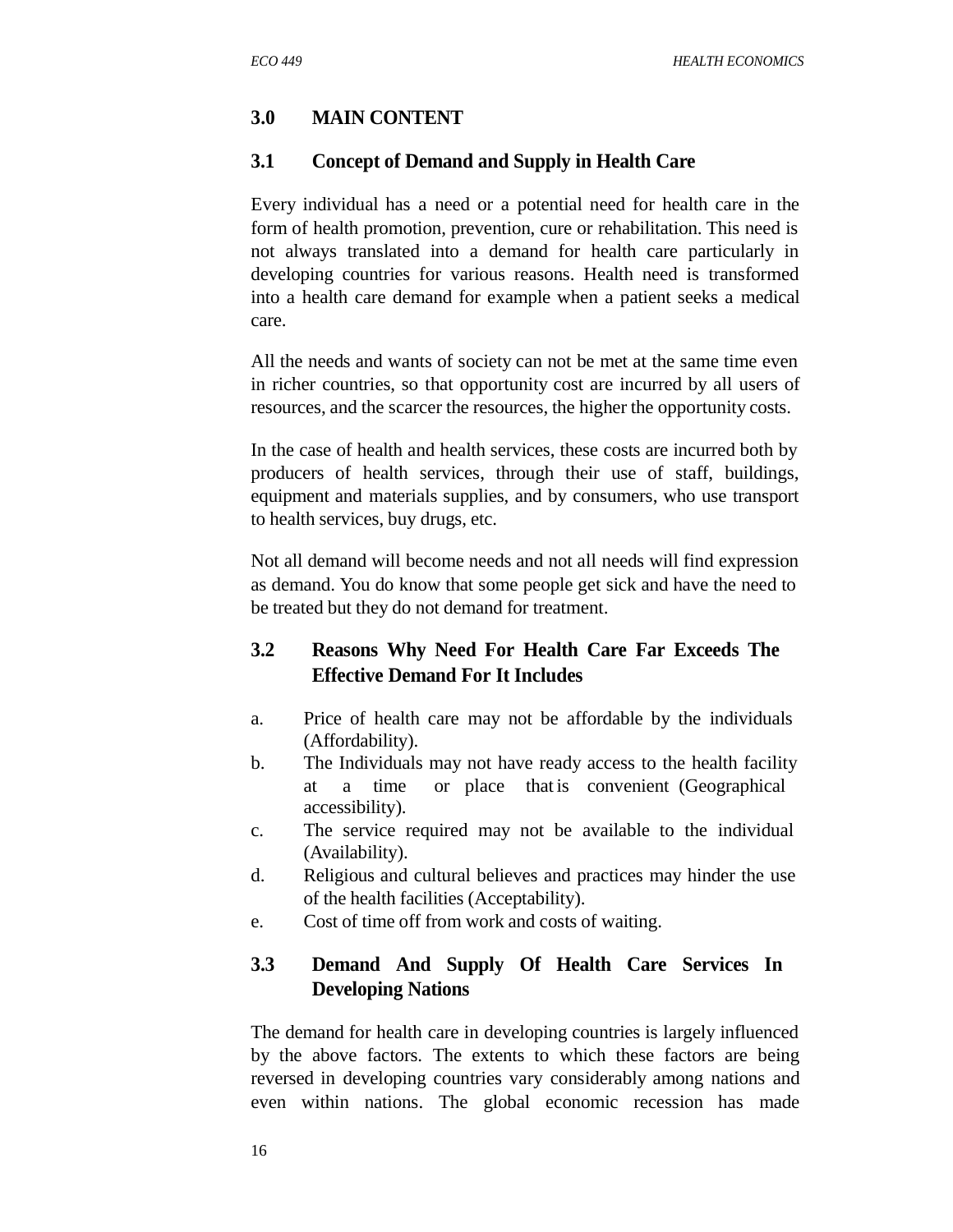affordability of health care service far from the reach of the common man in these countries. Therefore, utilization of health facilities is seriously affected particularly with the changing trend in which free health care is fast disappearing.

The supply of health care is multifaceted. The supply can be in the form of promotion, preventive, curative, and rehabilitative health care. In Nigeria, this can be provided at the various levels of health care namely; primary, Secondary and Tertiary health Care. The health sector in developing countries consists of a heterogeneous mixture of public or government activities and non-government activities including services provided by both modern and traditional practitioners. The level of demand for health care goes far beyond the level of supply. Economic recession has made geographical accessibility and availability of health care difficult, this affect coverage.

Undersupply of sufficient trained personnel must be tackled as it remains a major health problem. Large number out of the inadequate health personnel emigrate to developed countries. There is also the problem of under use of some of the personnel available. Most of the skilled health care personnel in African countries are found in the urban areas to the detriment of the rural areas where we know about 70% o the population live.

In 1988, the World Bank conducted an extensive study on household demand for outpatient services in Ogun State. The empirical model assumed that choice of health care is a function of the following; price of the care, quality of the care, sex and education of the patients, wealth of the household, income of the household, urban residence, symptoms of the illness and seriousness of the illness.

#### **SELF ASSESSMENT EXERCISE 1**

List reasons why health care demand is les than the need for health care in Nigeria.

#### **3.4 Elasticity Of Demand**

This is the degree to which the demand for a good or service decreases in response to a price increase and increase in response to a price decrease.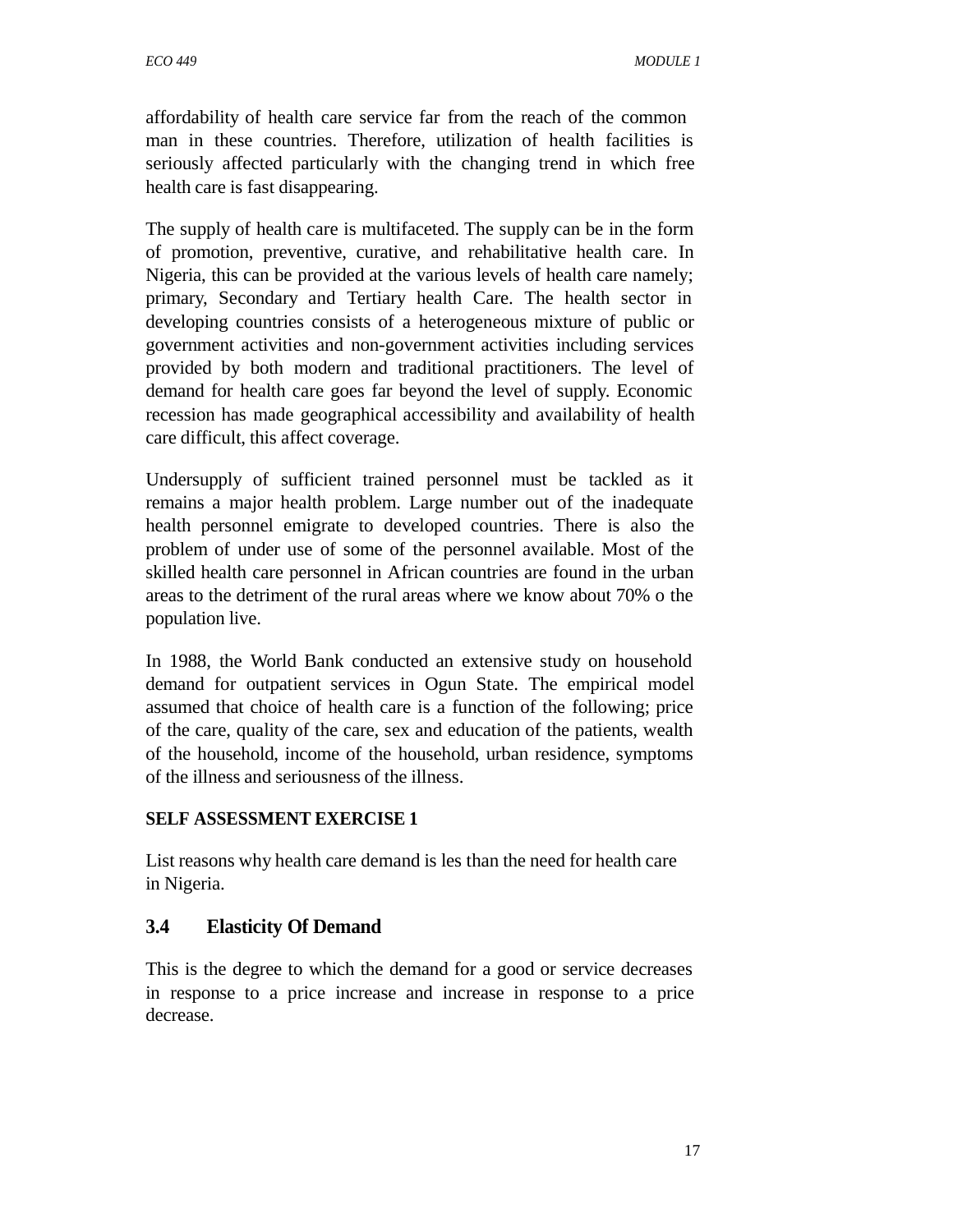The demand for health care is generally inelastic.

Demand for health care is generally elastic because of the nature of health problems which often require that sufferers take some action to demand for care. Demand for health care, especially curative health care tend to be price inelastic, meaning that any increase in user fees will result in a less than proportionate drop in demand and thus increase in revenues. This is because when it gets to some stage people will have to take up health care even when they can not readily afford it unlike the case with some other goods. Most of those consumers that are unable to utilize service in public facilities because of cost seek care from some other sources particularly if the private providers are price-competitive.

#### **3.5 Resource Allocation For Health Care**

If health care systems devote greater attention to preventive and primary care, the recovery of costs at public hospitals takes a monumental importance. The determination of what proportion of fund available should be allocated to preventive care is dependent on a number of reasons; it is well known that preventive health care delivery is cheaper to the society. From basic economic point of view it is better to pay more attention to preventive care than curative care in resource allocation.

When the high capital and recurrent costs of hospitals are financed by government, then government health budget will be much more towards hospital services. In most African setting it is the urban fairly well to-do families that have easy access to this level of care and they therefore receive a disproportionate share of government subsidy on health to the detriment of the largely poor rural dwellers. This situation worsens the problem of equity.

The pyramid of curative health care in Nigeria has primary health care as its base and then followed by secondary health care which is made up of general, cottage and mission/big private hospitals. The apex of the pyramid is the tertiary health care consisting mainly of teaching and specialist hospitals. Primary health care is the closest and first point of contact with the health system and therefore should attract adequate resources in terms of personnel, funds, equipment and materials. The more the simple cases that are treated at higher levels of health care, the more the inefficiency in health system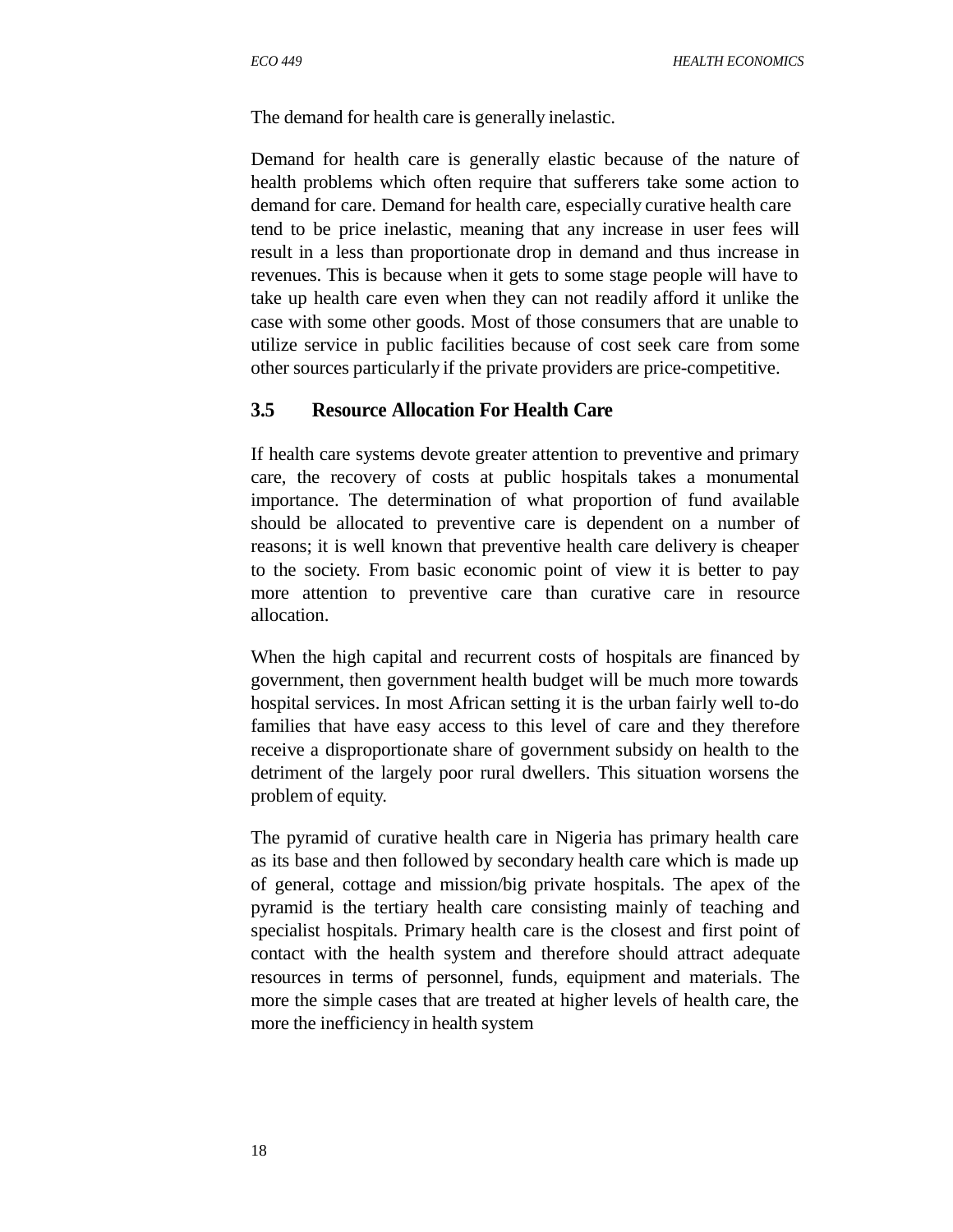## **4.0 CONCLUSION**

In every community the need for health care is always there but not all translate into demand for health care. Price increase in health care does not lead to a proportionate decrease in demand (unlike some other goods) because of desire of people to be in good health. Demand following price increase in a particular facility may result in individuals trying some other places for alternative health care.

To have development countries must have citizens that are productive and to be productive one need to be in good health. It is therefore imperative that health brings about development. This need to be achieved through efficient allocation of resources to the various segments and levels in health care delivery

## **5.0 SUMMARY**

In unit you have been able to go through demand and supply in health care. Demand for health care particularly in developing countries has been described along with its determinants. To develop every country need to have healthy citizens. You have been exposed to the important issue of resource allocation in the health sector.

## **6.0 TUTOR MARKED ASSIGNMENTS**

Discuss the various determinants of demand for health care in the context of your locality.

## **7.0 REFERENCES/FURTHER READINGS**

- Culyer A.J. (1989) A Glossary of the more common terms encountered in health economics" in MS Hersh-Cochran and KP Cochran (eds) Compendium of English Language Course Syllabi and Textbooks in Health Economics, Copenhagen, WHO, 215-234.
- Development in Practice. Better Health in Africa: Experience and Lessons Learned. The International Bank for Reconstruction / The World Bank. USA 1994.

http://www.paho.org/English/DD/PIN/ptoday18\_sep05.htm

Tomey A.M. (2003). Guide to Nursing Mangement and Leadership. 6<sup>th</sup> edition. Elsevier Science (Singaphore) PTE Ltd, Singapore.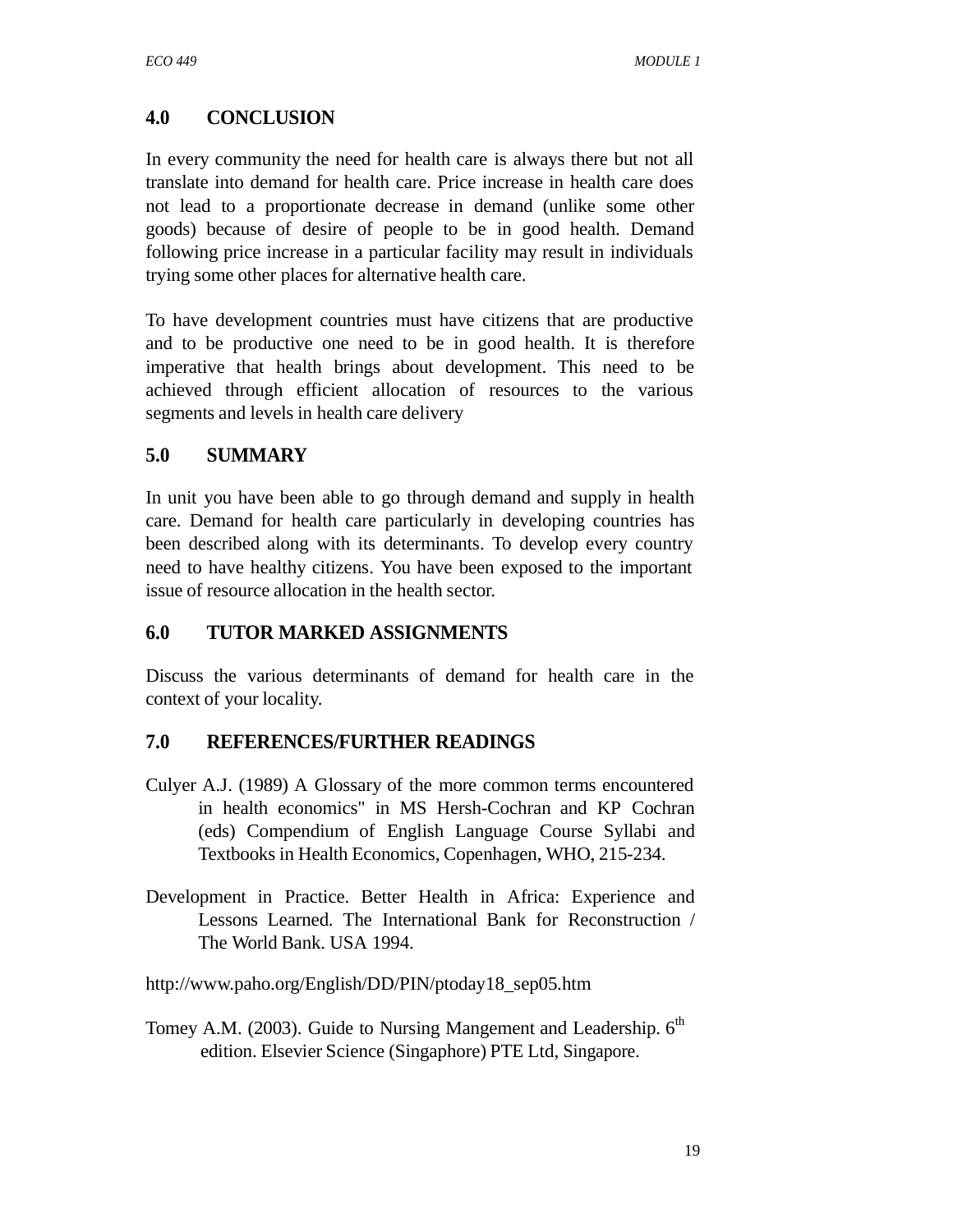#### **UNIT 4 COST OF HEALTH CARE**

#### **CONTENTS**

- 1.0 Introduction
- 2.0 Objectives
- 3.0 Main Content
	- 3.1 Types of health care cost
	- 3.2 Elements of cost
	- 3.3 Benefits of health care
	- 3.4 Economic appraisal in health care
	- 3.5 Reasons for the present trend in cost of health care
	- 3.6 Peculiarities of health care market
- 4.0 Conclusion
- 5.0 Summary
- 6.0 Tutor Marked Assignments
- 7.0 References/Further Readings

#### **1.0 INTRODUCTION**

The cost of health care is high and has increased rapidly. Higher health care prices combined with an increase in the quantity of services provided has resulted in rising healthcare cost. The spending on health care involves 'prices' and 'quantities' and is often loosely referred to as healthcare costs.

The production of health care requires scarce resources such as capital in the form of hospital facilities and diagnostic equipment and the highly skilled labor of physicians, technicians, nurses and other paramedical staff.

#### **SELF ASSESSMENT EXERCISE 1**

What are the things that make up cost of health care?

#### **2.0 OBJECTIVES**

On completion of this unit, the learner should be able to:

- Understand the various types and elements of health care cost
- To be familiar with the reasons for the increasing cost of health care
- Know the peculiarities of the health care market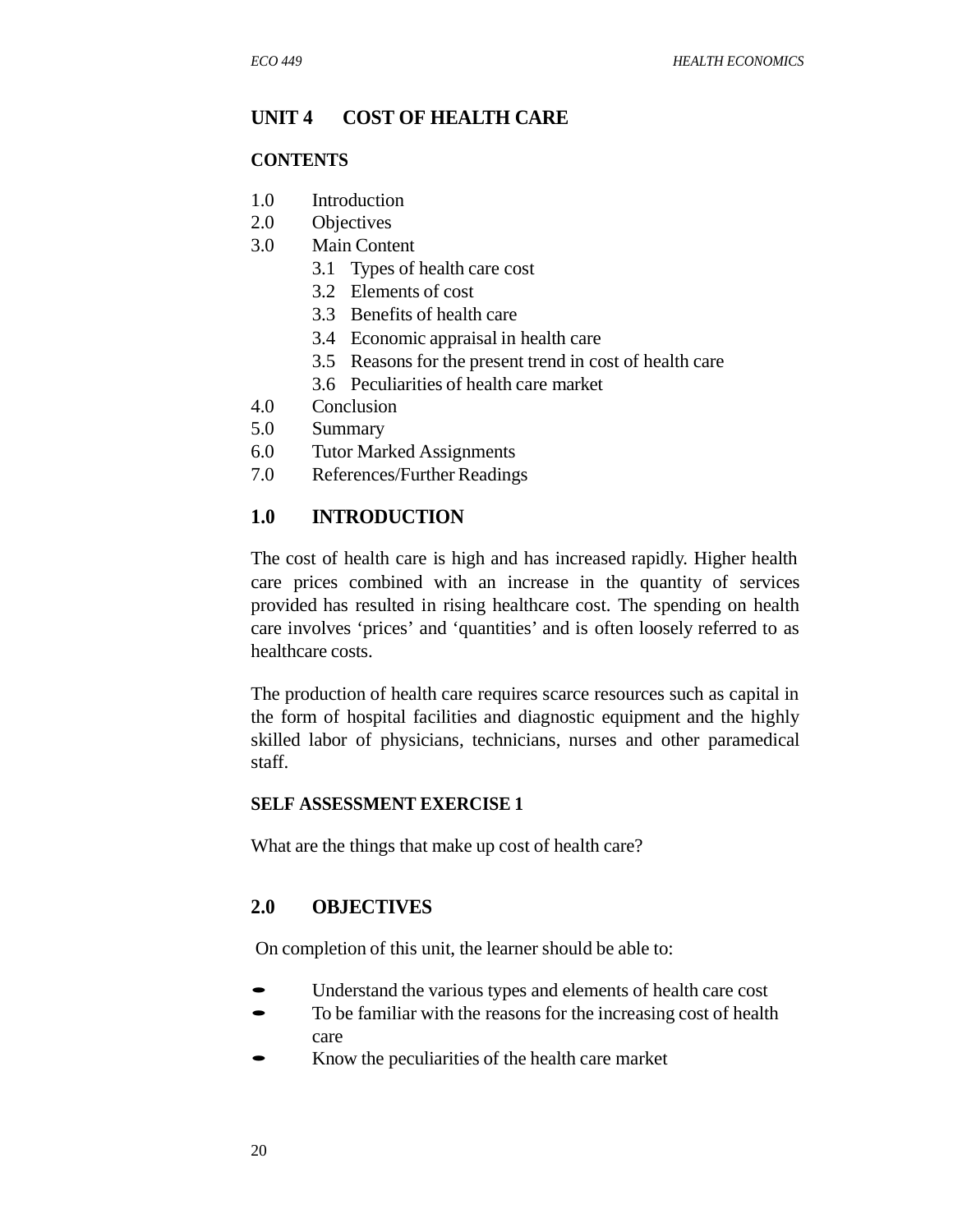## **3.0 MAIN CONTENT**

## **3.1 Types of Health Care Cost**

The economic cost of a disease consists of direct and indirect cost. Direct cost is monetary expenditures attributable to the disease and indirect cost is what can be associated with loss of output attributable to the disease owing to premature death or disability.

There are four (4) different types of health care cost as described below and they include:

**Direct medical cost –** Medical cost incurred for medical products and services used to prevent, detect, and or treat a disease. These covers costs for drugs, laboratory tests and supplies. This cost has monetary value that is you cost it terms of Naira.

**Direct non-medical cost** – This type of cost cover non-medical services that results from illness but do not involve purchasing medical services. Example of this type of cost include cost of transportation, food, family care. This type of cost is usually enourmous in developing countries where several relatives, friends come around to get involved in the care of patients.

**Indirect non-medical cost** – This type of cost result from reduced productivity because of ill-health. When a patient is unable to do his usual job, the loss of productivity and income is at a cost.

**Intangible costs** – These are non-financial outcomes of disease and medical care not expressed in monetary value. The non-financial outcome can be in form of suffering, pain and grief. This cost can not be estimated in monetary value.

## **3.2 Elements of Cost**

Cost comprises three (3) elements.

- i. Loss of production.
- ii. Expenditures for medical care.
- iii. Pain, discomfort and suffering that accompany the disease.

In analysis the last is often neglected because of inadequate data.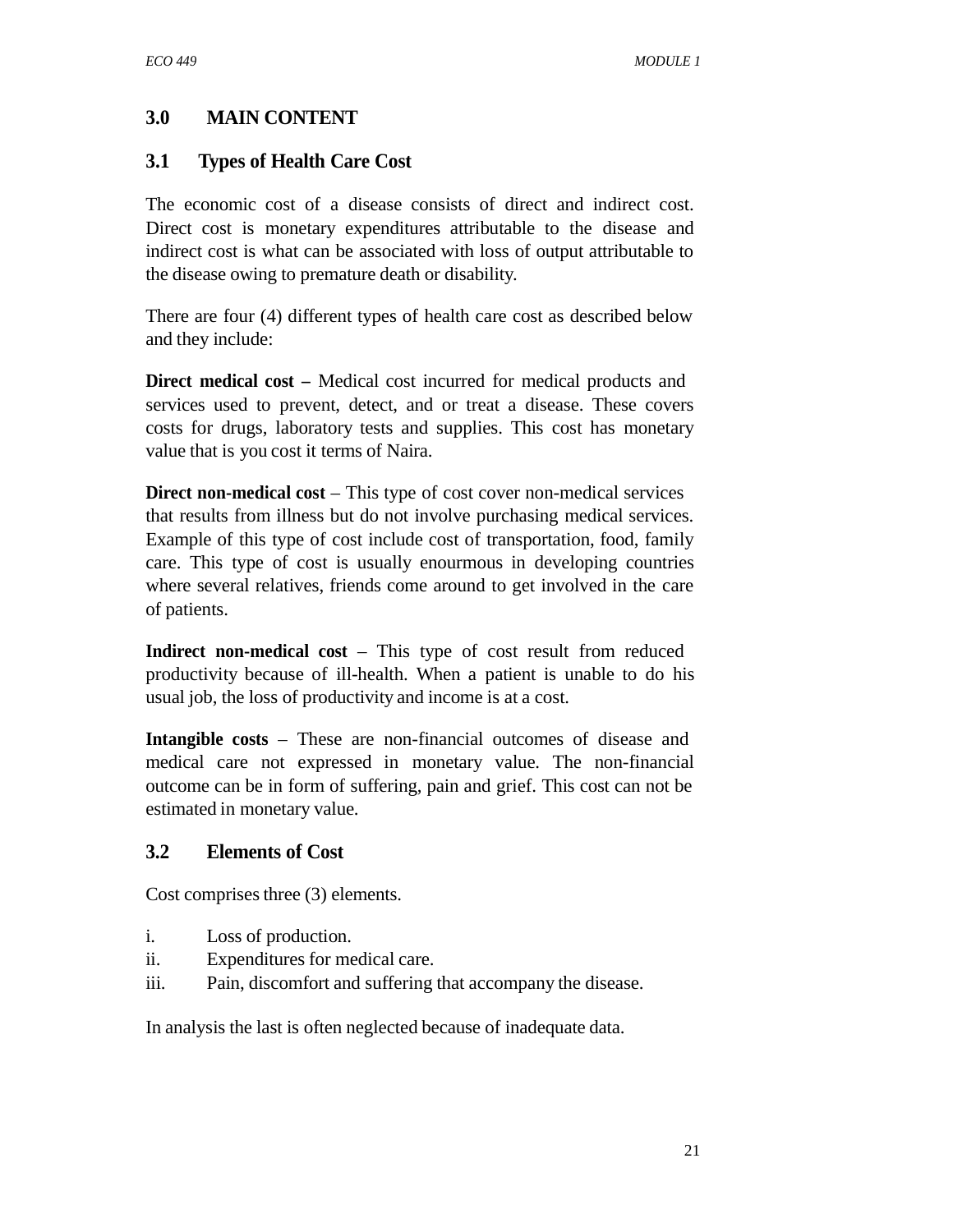#### **SELF ASSESSMENT EXERCISE 2**

List the types of health care cost and give 5 examples of each type.

#### **3.3 Benefits from Health Care**

The types of benefits the individual receives from health care could be psychic or monetary, they include:

- a. Relief from pain, suffering, anxiety etc.
- b. Benefits in the form of capital good being monetary "pay off" measured by increased production.

#### **3.4 Economic Appraisal in Health Care**

Economic efficiency is relevant in health care because the resources that are used in providing services and programs are scarce. Since resources is not and can never be enough to satisfy human wants completely, their use in one beneficial activity means that the community automatically foregoes the opportunity to use the in another beneficial activity. Remember what you learnt in Unit 1 and 2 on the basic concept of economics and health economics.

Expenditure on medical care is rising in both developing and developed countries. In-patient services are a large and fast growing part of all health service expenditures, staff costs which alone account for about half the cost of all personal health care and this together with drug costs take up the largest share of all health service expenditures. You can now begin to imagine that the real cost of health care is much more that what patients pay for in most public health facilities in developing counties.

To evaluate the costs of health care to the society rather than to a category of users, the money spent on resources is not considered a good indicator. Such expenditure might be artificially high owing to high taxes or profits or artificially low owing to subsidies and grants.

Economic efficiency in health care can be defined as the provision of necessary care of good quality at minimum cost. Therefore the aim is to move towards a better economic balance of services and eliminate ineffective, excessive and unnecessary medical procedures. Many economic factors are beyond the control of health decision makers, but one measure well within their powers is to curb the growth of high-cost programs and services for the few and promote low-cost services which, by using less expensive primary health care personnel which will reach a much larger proportion of the community.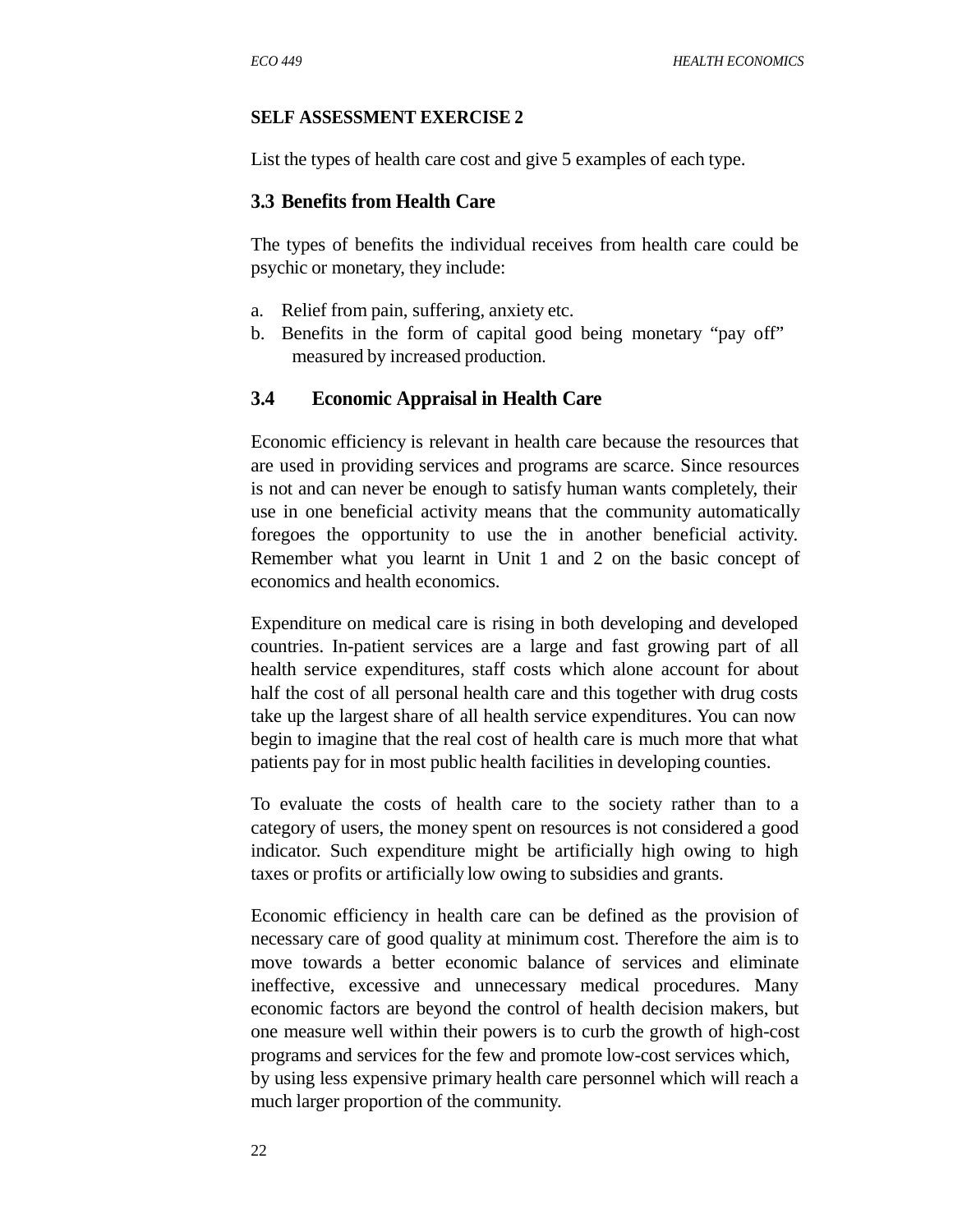It is important to encourage cost awareness among health care providers in view of the scarce resources from both the private and the public. There is also a need to make consumers aware of the costs of health by being better informed on the choices available to them and the cost of the choices so that they can make well informed decisions to save cost.

### **SELF ASSESSMENT EXERCISE 3**

What do you understand by economic efficiency in health care?

### **3.5 Reasons for the Present Trend in Cost of Health Care**

The reasons for the current trend in cost of health include:

- i. Demographic reason There is population growth in developing countries, to keep pace with this growth, health care cost has to increase.
- ii. Labour intensive nature of health services Health care is labour intensive and there is limited scope for saving on labour cost in personal health services. Skilled people are required to provide health care
- iii. Quality of health services Advances in technology has improved quality of diagnosis and therapy. Unfortunately the cost is often greater than the increased effectiveness achieved. Try and think of the various equipments we use today as compared with what obtains some  $10 - 20$  years ago.
- iv. Public expectation People desire increasing standard facilities in health services, there is high demand for curative health care while underutilizing preventive personal health service particularly in developing countries.
- v. Changing epidemiological picture during socio-economic development – chronic and degenerative diseases and their high cost of care or cure.
- vi. Organization and structure of health system There are situations where multitude of agencies are financing and delivering parallel and uncoordinated health services with consequent overlapping. This is much more in preventive health care services.
- vii. Extension of health services coverage The attempts to extend the range, coverage or impact of services to a larger population increase costs.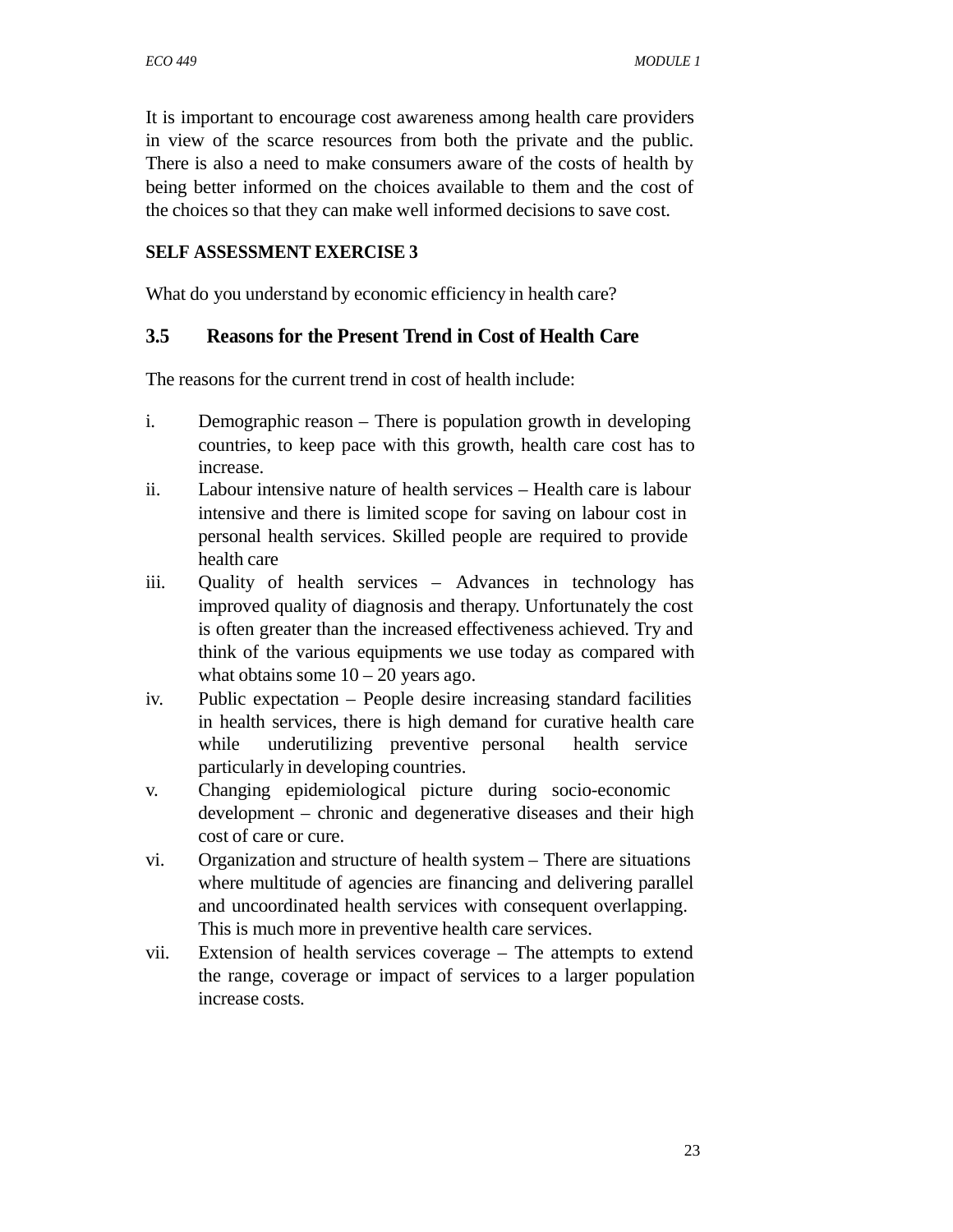### **3.6 Peculiarities of Health Care Market**

- **Ethical and equity considerations** The society regards health care as an entitlement or a right and is reluctant to ration it solely by price or income unlike other goods and services. This is because in health care human life is involved and this inevitably raises ethical issues. Therefore you can appreciate that unlike other markets health care cost must take consideration of the human life involved.
- **Asymmetric information** Health care providers particularly physicians possess the informaion and knowledge concerning details of treatment and diagnostic procedures patient need, while the buyer (client or patient) has little information concerning this. The providers who in this context are the supplier dictate what the patient (consumer) should consume. The consumer is not the one in the position to determine what to buy unlike other goods and services. The result of this asymmetric inforrmation is supplier induced demand. In simple terms most providers 'dictate' to the patient what they have to spend money on take care of their health.
- **Spillover effects** The service received by consumers sometimes generate a spillover effect in which not only the consumer benefit from the heath care someone receoved but also a third party. If majority of a population are immunized against a disease, the transmission of that disease reduces significantly that even those not vaccinated get reduced chance of being affected by the disease that others are immunized again. The fact that people receive medical care when they are ill and return back to work to become productive make a third party benefit from their recovery and return back to work. A healthy labor force is more productive, contributing to the general prosperity and well-being of the society.

#### **SELF ASSESSMENT EXERCISE 4**

Give reasons for the increasing cost of health care to individuals and to the society at large.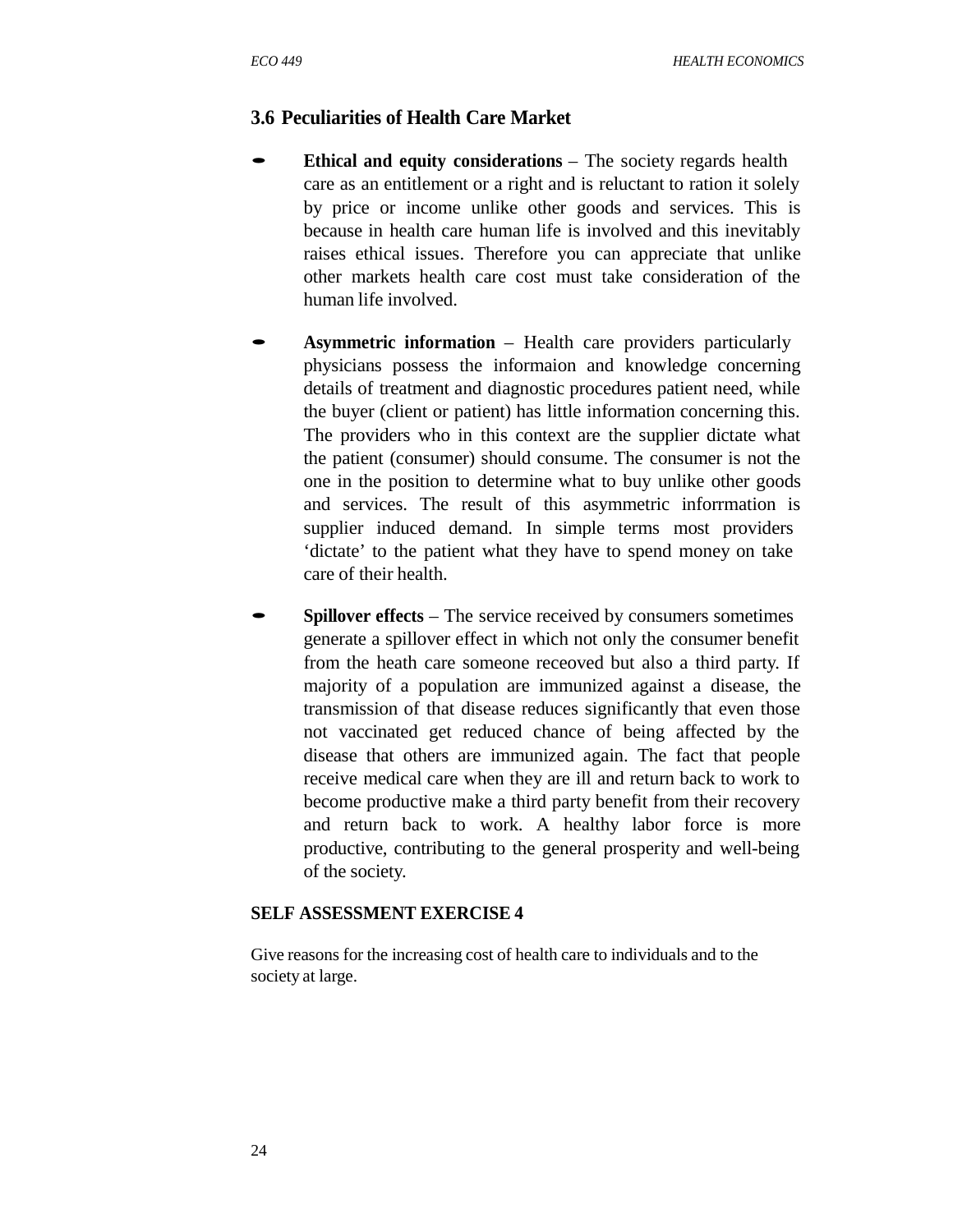## **4.0 CONCLUSION**

Health care cost is made of different things which may be direct or indirect cost. All over the world the cost of health care is on the increase as result of incresing population particularly in developing countries, increased burden of disease and the use of costly facilities and equipment in addition to the skilled personnel required to provide service.

Health care market is peculiar since it has to do with human life unlike othe goods which if not affordable can be left unpurchased? The providers largely determine what the consumers need to pay for unlike other forms of market in which the consumer have nough information to determine exactly what he needs and to what extent the thing to be paid for will be beneficial.

## **5.0 SUMMARY**

In this unit you have been able to go through what makes up cost of health care which are mainly grouped into direct and indirect cost. The real cost of health care, when all these costs are considered, can be so much. Ill health can therefore be seen as something that cost individuals and societies a lot of money. Also you have been able to learn the comon reasons for the increasing cost of health care and the peculiarities of the health are market.

## **6.0 TUTOR MARKED ASSIGNMENTS**

- 1. Discuss the various types of health care cost and the major things that make up these types of costs in your own locality.
- 2. Discuss the reasons for the increasing cost of health care in public and private health facilities in Nigeria

## **7.0 REFERENCES/FURTHER READINGS**

- Abel-Smith B. (1984). Improving cost effectiveness in health care. World Health Forum: Vol. 5: 88-90
- Abel-Smith B (1986). Paying for health for all. World Health, The Magazine of the World Health Organization, May:  $4 - 6$
- Abel-Smith B and Leiserson A. (1987). Making the most of scare resources. Health care – Who pays: World health Forum reprint: Geneva: 13 -22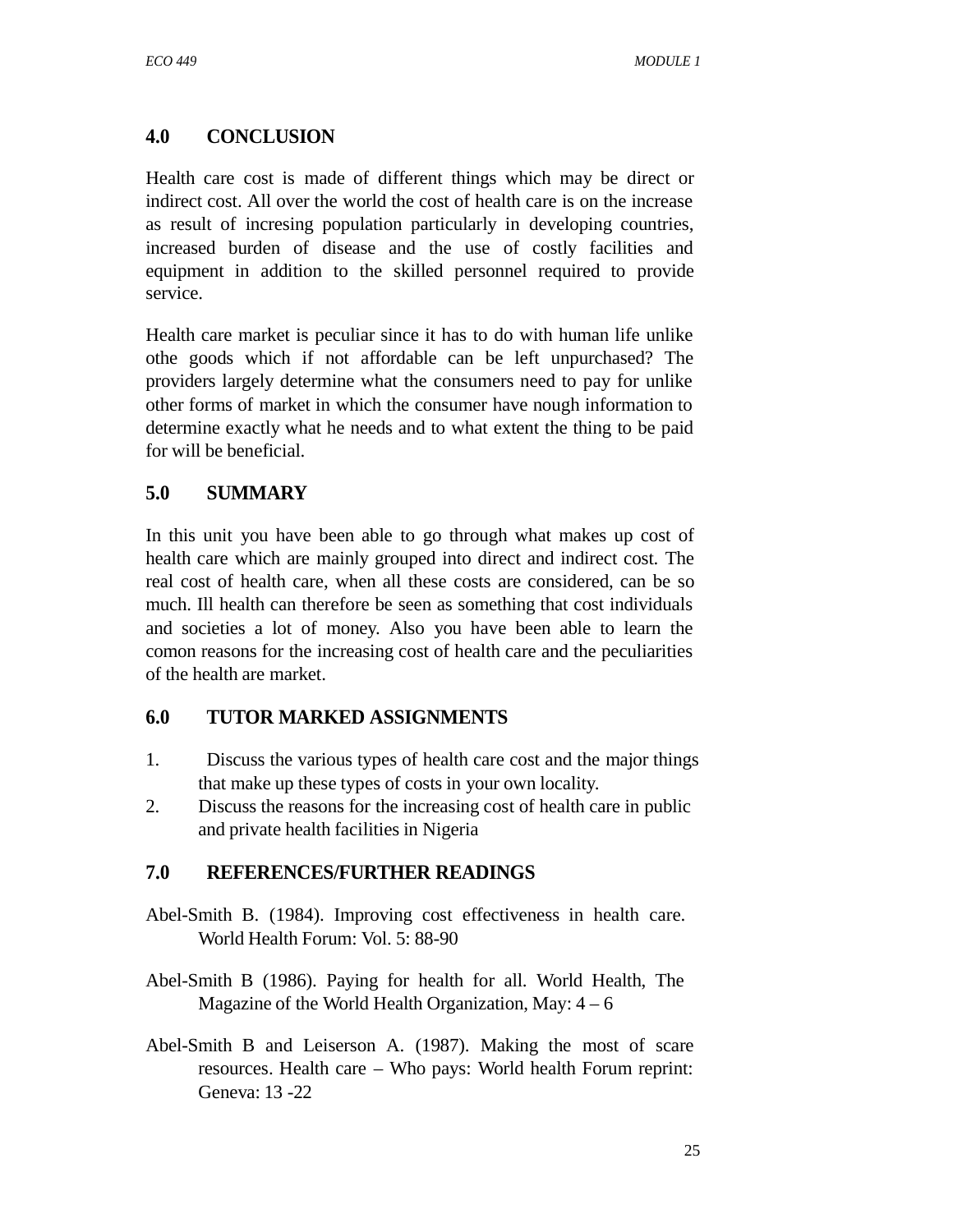- Akande T.M. (1998). Cost consideration in health care in developing countries. Ilorin Doctor Vol 3. No 1: 4 – 9.
- Andres, C. (1992). Health is Wealth "but also Wealth is Health" World health. The Magazine of the World Health Organization: Nov – Dec. Geneva: 2- 10.
- Carr-Hill R. (1994). Equity for the poor, Health care tomorrow, World health. The magazine of World health Organization: Vol5, Geneva: 22 – 23.
- Cornacchia, H and Berret S. (1982). Shopping for Health Care. Mosby Press, New York:  $4 - 22$ .
- Ensor T. (1993). Broadening the market for health care. World Health. The magazine of World Health Organization, Vol. 3, Geneva: 18 -19.
- Groose R. and Plessas J. (1987). Counting the cost of primary health care. Health care - who pays: World health Forum reprint, Geneva: 87 – 90.
- McConnell C.R., Brue S.L. (1999). Microeconomics. Principles, Problems, and Policies. 14<sup>th</sup> Edition. Irwin McGraw-Hill. Pp 441 - 457.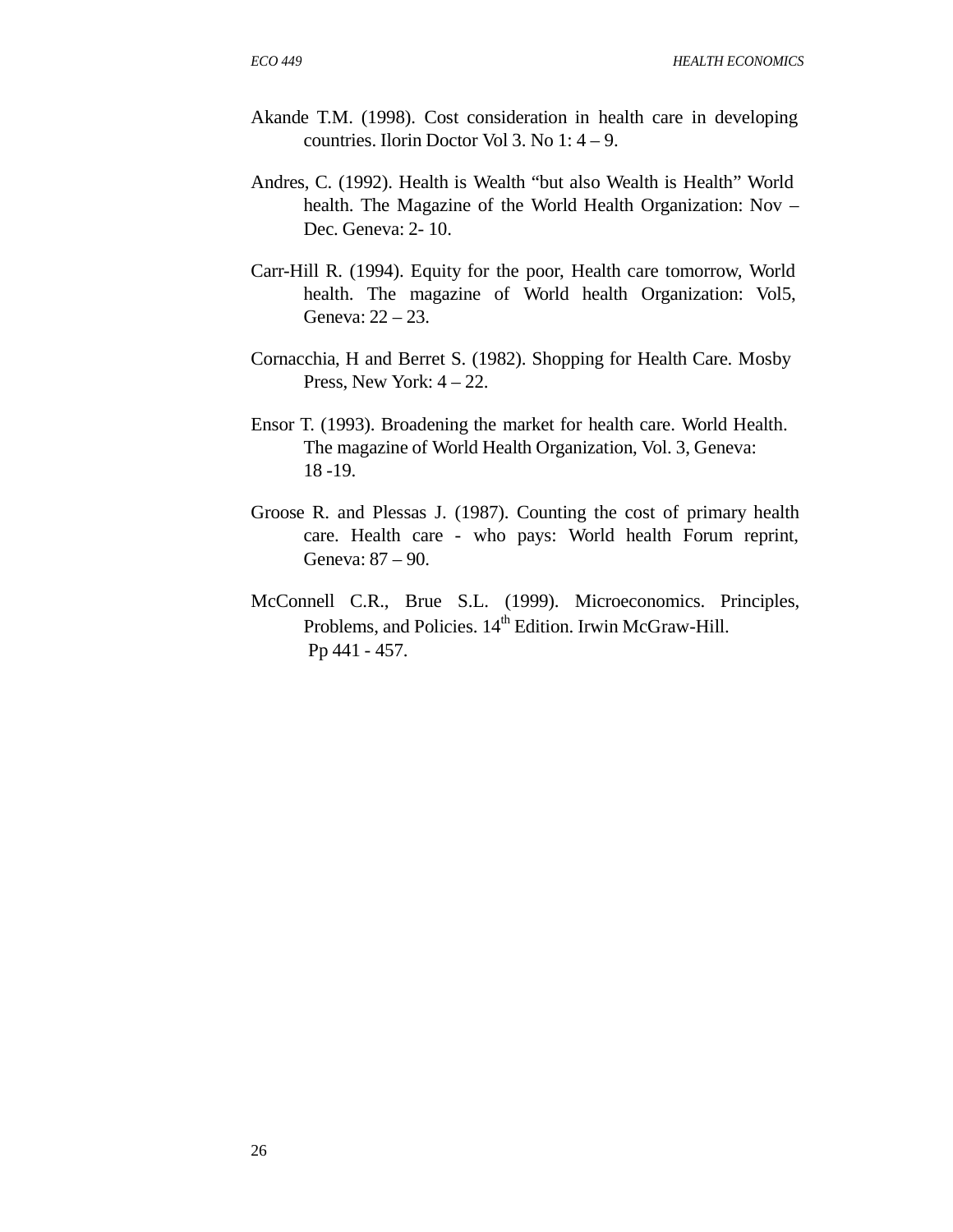## **UNIT 5 INTRODUCTION TO BUDGETING**

#### **CONTENTS**

- 1.0 Introduction
- 2.0 Objectives
- 3.0 Main Content
- 2012<br>2013 Definition of Budget<br>3.1 Definition of Budget
	- 3.1 Definition of Budget<br>3.2 Basic concepts related to budget 3.1 Definition of Bu<br>3.2 Basic concepts r<br>3.3 Types of budget
	- - 3.3.1 Operating budget
		- 3.3.2 Personnel budget
		- 3.3.3 Capital expenditure budget
		- 3.3.4 Cash budget
- 4.0 Conclusion
- 5.0 Summary
- 6.0 Tutor Marked Assignments
- 7.0 References/Further Readings

## **1.0 INTRODUCTION**

Every health organization is involved in budgeting. Organizations budget for their humans and material resources. Nurses particularly at the managerial level need to be fmiliar with the pricinples and process of bugeting. Budgetary leaders inspire proactive fiscal planning, determine resource needs, guide visioning of justification for resources, and negotiate for needed resources. Nursing managers also also need to analyze expenses, anticipate, recognize and creatively deal with budgetary problems. Budgets help coordinate the efforts of the organization by determining what resources will be used by whom, when and for what purpose. Budgets can be prepared by units in an organization or for each function in a unit. In most developing countries it is common to find budgets for the organization and units hardly have their own developed budget.

## **SELF ASSESSMENT EXERCISE 1**

List the advantages of budgeting in a family. Attempt to group what can be budgeted for then relate this to a health institution.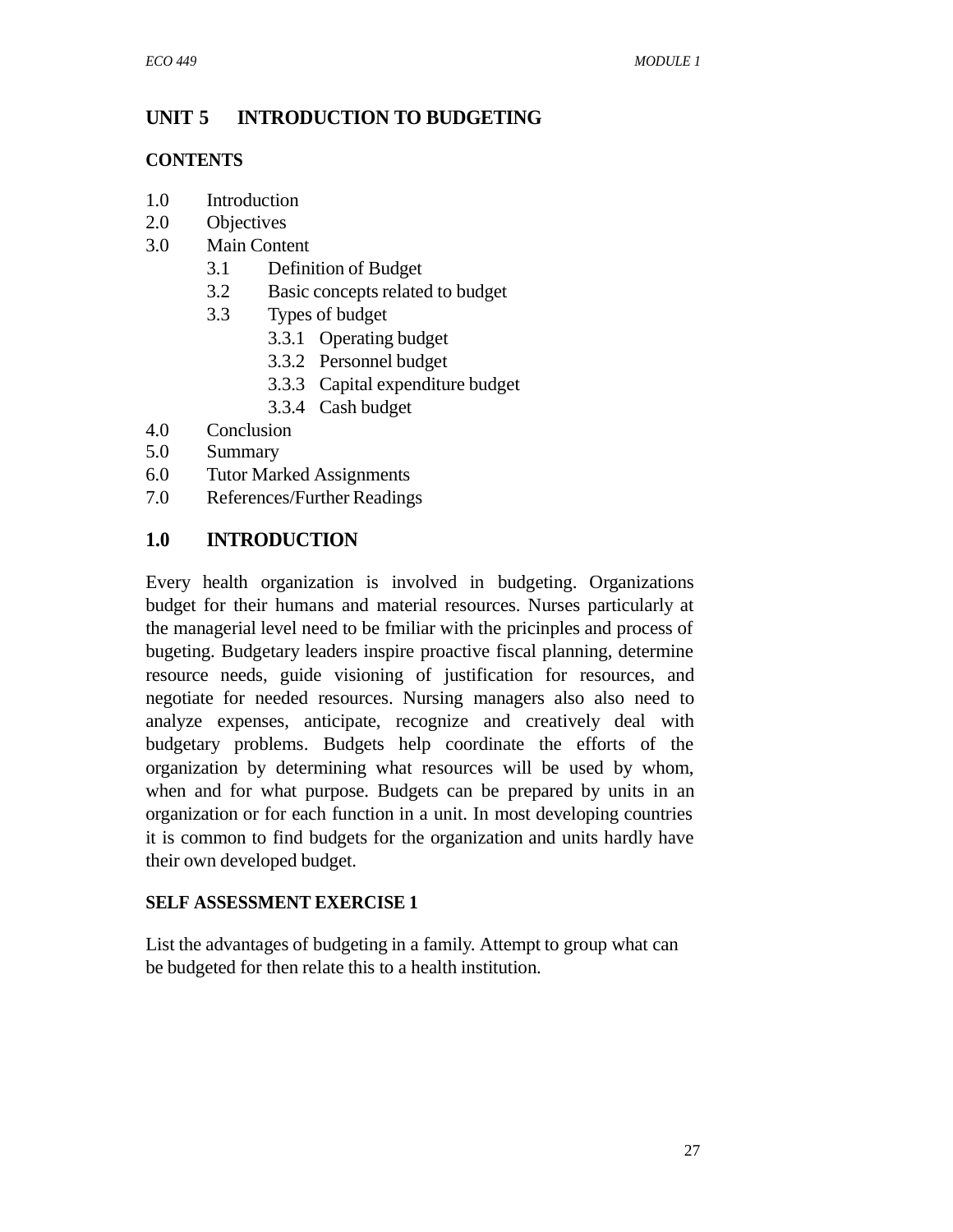### **2.0 OBJECTIVES**

In this unit you will be required to:

- Understand and be able to define budget.
- Know and understand the various types of budget.
- Be familiar with the advantages and disadvantages of budgeting

### **3.0 MAIN CONTENT**

#### **3.1 Definition of Budget**

Budget is defined as a quantitative statement, usually in monetary terms, of the expectations of a defined area of the organization over a period of time in order to manage financial performance.

Budget can also be seen as a plan for the allocation of resources and a control for ensuring that the results comply with the plans. The results are expressed in quntitative terms. Budgets are often associated with financial statements, such as revenues and expenses; they may also be in form of non-financial statements covering output, materials and equpment.

#### **SELF ASSESSMENT EXERCISE 2**

Attempt to define budget in your own words.

#### **3.2 Basic Concepts Related To Budget**

**Budgeting** – Is the process of planning and controlling future operations by comparing actual results with planned expectations.

**Controlling** – It is the process of comparing actual results with the results projected in the budget.

**Incremental (line-by-line) budget** – This is a budget worksheet listing expense items on separate lines. This is usually divided into salary and non-salary expenses. The worksheet may include several columns for the amount budgeted for the current year, the amount actually spent year-to-date, the projected total for the year based on the actual amount spent, increases and decreases in the expense amount for the new budget, and the request for the next year with an explanation attached.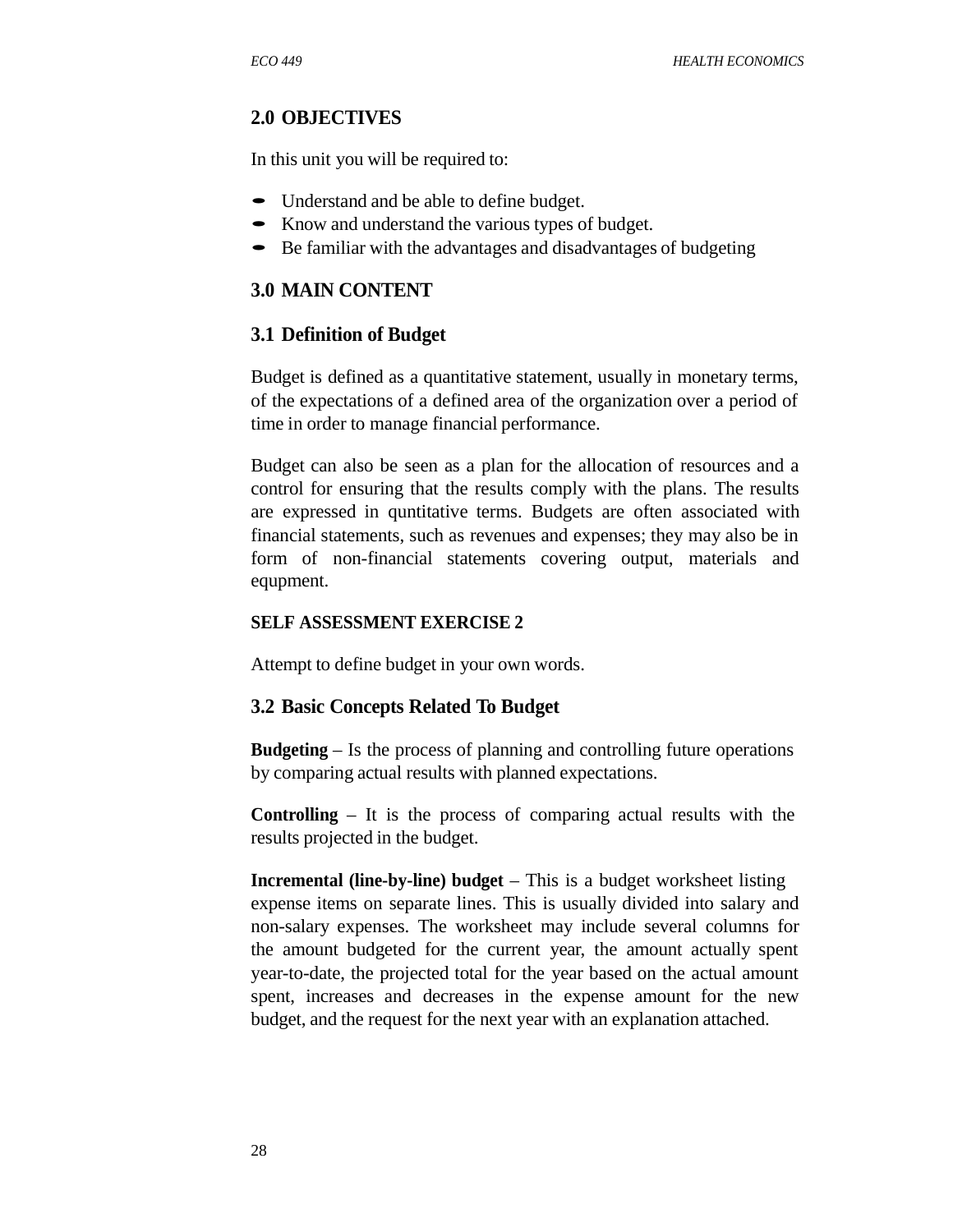This line-by-line budget has the advantage of simplicity but the disadvantage that it discourages cost-efficiency. Astute managers ensure that they spent the entire amount budgeted for the year to avoid budget cuts in the next year.

**Zero-based budget –** This is a budgetary approach that assumes the base for projecting next year's budget is zero. Managers are required to justify all activities and every proposed expenditure, regardless of the level of expenditure in previous years. Every expenditure for the new year must be justified in view of organization's objectives and current environment.

**Fixed budget** – A budget in which budgeted amounts are set regardless of changes that occur during the year such as volume of patient, unanticipated inflation

**Variable budget** – A budget developed with the understanding that adjustments to the budget may be made during the year based on changes in revenues, patient volume, utilization of supplies, and other expenses.

**Fiscal budget** – A specified 12-month period during which operational and financial performance is measured.

## **3.3 Types of Budget**

## **3.3.1 Operating Budget**

This is also known as Revenue-and –expense budget or annual budget. It is the organization's statements of expected revenues and expenses for the coming year. It coincides with the fiscal year of the organization which in the public sector in Nigeria corresponds to the calendar year – January to December. The operating budget reveals an input-output analysis of expected and revenues and expenses.

The **revenue budget** for a nursing unit may represent the patient care income expected for the budget period. The **expense budget** consists of salary and non-salary items. Among the factors that nurse managers might include in their operating budget are personnel salaries, employee benefits, medical and surgical supplies, drug and pharmaceuticals, office supplies among others.

Expense budget should be comprehensive and thorough; it should take into consideration, all available information regarding the next year's expectations. Both controllable and non-controllable expenses are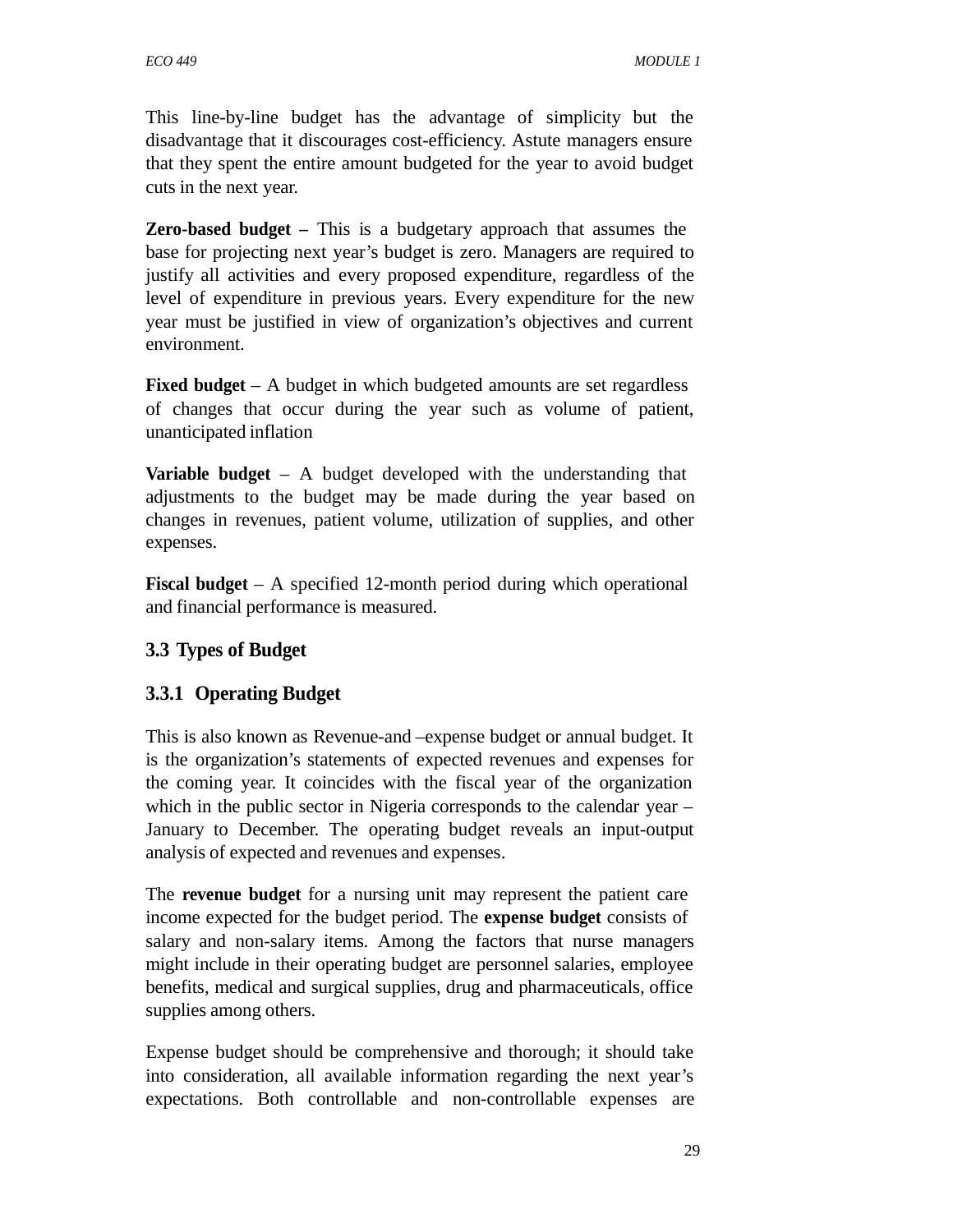projected. Examples of non-controllable expenses include indirect expenses like lighting, equipment depreciation. The non-controllable expenses and the probability of rises in materials and labour costs during the budgetary period need to be accommodated in the budget to provide for changes that are beyond the control of the organization or unit.

#### **SELF ASSESSMENT EXERCISE 3**

List items or activities in your unit that can be under revenue and expense budget

#### **3.3.2 Personnel Budget**

Personnel budgets estimate the cost of direct labour necessary to meet the agency's objectives. This budget is used as a guide to recruit, hire, lay off and discharge personnel. In developing the budget the nursing manager need to determine the level of need of nursing care that will meet the need of estimated patient population in its unit. The nursing manager will need to estimate number of the various cadres of nursing personnel required during what shifts, in what months and in which areas.

Managing the salary budget is directly related to the manager's ability to supervise and lead the staff. In addition to anticipated salary expenses, peculiar expenses to nursing such as overtime, shift-duty, on-call expenses need to be budgeted for.

Some information that will be helpful in budgeting will include; Current staffing pattern, number of vacant positions, previous years reports and performances, variety of patient cases, seasonal variation in patient load and disease burden.

#### **3.3.3 Capital Expenditure Budget**

Capital budget is an important component of the plan to meet the organization's long term goals. Capital expenditures include physical changes such as replacement or expansion of the plant, major equipment and inventories. Organizations define capital items based on certain criteria; must have an expected performance of a least 1 year or at least cost a minimum of certain amount like equivalent of \$500 or \$ 1,000.

Usually administrators establishes ceiling for capital budget and the nurse manger will need to prioritize requests if the request exceeds the available fund. Unfortunately in many developing countries nursing mangers are hardly involved in capital budgets. This is taken up by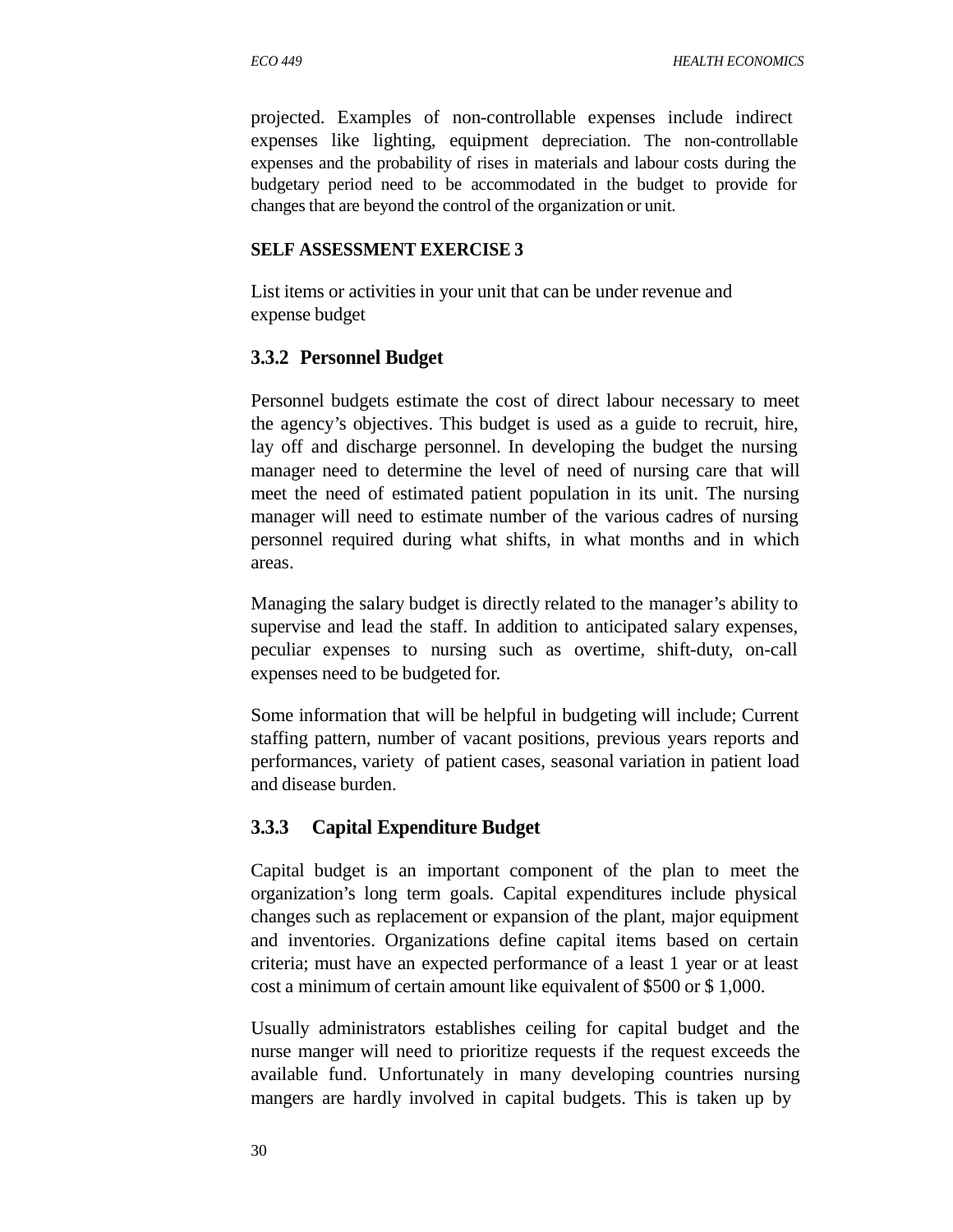hospital administrators at higher level though with some input from the nurse managers in form of selecting and determining the amount of equipment needed.

## **3.3.4 Cash Budgets**

Cash budget are planned to make adequate funds available as needed and to use any extra funds profitably. Cash budget ensures that the organization during the budgetary period has enough, but enough but not too much cash on hand. This is necessary because incomes do not necessarily coincide with expenditures and also seasonal variations should be anticipated which result in fluctuations in resource needs.

If there is insufficient cash on hand purchase of needed resources will be hindered. If the budget is well planned, it will provide cash as needed and produce interest on excess fund.

## **3.3.5 Flexible Budgets**

Some expenses are unpredictable and can only be determined after change has commenced. Because of this it is necessary to have flexible budget. The changes can be compensated for by having periodic budget reviews. Sometimes variation in cost can be predicted through historical analysis of costs in previous budgets. Attendance of health facilities in many places in Nigeria drops significantly during festivities and in some cases attendance of clinic is higher soon after workers receive salaries. These forms of variations require that budgets are made flexible. There are a lot of uncertainties in the Nigerian environment which makes flexible budget to be advantageous.

## **3.4 Advantages and Disadvantages of Budgeting**

#### **Advantages of budgeting**

The advantages of budgeting include:

- Budget plans for detailed programme activities
- Help fix accountability by assignment of responsibility and authority
- State goals for all units, offer a standard of performance, and stress the nature of the planning and control process
- Encourage managers to have careful analysis of operations and to base decisions on careful consideration
- Minimize hasty judgments in decision making
- Can expose organizational weaknesses and allow corrective measures to be taken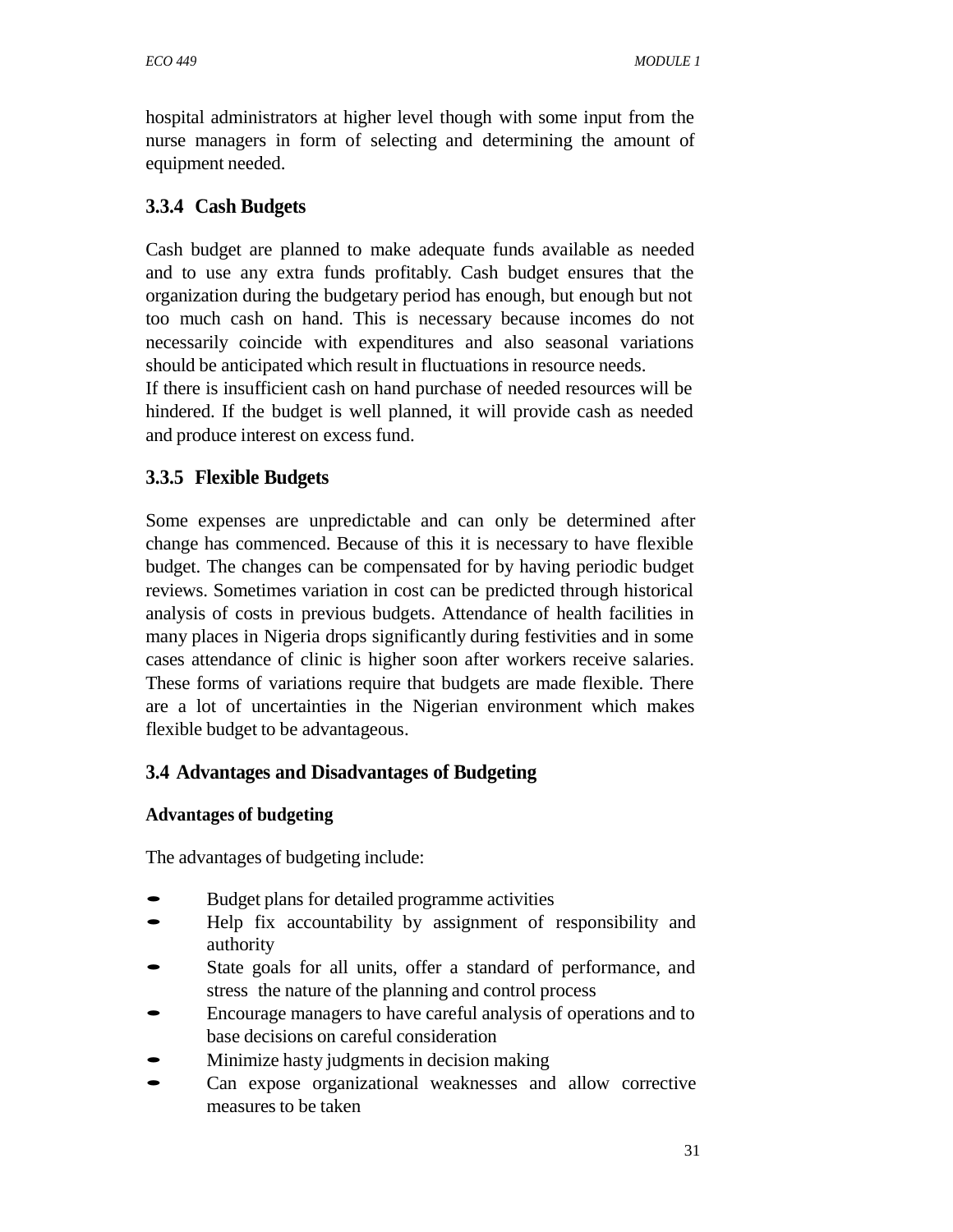- Resources can be projected and waste minimized
- Financial matters can be handled in orderly fashion and activities of organizations ca be coordinated and balanced

#### **Disadvantages of budgeting**

The disadvantages of budgeting include:

- Only aspects of organization activities that are easy to measure are considered in budgeting as budget convert all aspects of organization performance into monetary values
- May become an end in itself instead of a means to an end. Particularly in situations where symptoms are treated as causes, it is important to find out the underlying reasons for the symptoms
- Budgetary goals may sometime supersede the organization's goals and gain autocratic control of the organization
- Danger of over-budgeting making the budget cumbersome and expensive
- Time consuming and expensive
- Require skill and experience for successful budgetary control
- Require forecasting but his can be uncertain because budgetary control is subject to human judgment, interpretation and evaluation

## **4.0 CONCLUSION**

Budgeting is an important component of a nursing manager's responsibilities. Budget can be seen as a plan for the allocation of resources and a control for ensuring that the results comply with the plans. The results are expressed in quntitative terms. Budgets are often associated with financial statements, such as revenues and expenses; they may also be in form of non-financial statements covering output, materials and equpment.

There are various types of budget. All the types of budget can be put to use in the health sector and nurses need to have an unserstanding of budgets and the process of budgeting.

#### **5.0 SUMMARY**

In this module you have read through and should be able to understand what budget is and the various types of budgets which include; operation budget, personnel budget, capital budget, cash budget and flexible budget.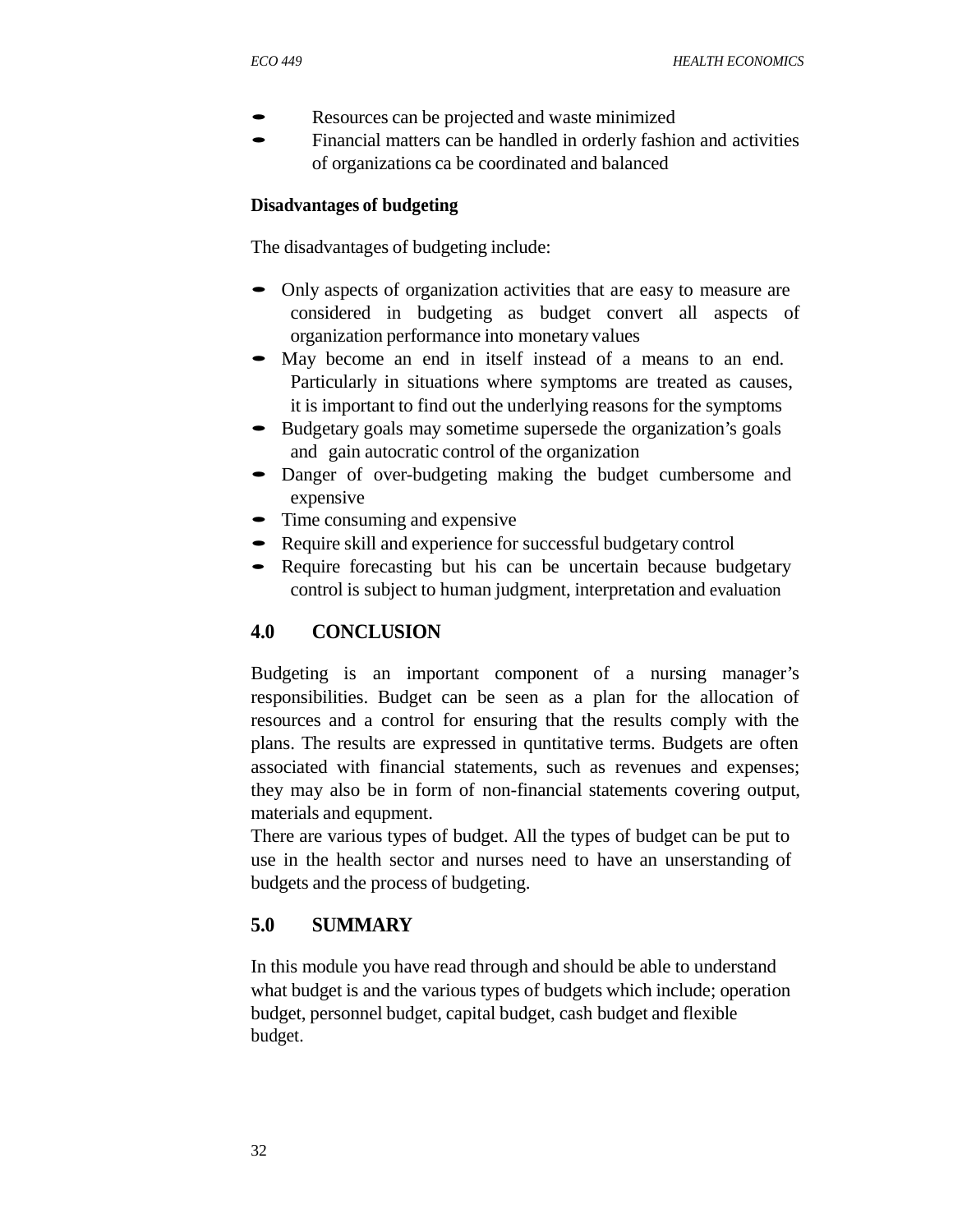## **6.0 TUTOR MARKED ASSIGNMENTS**

Discuss the advantages and disadvantages of bugeting in health care delivery.

## **7.0 REFERENCES/FURTHER READINGS**

- Sullivan E.J., Decker P.J. (2005). Effective leadership & Management in Nursing (6<sup>th</sup> Edition). Pearson Prentice Hall, Pearson Education International, New Jersey.
- Tomey A.M. (2003). Guide to Nursing Management and Leadership ( $6<sup>th</sup>$ Edition). Mosby, Elsevier Science (Singapore) Pte Ltd. Singapore.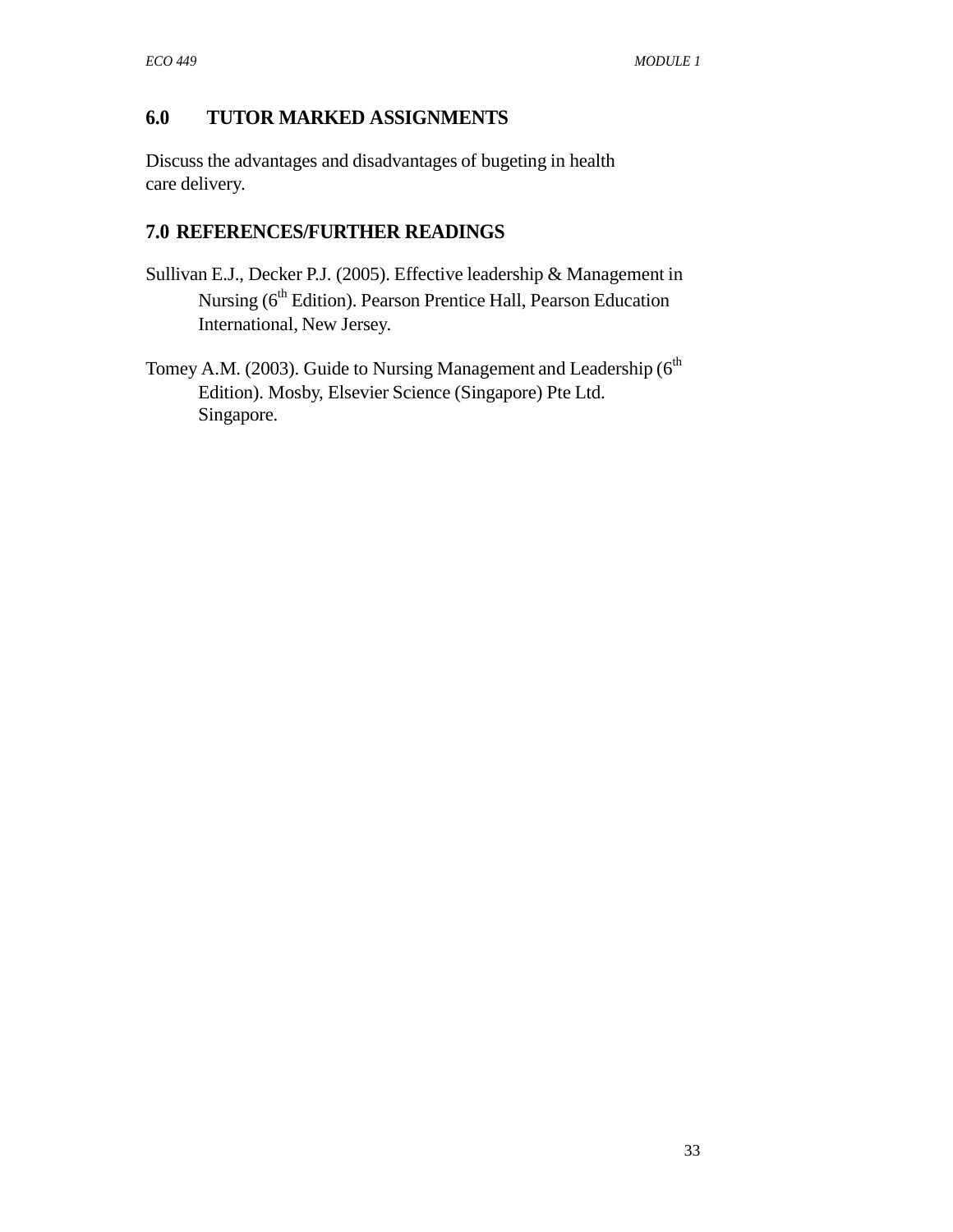#### **MODULE 2**

Unit 1 Cost Containment in Health Care

Unit 2 Poverty and Health

Unit 3 Health Care Financing I

Unit 4 Health Care Financing II

Unit 5 Health Insurance

## **UNIT 1 COST CONTAINMENT IN HEALTH CARE**

#### **CONTENTS**

- 1.0 Introduction
- 2.0 Objectives
- 3.0 Main Content
	- 3.1 Cost consideration in health care
	- 3.2 Cost containment in health care
		- 3.2.1 Cost awareness
		- 3.2.2 Cost monitoring
		- 3.2.3 Cost avoidance
		- 3.2.4 Cost reduction
		- 3.2.5 Cost control
	- 3.3 Ways to contain cost of health care
	- 3.4 Cost containment in Primary Health Care
- 4.0 Conclusion
- 5.0 Summary
- 6.0 Tutor Marked Assignments
- 7.0 References/Further Readings

#### **1.0 INTRODUCTION**

The objective of health care is to improve health status by reducing morbidity, postpone mortality and give people a higher quality of life.

This can be achieved by promoting health, preventing ill health, curing ill-health when it has occurred, and enabling those whose conditions cannot be cured with existing knowledge to live a full life as much as possible despite their disabilities. All these is at a cost, it has to be acknowledged that good health like most "goods" costs money. You can recall the various things that make up cost of health in Unit 3. Those who can afford to spend more on their health up to a point, seen to benefit the most.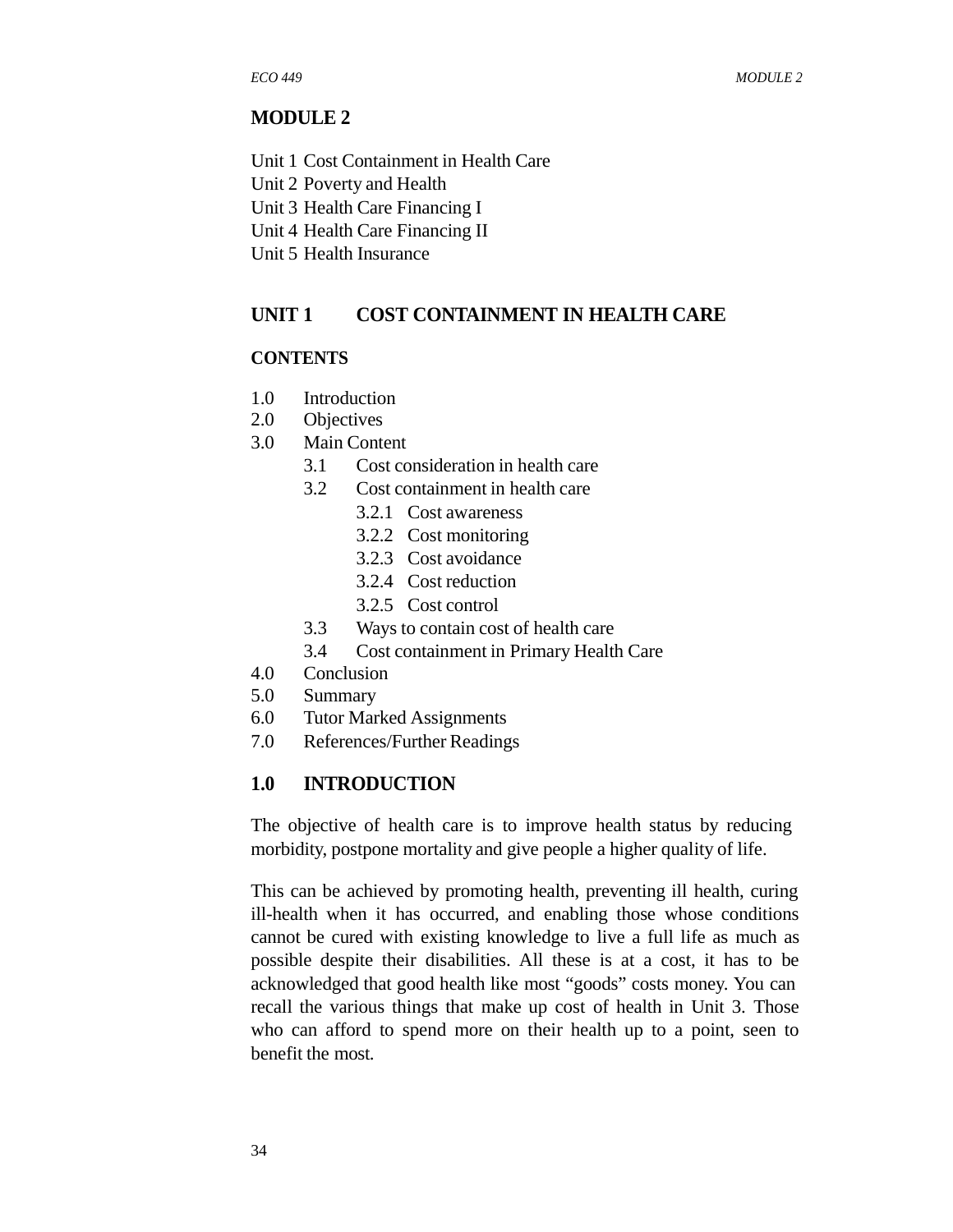#### *ECO 449 HEALTH ECONOMICS*

The Health care market is one of a difficult market in economic analysis since ill-health determines the demand for health care services. The individual's determination of ill-health is personal, emotional and can be uncertain. Health care is one of a subset of goods and services that provides both psychic and monetary benefits to consumer.

The individuals demand for health care is derived from his perception of his optimal level of health. Demands for health care thus arise because the individual wants to bridge the gap between the perceived current health state and some higher health state that he desires. The individual then takes action to decide to seek health care.

The need for health care and the demand for it is not the same, more so in developing countries. The cost of meeting this need and demand is enormous. Health for all by the year 2000 (HFA 2000) is at risk of remaining a dream without a careful consideration. A plan for health that does not take account of costs amounts to no more than window shopping.

## **2.0 OBJECTIVES**

The objective of this unit is for the reader to:

- Understand the need for providers of health care to be cost conscious
- Understand factors that contribute to resource inadequacy in developing countries
- Know about the various cost-containment strategies in health care delivery

# **3.0 MAIN CONTENT**

# **3.1 Cost Consideration in Health Care**

Provision of health care is at a cost to individuals who make the demand and also the individuals, communities, government and nongovernmental agencies who supply it. Consumer health deals with the decisions individuals make in regard to the purchase and use of the available health products and services that will have a direct effect on their health. It involves economic or monetary aspects of health over which individuals have control. Consumer health includes selfmotivated or self-initiated actions. From this you know that health care often follow a demand from the consumer (patient).

The fact is that it is no longer possible to meet the increasing cost of health care with the emergence of several new health risks and problems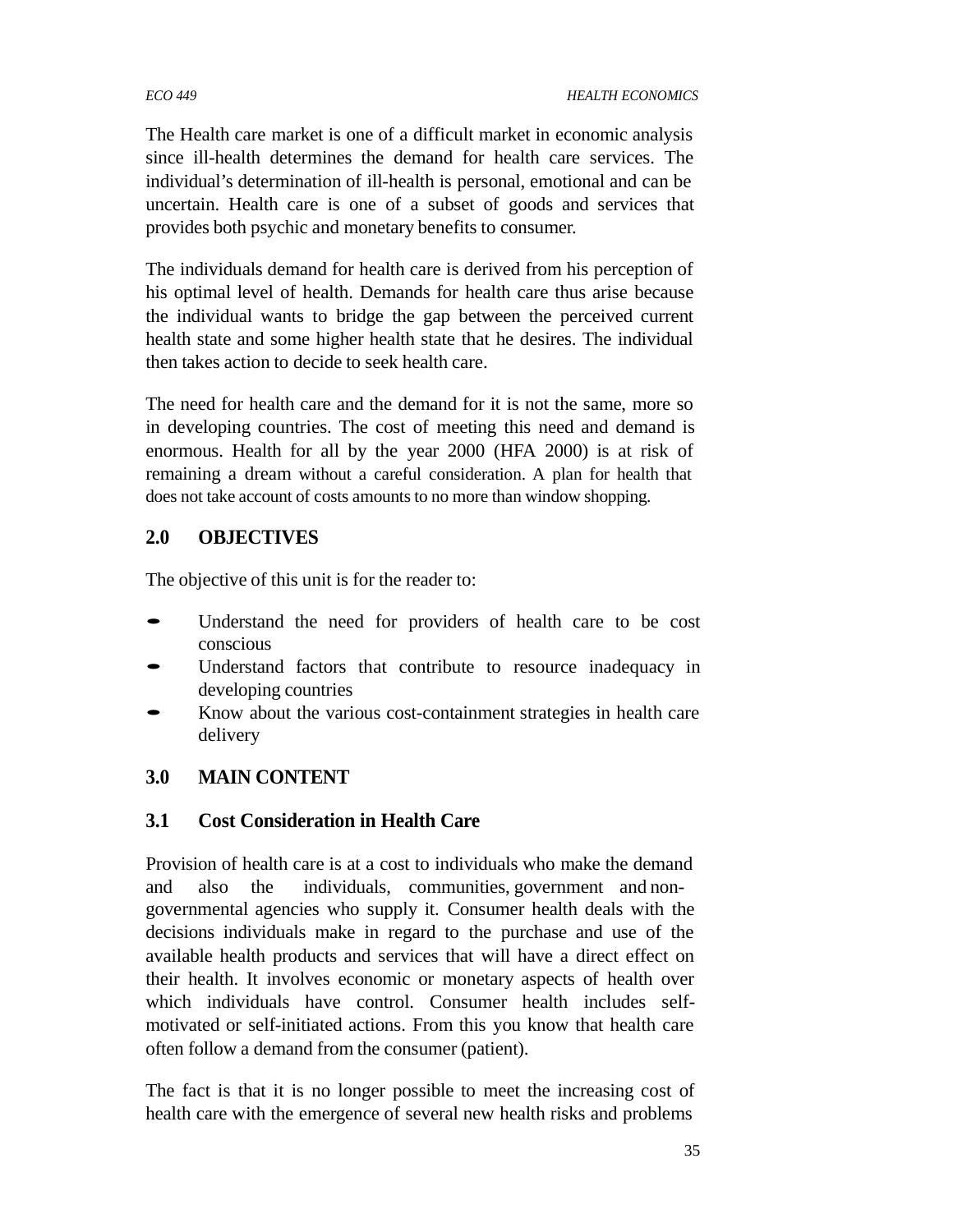unless; health is built in among the priority economic objectives by individuals, families, communities and government. It is desirable to increase accessibility to health services by either increasing people's ability to pay or reducing costs. This can positively change health care seeking behaviour such that people benefit from early detection, diagnosis and treatment and ultimately reduce expenditure on chronic or complicated cases which is now usually the case in developing countries.

Resources available for health care are not enough to meet the demand, it is therefore necessary to closely examine the main problems in the health sector that are contributory. These problems are mainly; allocation, internal inefficiency and inequity.

#### **Allocation Problem**

There is a problem in allocation of funds to health care particularly in developing countries. Private and public spending on health care in developing countries average \$8 per capital in low income countries which represents about two-thirds of sub-Saharan Africa's people and \$16 per capital in middle income countries which represent nearly 30% of sub-Saharan Africa's people and \$68 per capital in the high income group of countries representing only one-twentieth of Africa's population.

Even though many developing countries have embraced Primary Health Care, current public and private spending on basic health services is inadequate. Private spending in these countries is substantial but little of it goes to low cost services which are more cost effective. In some countries, individuals expenditure on health account for over 70% of the total health expenditure. If the private and public resources tied up in hospital care are redirected to lower levels of health system, many of these health problems could be treated earlier at a less severe stage or prevented altogether and even at lesser cost.

You can now appreciate from what you have just read that allocation problem exists even at individual level even though it is commonly seen as a problem at government level. Rather people spend money on basic things that can promote or prevent health; they eventually spend illhealth that requires care at the level of a hospital. Allocation problem at the level of government is common in African countries. Government rather than spend appropriately on preventive health care which is cheaper end up spending on curative health care at higher level which is costlier.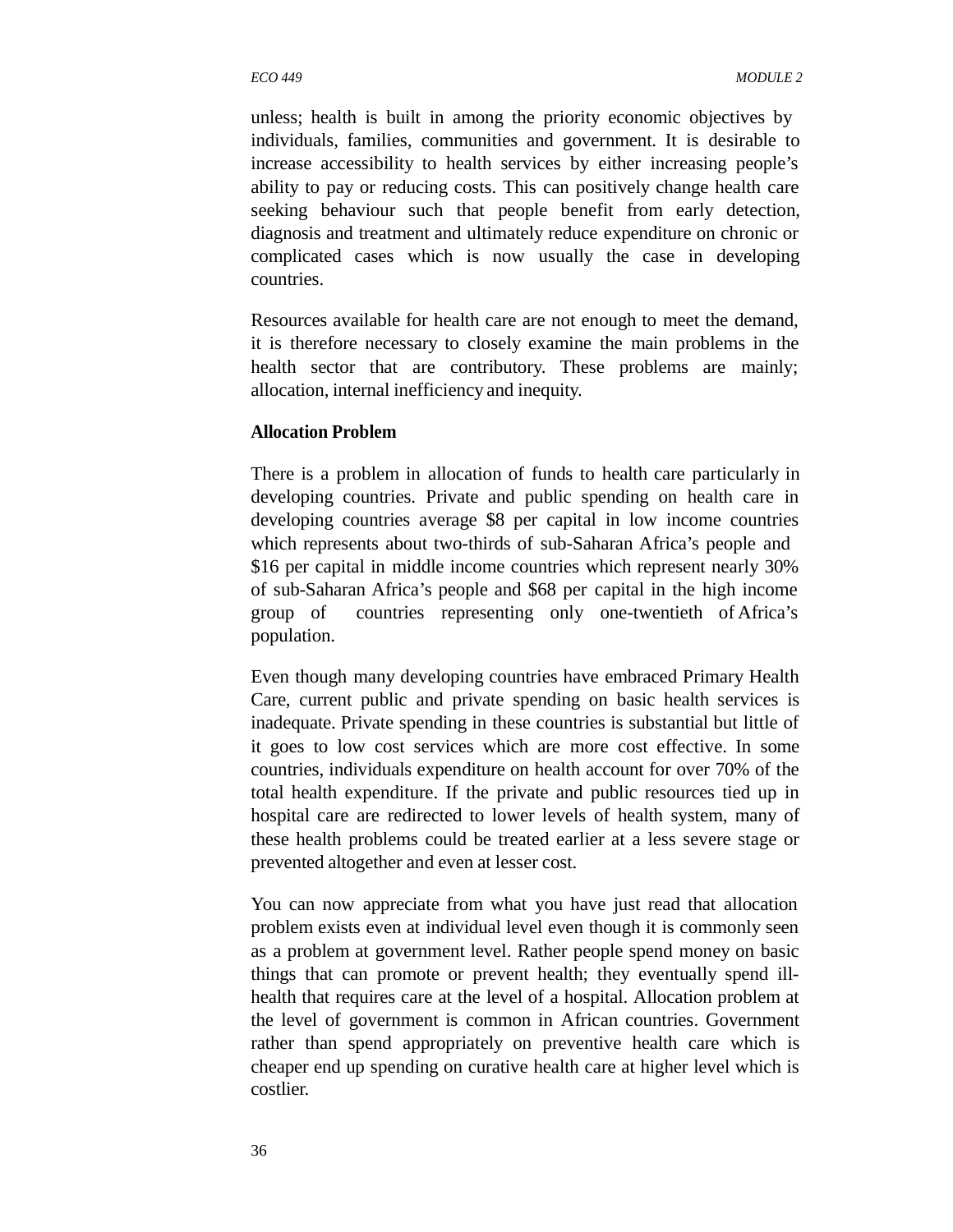## **Inefficiency Problem**

Inefficiency is common in health care delivery. One of the ways it occurs is the use of higher level facilities by patients who could well be served at less sophisticated units or facilities. It is common in developing countries for the high level facilities to be overcrowded with lengthy waiting times while other health facilities usually at the lower level have few patients. This result in delivery of unnecessary care through costly facilities and use of highly skilled personnel and because of the demand on the high level facilities, they are further expanded at some costs which certainly affects the lower levels. The supply of funds to the lower levels is thus further reduced.

## **Inequity Problem**

Inequity is another important problem in developing countries. There is inequitable urban-rural distribution of benefits. About 70% or more of government spending goes to urban based care and in developing countries 70-90% of hospital clients live within 10kms to the facility they use therefore about 70% of people in the rural areas receive just about 30% of government health expenditure. There is also inequality in income; the poor who are at greater health risk have low income.

## **SELF ASSESSMENT EXERCISE 1**

What are the factors contributing to inadequacy of resources for health care in your own local area?

# **3.2 Cost Containment in Health Care Delivery**

The goal of cost containment is to keep costs within acceptable limits for volume, inflation and other parameters. It involves costs awareness, monitoring, management and incentives to prevent, reduce, and control costs.

# **3.2.1 Cost Awareness**

This focuses the health staff attention on costs of service delivery and the steps available for containing them. Health staff in developing countries are hardly know or get bothered about the ultimate cost of service to the organization and the consumers. An awareness of the cost can bring about a desire to see how such costs can be contained.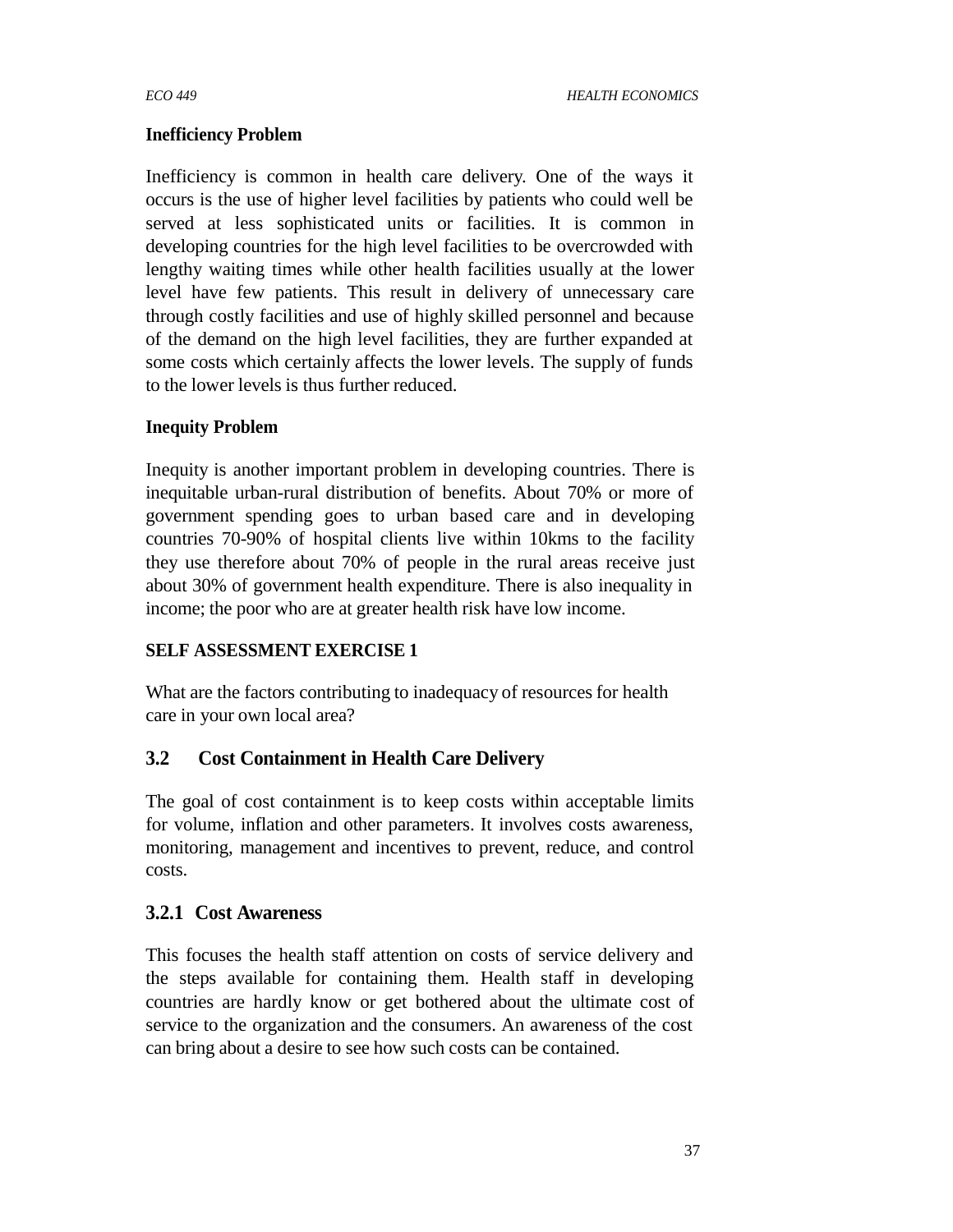## **3.2.2 Cost Monitoring**

Is another measure in cost containment? Organizations providing health care can focus on how is to be spent, when, where and why. With answers to these, the cost of providing services can be monitored with the ultimate aim of checking where wastes can be reduced. Incentives can be provided to staff that have clear ideas and have demonstrated money-saving measures in their unit.

#### **3.2.3 Cost Avoidance**

Where possible, **cost avoidance** for unnecessary procedures can be put in place to minimize expenditures on the part of the consumer and the organization.

## **3.2.4 Cost Reduction**

In health care delivery is desirable to contain health care cost. Preventive measures like childhood immunization can save a lot of cost in health care when compared to cost of managing the disase that would have been prevented.

## **3.2.5 Cost Control**

These can be very useful as a cost-containment strategy. Cost control is effective use of available resources through careful forecasting, planning, budgeting, reporting and monitoring. Cost-effectiveness entails comparing costs and identifying the most beneficial outcomes.

This is done by, analyzing the alternative methods in achieving the same objective and then determine the cost implication of all inputs for each method. For each method the cost outcome and cost-effectiveness is determined.

#### **SELF ASSESSMENT EXERCISE 2**

What do you understand by the following terms?

a. Cost awareness b. Cost monitoring c. Cost avoidance d. Cost reduction e. Cost control

#### **3.3 Ways to Contain Cost of Health Care**

The main objective in cost cost-containment must be to realize the same benefits at lower cost and to increase benefits without adding costs. The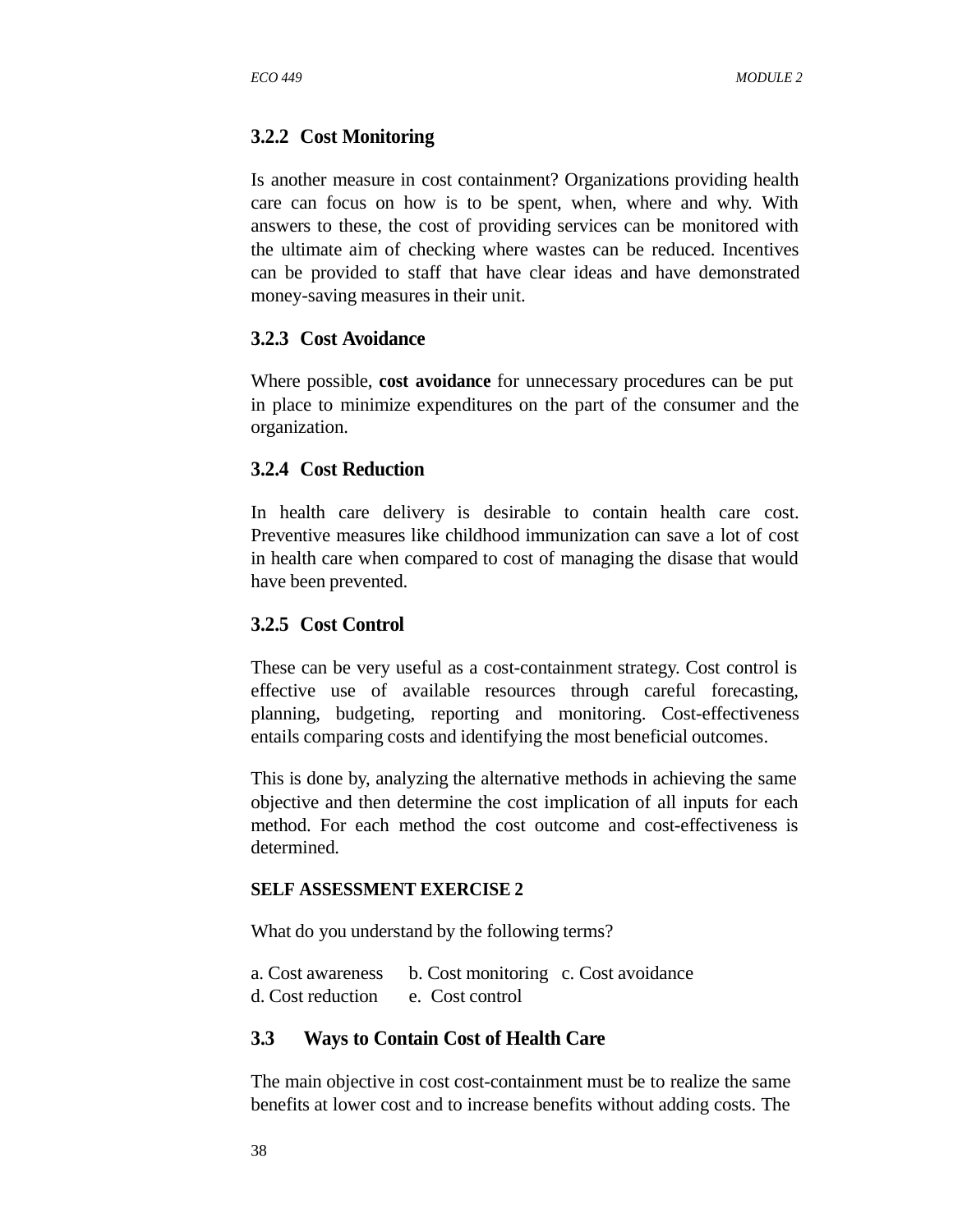consumer and providers of health care have roles to play in costcontainment. Consumers need to make rational use of health care service though they need to be assisted to do this in developing countries through adequate health information on the costs, consequences and quality of treatments, and the adequacy of competition between providers.

Consumers need to be educated to use lower levels of health care where most of the health problems can be solved at reduced cost and referrals made to higher levels when necessary. Financial disincentives can also be used to discourage use of secondary and tertiary health care unnecessarily.

For example if patients choose to go for treatment by-passing the lower level of care such patients can be made to pay more that someone who was referred from the lower levels.

#### **Other ways costs can be saved include**:

- a. To ensure that the degree of technical complexity involved in the service delivery is appropriate to the task to be performed.
- b. Highly skilled staff not to be used on tasks that can be performed by lesser skilled staff.
- c. People should have positive health behaviour to maintain better health.
- d. Standardization of construction technology, equipments and drugs to the minimum acceptable standard and therefore relatively inexpensive level. Large sum of the health budget is spent on drugs; costs can be contained through rational prescribing and use of drugs.
- e. Using all resource to full capacity, avoiding waste by ensuring that they complement one another where possible and serve as many users as possible.
- f. Economy in procurement of resources of given characteristics.

# **3.4 Cost containment in Primary Health Care**

Lack of interest in cost analysis is a characteristic of the whole range of health activities particularly in developing countries. It is particularly pronounced in primary health care, probably because of the diversity of the activities involved.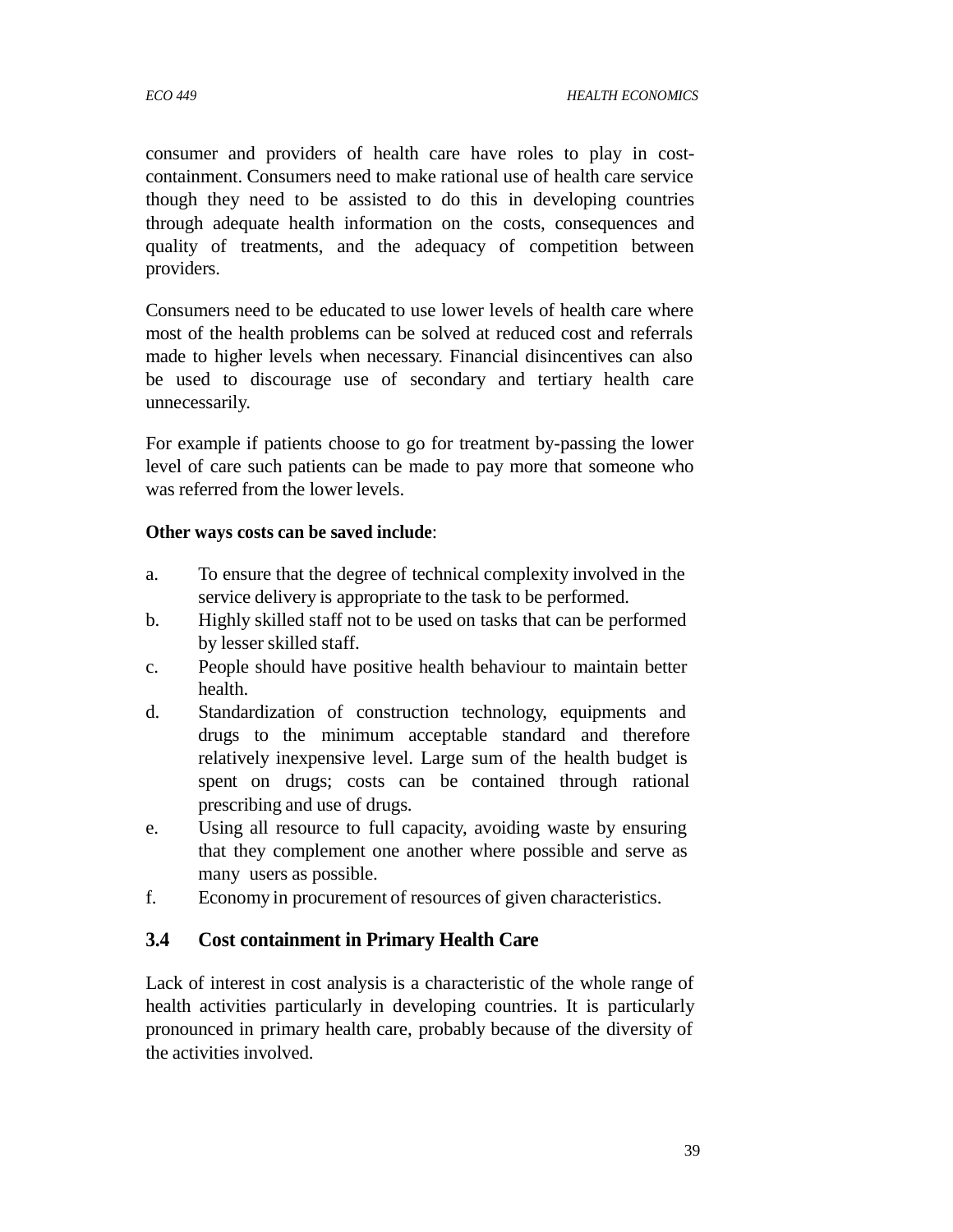In developing countries the only health services that can be expected to reach the entire population, are those that are of low cost. The largest element of cost in health services is staff and the least expensive way to do this is through community participation in which people provide some of the services themselves where possible.

#### **SELF ASSESSMENT EXERCISE 3**

List ways cost of health care can be contained. How is this applicable to the nursing profession?

#### **4.0 CONCLUSION**

Providing health care is at a cost, this is increasing in all nations and resources of most countries particularly developing countries are scarce. Also health has to compete with other needs for the scarce resources of individuals, communities and nations. It becomes apparent that cost of health care has to be controlled with efficiency. Consumers and providers of health care need to be cost conscious.

Cost saving measures, are required to be put in place in the health sector while at the same time striving to provide quality health care for the populace.

It is important that all health care providers are made to be cost conscious, to ensure that services do not cost more than absolutely necessary, so that more people can be reached with health care.

#### **5.0 SUMMARY**

Health care in developing countries continue to increase in demand even though the demand is less than the health care need. The resources available are not enough, and are not likely to be enough to meet the increasing health problems. The economic depression and inadequate management of resources in developing countries has made supply of health care in its various forms grossly inadequate; cost of heath care to individuals, government and agencies is increasing. It is therefore necessary for providers and consumers to be cost conscious with the ultimate aim of cost containment in health care.

It is necessary to increase general awareness on costs of health care, so that cost saving measures can be practiced widely and through this increase affordability and coverage of health care in developing nations. This unit dealt with various cost saving measures which you need to be familiar with and consciously practice to contain cost on health care.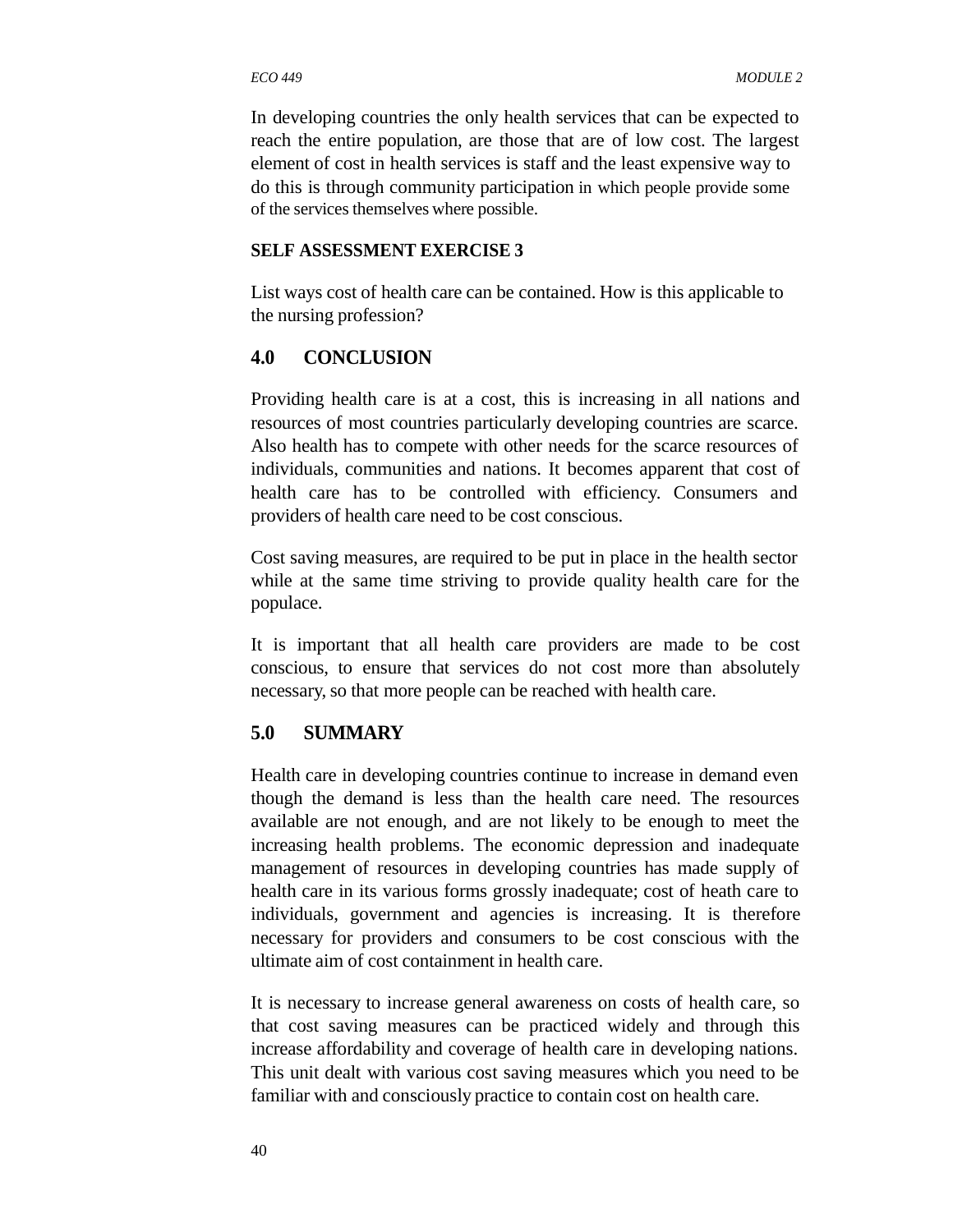## **6.0 TUTOR MARKED ASSIGNMENTS**

- 1. Explain the following terms:
	- a. Cost awareness
	- b. Cost monitoring
	- c. Cost avoidance
	- d. Cost reduction
	- e. Cost control
- 2. Write an essay on cost containment in health care in developing countries.

## **7.0 REFERENCES/FURTHER READINGS**

- Abel-Smith B (1986). Paying for health for all. World Health, The Magazine of the World Health Organization, May:  $4 - 6$ .
- Abel-Smith B and Leiserson A. (1987). Making the most of scare resources. Health care – Who pays: World health Forum reprint: Geneva: 13 -22
- Abel-Smith B. (1984). Improving cost effectiveness in health care. World Health Forum: Vol. 5: 88-90.
- Akande T.M. (1998). Cost consideration in health care in developing countries. Ilorin Doctor Vol 3. No 1: 4 – 9.
- Andres, C. (1992). Health is Wealth "but also Wealth is Health" World health. The Magazine of the World health Organization: Nov – De. Geneva: 2- 10.
- Carr-Hill R. (1994). Equity for the poor, Health care tomorrow, World health. The magazine of World health Organization: Vol5, Geneva: 22 – 23.
- Cornacchia, H and Berret S. (1982). Shopping for Health Care. Mosby Press, New York:  $4 - 22$ .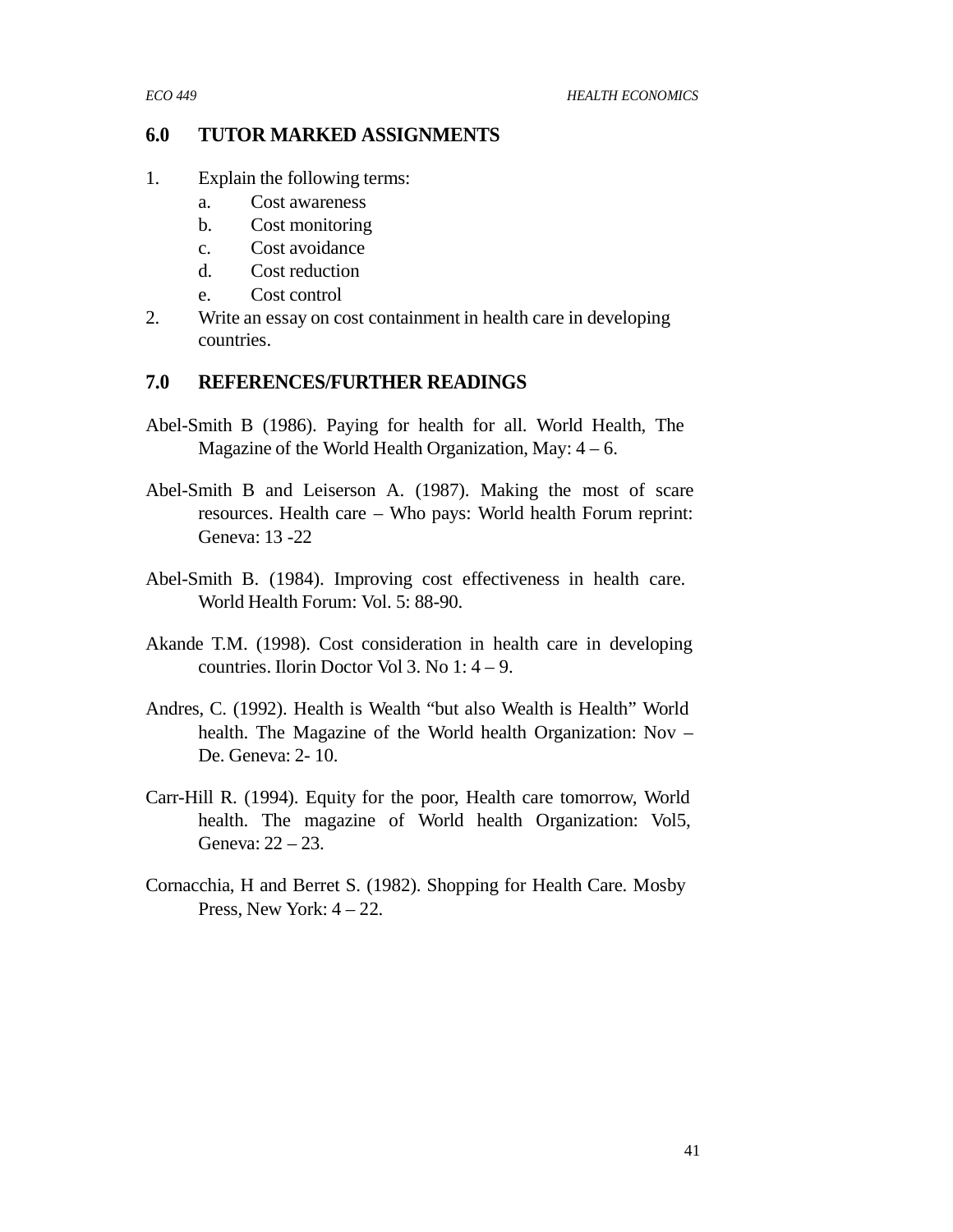#### **UNIT 2 POVERTY AND HEALTH**

#### **CONTENTS**

- 1.0 Introduction
- 2.0 Objectives
- 3.0 Main Content
	- 3.1 Definition of Poverty
	- 3.2 Health problems and the economy
	- 3.3 Improved economy leading to improved health
- 4.0 Conclusion
- 5.0 Summary
- 6.0 Tutor Marked Assignments
- 7.0 References/Further Readings

#### **1.0 INTRODUCTION**

Some two-third of the world's population go to sleep hungry at night. The world Bank estimated that perhaps as much as one-quarter of the world survives on no more than \$1 (about N130.00) per day. Outright famine regularly occurs in various parts of the world. Recent examples of this, is the mass starvation of an estimated 1 million people in Ethiopia during the drought of 1984 – 1985, the catastrophes in Asia. This people had little access to health care, they live in unsanitary environment, infant and child mortality is high and life expectancy is low.

Poverty is related to the economic activities of the country. There is no society that has the resources necessary to produce enough goods and services that will satisfy all wants and desires of its people. The production of goods and services within an economy can be measured by the Gross Domestic Product (GDP). Gross Domestic Product is the measure of all final goods and services produced within an economy during a year. Countries with low GDP among other causes have problem of poverty, though in some countries with high GDP poverty can be found "poverty amidst plenty".

Poverty creates ill-health because it forces people to live in environments that make them sick, without decent shelter, clean water or adequate sanitation.

#### **SELF ASSESSMENT EXERCISE 1**

i. What is Gross Domestic Product?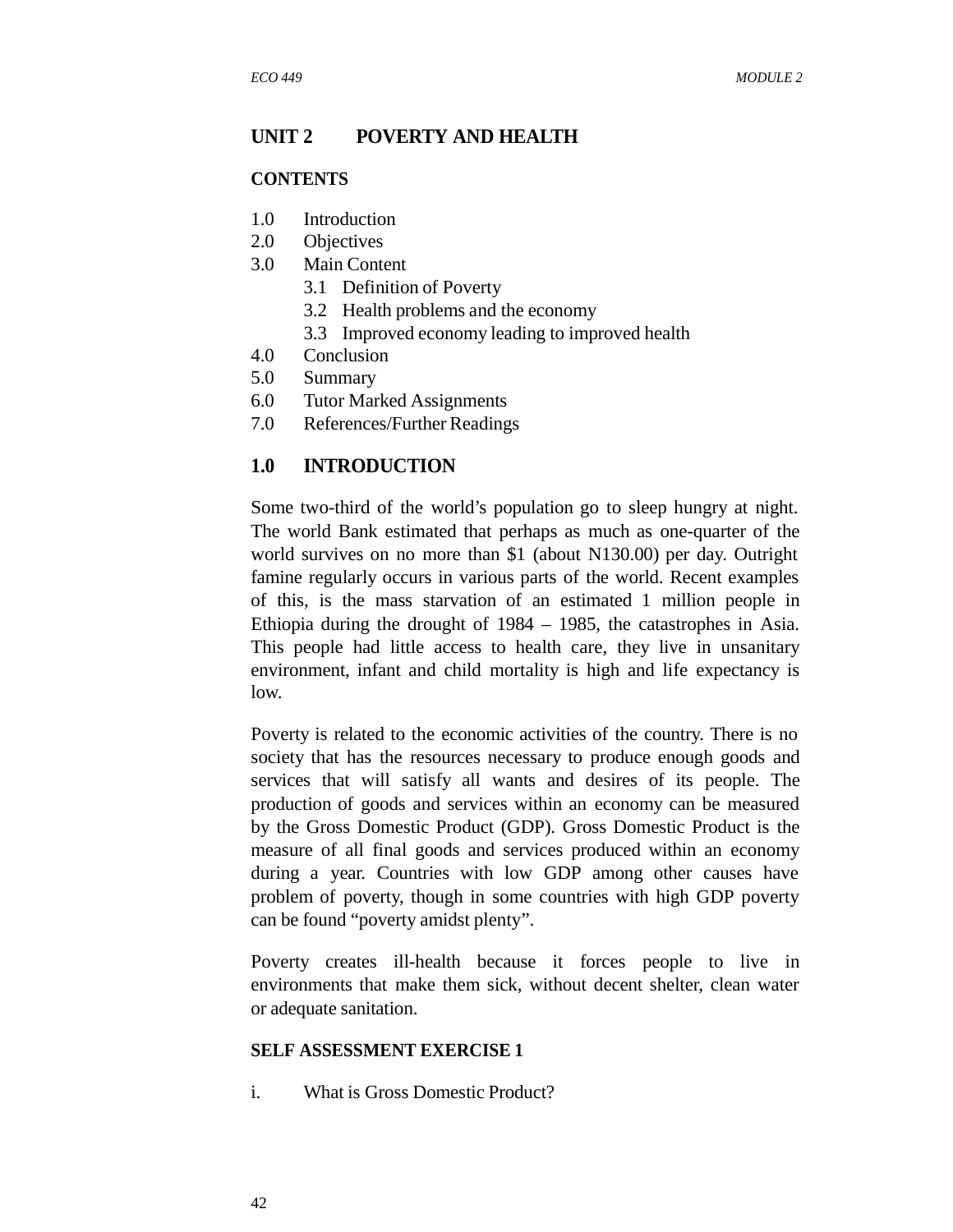ii. Find out the GDP for 10 countries and relate it to their standard of living.

# **2.0 OBJECTIVES**

In this unit you will be required to:

- Define poverty and understand basically why the poor have illhealth problems.
- Understand the relationship between economy and health problems.

# **3.0 MAIN CONTENT**

# **3.1 Definition of Poverty**

Poverty is concerned with the relationship between the minimum needs of people and their ability to satisfy those needs. Poverty can be difficult to define because of the relative meaning of minimum needs. The United Nations uses living on less than \$1 (N130.00) per day to define poverty.

The poor are at greater risk of becoming ill. Poor health has adverse effects on productivity which further contribute to poverty. Poverty affects access to health services. Poverty also limits ability to meet the cost of health care. The poor have worse health outcomes than other economic and social groups. Infant, child and maternal mortality rates are higher in poor communities.

## **SELF ASSESSMENT EXERCISE 2**

From the above list 5 ways poverty affects health

# **3.2 Health Problems and the Economy**

Major causes of death and illness – Perinatal, infectious, and parasitic illnesses are responsible for 75% of infant deaths. This illnessess can largely be attributed to poverty. Infectious diseases and parasitic diseases are responsible for 71% of deaths of children aged one to four and 62% of deaths in children aged five to fourteen. The typical African child under five years has five episodes of diarrhoea per year, it also accounts for 25% of all childhood illness and 15% of admissions in health facilities. Vaccine preventable diseases are implicated in the deaths of 20% of all children in Africa. Maternal mortality rates in Africa are higher than anywhere else in the world.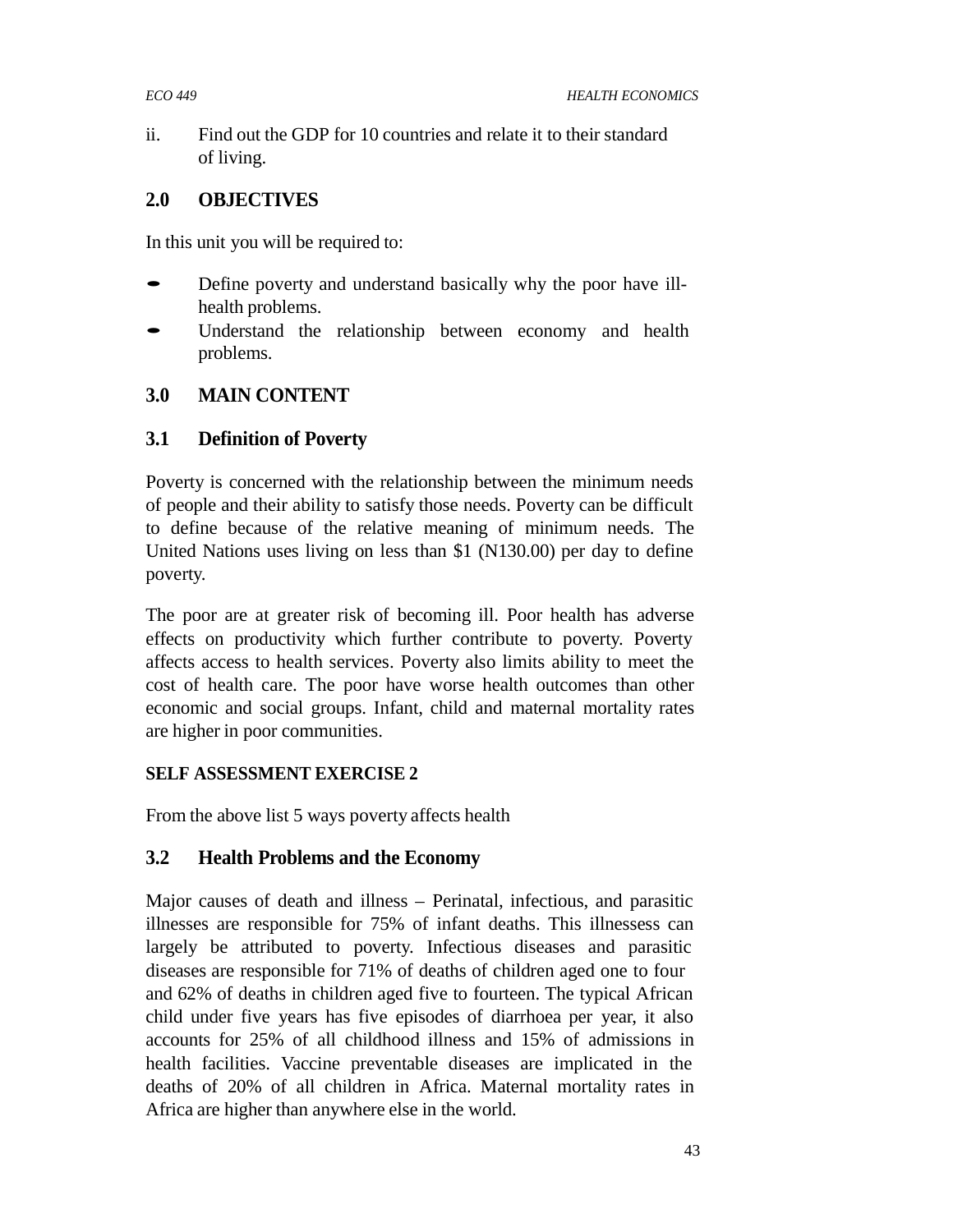#### **SELF ASSESSMENT EXERCISE 3**

If people are not poor, list ways they would avoid the situation described above?

The heavy burden of ill-health in Africa is a reflection of the level of poverty in the continent.You need to know that the effect of poor health goes beyond physical pain and suffering; Learning is compromised, returnsto humancapital diminish, and the environment for entrepreneurial and productive activities is constrained. Poor health imposes immense economic costs on individuals, households, and society at large.

Household survey in Cote d'Ivoire showed 24% of the adult labour force experienced an illness or injury in the previous month to the study, 15% became at least temporarily inactive. The workers on average lost nine full days of work and the cost of treating them amounted to 11% of their normal monthly earning. In Nigeria, Guineaworm disease temporarily incapacitated 2.5 million Nigerian in 1987. Cost/benefit study revealed the net effect of the disease was to reduce rice production by 50 million dollars and it was estimated that the benefits of a worm control program would exceed its costs only after 4 years. These studies show you how ill-health further worsens sufferers' economic state.

In view of the demonstrated importance of human capital to economic progress, a country can not attain high level of economic development with a population burdened by high infant and maternal mortality, pervasive illness of its workforce and low life expectancy.

Economic status of an individual, community, and country is related to the health of the individual or its people, though wealth does not necessarily bring health. A buoyant economy can create the enabling environment for health. A poor economy show features of poor housing, inadequate food and nutrition, poor water supply, inadequateenvironmental sanitation, and low level of education, low af fordability of health care.

AIDS is a cause of deaths and Illness in developing countries which has heavy toll on economy of countries. Prevalence of AIDS in sub-Saharan Africa countries remains high. In hard-hit African countries the active age group is most affected. Deaths in this age group affect skilled manpower and professionals which take a heavy toll on countries.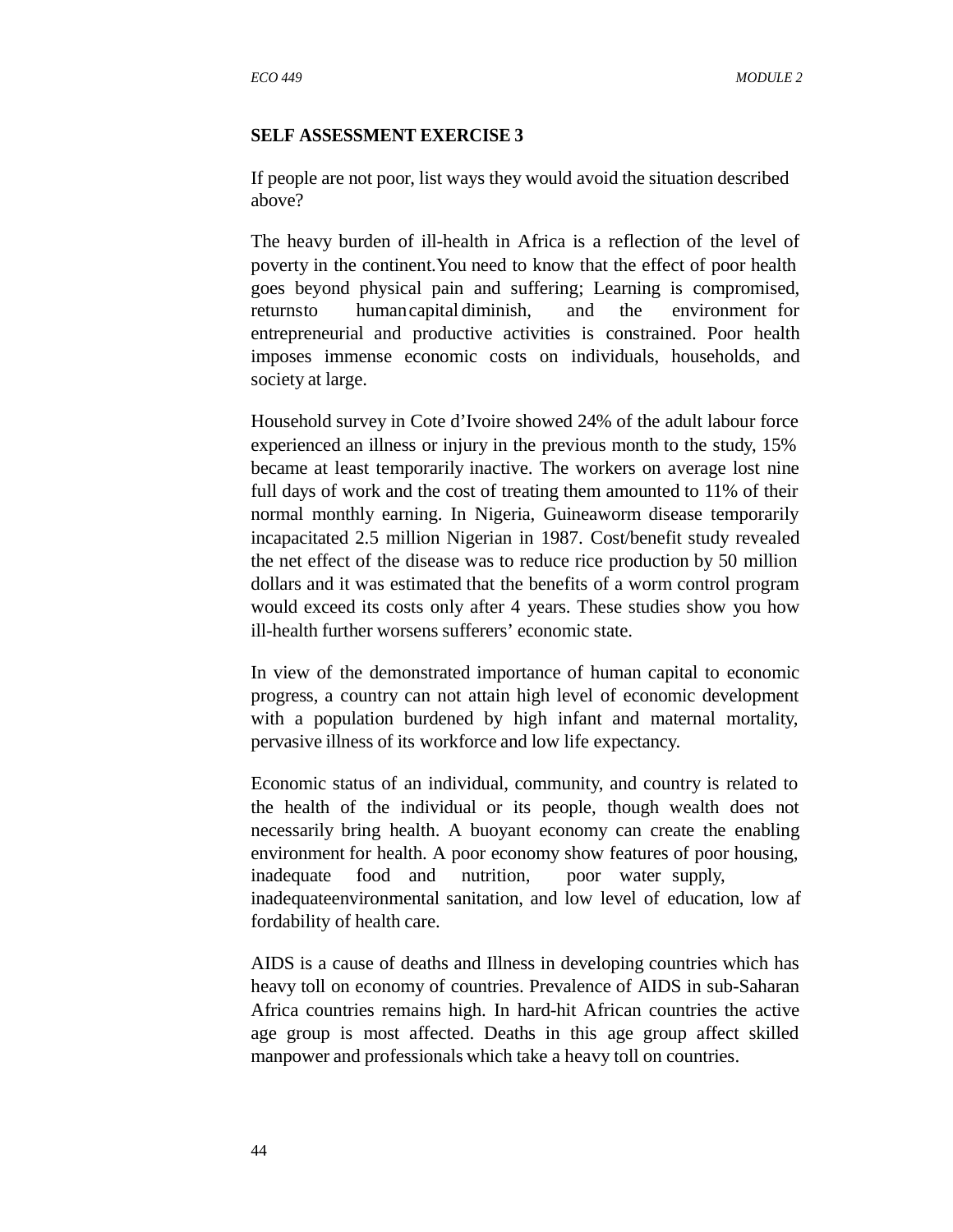Malaria is endemic in most of sub-Saharan Africa and it appears to be worsening in much of Africa and results in high childhood morbidity and mortality. The cost of treatment of malaria in most countries when put together is enormous. This money would have helped families, communities and the country at large to improve on quality of life. Absenteeism from work among adults affected by malaria is also high, this affects productivity. From the examples described you can appreciate how poor health imposes immense economic cost on individual and the nation.

## **Some Health Effects of Poverty**

- Poverty creates hunger which in turn leaves people vulnerable
- to diseases.
- Poverty denies people access to reliable health services and affordable medicines
- Denies people access to prevent health care. For example it denies poor children access to immunization.
- Proverty creates illiteracy which eventually make people less informed about health risks
- Force people to live in enviroenments thatmake them susceptible to certain diseases

One of the barriers to health care for the poor is the time it takes to get treatment. Time is a resource since the time taken away from work may mean lost income.

# **SELF ASSESSMENT EXERCISE 4**

Now improve on exercise 2, List ways poverty can affect health of a person.

# **3.3 Improved Economy Leading To Improvement In Health**

Economic developments will provide enabling environment that will reduce disease burden and deaths in the following ways:

**Safe water and sanitation**: Poor sanitation and lack of safe water contributes immensely to morbidity and mortality in developing countries.

Studies have shown that improvement in excreta disposal reduced diarrhoea morbidity by 22 – 36%.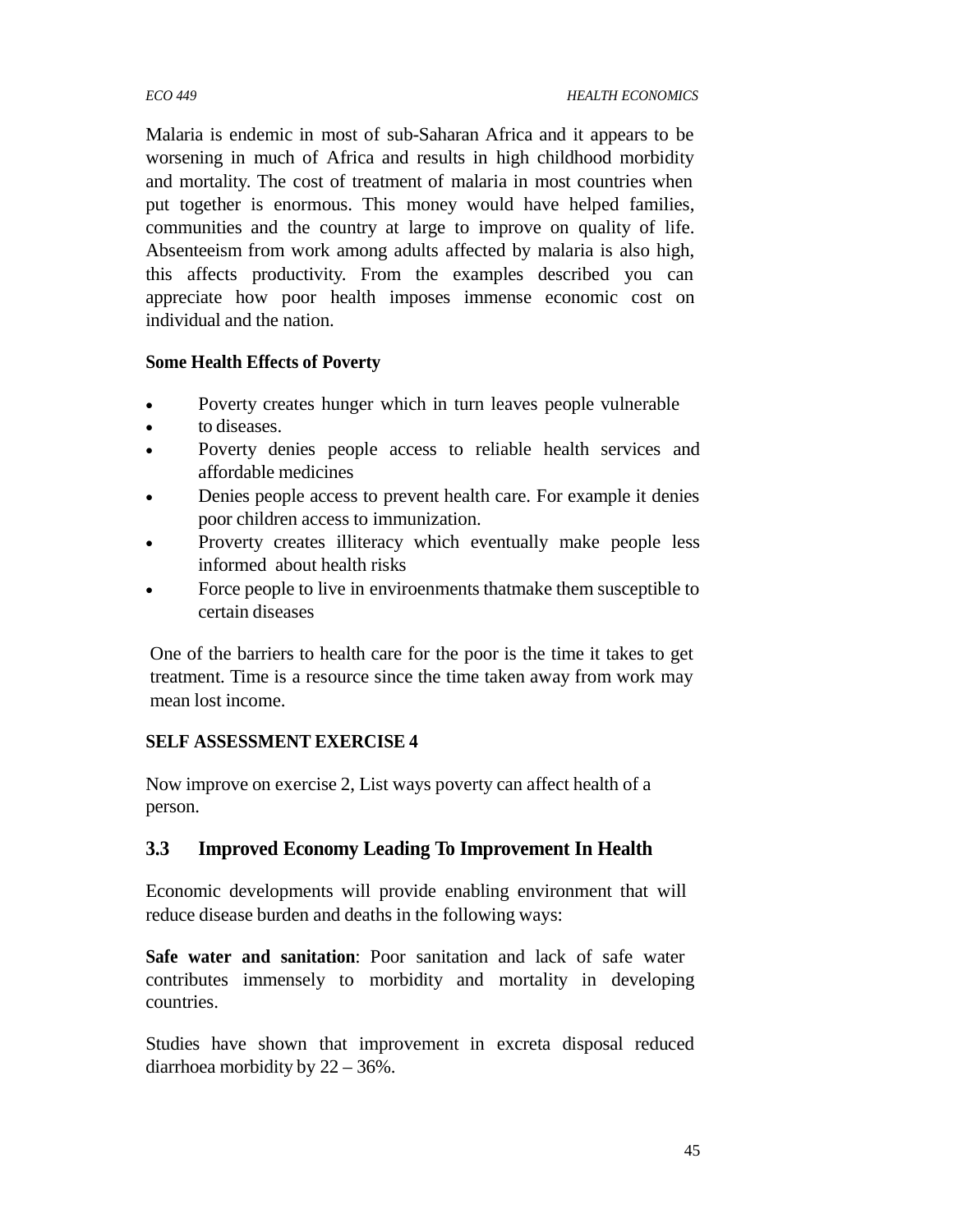**Food and Nutrition:** Malnutrition underlies more than one-third of infant and child mortality in rural and urban areas of many African countries.

Inadequate quality and quantity of food intake causes growth failure, decreased immunity, learning disabilities and reduced productivity.

Increase in income of poor families is likely to lead to increased food consumption. Countries with strong economy are likely to provide an environment where its citizens get good income that can help improve household food security.

**Housing**: Some diseases in developing countries are attributable to poor housing. Poor housing results in overcrowding, poor environmental sanitation, poor ventilation, cohabiting of man and animals among others.

**Education**: Countries with good economy are likely to invest in education. Education of people, particularly female education usually brings about informed choice and right decision that relates to individual's health or family health. Educated women marry and start having children later, make better use of health services, and make better use of information that will improve personal hygiene and health of their children.

**Health infrastructure and equipment**: Countries with buoyant economy are likely to incest in health infrastructure and equipments. Where there is wide coverage of the population with health facilities, geographical access to these facilities can improve on the health of people. Physical proximity to health facilities is only the beginning of effective health care coverage. A facility that is near people's homes will have little value if it lacks basic equipment. Money is needed to procure necessary equipment and for maintenance of these equipments.

#### **4.0 CONCLUSION**

As good health is crucial to protect the family from poverty, so is better health is central to poverty reduction. Improving the health of the poor must become a priority, not only for public health but also for other sectors of development. The best cure for the various infectious diseases that plague developing countries is economic growth and broad-based development.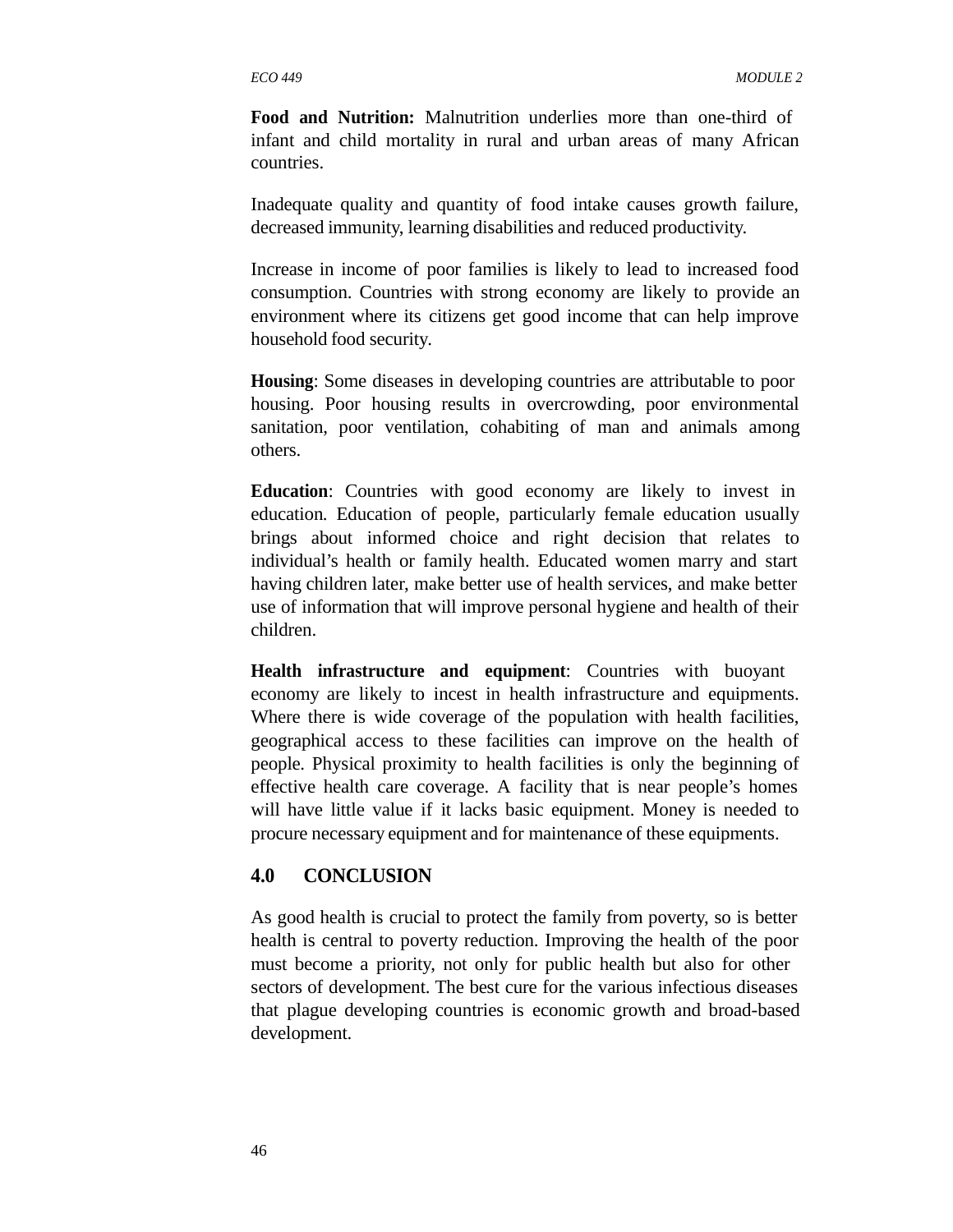# **5.0 SUMMARY**

In this unit you have been able to read about the effect of poverty on illhealth and how ill-health can also precipitate poverty. At the levlel of nations you now see that illness reduces productivity of countries and can therefore affect the economy of such countries. It is also true that economic development proveides enabling environment to reduce poverty and also reduce some illness.

# **6.0 TUTOR MARKED ASSIGNMENTS**

- 1. Discuss the relationship between poverty and ill-health
- 2. Describe how improved economy can lead to improved health

# **7.0 REFERENCES/FURTHER READINGS**

- A.M., Register C.A., Grimes P.W. (2000). Economics of Social Issues. 14<sup>th</sup> Edition McGraw-Hill. USA
- Drummond M.F. (2005) Methods for the economic evaluation of health care programmers, Oxford University Press, ISBN 0-19-852945- 7.
- http://www.cms.hhs.gov/TheChartSeries/downloads/private\_ins\_chap4\_ p.pdf
- WHO/World Bank. Dying for change. Poor peoples experience of health and ill-health.
- World Bank (1994). Development in Practice Better Health in Africa: Experience and Lessons Learned. The International bank for Reconstruction and Development/The World Bank.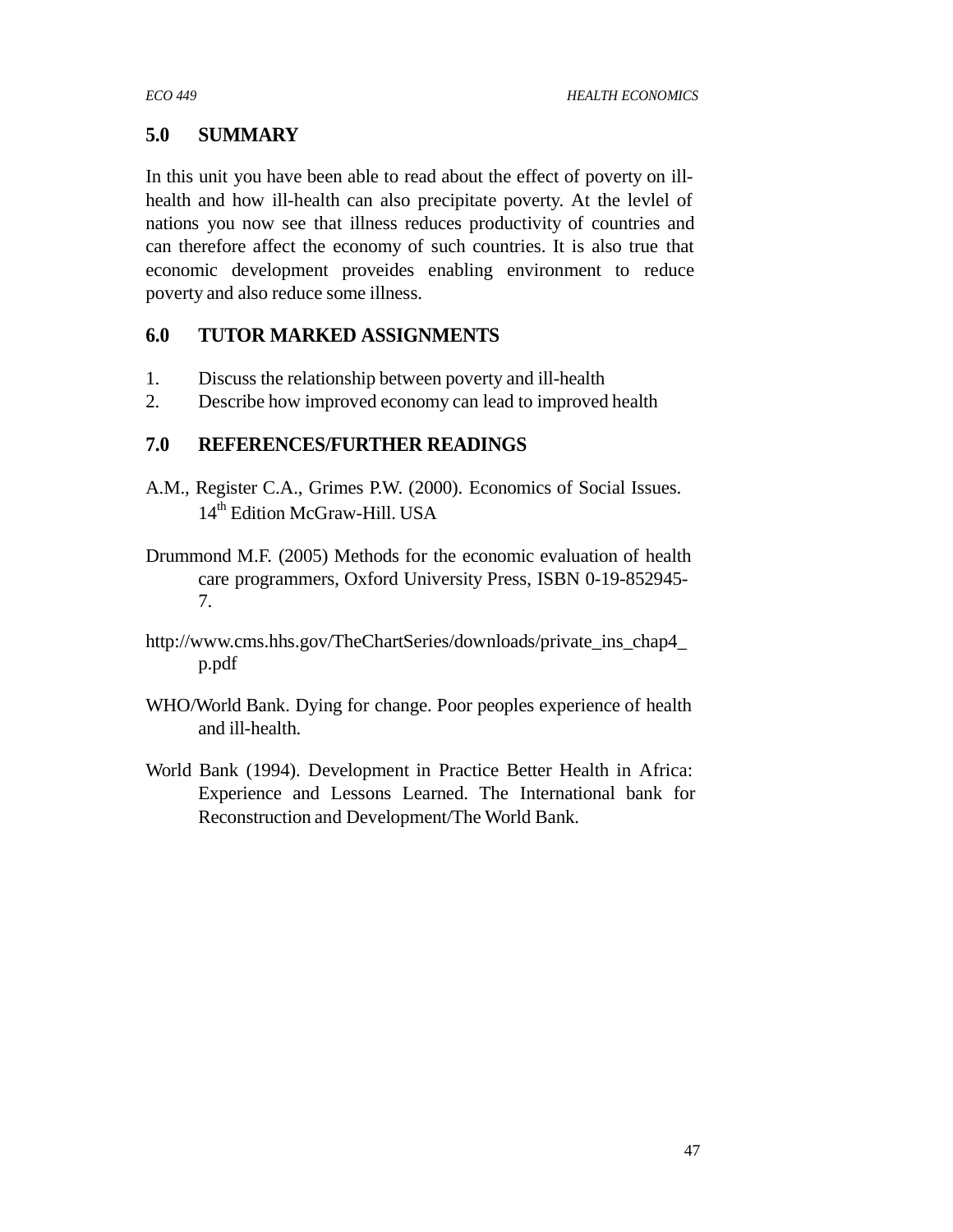#### **UNIT 3 HEALTH CARE FINANCING I**

#### **CONTENTS**

- 1.0 Introduction
- 2.0 Objectives
- 3.0 Main Content
	- 3.1 Options in health care Financing
		- 3.1.1 Direct Government Financing
		- 3.1.2 User Charges (Out of pocket expenses)
		- 3.1.3 Community Financing
- 4.0 Conclusion
- 5.0 Summary
- 6.0 Tutor Marked Assignments
- 7.0 References/Further Readings

#### **1.0 INTRODUCTION**

You will remember that in Unit 2 we described the role health plays in the socio-economic development of any nation. Health is no longer and cannot therefore be regarded as a by-product of economic development but a pre-condition for it. Most often government is viewed as ultimately responsible for the population's health.

There is a growing financial need to fund health care in almost all nations, with resources becoming limited because of the global economic recession, health financing now take a major focus of attention. Health costs have been increasing because of the aging population with increased health care needs, increased use of technology, new and expensive treatment modalities and increasing administrative costs.

#### **SELF ASSESSMENT EXERCISE 1**

List reasons for increasing cost of health care in this country.

#### **2.0 OBJECTIVES**

On completion of this unit, the learner should be able to:

- Know what health care financing is<br>• Describe the major options in healt
- Describe the major options in health care financing which will include direct government financing, user charges, community financing in this unit.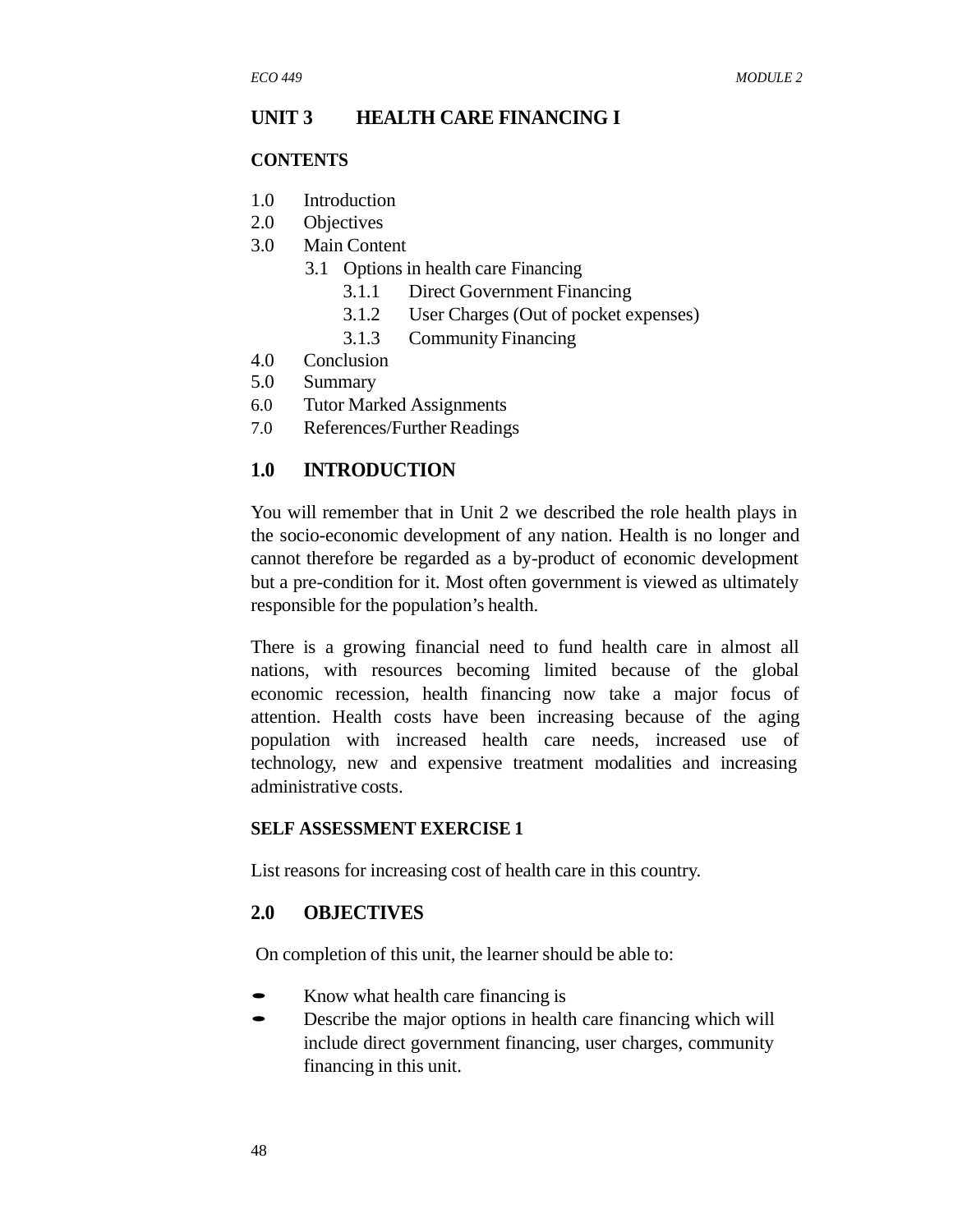# **3.0 MAIN CONTENT**

# **3.1 Options in Health Care Financing**

**Options** for financing health services are now being widely considered. We can broadly divide health care financing into two namely; Public and Private. Examples of public health financing include; direct government funding, social insurance while examples of private health financing include; user fees, private health insurance, community financing and donations. They may be grouped into 5 major categories: Direct government financing, User charges (Out-of–pocket expenses), Community financing, health insurance, Donors (foreign aid).

# **3.1.1 Direct Government Financing**

Direct government financing of health activities is the most widespread approach to health financing in the developing world. Government either provides periodic allocations from general government revenues or assigns the proceeds of a designated tax to the health sector or both.

Because national governments are responsible for overall health policy and strategic planning for health, it might be assumed that governments are also the major sources of healthcare financing and health expenditures. We know in reality that government's share of total health expenditure varies widely all over the world.

Public revenues are obtained from various sources and then generally are added together, in which case the source of financing for a particular public program cannot be identified. However, in some cases governments dedicate the proceeds of a particular tax instrument to the health sector. For example in several countries in the Americas and in Asia, lotteries have been organized to benefit social welfare programs such as health care, primary education, etc.

Direct government funding of health activities alone has been inadequate in many countries particularly in developing countries. The World Health Organization (WHO) recommends that all levels of government should allocate at least 15% of their total budgetary expenditure to health care. You know that in Nigeria, government financing of health care is inadequate. Reasons why African governments have committed less money to health than other countries include:

• Economic condition of some of the countries, since the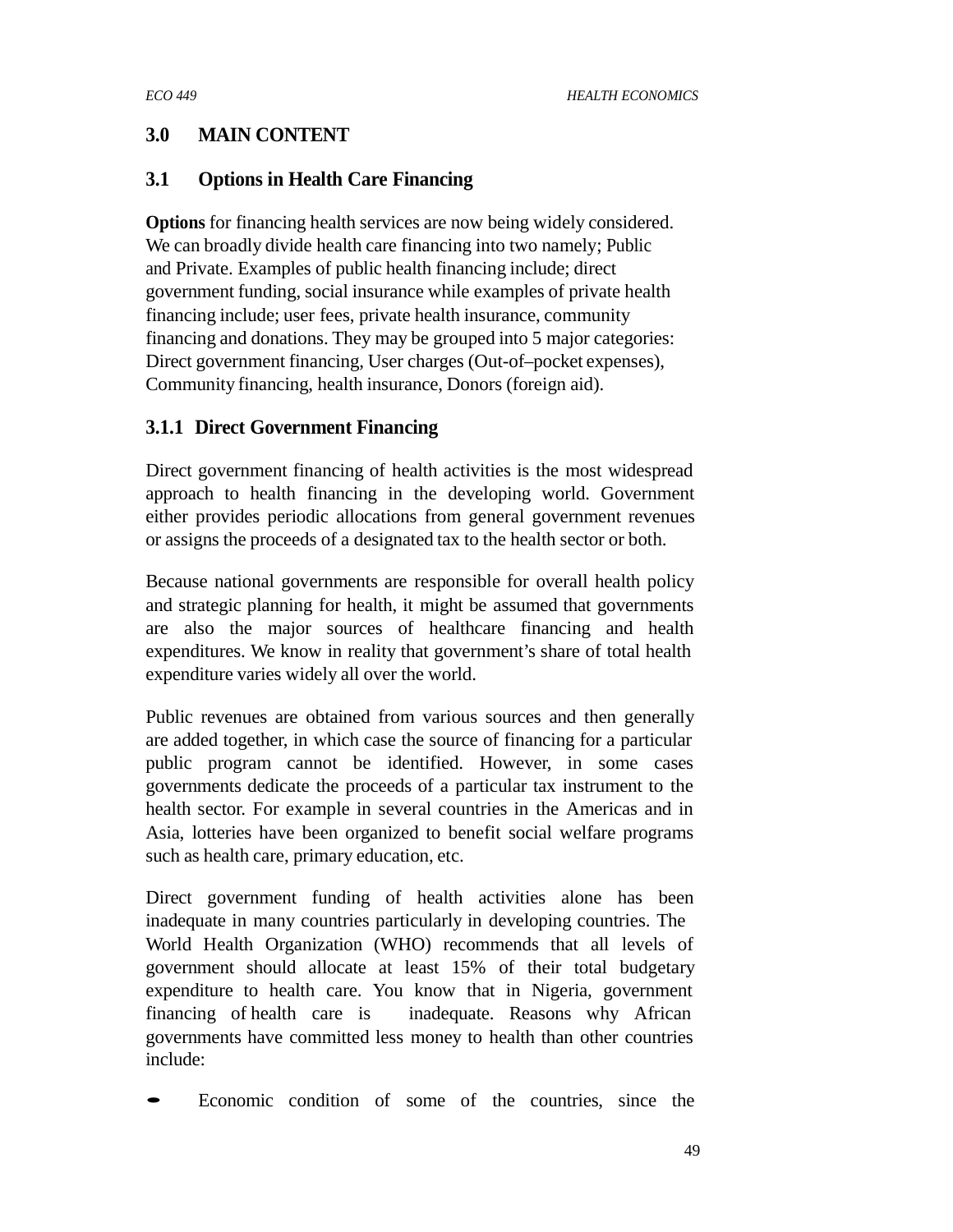expenditure on health in these countries is largely from general tax revenues, including duties on imports and exports

- Structural Adjustment programmed in some of the countries which is responsible for cutbacks in government expenditure on social services
- Some countries spend heavily on other sectors like defense to the detriment of the health sector whereas there is little evidence that defense expenditures contribute positively to economic growth or sustainable development.

#### **SELF ASSESSMENT EXERCISE 2**

Do you consider government expenditure on health in Nigeria adequate? If No, List the things that make you consider expenditure on health by government inadequate.

## **3.1.2 User Charges (Out-Of-Pocket Expenses)**

User charge is also known as out-of –pocket expenses. Another way of financing health care is by charging patients. These charges take a variety of forms. Fees for medical services are diverse. The definition of the item on which fees is to be charged varies widely. A fee may be required for an encounter with the health care provider, an episode of illness or a fixed number of contacts with the health care system.

A single encounter may be broken into items like laboratory test, drugs, procedures, etc. The fees for each of this vary. There may be a uniform priced charged for all the patients or with the exception for the poor, children or some are exempted from paying. In some places, there are sliding scales of rates applied such that persons of lesser means pay lower fees.

User charges have the advantage of providing a link between financial responsibility and the provision of services. This link has generally enhanced willingness to contribute to the cost of health programs and has encouraged both consumers and providers to be cost conscious. In addition user charges help to control the use of health services by imposing financial disincentives to consumers. You know that when people pay for a service they are careful since it costs them something but if they do not pay then they may not be bothered about careful use of such service. When user fees are low or not practiced, consumers have no reason to pay attention to costs.

User fees are also a tool for reinforcing the referral system. In some countries people who are not referred from the lower levels are made to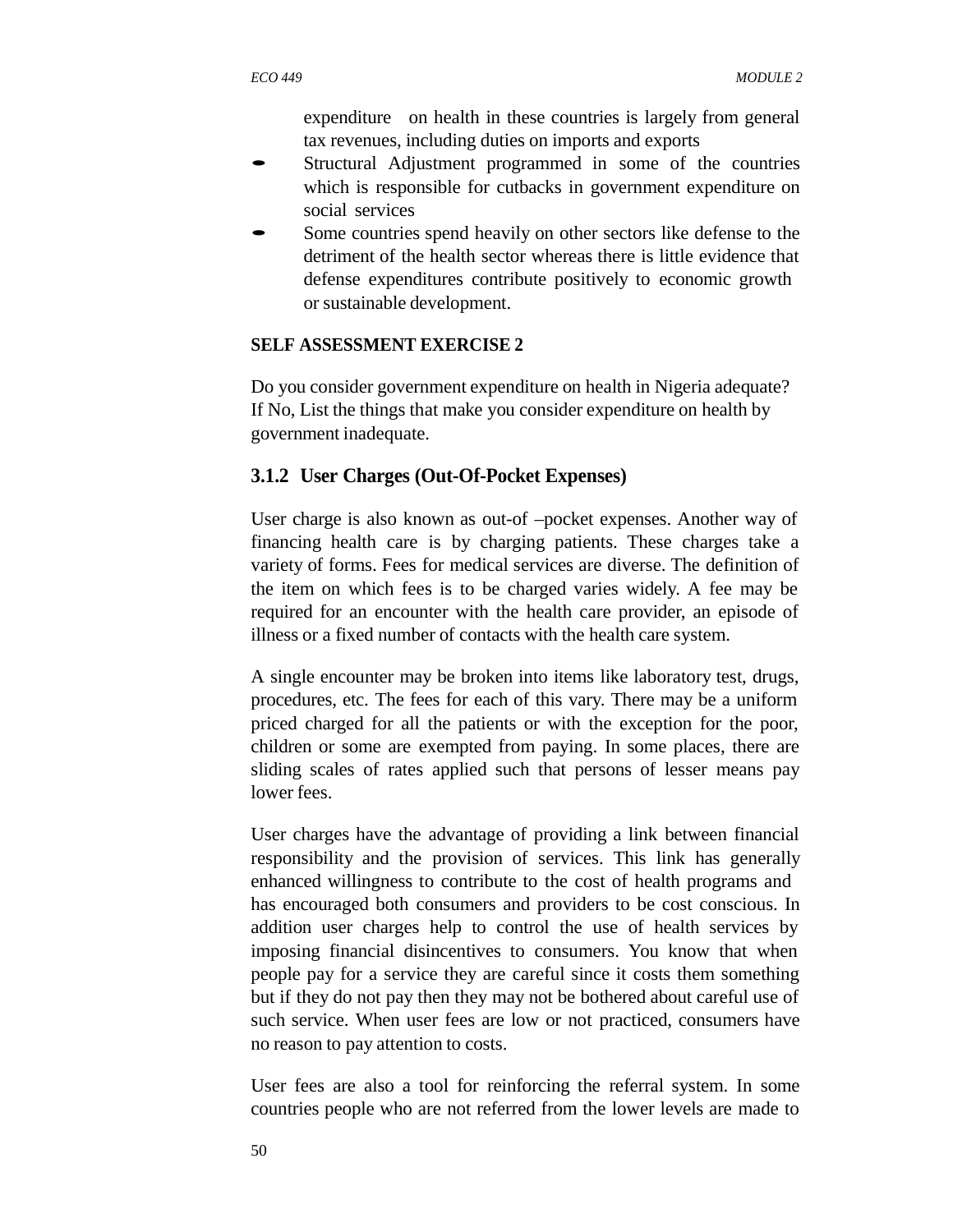*ECO 449 HEALTH ECONOMICS*

pay more than those referred. User fees are becoming increasingly common in Africa. This method of cost recovery directly addresses the problem of under-funding of government health facilities.

The administration of user charges throws some challenges in developing countries where it is observed that the largest reduction in the use of services is as a result of charges for health services particularly among the poor. You are familiar with this problem of the poor who are not able to afford health care because of user fees. This then call to question the need for equity. However, some people are of the opinion that user fees that result in availability of services is better and more people are cared for than a free health service with services not available because money is not available.

## **Important arguments in favour of user charges include**:

- Fees make the patient more conscious of the services they ask for, it therefore strengthens self-caring
- User fees however small will make up some level contribution to the health financing.
- Keep services running and improves quality of care and confidence in the services

## **Arguments not in favour of user fees include**:

- Fees collection and its management requires management capabilities which may not be available at some lower levels of health care delivery
- Revenues collected in some instances are not substantial compared to cost of providing services
- Introduction of user charges reduces utilization rates

## **SELF ASSESSMENT EXERCISE 3**

List the advantages and disadvantages of user fees as an option in health care financing.

## **User charges can lead to greater use of health services where there is**:

- Phased in rather than sudden increase in prices (Gradual introduction of fees)
- Greater accountability of the provider to the population  $-$  where consumers find that quality of service received is justified when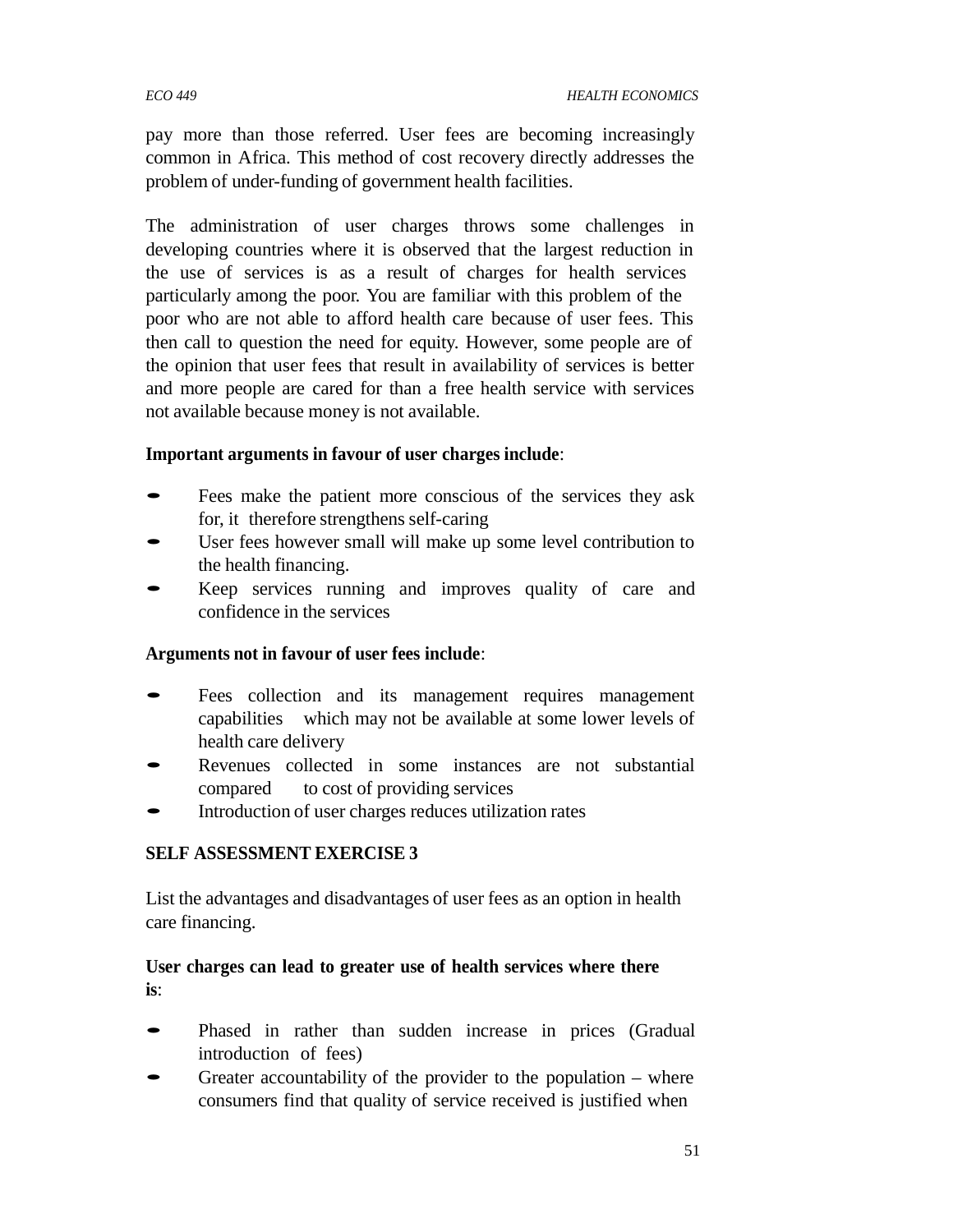compared with fees paid.

- Local management of resources (decentralized system)
- If patients perceive they will have higher quality of care
- Service received can compete favourably with services elsewhere

Garland defined three relations between charging for health services and the population:

- **a) Contributive capacity** This is defined as the money an average family can spend for health in a defined period. This varies widely, some studies in rural households' show that the share of the budget households allocate for health ranges between 2.5 – 6.5%.
- **b) Financial capacity** This is defined as the availability of cash by the respective household, in that very moment when cash is needed for medical treatment. It is known that financial capacity increases after food harvest, at month ends when salaries are paid. It is also common observation in some developing countries that financial capacity decreases after major festivities like Christmas and Sallah. However in Africa, the potential family solidarity in the event of ill-health is high which translates to some form of assistance.
- **c) Institutional relationship** Target families and communities can organize and have some relationship to provider of health service. It can be in form of financial contributions from users. This can provide solutions for those who can not pay immediately and those who can not pay at all.



**Source – World Health Organization**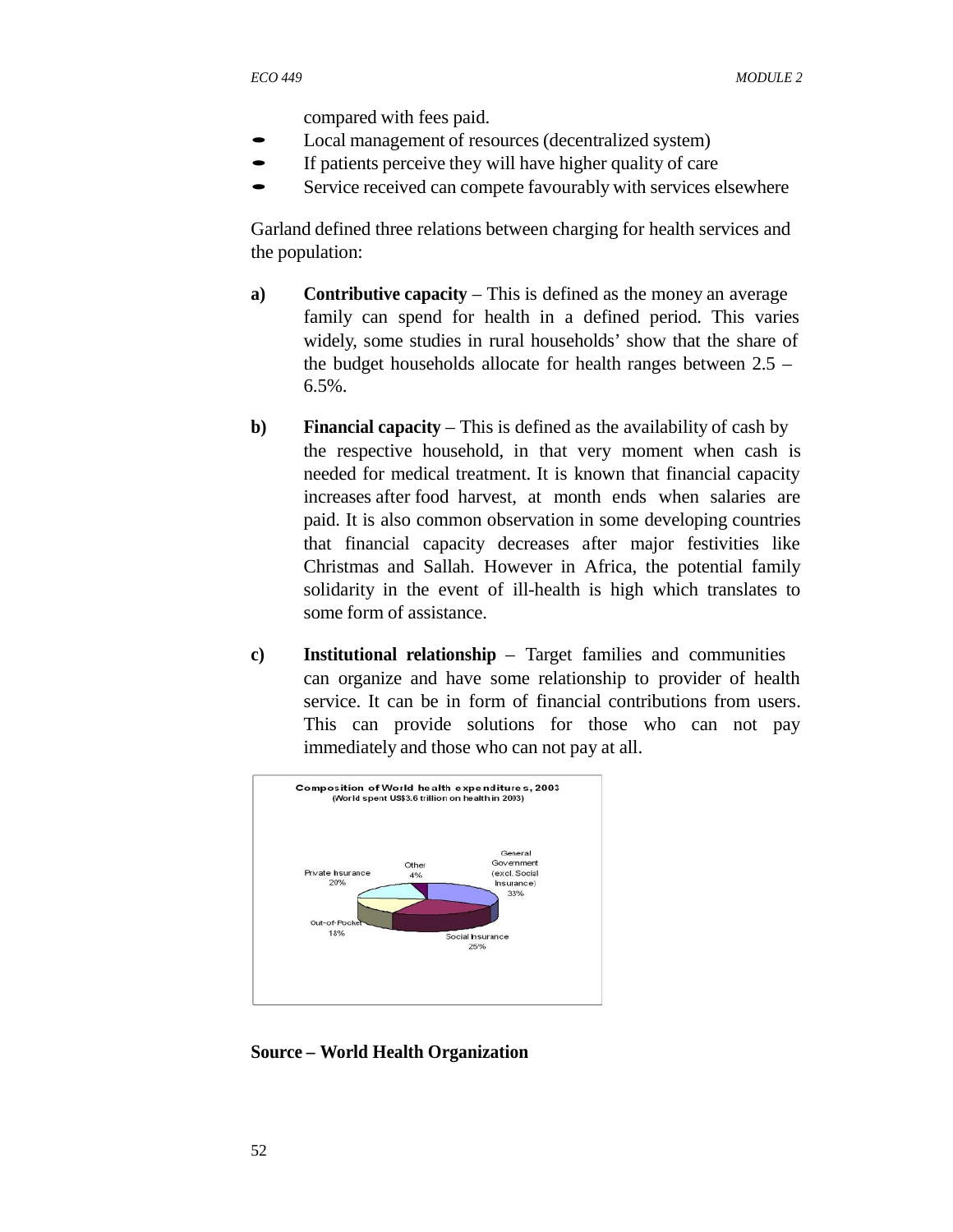# **3.1.3 Community Financing**

The emphasis of community support in most developing countries has been on providing resources, either financial or material and human for the establishment or improvement of health and sanitation infrastructure e.g. Health facilities, latrines, wells, etc.

Community financing of health activities requires communityorganization. The most serious problems have arisen in tryin g to sustaincontributions to pay for the recurrent costs of programs. P eople havefrequently been unwilling to continue to pay for programs f rom whichthey were not benefiting at the time.

Greater reliance on community financing off health care has been advocated for several reasons, which include:

- Individuals / households spend <sup>a</sup> lot of money purchasing modern and traditional health care from the private sector. It would not be additional burden if this expenditure were redirected towards services that have a greater impact on health.
- Community financing will attract other unexploited resources like labor, land and contributions in kind.
- People will readily use and cooperate with services that they have helped to create and later help to maintain.
- It is a suitable mechanism for mobilizing contributions from the selfemployed.

## **Community financing cover the following**:

- Paying at full or preferential rates for health facilities organized through community efforts. The crucial feature is that the community rather than established market forces or individual negotiation has approved this form of payment.
- Paying for socially organized voluntary community insurance schemes e.g. prepayment for services that may be linked to income or production or a health care scheme for which standard charges are laid down.
- Giving of gifts in cash, labor, or kind for which no wholly individual benefit is expected but from which the donor may
- partake of the collective benefits. Payingfor the creation and utilization of community capitalization schemes for the promotion of health care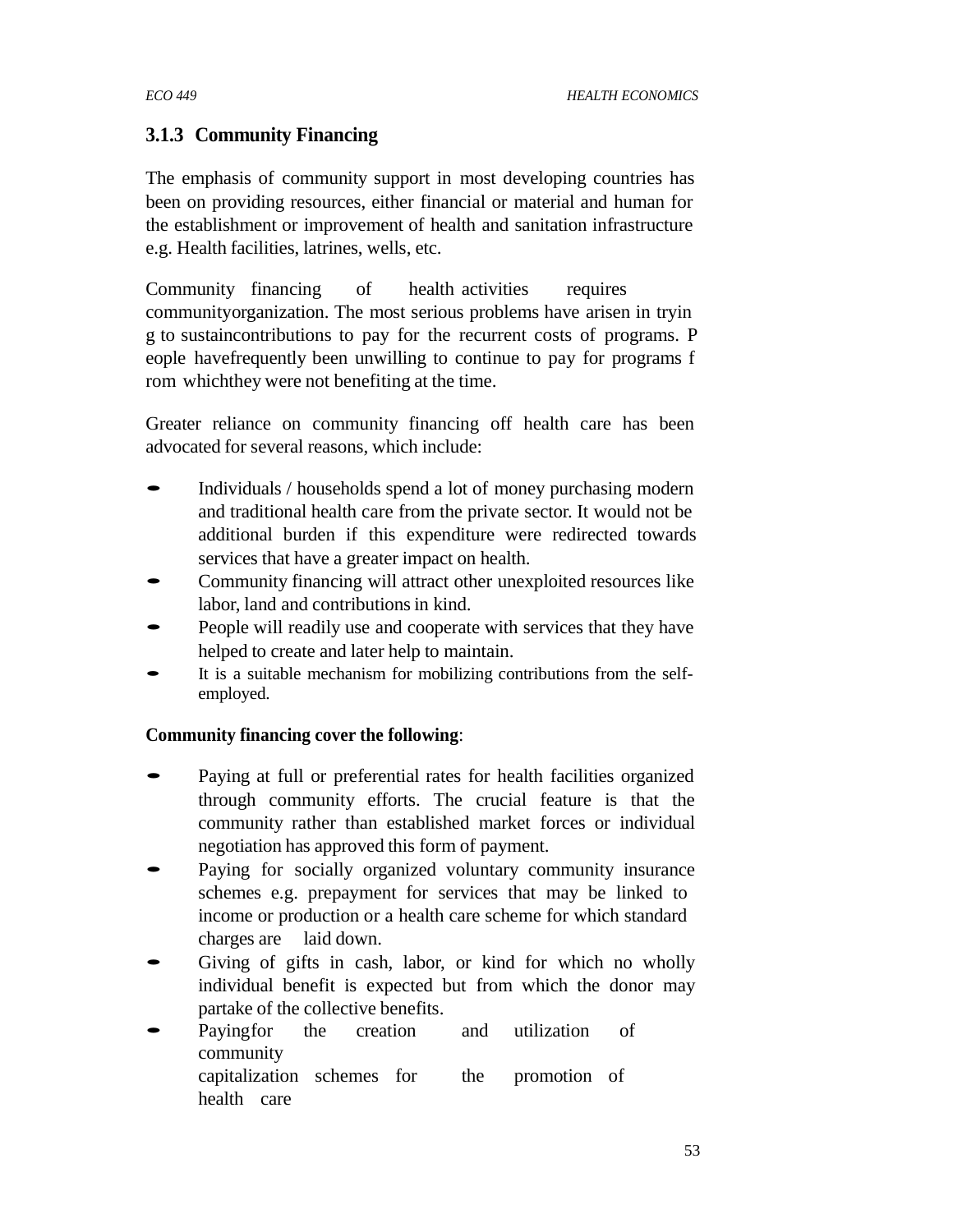such as nutrition and sanitation funds from which grants or loans are given to members for health related activities.

#### **SELF ASSESSMENT EXERCISE 4**

List the benefits of community financing of health.

#### **4.0 CONCLUSION**

There are various forms of health care financing mainly public and private. Health care financing options vary form one country to the other. There can be variations even within countries. Government alone can no longer bear the total cost of health care; hence other options of health care financing are getting some attention. Each of the options in health care financing has its merits and demerits. In this unit the options of direct government financing, user-fees and community financing have been discussed.

#### **5.0 SUMMARY**

In this unit you have been able to go through the major options in health care financing which include; direct government financing, user charges (out-of-pocket expenses), health insurance, community financing, You have also been able to see the advantages, disadvantages of each option of health care financing discussed in this module.

#### **6.0 TUTOR MARKED ASSIGNMENTS**

Discuss user fees as an option in health care financing and what are the advantages and disadvantages of this option.

## **7.0 REFERENCES / FURTHER READINGS**

- Financing District Health Services. International Workshop held  $11^{\text{th}}$  -15<sup>th</sup> April 1994 in Nairobi Kenya. Published by GTZ Eschborn, Germany.
- GTZ (Deutsche Gesellschaft fur Technische Zusammenarbeit) Workshop Report.

http://www.paho.org/English/DD/PIN/ptoday18\_sep05.htm

World Bank (1994). Development in Practice Better Health in Africa: Experience and Lessons Learned. The International bank for Reconstruction and Development / The World Bank.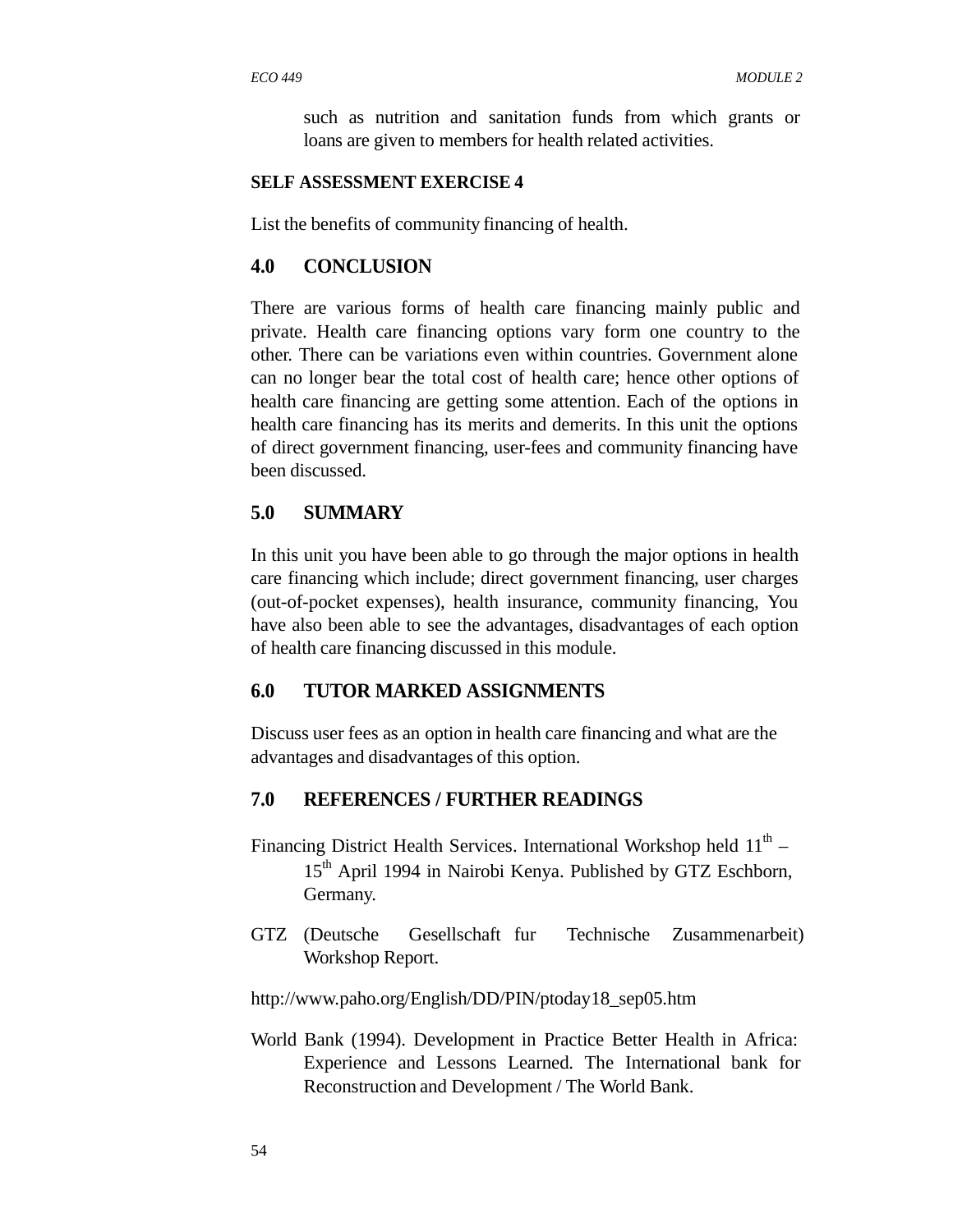# **UNIT 4 HEALTH CARE FINANCING II**

## **CONTENTS**

- 1.0 Introduction
- 2.0 Objectives
- 3.0 Main Content
	- 3.1 Health Insurance
	- 3.2 Foreign Aid
	- 3.3 Voluntary Donations
- 4.0 Conclusion
- 5.0 Summary
- 6.0 Tutor Marked Assignments
- 7.0 References/Further Readings

# **1.0 INTRODUCTION**

You will remember that in Unit 8 we described the importance of health care financing and looked at some of the options in health care financing like direct government financing, user fees (out-of-pocket expenses) and community financing. In this unit other options in health care financing which are equally important will be discussed.

# **SELF ASSESSMENT EXERCISE 1**

What are the options in health care financing discussed in unit 8? What other options do you know of apart from those discussed in unit 8?

# **2.0 OBJECTIVES**

On completion of this unit, the learner should be able to:

- Know what health care financing is<br>• Describe the major options in health
- Describe the major options in health care financing which will include direct government financing, user charges, community financing in this unit.

# **3.0 MAIN CONTENT**

# **3.1 Health Insurance**

Health insurance is a system in which prospective consumers of care make payment to a third party in the form of an insurance scheme, which in the event of future illness will pay the provider of care for some or all of the expenses incurred. Health insurance is a mixed source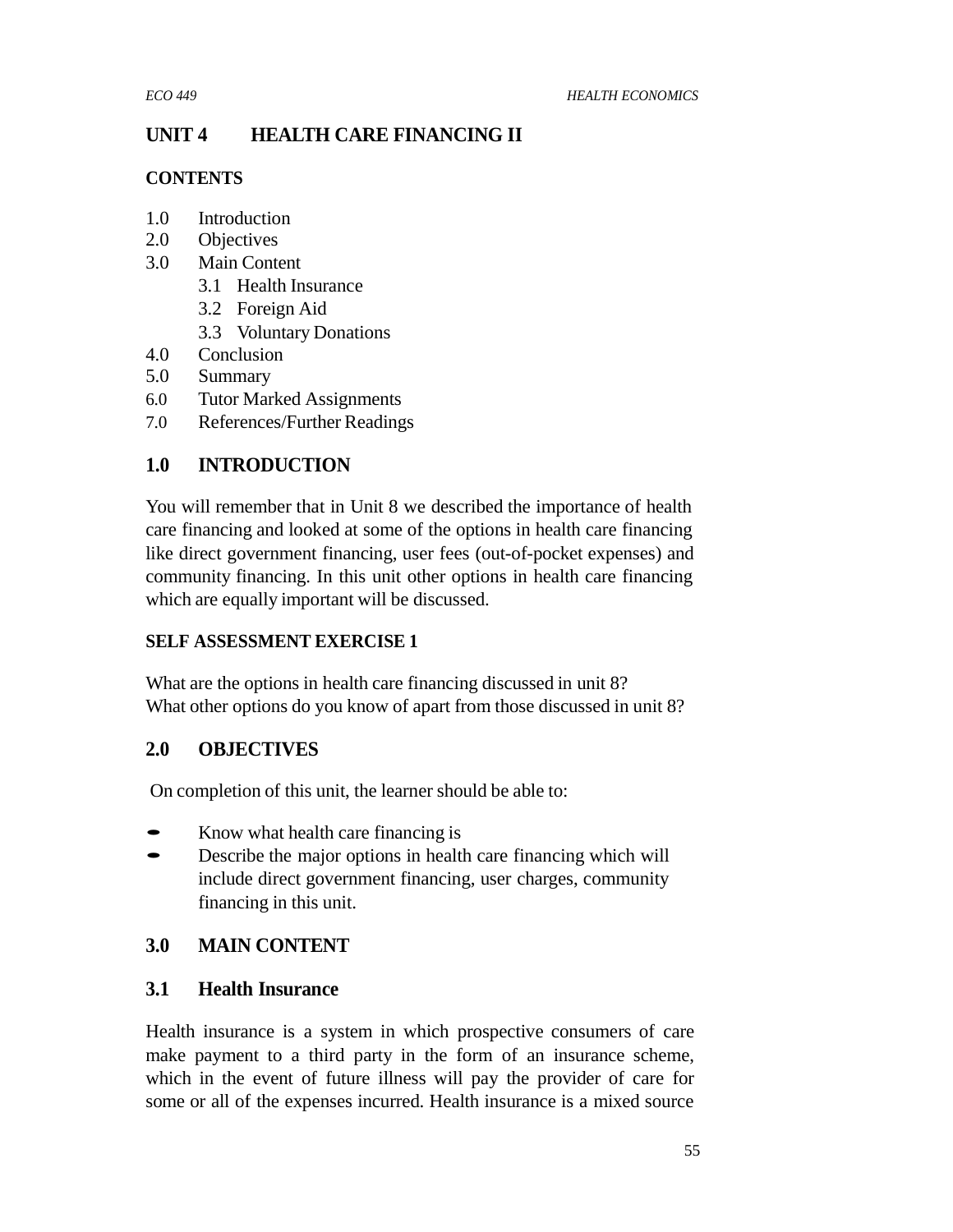of finance as it often draws contributions from both employers and employees and sometimes government. Contributions to such schemes are often mandatory. There are three main types:

Government or social insurance maybe compulsory or voluntaryoften employed in the formal sector. Contributions based on individuals income not on actual risk Private insurance – coverage through third-party payer institutions. Employer based insurance- employers or parastatal or private bodies serve as the third party payer or collection agent.

Health insurance diversify sources of revenue of the health sector, individuals play some role in paying for their own health care and to spread the burden of health costs over time and across a wider population which will reduce risk.

A variety of insurance mechanisms can be used to help finance the health services rendered to individuals and families. These entails collection of funds directly from potential users of the health care system, either to pay the providers for their services or to reimburse users in full or in part for payments made to providers.

Membership ofhealth insurance scheme can be voluntary or compulsory. Government, statutory agencies, profit making organizations, or non-profit making organizations such as, cooperatives or benevolent societies can operate these schemes. The insuring agency may employ the providers of health care and own facilities (the direct method) or contract with health care providers – public or private (the indirect method).

The advantage of insurance is that it converts unpredictable future health expenses into payments that can be budgeted for in advance. The agreements convert large, infrequent and unpredictable expenditures into smaller, periodic payments. These payments are collected to a pool of resources that can be drawn upon to meet the needs of a participant who encounters misfortune of ill-health.

Nearly all developed countries that now provide the same right to health care to the whole population went through an evolutionary stage of voluntary followed by compulsory health insurance.

**Compulsory insurance** – These schemes are generally financed by employers and or employees contributions calculated as a percentage of pay roll. Compulsory insurance schemes may cover the self-employed as well on a compulsory or voluntary basis. However, it is extremely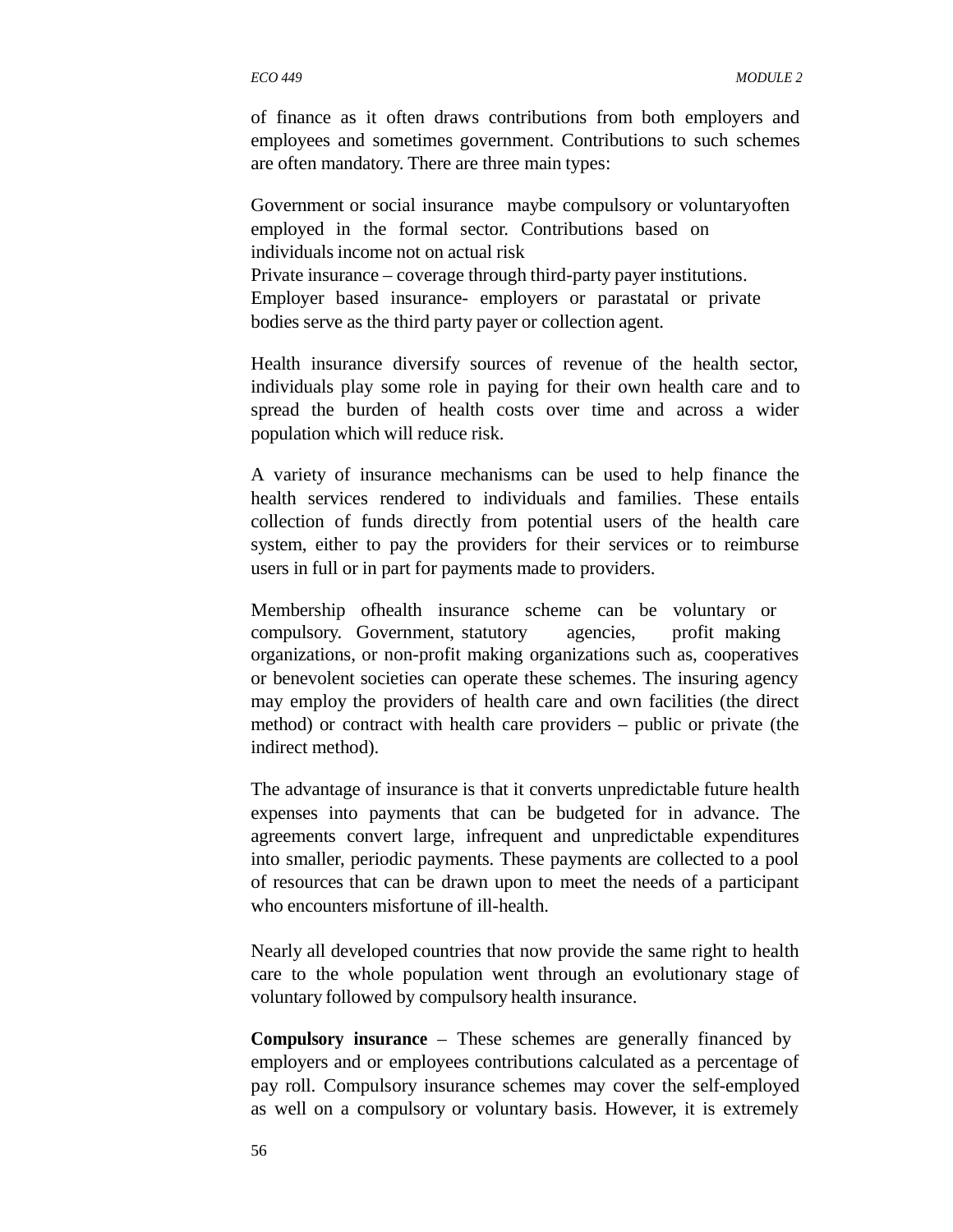difficult even in developed countries to collect compulsory contributions from the self-employed.

**Voluntary insurance** – People may be allowed to be voluntary contributors to a social security scheme, run by government or statutory agencies, which is compulsory to others. Alternatively they may insure with profit or non-profit agencies or they may join a group scheme.

Insurance schemes typically require the patient to make an initial payment for care ("deductible") before applying for benefits and many also require the patient to pay a small share of the additional amount ("co-payment") – these two devices are intended to discourage overuse of health care services. Some insurance programmed have set standard rates for common procedures, and have defined a limited number of "services" for which payment will be made. These moves are intended to control the claims against the insurance fund.

# **3.2 Foreign Aid**

Donors are important financiers of health care in Africa; especially where the government has been unable to meet health needs due to revenue shortfalls. During the 1980s bilateral donors accounted for 62% of total health assistance in Sub-Saharan Africa, while multilateral agencies provided 32% and non-governmental agencies 6%. External financing is generated mostly through development–oriented institutions such as bilateral agencies, multilateral organizations and banks e.g. UNICEF, WHO, UNDP, World Bank, EEC, and USAID etc.

Financial cooperation is generally channeled through a central authority in the recipient country such as Ministry of Finance or Ministry of National Planning. In some cases funds may be routed directly to particular ministries, agencies or NGOs. While NGOs in financial terms may be small in most cases, their potential for mobilizing people and strengthening their self-reliance cannot be overlooked.

Foreign Aid has played invaluable role in public expenditures in developing countries but has some **negative effects** like:

- Emphasis on vertical programmers
- Sustainability problem
- Priority program often determined by donors and not recipient countries
- Some donor funding of programs are out of proportion to total health needs
- Poor coordination of efforts by various external agencies involved in funding of the programmers.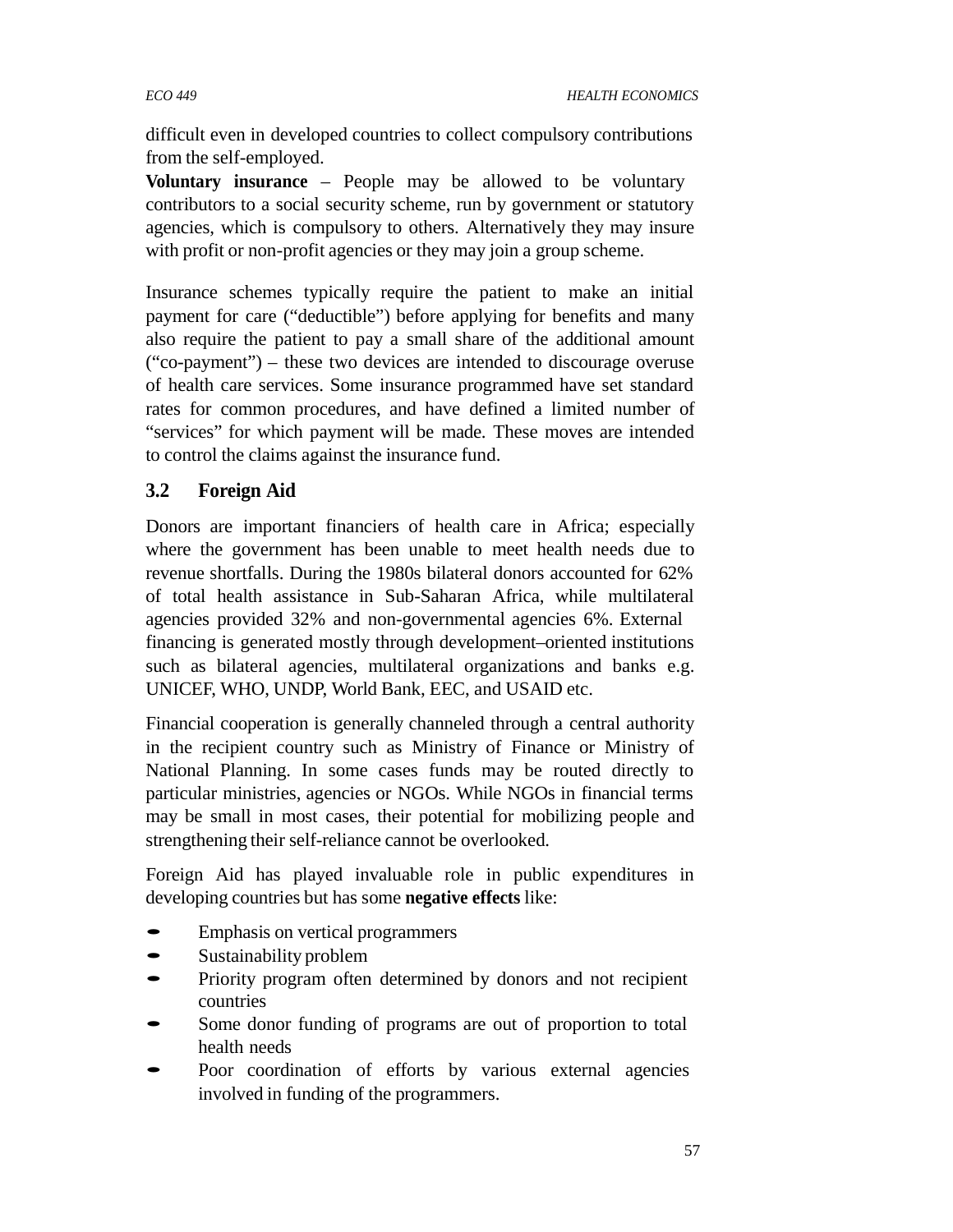#### **SELF ASSESSMENT EXERCISE 2**

- i. List some organizations providing foreign aid in health in your locality.
- ii. In what form are these aids financing health care?

#### **3.3 Voluntary contributions**

These are contributions usually from individuals or groups within the country. Philanthropists may make cash donations and/or donations in kind (buildings, equipments, etc). Religious groups also fall into this category. Some groups run non-profit making health services.

#### **Other private sector involvement**

- Medical services run for employees by private or quasigovernment enterprises.
- Salaried government physicians engaged in private practice
- Physicians engaged in full-time private fee for service practice
- Chemist shops/Pharmacies
- Private for profit hospitals and clinics
- Indigenous or traditional practitioners and quacks

The above are some forms of health care financing which my be profit oriented but then contributing immensely in some ways in financing of health care

## **4.0 CONCLUSION**

There are various forms of health care financing mainly public and private. Health care financing options vary form one country to the other. There can be variations even within countries. Government alone can no longer bear the total cost of health care; hence other options of health care financing are getting some attention. Each of the options in health care financing has its merits and demerits.

## **5.0 SUMMARY**

In this unit you have been able to go through the major options in health care financing which include; health insurance, foreign aid and voluntary contributions (philanthropists).

#### **6.0 TUTOR MARKED ASSIGNMENTS**

Describe the options in health care financing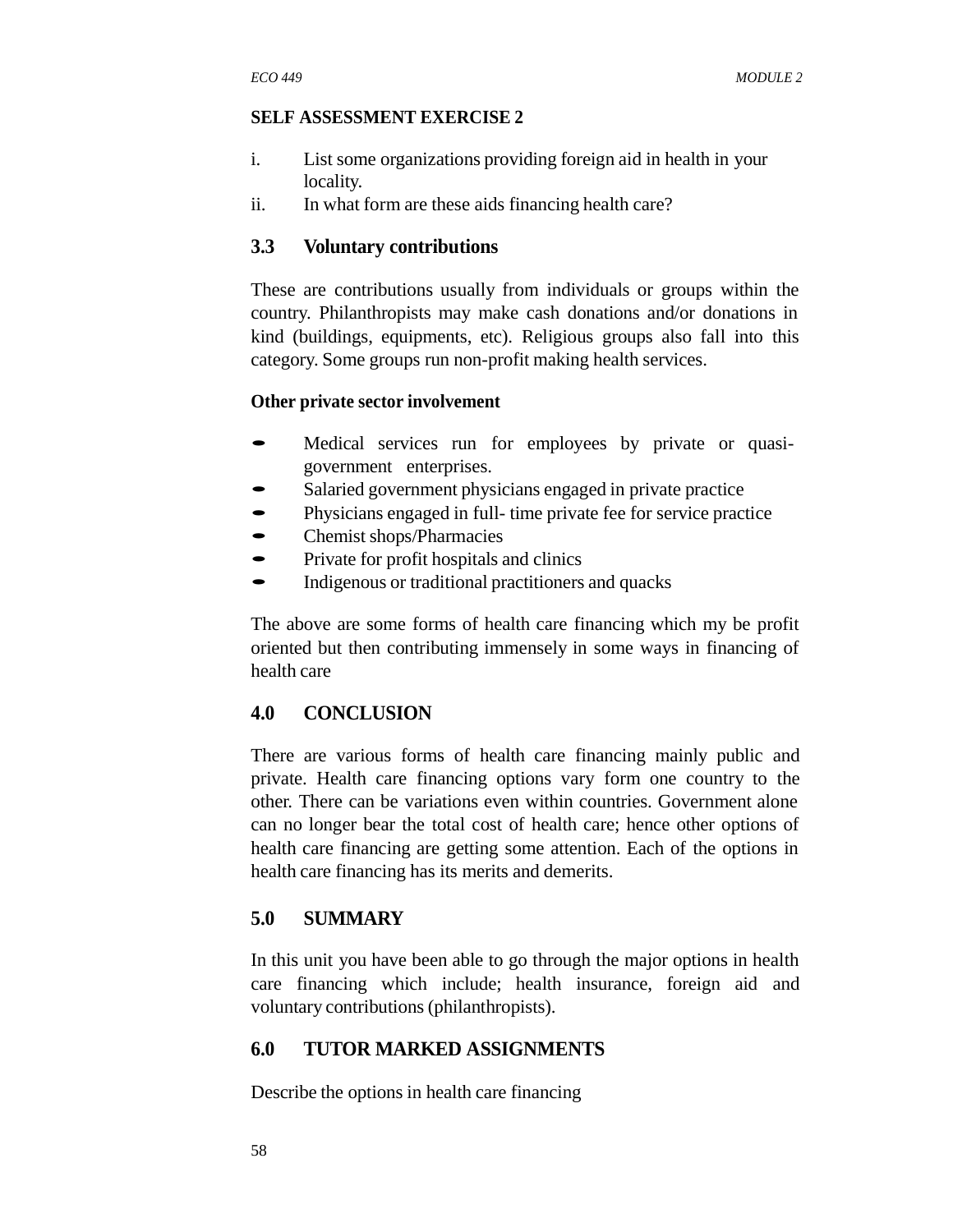# **7.0 REFERENCES/FURTHER READINGS**

- Financing District Health Services. International Workshop held  $11<sup>th</sup>$  15<sup>th</sup> April 1994 in Nairobi Kenya. Published by GTZ Eschborn, Germany.
- GTZ (Deutsche Gesellschaft fur Technische Zusammenarbeit) Workshop Report.

http://www.paho.org/English/DD/PIN/ptoday18\_sep05.htm

World Bank (1994). Development in Practice Better Health in Africa: Experience and Lessons Learned. The International bank for Reconstruction and Development / The World Bank.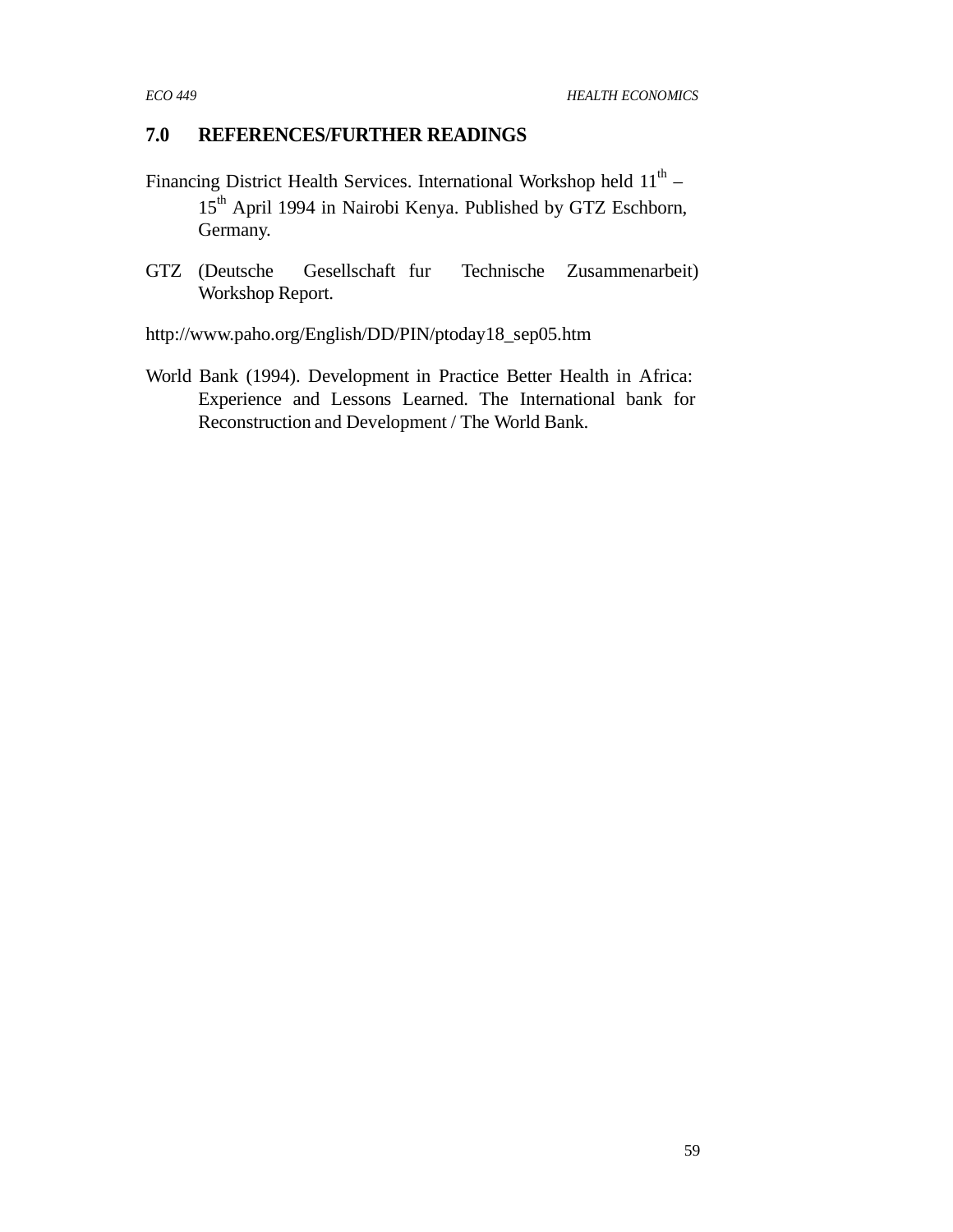#### **UNIT 5 HEALTH INSURANCE**

#### **CONTENTS**

- 1.0 Introduction
- 2.0 Objectives
- 3.0 Main Content
	- 3.1 Definition of health insurance
	- 3.2 History and evolution of health insurance
	- 3.3 Types of Health Insurance Scheme
		- 3.3.1 Private
		- 3.3.2 Public Insurance
		- 3.3.3 Social
		- 3.3.4 Community Health Insurance
		- 3.3.5 Direct
		- 3.3.6 Indirect
		- 3.3.7 Reimbursement
	- 3.4 Problems with health insurance
		- 3.4.1 Problem with health insurance
- 4.0 Conclusion
- 5.0 Summary
- 6.0 Tutor Marked Assignments
- 7.0 References/Further Readings

## **1.0 INTRODUCTION**

Everyone no matter how healthy needs medical care at some point in time. This may be in form of preventive care or treatment for sicknesses and injuries. With medical care comes payment of fees in one form or the other.

Affordability of such fees at the point of use may be difficult. Health insurance provides a form of financing which make payment for the fees relatively easier. Health insurance is an institutional and financial mechanism that helps households, individuals and organizations to set aside financial resources to meet costs of medical care in the event of illness.

The advantage of insurance is that it converts unpredictable future expenses into payments that can be budgeted for in advance. From this you will observe that health insurance scheme option in health care fianancing significantly differs from user-fees which in some places are described as 'cash and carry'.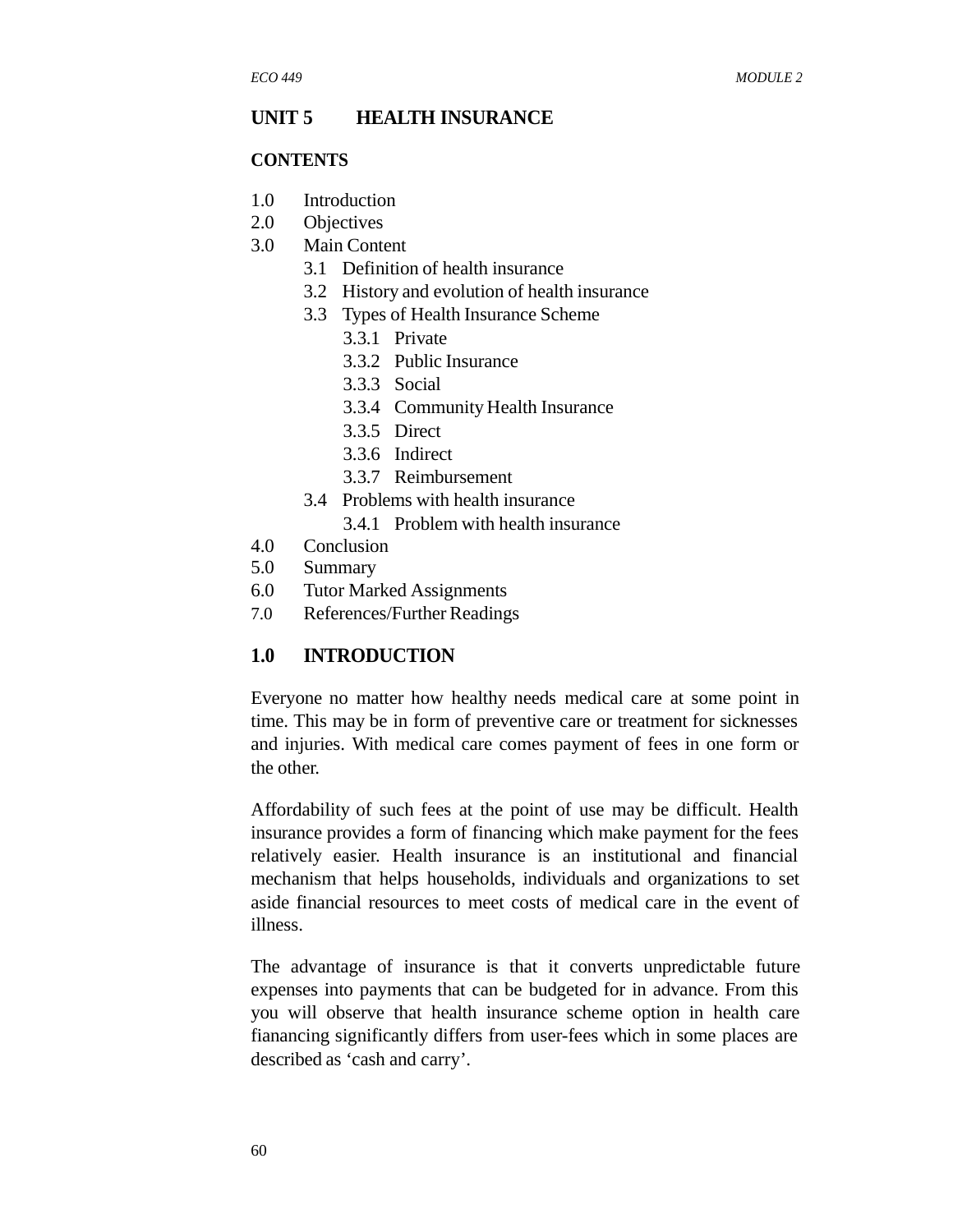# **2.0 OBJECTIVES**

The learner through this unit is to;

- Understand what health insurance scheme means
- Know the various types of health insurance sheme
- Know some of the problems that can be encountered in health insurance scheme

# **3.0 MAIN CONTENT**

## **3.1 Definition Of Health Insurance**

**Health insurance** is a system in which prospective consumers of care make payment to a third party in the form of an insurance scheme, which in the event of future illness will pay the provider of care for some or all of the expenses incurred. Health insurance is a type of insurance whereby the insurer pays the medical costs of the insured if the insured becomes sick due to covered causes, or due to accidents. The insurer may be a private organization or a government agency. Health insurance is an agreement between a person, who is called the policy holder, and an insurance agent. Insurance agents or carriers are organizations that offer financial protection in case of illness or injury and pays for the policyholder's medical treatment.

The fundamental concept of health insurance is that it balances costs across a large, random sample of individuals. For instance, an insurance company has a pool of 1000 randomly selected subscribers with each paying N1000.00 per month. Fifty of them get really sick that month while the others stay healthy, which means the insurance company, can use the money of the paid by the healthy people to treat the sick persons.

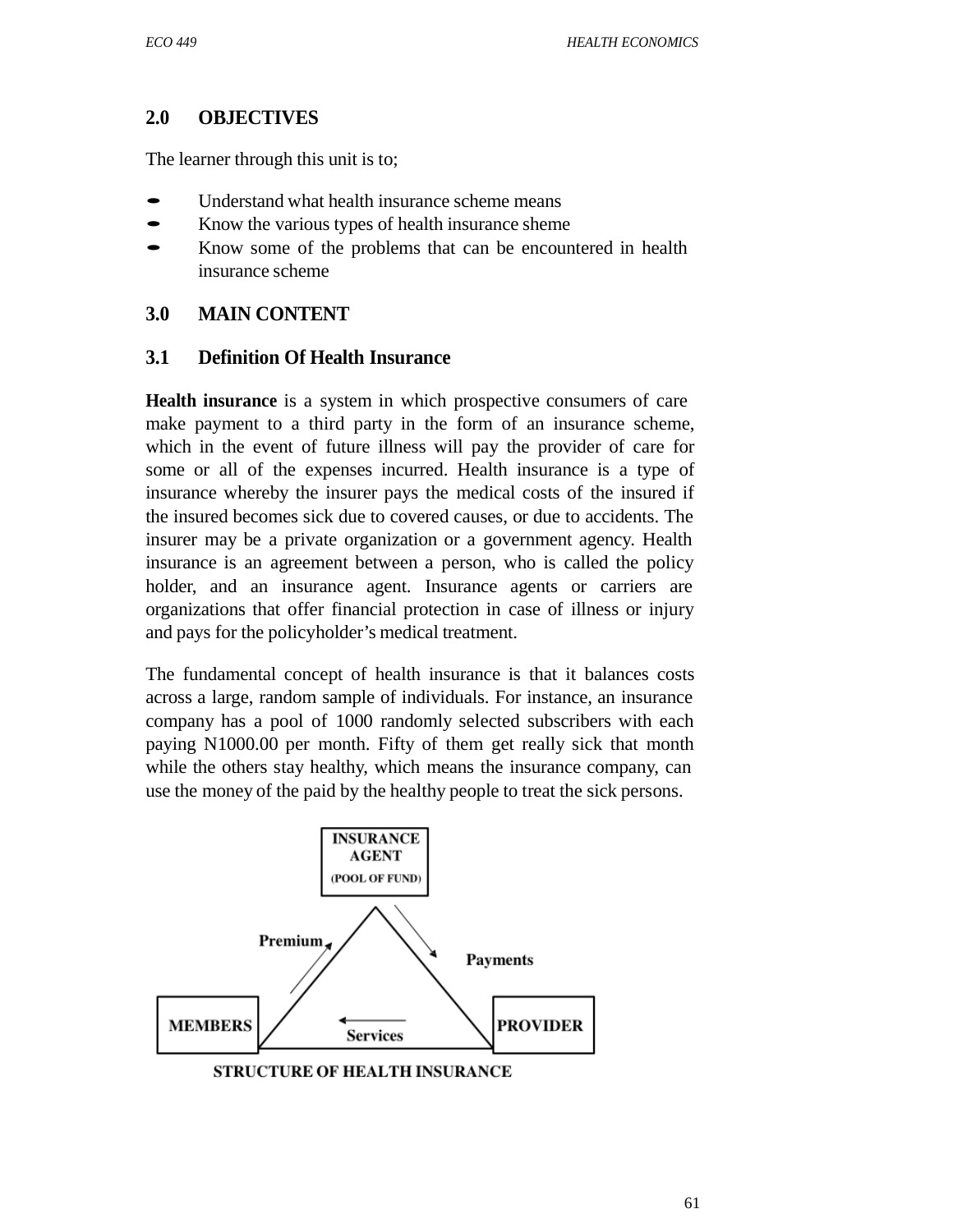#### **SELF ASSESSMENT EXERCISE 1**

Briefly describe the concept of health insurance scheme

#### **3.2 History And Evolution**

The concept of health insurance was proposed in 1694 by Hugh the Elder Chamberlen from the Peter Chamberlen family. In the late  $19<sup>th</sup>$ century, early insurance was actually disability insurance that covered cost of emergency care for injuries that could lead to disability. This continued until the  $20<sup>th</sup>$  century where all laws in some jurisdictions in US regulating health insurance actually referred to disability insurance and patients were expected to pay for all other costs of medical care in a form of fee for service. Today health insurance schemes cover a wider area of health care to include the cost of routine, preventive, and emergency health care procedures.

The origin of health insurance can also be traced to medieval Europe when labour unions, associations of employers of labor and craftsmen formed guilds which in turn created funds to help members in times of need on account of illness. Although they started with cash benefit they later broadened the scope to request doctors to certify illnesses and paid them to provide health care for members. New incentives then came from employers with the scheme becoming compulsory as employers in specific high-risk industries such as mining, began to make employment often tied together with willingness to pay contributions. With these came the development of earnings-related contributions rather than risks-related contributions. This potential for such solidarity was exploited in Germany in 1883, Austria in 1887, Norway in 1902 and the UK in 1910. By the early 1930s compulsory health had been developed in most industrialized countries of Europe under the name of sickness and maternity insurance*.*

#### **SELF ASSESSMENT EXERCISE 2**

Write a short essay on the history of health insurance.

#### **3.3 Types of Health Insurance**

#### **3.3.1 Private Health Insurance**

Private health insurance is a contract between an insurance company and the customer and in the private sector. Private insurance can be for **groups** like companies, labour unions, professional association or for **individuals**.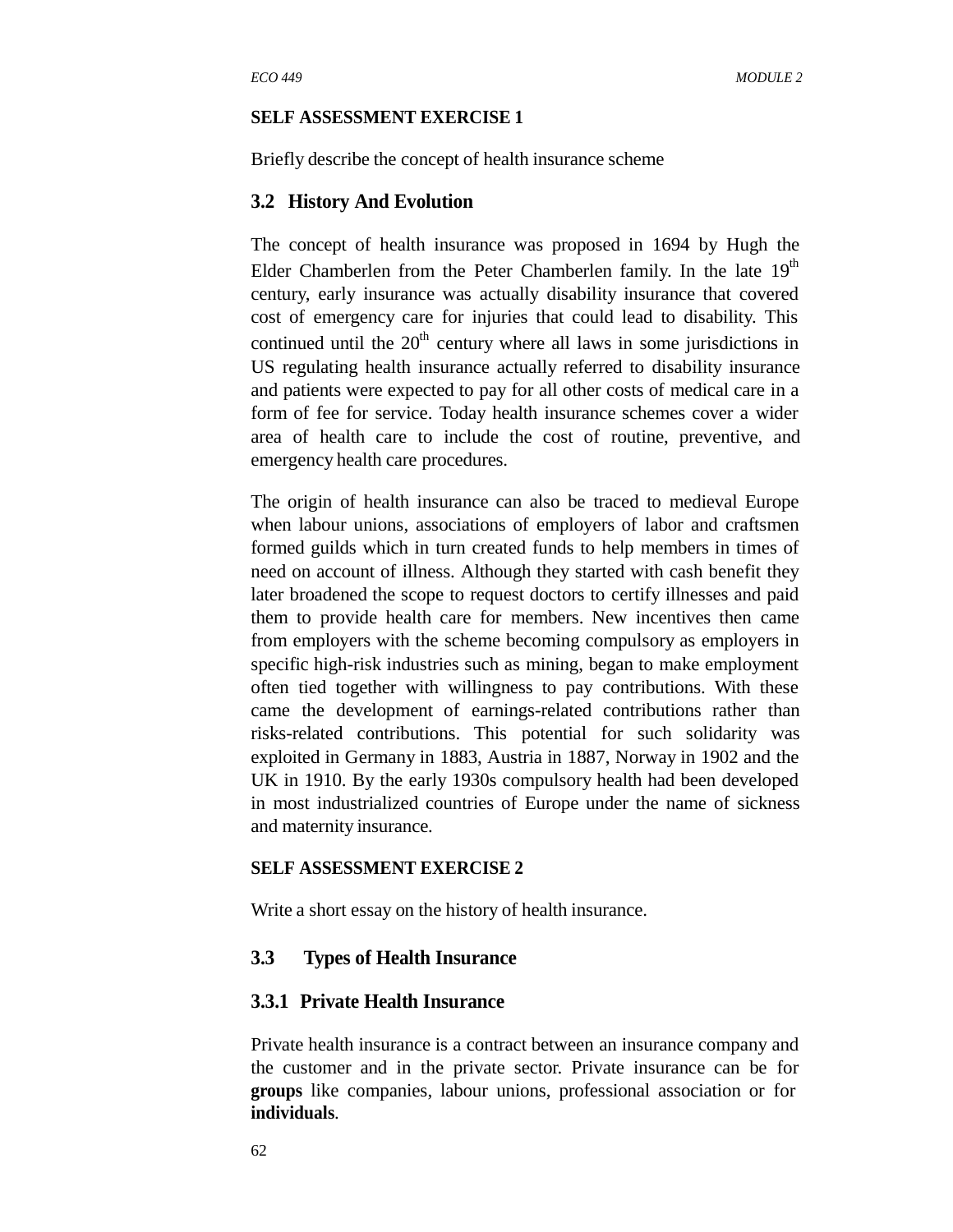**Private:** This is through employer owned on-sight health facilities or through contract with outside providers, contribution payable is based strictly on the needs of the individual i.e. the higher the health needs of the contribution the higher the payment.

# **3.3.2 Public Health Insurance**

The public sector third party may be Parastatals, insurance scheme, government, and social security and sometimes the providers.With the publicly funded health insurance the good and the bad risks all receive coverage without regard to health status, which eliminates the problem of adverse selection and amplifies the problem of moral hazard.

# **3.3.2 Social Insurance**

Insurance program financed by government through tax revenues that guarantee citizens financial benefits for events which are beyond individual control, such as old age, disability and poor health. Payment is irrespective of the needs and is usually based on employment and income.

- Based on the principle of solidarity<br>• Contribution based on ability to pay
- Contribution based on ability to pay
- Resources are pooled together among a large population<br>• It enhances security of each individual in the group
- It enhances security of each individual in the group.

Higher income earners will subsidize those with lower income and those with lower health needs will subsidize those with higher health needs.

# **3.3.4 Community Sponsored Insurance**

A community based program which normally operates in the rural areas and mostly localized e.g. health care scheme in Thailand, Tsonga in Kwara State, Nigeria.

# **Other types of HIS include**

# **3.3.5 Direct**

Here the Health Insurance Scheme builds or rents its own health care premises exclusively for the use of the insured persons.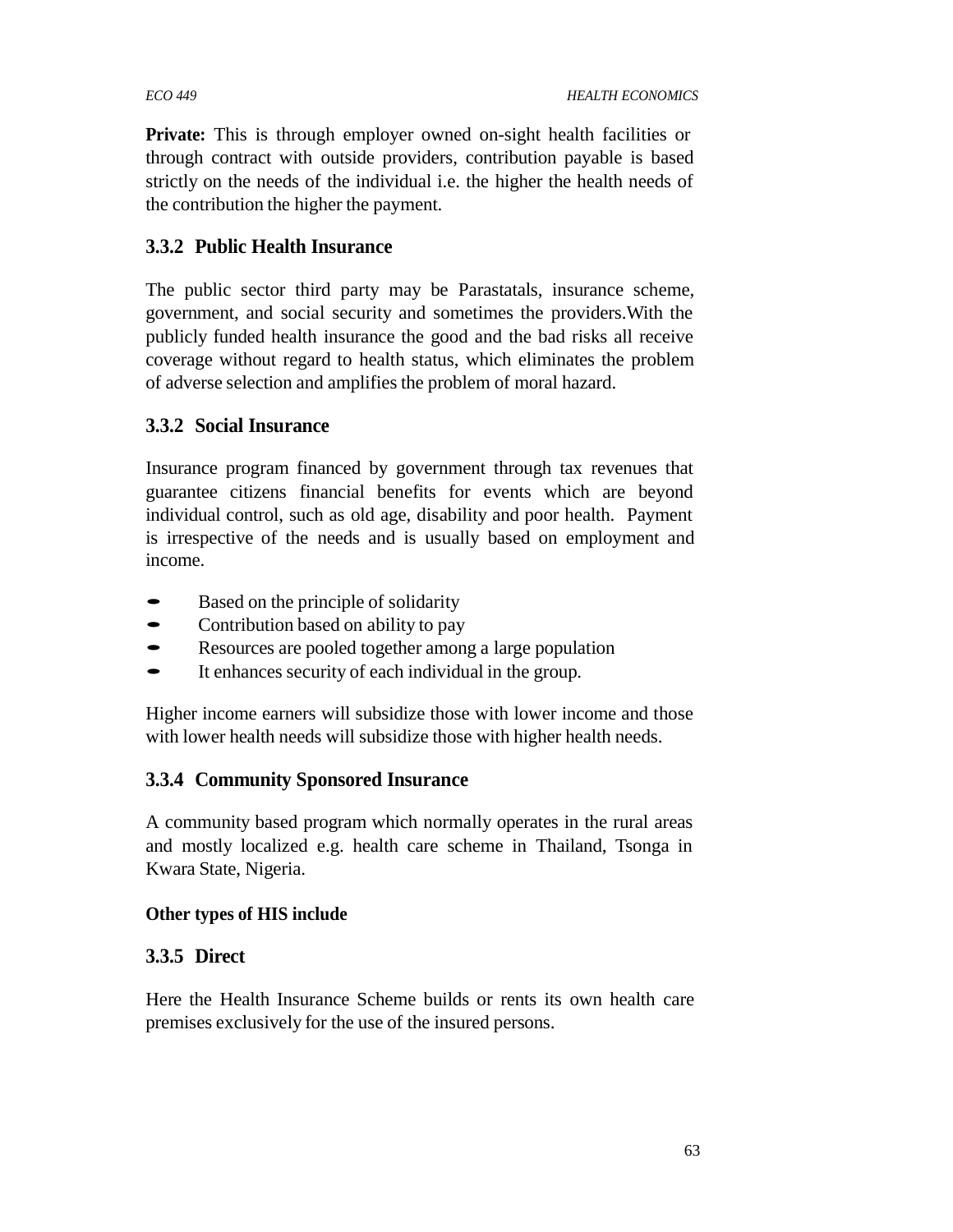#### **3.3.6 Indirect**

Here the scheme makes contracts with selected providers for the provision of defined services at negotiated prices, the authority rather than the insured persons makes the payment.

#### **3.3.7 Reimbursement**

The patient buys his own medical care in the private market and then sends the receipted bills to the insured who reimburses the insured person either for part of the full cost or on the basis of standard payment for a particular service which will normally be well below the prices actually paid.

#### **SELF ASSESSMENT EXERCISE 3**

List the types of health insurance scheme and explain each type briefly

#### **3.4 Problems Of Health Insurance Include:**

- Increasing cost of health care
- Some private insurance companies charge people at different rates based on their own personal health
- Some medical problems may not be covered by the scheme
- Health care recipient is not involved in negotiating the cost of care. Some health care providers have popular and unpopular ways of controlling these costs.

Some providers may have different rates for the same procedure for those insured and those not insured.

#### **3.4.1 Problems With Private Health Insurance**

There two main problems and these are adverse selection and moral hazard.

**Adverse selection** - Describes the tendency for only those who will benefit from insurance to buy it or participate in it. Adverse selection can leave an insurance company with primarily sick subscribes and will have the problem of balancing out the cost of medical expenses with a large number of healthy subscribers. This is because unhealthy people are more likely to purchase health insurance because they anticipate heavy medical bills whereas those who consider themselves to be healthy may decide that medical insurance is an unnecessary expense; if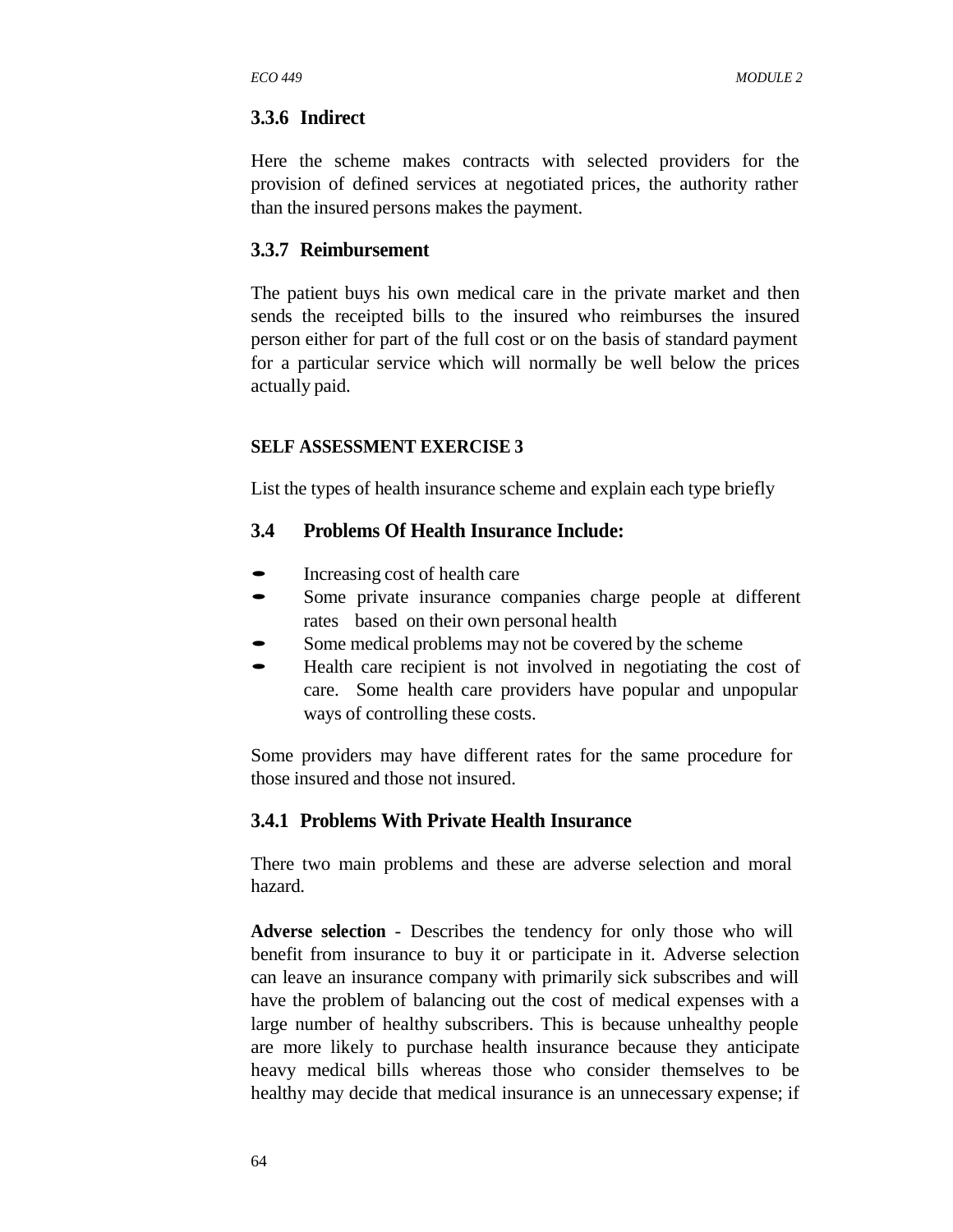they see a doctor once in a year and it costs N500.00, that much better than making monthly insurance of N600.00. The insurance companies too can deny those with medical history suggestive of a future a heavy financial burden may be denied or screened out.

**Moral hazard** – Describes the state of mind and change in behaviour that results from the knowledge the health insurance will take care of medical bills and people therefore overuse medical care since they do not incur out-of –pocket expenses. Where health insurance is in practice, people who do not have insurance cover or are under-insured may wait for too long out of fear of high medical bills until the illness become life-threatening.

## **SELF ASSESSMENT EXERCISE 4**

Describe the observed and likely problems of health insurance scheme from your view of our health system.

# **4.0 CONCLUSION**

Health insurance is an option of health finacing that is used in most developed countries and increasing number of deveoping countries are also practising health insurance scheme. It converts unpredictable future expenses into payments that can be budgeted for in advance. There are various types of health insurance scheme. The scheme now appear to be a sustainable way of financing health care and reduces the problem of 'cash and carry' health financing and this to a large extent reduces the emergency financial burden when household need to utilize health care.

# **5.0 SUMMARY**

This unit has given you a definition of health insurance and described the various types of health insurance. They include private and public health insurance, direct and indirect health insurance, social insurance, community health insurance and reimbursement health insurance. The various problems that can be encountered in health insurance scheme are described in this module. Also described are the two main problems in private health insurance which are; adeverse selection and moral hazard.

# **6.0 TUTOR MARKED ASSIGNMENTS**

- 1. Describe the various types of health insurance scheme
- 2. What are the common problems of private and public health insurance scheme?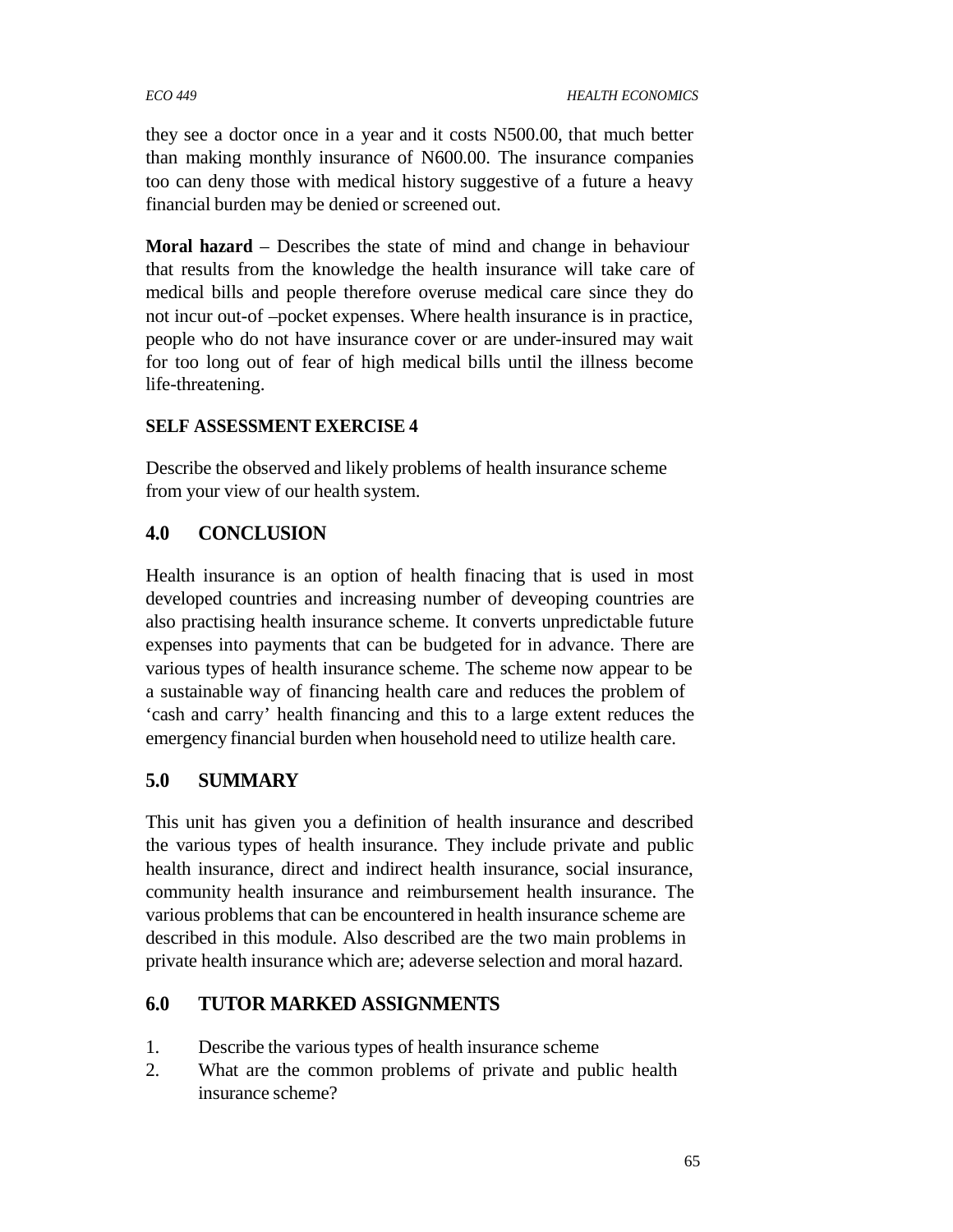## **7.0 REFERENCES / FURTHER READINGS**

- Financing District Health Services. International Workshop held  $11<sup>th</sup>$  15<sup>th</sup> April 1994 in Nairobi Kenya. Published by GTZ Eschborn, Germany.
- GTZ (Deutsche Gesellschaft fur Technische Zusammenarbeit) Workshop Report.

uhttp://www.paho.org/English/DD/PIN/ptoday18\_sep05.htm

World Bank (1994). Development in Practice Better Health in Africa: Experience and Lessons Learned. The International bank for Reconstruction and Development / The World Bank.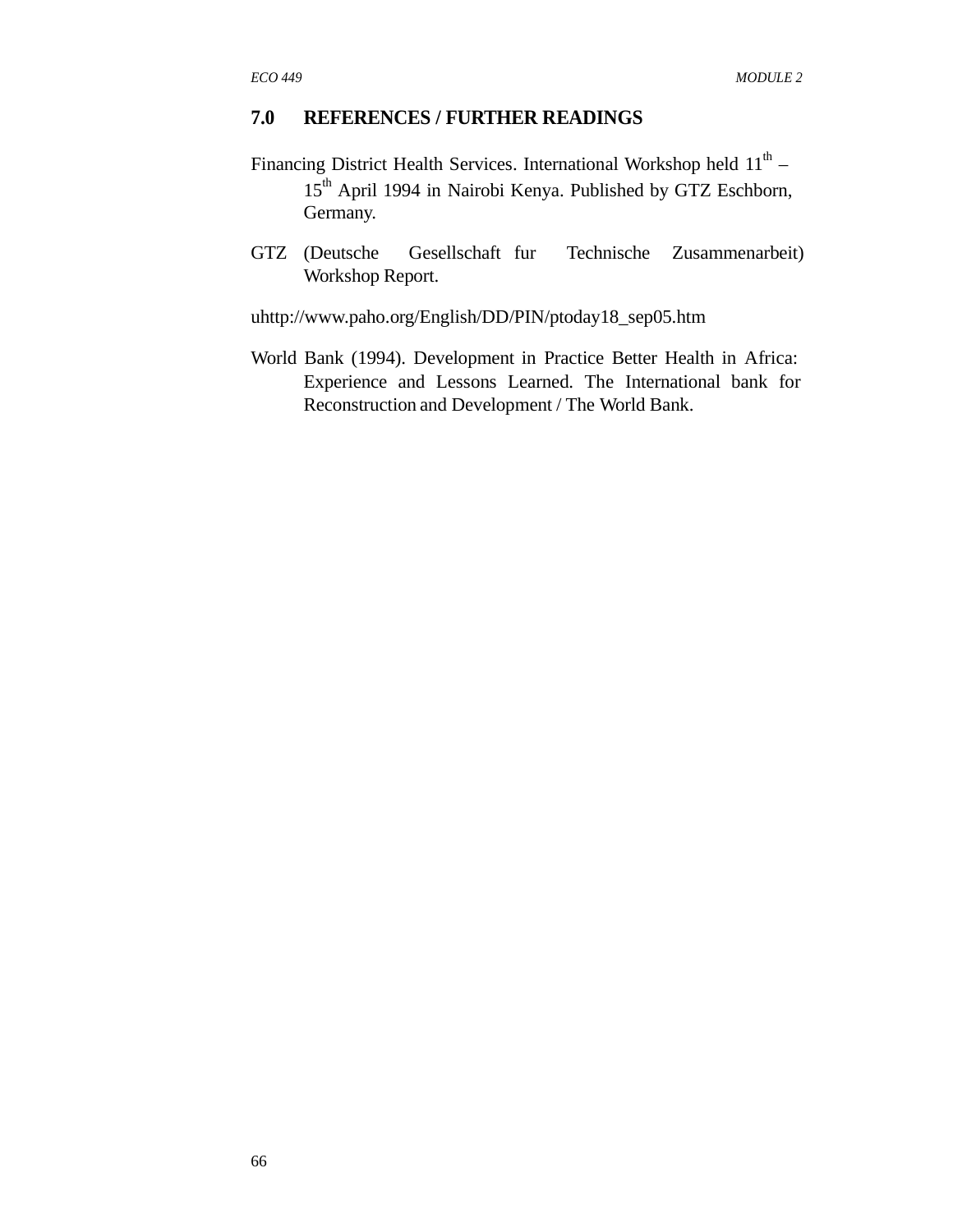# **MODULE 3**

- Unit 1 Health care financing in Nigeria
- Unit 2 National Health Insurance Scheme in Nigeria
- Unit 3 Strategies for implementation of NHIS in Nigeria
- Unit 4 Economic evaluation of health programs

# **UNIT 1 HEALTH CARE FINANCING IN NIGERIA**

# **CONTENTS**

- 1.0 Introduction
- 2.0 Objectives
- 3.0 Main Content
	- 3.1 National Health Policy on Health Care Financing
	- 3.2 Health Financing by tiers of Government
	- 3.3 Options in health care financing
	- 3.4 Health care expenditures
- 4.0 Conclusion
- 5.0 Summary
- 6.0 Tutor Marked Assignments
- 7.0 References/Further Readings

# **1.0 INTRODUCTION**

Health is fundamental to the socio-economic development of any nation. Nigeria like many other countries have its people health funded by government, but as result of the inadequacy of government funding several other options in health care financing are also in place.

All tiers of government are involved in health car financing even though the level of health they fund differ. The proportional allocations of money to health sector out of the total budgetary expenditure by these tiers of government vary considerably. Effective use of the meager financial resources available to the health sector in Nigeria remains a problem and challenge.

# **2.0 OBJECTIVES**

In this unit learners are expected to:

• Understand the what the National Health Policy is on Health Care Financing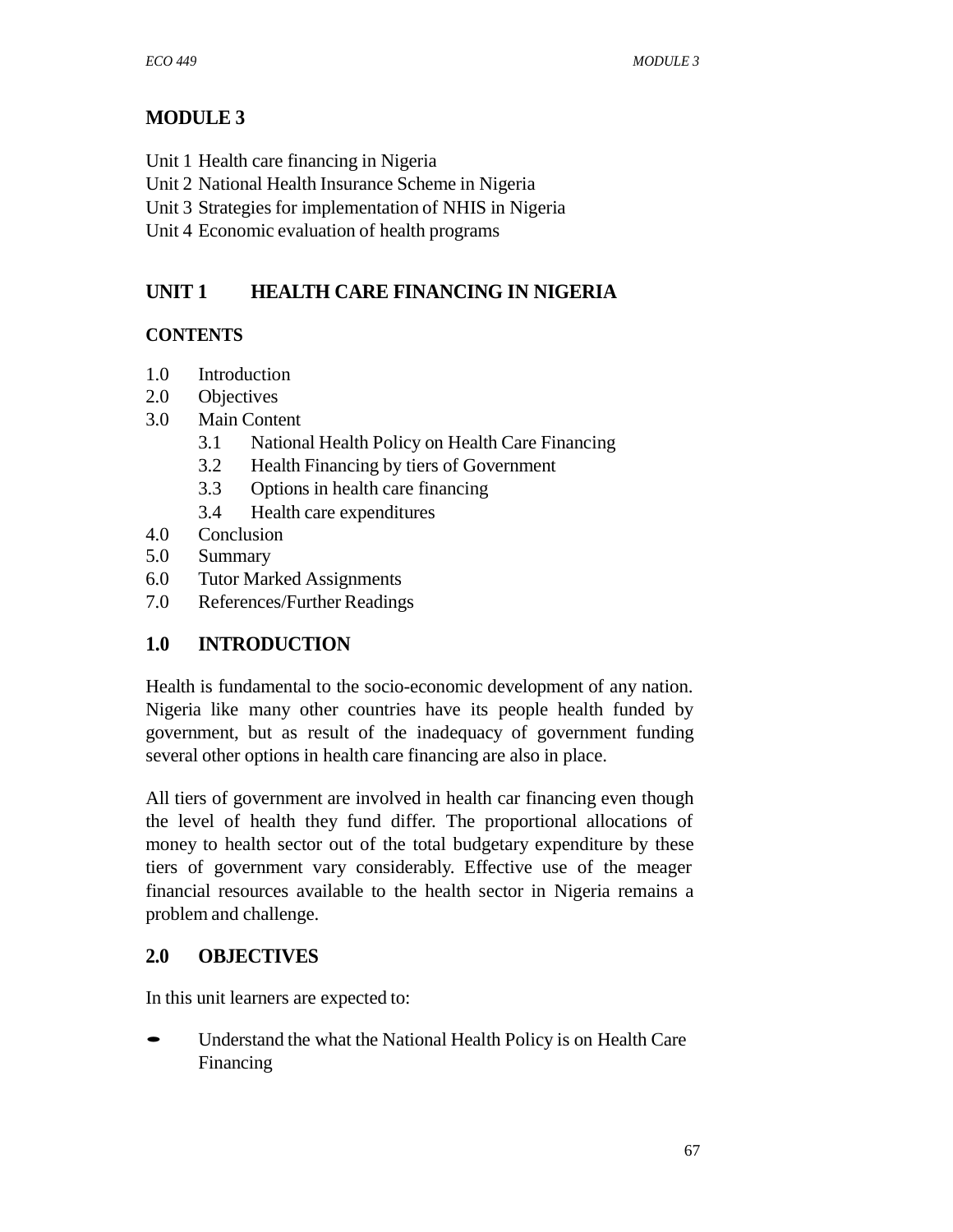- Know about the various roles of the different tiers of government in Health care financing
- Be able to describe the various options in health care financing that is used in Nigeria
- Familiarize themselves with the pattern in health care expenditure in Nigeria

# **3.0 MAIN CONTENT**

# **3.1 National Health Policy on Health Care Financing**

The 1988 National health policy declares that Federal and State Government shall review their allocation of resources to the health sector and within available resources give priority to primary health care, community resources are to be mobilized in the spirit of self-help and self-reliance.

In the 1988 policy it states that efforts shall be made to redistribute financial allocation among primitive, preventive and curative health care services to ensure that more emphasis is placed on primitive and preventive services other highlights on health care financing include;

- Exploration of health insurance scheme
- User charges for curative services but subsidized preventive services
- Public assistance shall be provided to the socially and economically disadvantaged segments of the population
- Governments of the Federation shall encourage employers of labour to participate in financing health care services to employees
- Within the rights of individuals to participate in the economy of the nation, private individuals shall be encouraged to establish and finance private health care services in under-served areas.
- Within the concept of self-reliance, communities shall be encouraged to finance health care directly or find local community solutions to health problems through contribution of labour and materials
- Mechanisms shall be established to undertake continuing studies on benefit of various health programmers in relation to costs and inclusion of analysis of needs in terms of cost, material and personnel in all consideration of health technology and of the establishment and maintenance of health infrastructure.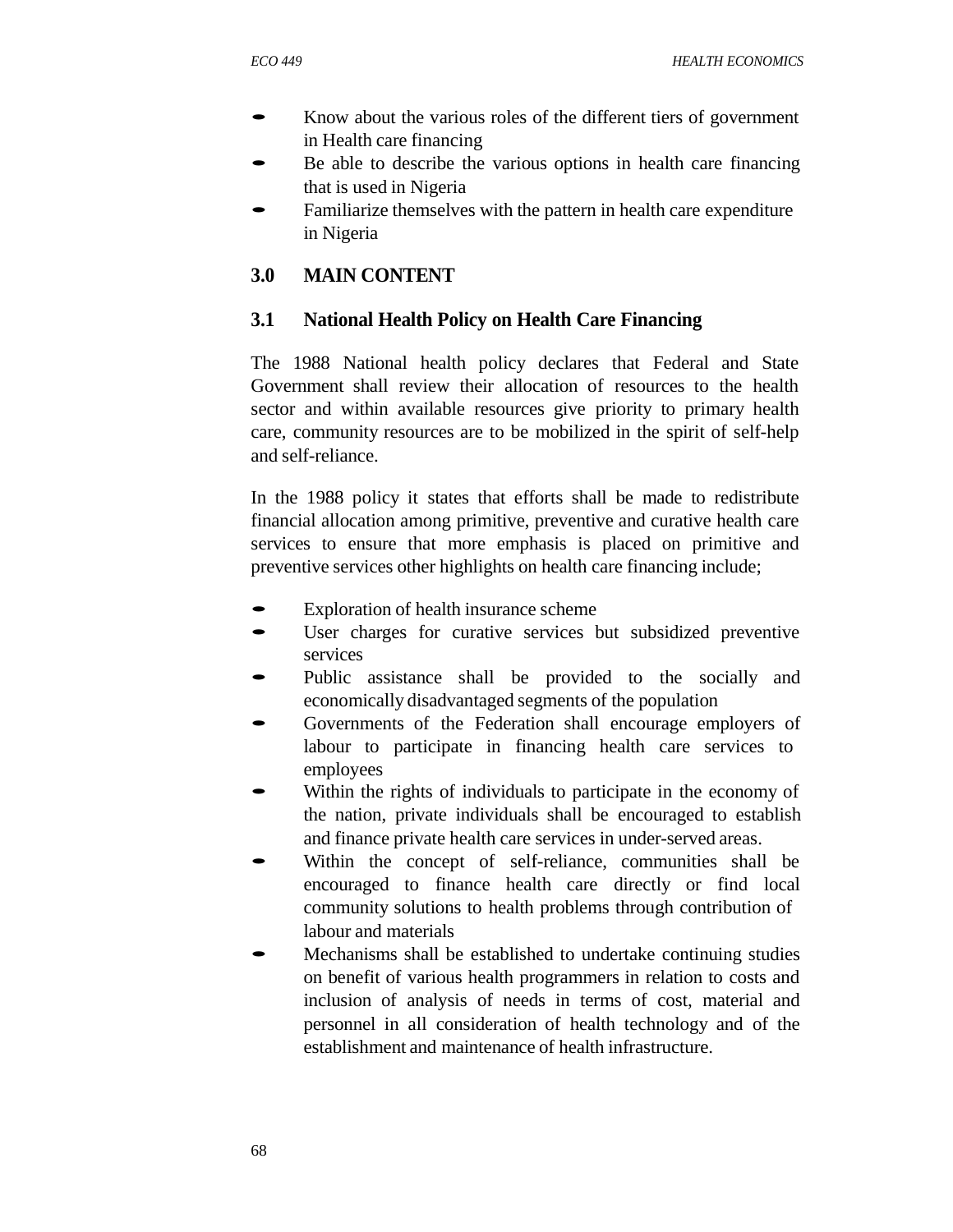## **SELF ASSESSMENT EXERCISE 1**

List the major health care financing issues addressed by the National Health Policy

Recently the public sector reform of government has its own form in the health sector, which is referred to as the health sector reform. Health sector reform seeks to improve efficiency in service delivery, make health care accessible and provide quality health service. Government is now outsourcing some of the services in the health facilities like Laundry, Security service, Kitchen among others. Government is also promoting public private partnership in health care delivery.

# **3.2 Health Financing By Tiers of Government**

## **Local Government**

The provision of primary health care is largely the responsibility of the various Local Governments within their Local Government Areas. Each the Local governments are expected to provide the various components of PHC. This requires facilities, equipments and personnel.

The Local Government provides funding for this levels of care particularly the public institutions providing this care.

## **State Government**

The State governments provide secondary health care which is specialized care to patients referred from the Primary Health Care through in-patient and out-patient services of hospitals for general medical, surgical, pediatrics patients and community health services.

Specialized supportive services such as Laboratory, Blood Bank, Rehabilitation and Physiotherapy services are supposed to be available at this level. This type of care is expected to be at the level of districts, Local governments and zonal levels of each State.

In addition to the secondary health care service, the State Governments also provide supportive PHC services to the Local Governments.

## **Federal Government**

The Federal Government is involved in provision of specialized services through Teaching Hospital and other special hospitals which provide care for specific disease conditions or specific group of patients e.g. Orthopedic, Ophthalmic, Maternity and Pediatric Hospitals. This level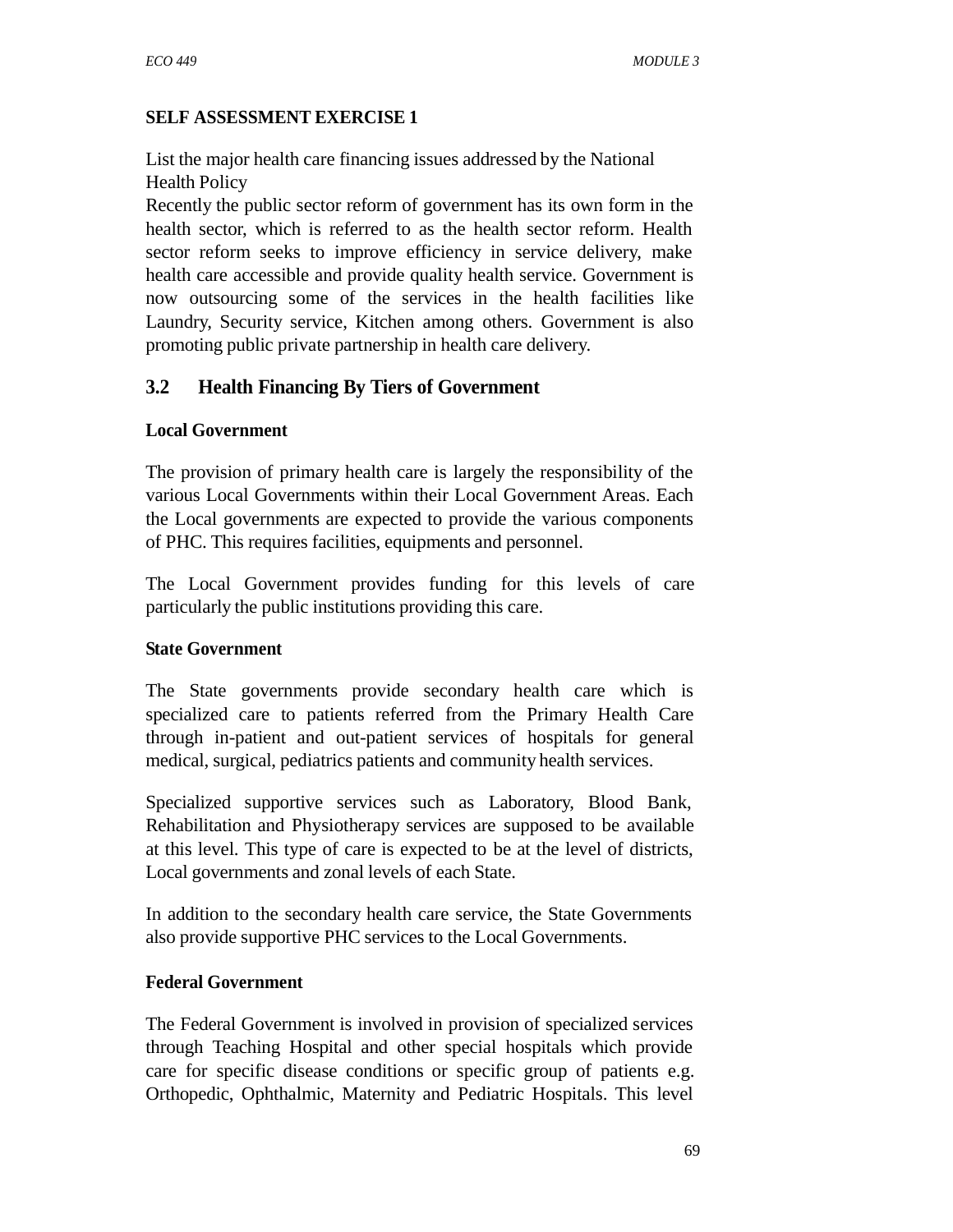of care requires big facilities, infrastructures and equipment as well as highly skilled personnel. This is financed by the Federal Government although presently some State governments now get involved in provision of this level of care. In addition to this role, the Federal Government also provide supportive and supervisory role to Primary Health care at the State and Local Government Levels.

#### **SELF ASSESSMENT EXERCISE 2**

Write briefly on what each tier of government finance in health care delivery and give specific examples

#### **3.3 Options in Health Care Financing**

#### **Government Financing of Health Care**

This option has in Health care financing has been in place since the colonial period. From independence government continued to fund health care in form of primitive, preventive and curative health care as described above.

In the past there were some governments had free health care programmers where the government make health care free to its people and bear the cost of such care. The coverage of such health care was however grossly inadequate. In view of the very cost required to provide such free health care which some of the State government were unable to provide, the free health care programmers virtually became 'no' health care. Some particular health needs are still provided free by some State government e.g. free eye tests, maternal care, children care.

#### **User charges**

This option in health care has been in place over a long period though initially at a low scale but now increasing and now the most dominant in health care financing in Nigeria. This is with its advantages ad disadvantages. Remember you learnt the various advantages and disadvantages of this option in health care financing in Unit 6 of this module. Affordability of cost of health care is a big problem to many

Nigerians and this is affecting utilization of services. Unfortunately patients go for alternatives that are usually sub-standard in terms of quality of care.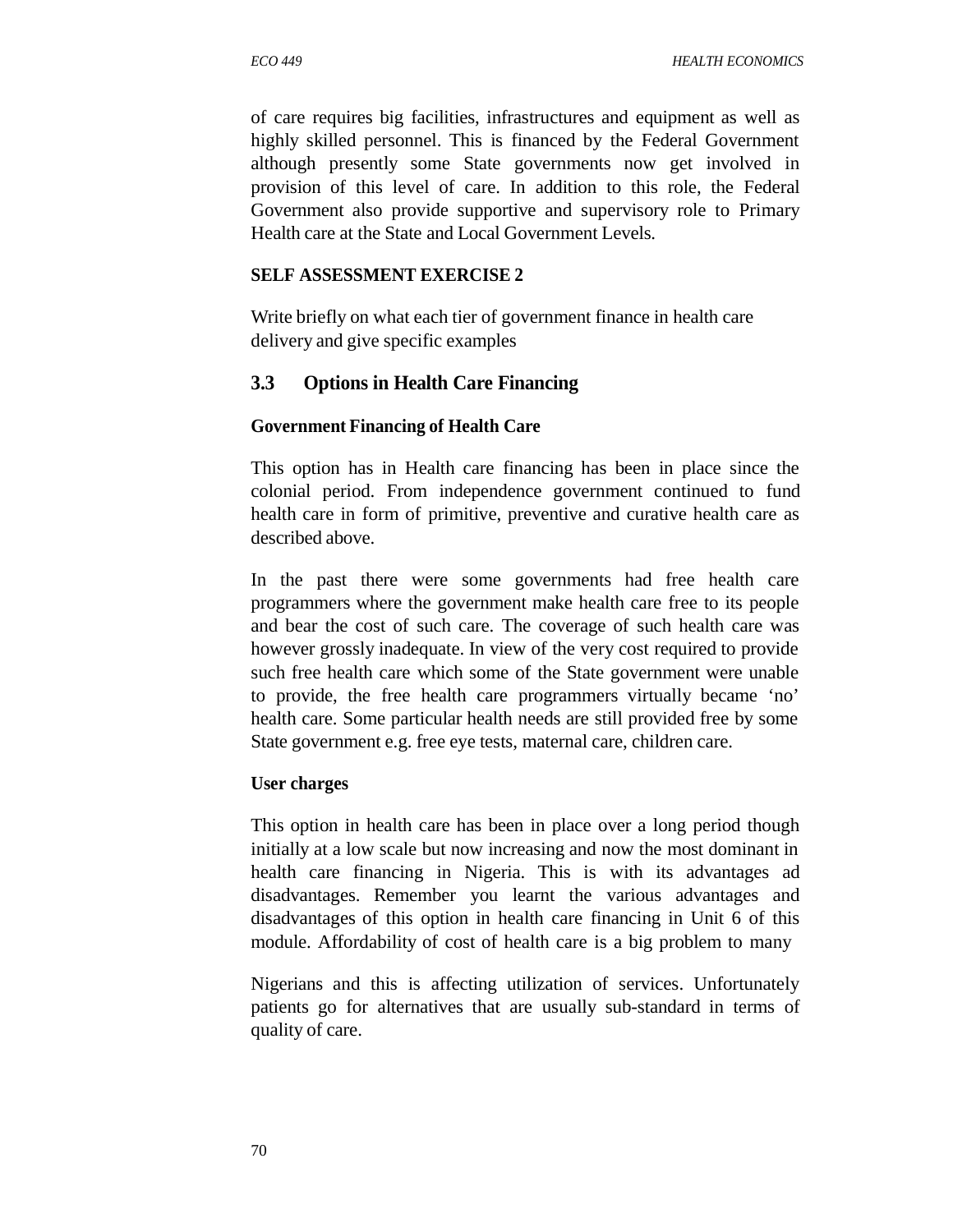### **Community Financing**

In Nigeria there are several community based organizations. Some of these organizations engage in self-help projects which include health related activities. Some communities erect buildings for health centre.

Some provide labour to augment health care financing in their areas.

Communities are sometimes involved in preventive health care services I the form of digging of public wells, construction of public latrines.

Some communities are however faced with poor contributions to sustain projects they had earlier embarked upon. At the same time some community projects that were completed and handed over to government are poorly maintained.

#### **Health Insurance**

The National Health Insurance scheme which had been on the drawing board for decades in Nigeria has been launched and is in its early phase of implementation. Most of the people currently enrolled on the scheme are public civil servants. The scheme with time will cover increasing number of people in the country.

Private health care financing is also available in some urban settings in Nigeria. Unit 9 discuss in more details health insurance scheme in Nigeria.

## **Foreign Aid**

Nigeria receives foreign aid from several International Agencies, bilateral government agencies. Some of these funds are channeled through the National Planning Commission. A number of International Agencies also channel funds directly to various levels of government, Non-Governmental Organizations and Religious groups.

#### **SELF ASSESSMENT EXERCISE 3**

- i. Describe the various options of health care financing in the community where you work.
- ii. List areas of differences in health care financing options in the community where you come from.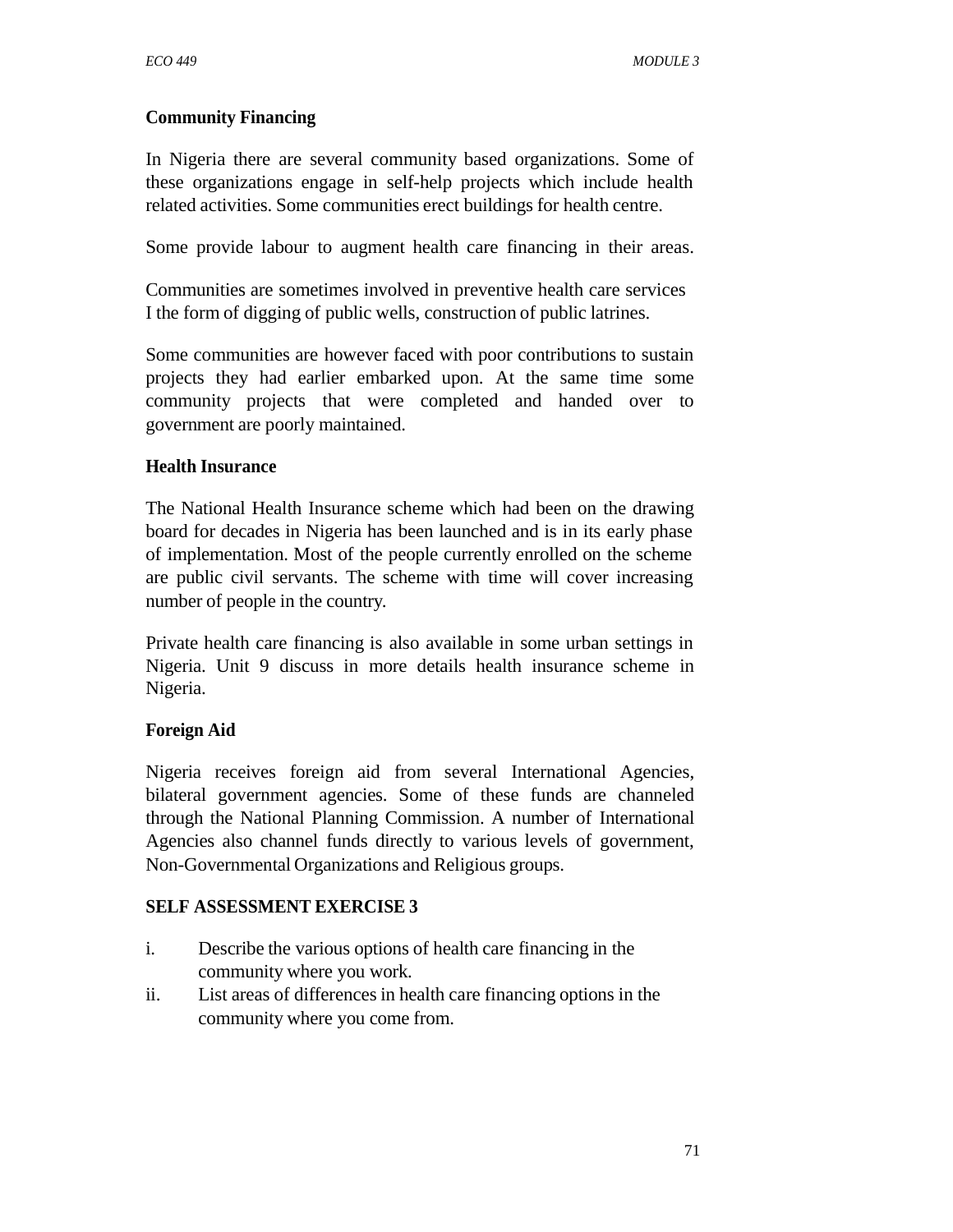## **3.4 Health Care Expenditures**

Total public health expenditures consist of expenses incurred in the provision of all forms of health care by all levels of government. There is insufficient data on this. Available data point to the fact that public expenditures in the health sector has been very low either when compared with those of other key sectors of the economy, such as education, agriculture, etc or when expressed in percentage terms in relation to the gross domestic product. Total government expenditure in relation to GDP ranged from 4.3–5.5% from 1998 to 2004. In percentage terms Federal health sector in relation to total Federal government expenditures fluctuated between 0.98% and 2.51 % between 1980 and 1990. Recent data suggest a little increase in percentage budgetary allocation to the health sector but still far short of World health Organization recommendation of a minimum of 15% to the health sector.

While the health sector in the 70s and early 80s consumes between 2.0%and 3.0% of the Federal recurrent budgetary allocation, its share in the State and Local Government levels range from 10- 11% and 31- 40 % respectively. Between 1998 and 2004 government expenditure on health as a proportion of total expenditure ranged between  $3.1 - 7.1\%$ .

Total health expenditure reveals that at all levels of government; recurrent expenditures take the lion share. At the Federal level, the recurrent share of the health budget was between 64.8% and 70.0% between 1980 and 1990.

Also on the average for State and Local governments 80.0% and 90.0% of the health budget is devoted to recurrent expenditure, personnel cost dominate the recurrent expenditure. User fee (out-ofpocket

expenditure) is the predominant expenditure for health care in Nigeria.

As a proportion of total expenditure on health, user fees ranged from 90.4 – 95.0% between 1998 and 2004.

Federal allocation to Primary Health Care (PHC) has been negligible less than 0.5% of recurrent expenditures. Although the proportion is still low, there is an indication that the policy emphasis on PHC in recent time has led to a gradual increase in the level of its funding. However, major part of the State and total Local government health budget is devoted to PHC.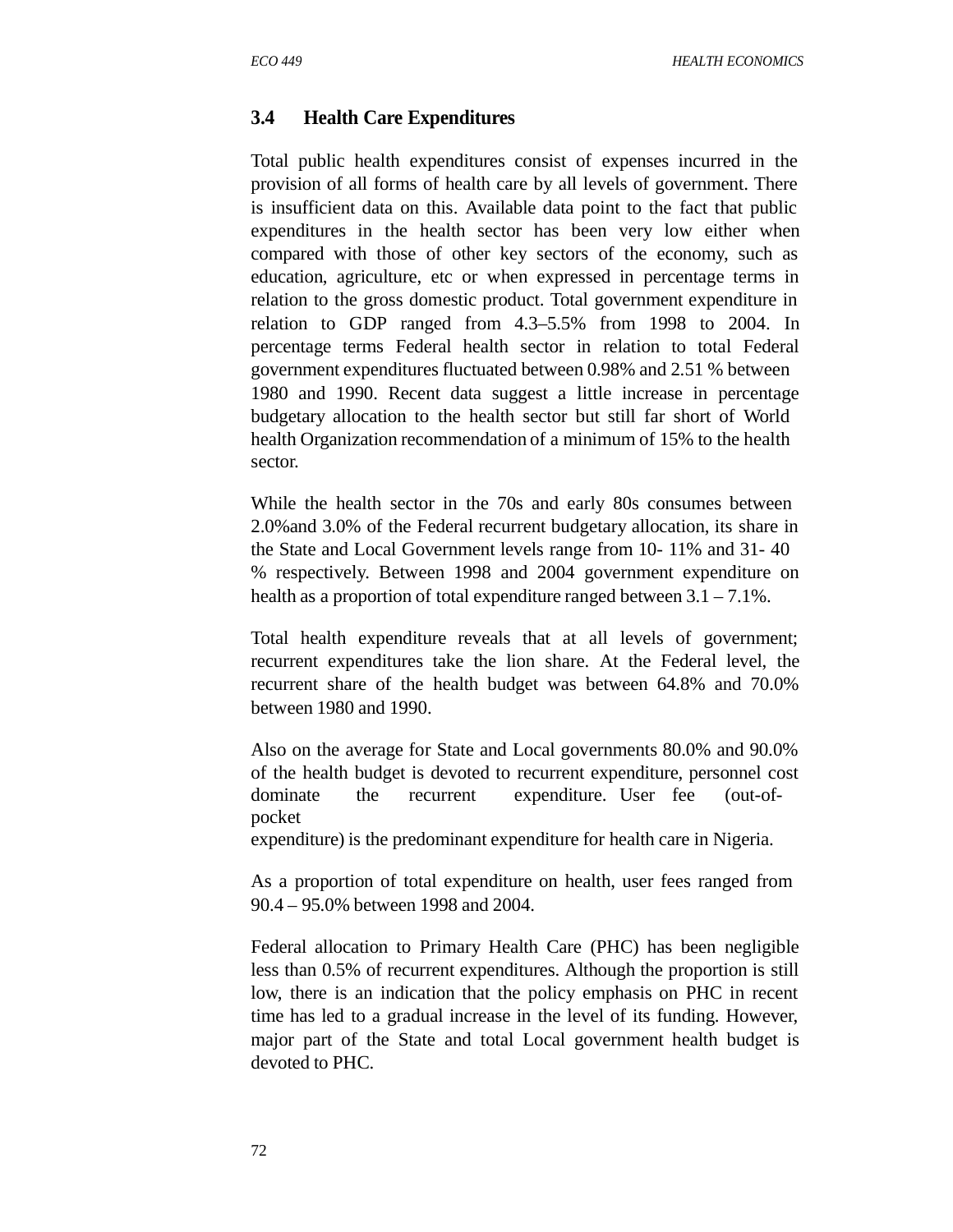Out of the total budgetary allocation to the health sector, a disproportionately high percentage is expended on recurrent expenditure to the detriment of capital expenditure. This is responsible for the rapid decline in standard of public health facilities, poor infrastructures and inadequate equipments for health services.

#### **SELF ASSESSMENT EXERCISE 4**

Write on the major features of health care expenditures in Nigeria

#### **Table 1: National Expenditure on health**

## **NIGERIA : National Expenditure on Health**

| <b>A. RATIOS AND</b>                  |      |          |                  |                  |          |                  |          |
|---------------------------------------|------|----------|------------------|------------------|----------|------------------|----------|
| <b>LEVELS</b>                         | 1998 | 1999     | 2000             | 2001             | 2002     | 2003             | 2004     |
| <b>I. Expenditure ratios</b>          |      |          |                  |                  |          |                  |          |
| Total expenditure on                  | 5.5  | 5.4      | 4.3              | 5.3              | 5.0      | 5.0              | 5.1      |
| health (THE) % GDP                    |      |          |                  |                  |          |                  |          |
| General government                    | 26.1 | 29.1     | 33.5             | 31.4             | 25.6     | 25.5             | 27.4     |
| expenditure on health<br>(GGHE) % THE |      |          |                  |                  |          |                  |          |
| Private expenditure on                | 73.9 | 70.9     | 66.5             | 68.6             | 74.4     | 74.5             | 72.6     |
| health (Pvt THE) %                    |      |          |                  |                  |          |                  |          |
| THE                                   |      |          |                  |                  |          |                  |          |
| GGHE % General                        | 7.1  | 5.4      | 4.2              | 3.2              | 3.1      | 3.2              | 3.5      |
| government                            |      |          |                  |                  |          |                  |          |
| expenditure                           |      |          |                  |                  |          |                  |          |
| Social security                       | 0    | $\theta$ | $\theta$         | $\boldsymbol{0}$ | $\theta$ | $\boldsymbol{0}$ | $\theta$ |
| expenditure on health                 |      |          |                  |                  |          |                  |          |
| % GGHE                                |      |          |                  |                  |          |                  |          |
| Net out-of-pocket                     | 95.0 | 94.8     | 92.7             | 91.4             | 90.4     | 91.2             | 91.3     |
| spending on health                    |      |          |                  |                  |          |                  |          |
| (OOPs) % Pvt THE                      |      |          |                  |                  |          |                  |          |
| Private prepaid plans                 | 2.4  | 3.4      | $\overline{5.1}$ | 6.5              | 6.7      | 6.7              | 6.6      |
| expenditure on health                 |      |          |                  |                  |          |                  |          |
| % Pvt THE                             |      |          |                  |                  |          |                  |          |
| Externally funded                     | 13.1 | 13.8     | 16.2             | 5.6              | 6.1      | 5.3              | 4.6      |
| expenditure on health                 |      |          |                  |                  |          |                  |          |
| $%$ THE                               |      |          |                  |                  |          |                  |          |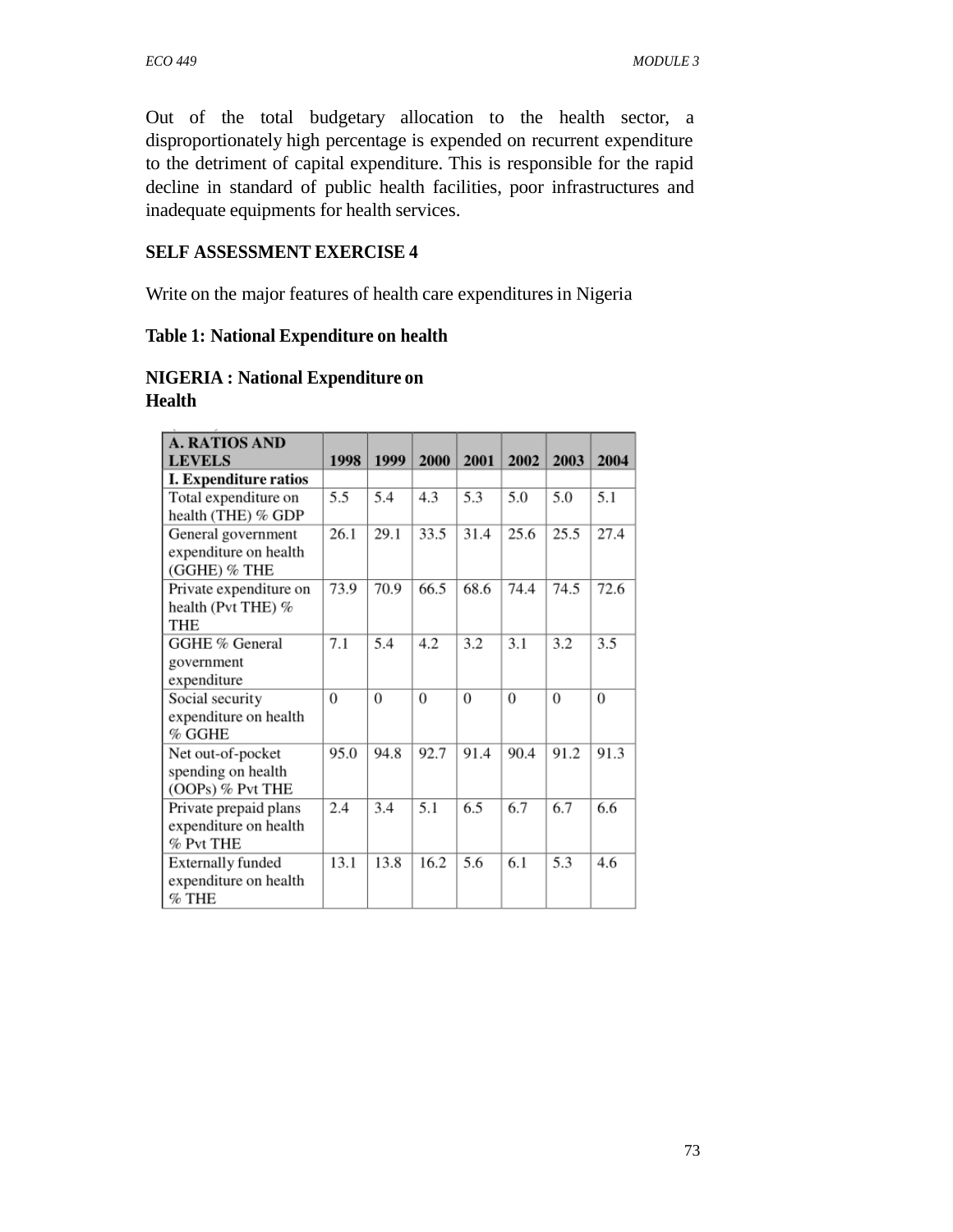| II. Per capita levels |    |    |    |    |    |    |    |
|-----------------------|----|----|----|----|----|----|----|
| THE per capita at     | 16 | 17 | 18 | 19 | 19 | 22 | 26 |
| exchange rate (US\$)  |    |    |    |    |    |    |    |
| GGHE per capita at    | 4  | 5  | 6  | 6  | 5  | 6  |    |
| exchange rate (US\$)  |    |    |    |    |    |    |    |
| THE per capita at     | 47 | 48 | 39 | 50 | 49 | 51 | 55 |
| international dollar  |    |    |    |    |    |    |    |
| rate                  |    |    |    |    |    |    |    |
| GGHE per capita at    | 12 | 14 | 13 | 16 | 12 | 13 |    |
| international dollar  |    |    |    |    |    |    |    |
| rate                  |    |    |    |    |    |    |    |

#### **Source – WHO web site**

#### **4.0 CONCLUSION**

Health care financing is addressed by the National Health Policy. Adherence to the National Policy on health financing does not appear satisfactory. Government funds both preventive and curative health care but the gap in funding over the years has brought in other options in health care financing. Available data suggest that user fees (out-ofpocket expenses) is the highest contributor to health care financing in Nigeria. Generally government funding of health care in Nigeria is far below WHO requirement.

## **5.0 SUMMARY**

In this unit you have been put through the Health care financing from the perspective of the National Health Policy. The various options of health care financing in Nigeria has been described. This unit also helps you to understand the trend and pattern in health care expenditures in Nigeria and this will help you understand the current state of health facilities and services.

## **6.0 TUTOR MARKED ASSIGNMENTS**

- 1. Describe the various options in health care financing in Nigeria.
- 2. Write on the pattern and trend in health care expenditure in Nigeria.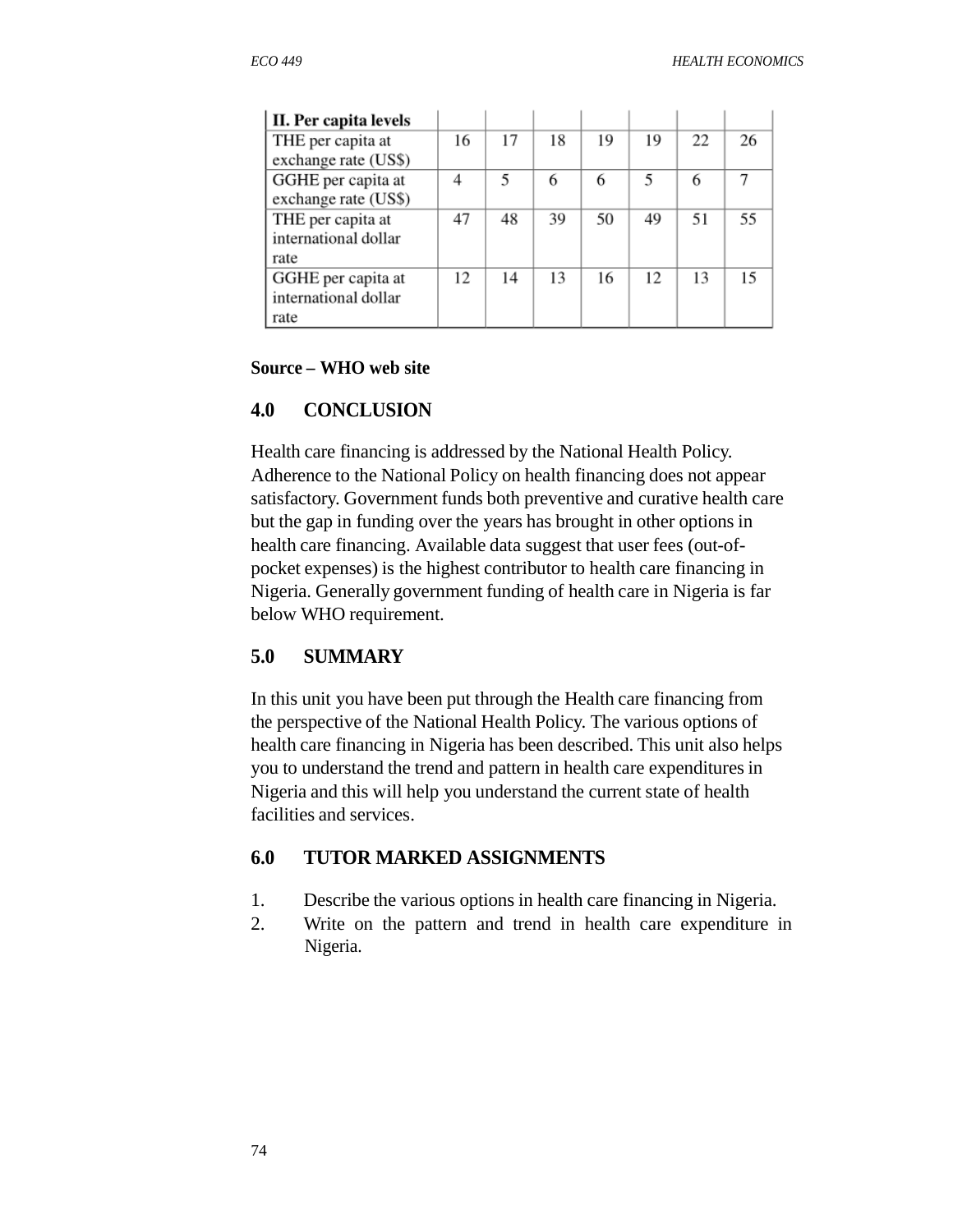## **7.0 REFERENCES/FURTHER READINGS**

- Alausa O.K., Osibogun A. Health care financing in a depressed economy – options for Nigeria. Nigeria Journal of Health Planning and Management, 1996, 1(2):37 – 40.
- FMOH. The National Health Policy and Strategy to Achieve Health for all Nigerians. Federal Ministry of Health, Nigeria. 1998: 49 -50

http//:www3.who.int/whois/core/core\_select\_process.cfm?country.NGA

http//www.who.int/nha/country/nga/en/ 3-2-07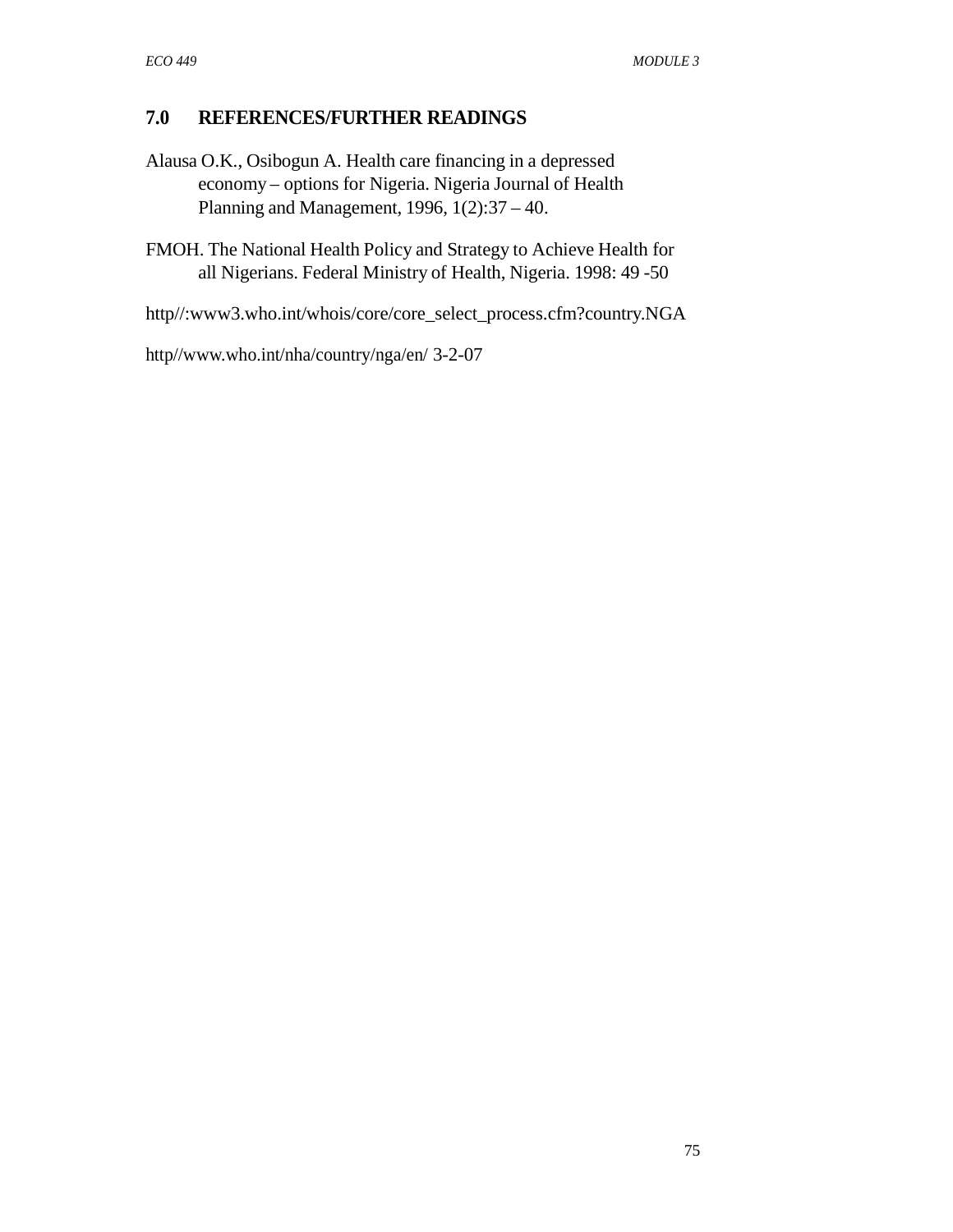# **UNIT 2 NATIONAL HEALTH INSURANCE SCHEME IN NIGERIA**

#### **CONTENTS**

- 1.0 Introduction
- 2.0 Objectives
- 3.0 Main Content
	- 3.1 History perspective
	- 3.2 NHIS: Nigerian concept
	- 3.3 Objectives of the Scheme
	- 3.4 Health care benefits of the scheme
	- 3.5 How the scheme works
- 4.0 Conclusion
- 5.0 Summary
- 6.0 Tutor Marked Assignments
- 7.0 References/Further Readings

## **1.0 INTRODUCTION**

Health Insurance Scheme is now in place in Nigeria as one of options for health care financing. The history of health insurance scheme in Nigeria is over 3 decades but not until 1997 that the scheme was officially launched. The implementation of the scheme in Nigeria is planned to be in phases commencing with pubic civil servants. Private sector involvement is incorporated into the scheme with the use of Health Maintenance Organizations (HMOs) to collect contributions from participants and also pay providers of services.

#### **2.0 OBJECTIVES**

In this unit readers will be made to:

- To know the historical background of Health Insurance in Nigeria<br>
Figure 1. Enough the objectives of the scheme and the health care covered by
- Know the objectives of the scheme and the health care covered by the scheme
- Understand how the scheme works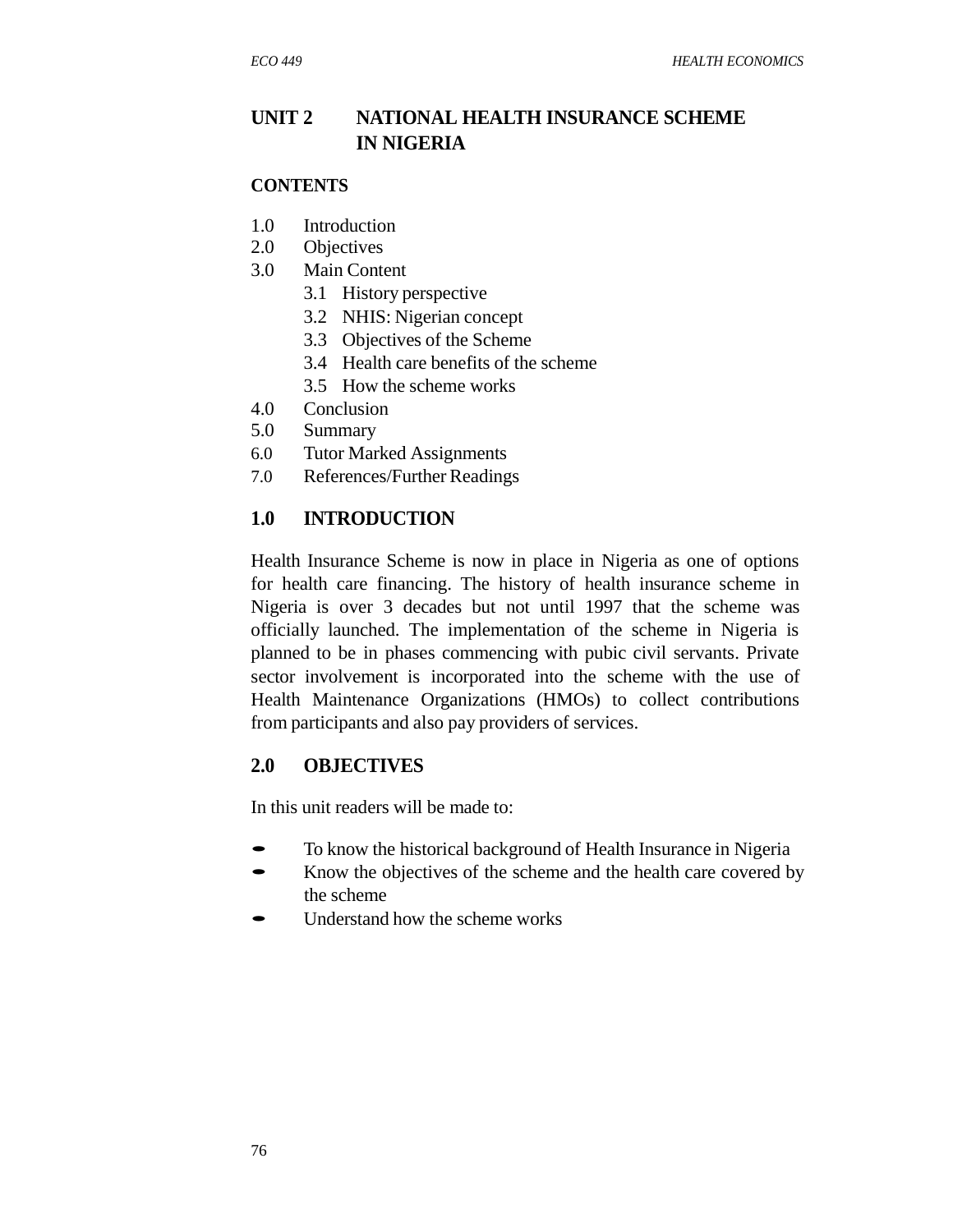# **3.0 MAIN CONTENT**

## **3.1 Historical Perspective**

In Nigeria the first search for health insurance system started in1962 during the first republic. The federal government invited Dr. Halevi through the International Labour Organization (ILO) to look into starting an health insurance system in Lagos.

Dr. Halevi supported the system but the Nigerian Medical Association opposed it. The civil war years, caused the matter to be shelved but was resuscitated by the National Council on Health in the early 80s, two decades after. The Minister of Health, Admiral Patrick Koshoni, on the advice of the National Council of Health commissioned a study led by Professor Diejomaoh of the Nigerian Institute for social and economic research (1984). This was later followed in 1965 by a feasibility study chaired by Mr. Yinka Lijadu of the National Insurance Corporation of Nigeria which found the scheme feasible, workable and desirable in Nigeria. Finally, in 1988, Professor Olikoye Ransome Kuti,

commissioned the National Committee on Establishment of the NHIS, chaired by Emma-Eronini and recommended the capitation model, which is easy to run and almost tailor made for our health system and traditions. The United Nations Development Programme (UNDP) and International Labour Organization (ILO) consultants along with others conducted their own studies in Nigeria to provide costing, draft legislation and implementation guidelines for establishing the scheme in 1992. Then the federal executive council, which had given its approval in 1989, directed federal ministry of health in 1993 to start the scheme, which was launched in 1997, and finally signed to law in May 10, 1999 by the then Head of State General Abdulsalam Abubakar.

## **SELF ASSESSMENT EXERCISE 1**

Write a short essay on the history of health insurance scheme in Nigeria.

## **3.2 NHIS: The Nigerian Concept**

It is a social health security arrangement to provide financial security to the citizens against unforeseen ill health. A scheme established by law number 35 of 1999 to improve health care delivery by providing a sustainable alternative source of funding health care services. The scheme works on the principle that higher income earners will subsidize those with lower income; and those with lower health needs will subsidize those with higher needs. Resources are pooled among a large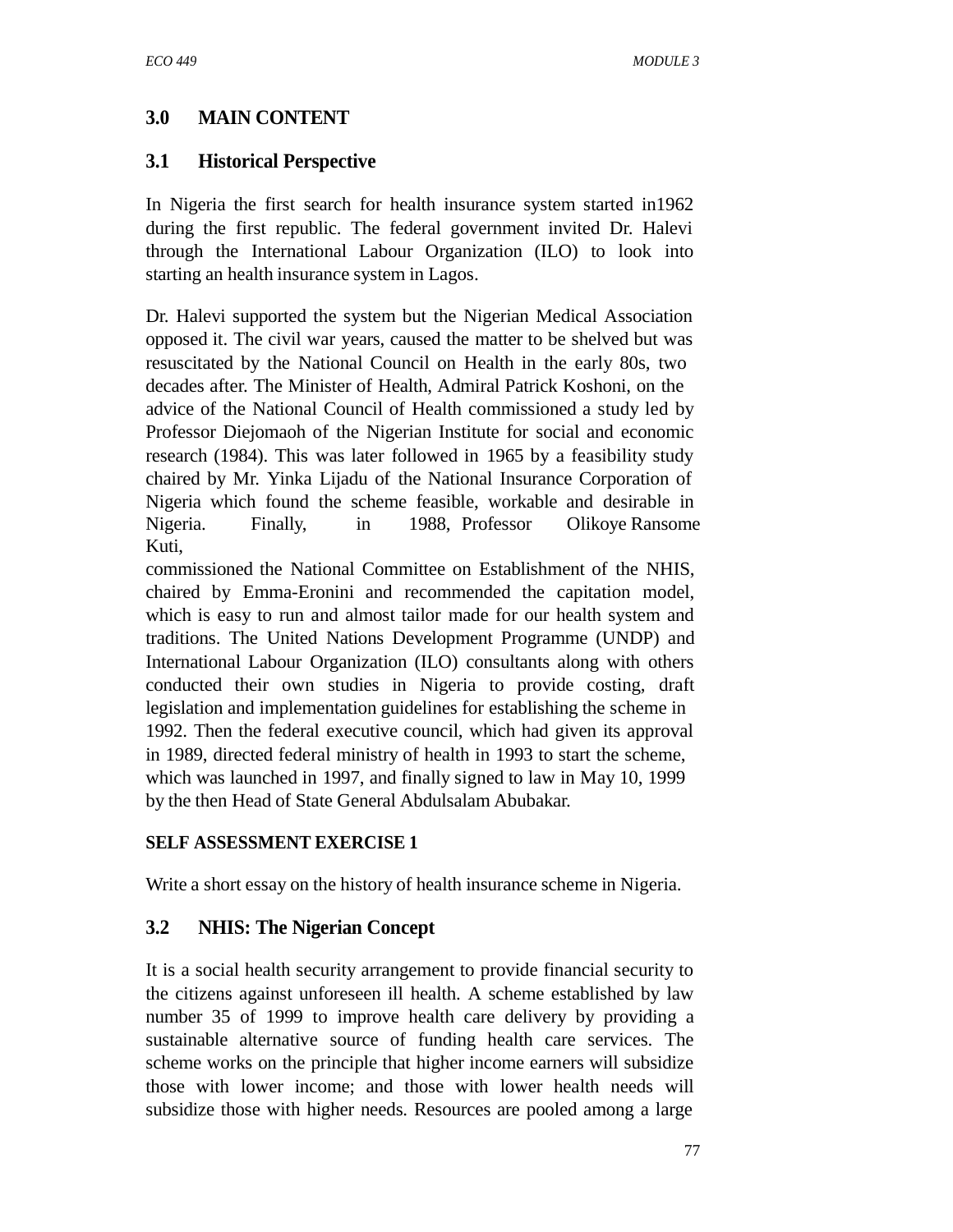population so that sufficient fund will be made available to take care of individuals needing health care at any one time. It will be a solution to the problem of inappropriate use of the levels of health care leading to unnecessary costs and underutilization.

It guarantees access to health care as of right to participants.

The establishment of the scheme was informed by the general poor state of the nation's health care services especially in relation to accessibility, quality of services rendered, utilization and distribution, the excessive dependence and pressure on the government provided health services, and dwindling funding in the face of rising cost of heath care services.

## **3.3 Objectives of the scheme**

The objectives of NHIS include:

- 1. To ensure that every Nigerian has access to good health care services.
- 2. Protecting families from the financial hardship of huge medical bills.
- 3. To ensure equitable distribution of health care costs among different income groups.
- 4. Limiting the rise in the cost of health care services.
- 5. To improve and harness private sector participation in the provision of health care services.
- 6. To ensure equitable patronage of all levels of health care.
- 7. To maintain high standard of health care delivery services within the scheme.
- 8. To ensure availability of funds to the health sector for improved services.
- 9. To ensure efficiency in health care services.
- 10. To ensure adequate distribution of heath facilities within the federation.

## **SELF ASSESSMENT EXERCISE 2**

List the objectives of the National Health Insurance Scheme

## **3.4 Health Care Benefits of the Scheme**

The benefits derived from participating in the scheme are defined by law, are fairly comprehensive and include the following: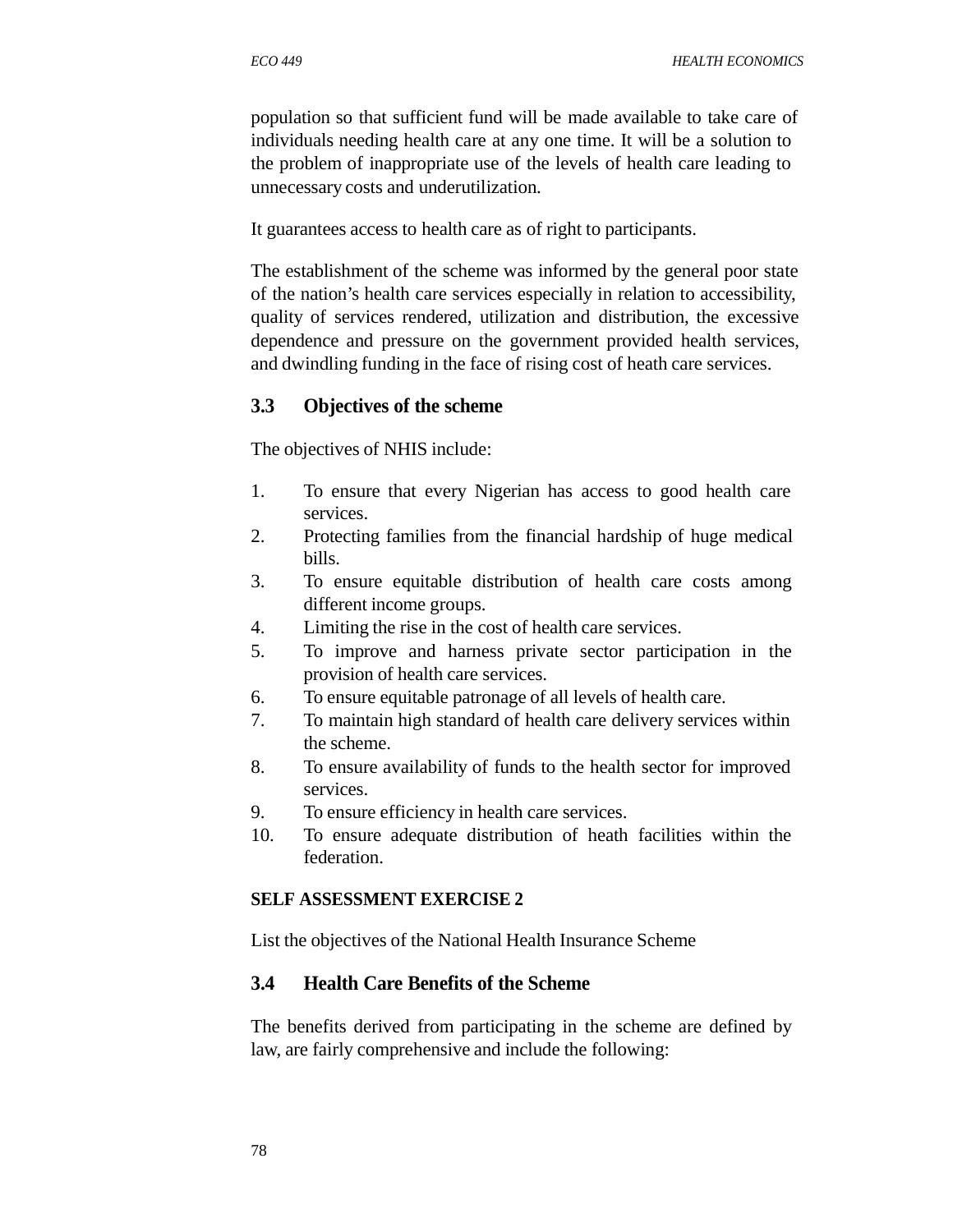- 1. Defined elements of curative care such as:
- Out patient attendance<br>• Maternity care for un to
- Maternity care for up to four births for every insured person<br>• Consultation with defined range of specialist
- Consultation with defined range of specialist
- Hospital care in <sup>a</sup> public or private hospital in <sup>a</sup> standard ward, during a stated duration of stay, for physical or mental disorders.
- Eye examination and care, excluding tests for and the actual
- provision of spectacles<br>
 Defined dental care:
- 1. Consultant, Oral examination, preventive care and pain relief
- 2. Preventive care including immunization, family planning, antenatal, post-natal care and health education.
- 3. Prescribed drugs and diagnostic tests
- 4. Prostheses and rehabilitation

From the above it is evident that the contribution of a small affordable amount buys a lot in terms of health care.

## **3.5 How the Scheme Works**

For participation in the scheme, contributors will first register with an NHIS approved Health maintenance Organization (HMO) and thereafter register with a primary health care provider of his choice for an approved list of providers supplied HMOs. When a contributor is registered he will be issued an Identity card (ID) card with a personal identification number. In the event of sickness the contributor presents his ID card to his chosen primary health care provider (PCP) for treatment. A contributor has a right to change his PCP after a minimum period of six months if he is not satisfied with his services. Disputes between actors in the scheme shall be settled by arbitration boards to be set up at state level, whose membership includes representative of NMA; Pharmaceutical Society of Nigeria; The National Association of Nigerian Nurses and Midwives and the public. The HMO will make payment for services rendered to him to the health care provider. A contributor may be asked to make a small co-payment per prescription at the point of service.

A contribution made by the insured person entitles himself or herself, spouse and four children under the age of 18 years to full health benefits. However students in school upon to the age 25years qualify as dependants. Extra contributions will berequired for additional dependants. Contribution to be made by formal sector employees for health benefits under the scheme will be 15% of wages, the payment of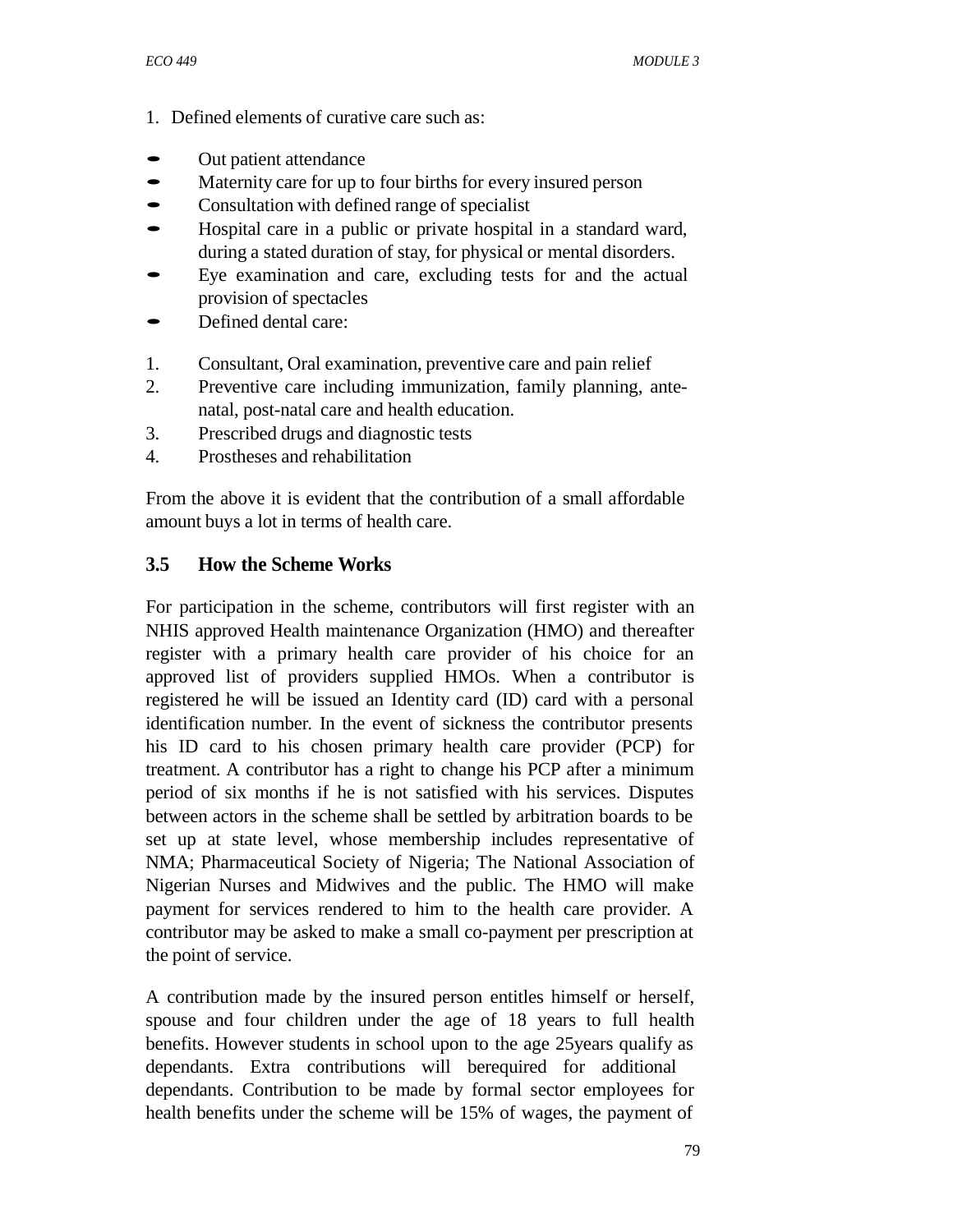*ECO 449 HEALTH ECONOMICS*

which will be by both the employee and the employer. The employee pays 5%, while the employer makes up the remaining 10%. The employee's part of the contribution is to be deducted from his pay with the employer adding his own and subsequently forwarding the total payment to the appropriate quarters.

The implementation of the scheme is planned to be in phases to cover all Nigerians categorized as follows:

- 1. Employers in the formal sector (public and private) their contribution will be paid by their employers and those in public sector by the federal state local governments Parastatals and agencies as appropriate.
- 2. Self-employed person (market women, traders, artisans, farmers and Businessmen etc) – they will be encouraged to pay their contributions either by themselves or through cooperatives formed by them.
- 3. Rural dwellers –for this group suitably priced programmers designed for them will be implemented in consultation with various organizations such as the community banks, cooperatives, local state and federal governments as well as donor agencies and other NGOs.
- 4. Vulnerable groups which include the unemployed, the aged, the disabled, the street children, the retarded and the retirees – their contribution will be paid on their behalf by the federal government, state government and local governments NGOs, local community and philanthropists.

It is however important to emphasize that coverage will be phased starting with employees in the formal sector representing a definable group.

## **SELF ASSESSMENT EXERCISE 3**

Write briefly on how the National Health Insurance Scheme works

#### **4.0 CONCLUSION**

The National health Insurance Scheme is set to provide access to quality health care to all Nigerians. Quality, accessible and sustainable health care that is adequately funded, will be guaranteeing a healthy populace, also provide an economically productive one, the benefits of which will be accruable to the individual, the organization and to the Government. The scheme is already being implemented in the country and started with workers in the public sector.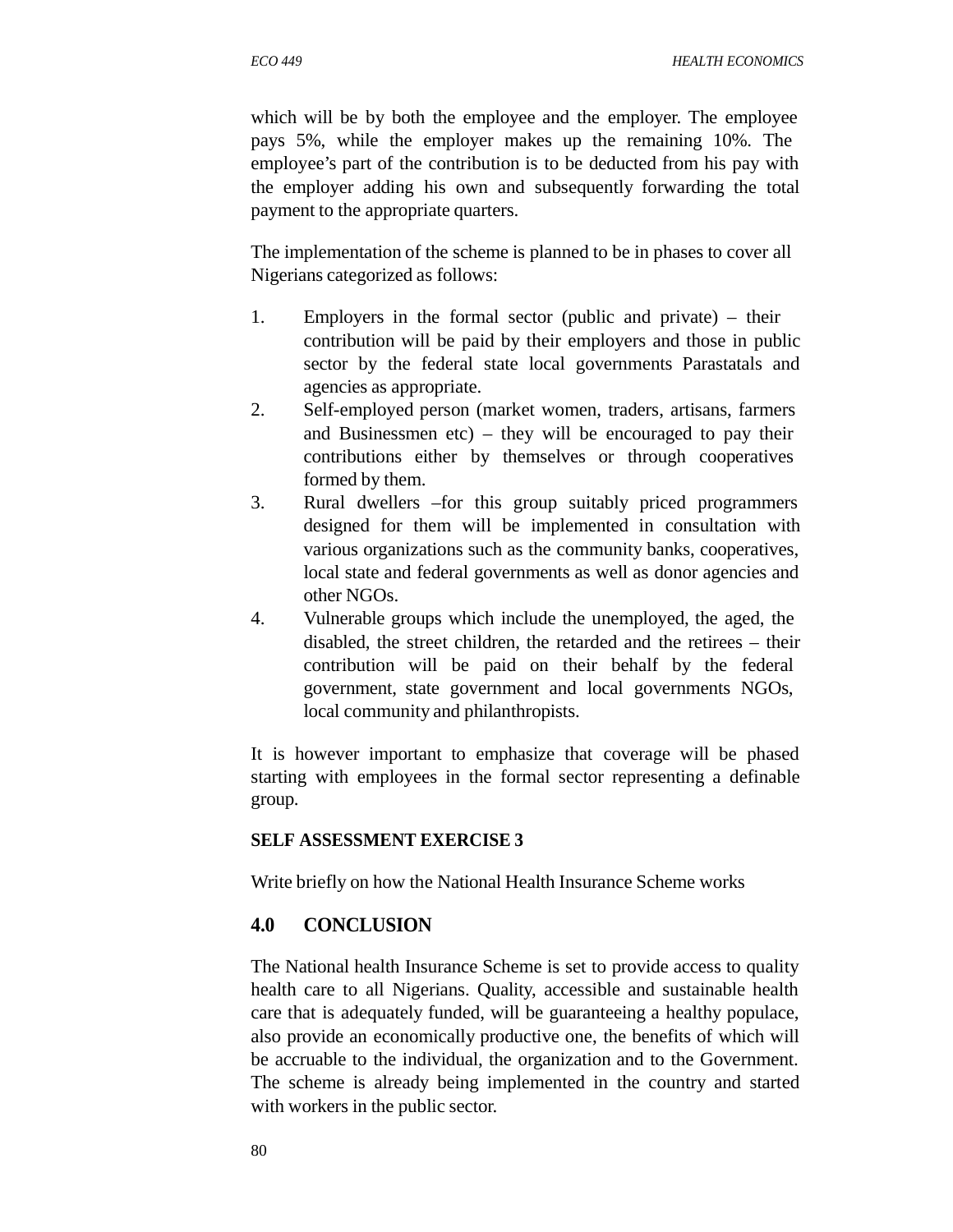## **5.0 SUMMARY**

In this unit you have read through the history of health insurance scheme in Nigeria and the objectives of the scheme were itemized. Also the various benefits of the scheme are listed. You have also been able to understand how the scheme works. The next unit will discuss the strategies and action points in the implementation of the scheme.

## **6.0 TUTOR MARKED ASSIGNMENTS**

Write an essay on the history of Health Insurance Scheme in Nigeria.

## **7.0 REFERENCES/FURTHER READINGS**

- Akande T.M., Olugbenga-Bello A.I. National Health Insurance Scheme in Nigeria. Medilor Vol. 7 No.1:21 – 25.
- Aruna O.S. The national Health Insurance Scheme- Concept and Implementation
- Katibi I.A., Akande A.A., Akande T.M. Awareness and attitude of medical practitioners in Ilorin towards National Health Insurance Scheme. Nigeria medical Practitioner Vol. 43 No. 2: 33 – 35.
- NHIS National Health Insurance Scheme (NHIS) Guidelines. NHIS Abuja.
- Onafase A.N. The Perceived role of private insurance companies in the national Health insurance scheme. Ilorin doctor 1998
- Oniyia J.C Essential information for medical lab. Scientists. Lab news  $2001:9 - 10.$
- Report of technical committee on the coverage of the vulnerable group in the national health insurance scheme December 1999.
- Sambo M.M The national Health insurance scheme (Paper presentation) 2001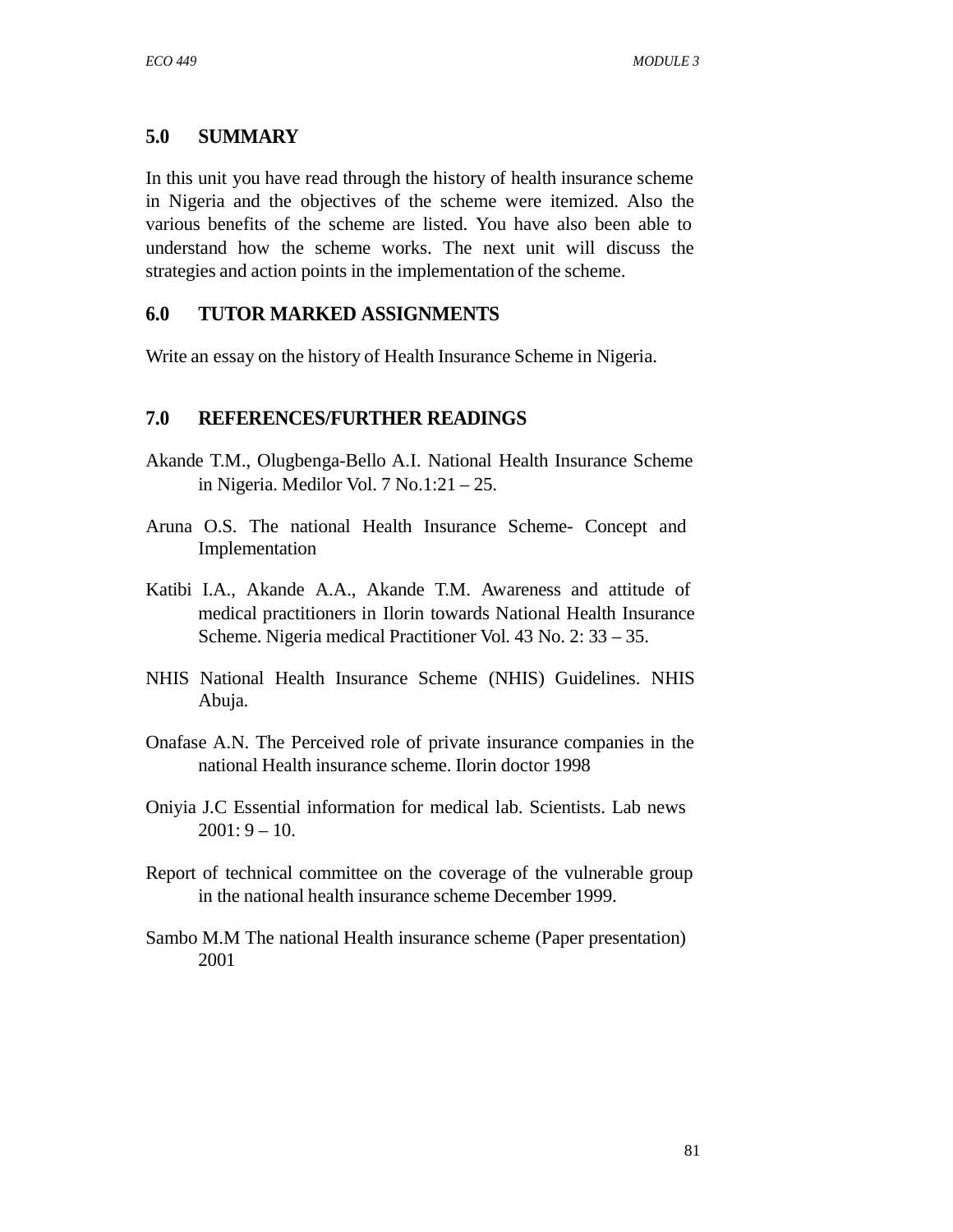## **UNIT 3 STRATEGIES FOR IMPLEMENTATION OF NHIS IN NIGERIA**

#### **CONTENTS**

- 1.0 Introduction
- 2.0 Objectives
- 3.0 Main Content
	- 3.1 Strategies/implementation action points in Nigeria
		- 3.1.1 Use of HMOs
			- 3.1.2 Involvement of insurance companies
			- 3.1.3 Malpractice Insurance
			- 3.1.4 Registration / Licensing of health care providers
			- 3.1.5 Payment system
		- 3.1.6 Responsibilities of the providers
	- 3.2 Classification of health providers
- 4.0 Conclusion
- 5.0 Summary
- 6.0 Tutor Marked Assignments
- 7.0 References/Further Readings

#### **1.0 INTRODUCTION**

In Unit 9 you read through the history of health insurance scheme in Nigeria, the objectives of the scheme as well as the benefits of the scheme.

In this unit you will be exposed to the strategies in the implementation of the scheme in Nigeria. In the evolution of the National Health Insurance Scheme, the recognition of inefficient and inappropriate use of resources as prevalent and recurring problems in the health sector, informed the decision to make the scheme private-sector driven. This led to the introduction of HMOs as integral stakeholdersin scheme.

## **2.0 OBJECTIVES**

In this unit readers will be made to:

- know the strategies for the implementation of National Health Insurance in Nigeria
- Know the action points in the implementation of NHIS
- Understand the classification of the various health care providers in the scheme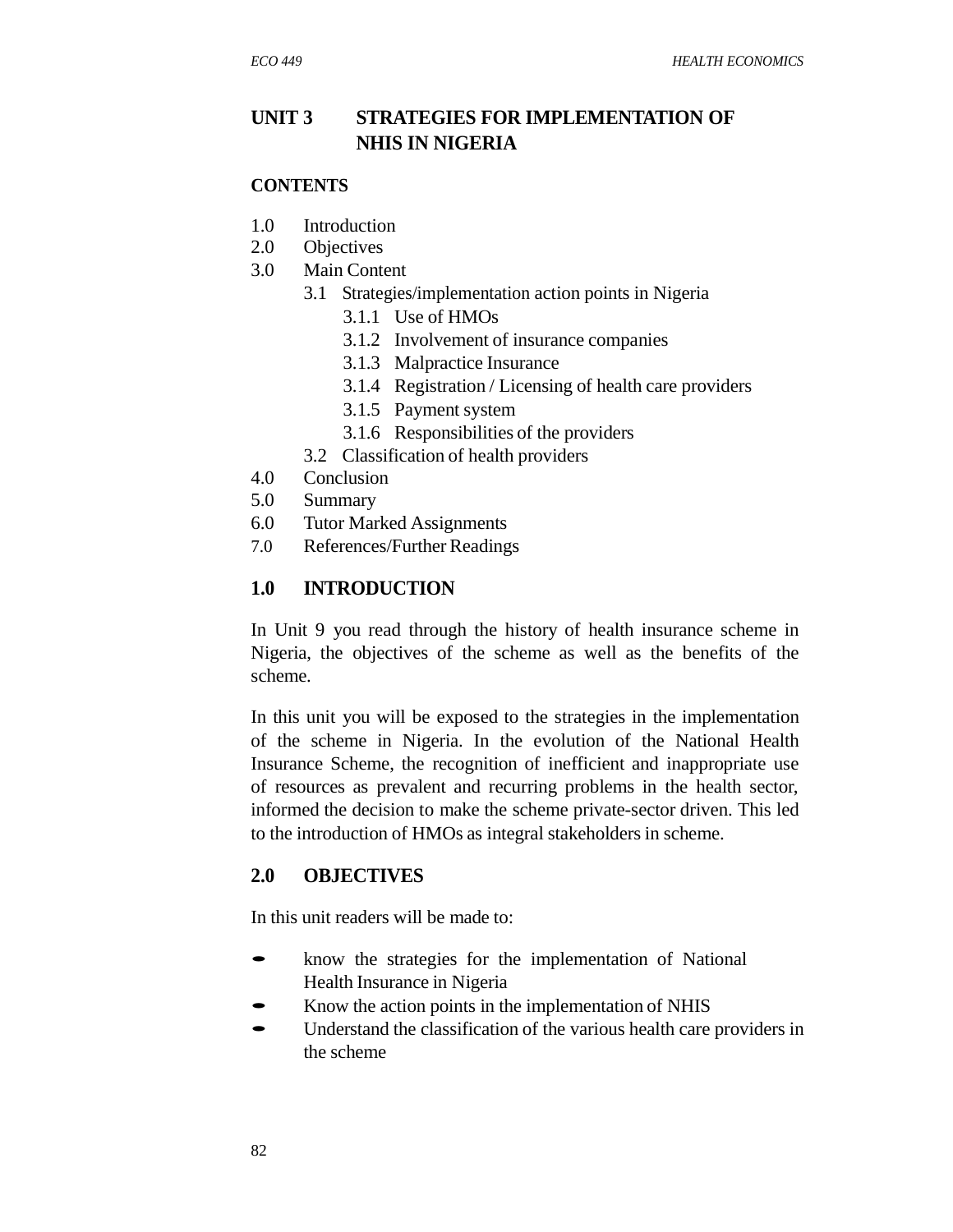# **3.0 MAIN CONTENT**

## **3.1 Strategies/Implementation Action Points in Nigeria**

## **3.1.1 Use of HMOs**

As the financial managers of the scheme and their functions include:

- 1. Collection of contributions from eligible employers and employees
- 2. Collection of contributions form other contributors
- 3. Payment of health care providers for services rendered
- 4. Maintenance of quality assurance in the delivery of health care benefits under the scheme.

Privateor public individuals /establishments may formthese organizations, which are limited liability companies solely formed for the purpose of provision of health services and registered by the scheme.

## **SELF ASSESSMENT EXERCISE 1**

- i. What is Health maintenance Organization (HMO)?
- ii. Mention some of their functions.

## **3.1.2 Involvement of Insurance Companies**

The NHIS saw a need to entrust the provision of the malpractice insurance to only reputable and reliable companies. The role of Insurance in the Scheme also includes Health care delivery as Health Insurance Companies.

As the private sector has now been allowed full participation in the operation of the National Health Insurance Scheme, the operative from this sector are to be:

- 1. Health Maintenance Organizations (HMOs) to be formed by Health Care Management professionals.
- 2. Health Insurance Companies (HICs) to be formed by insurance professionals for the purpose of NHIS.

An insurance company with adequate resources could form a health insurance subsidiary for this purpose. In the alternative; a number of companies may jointly register a Health Insurance subsidiary. However, the role of both HMOs and the HICs would be the same, as both of them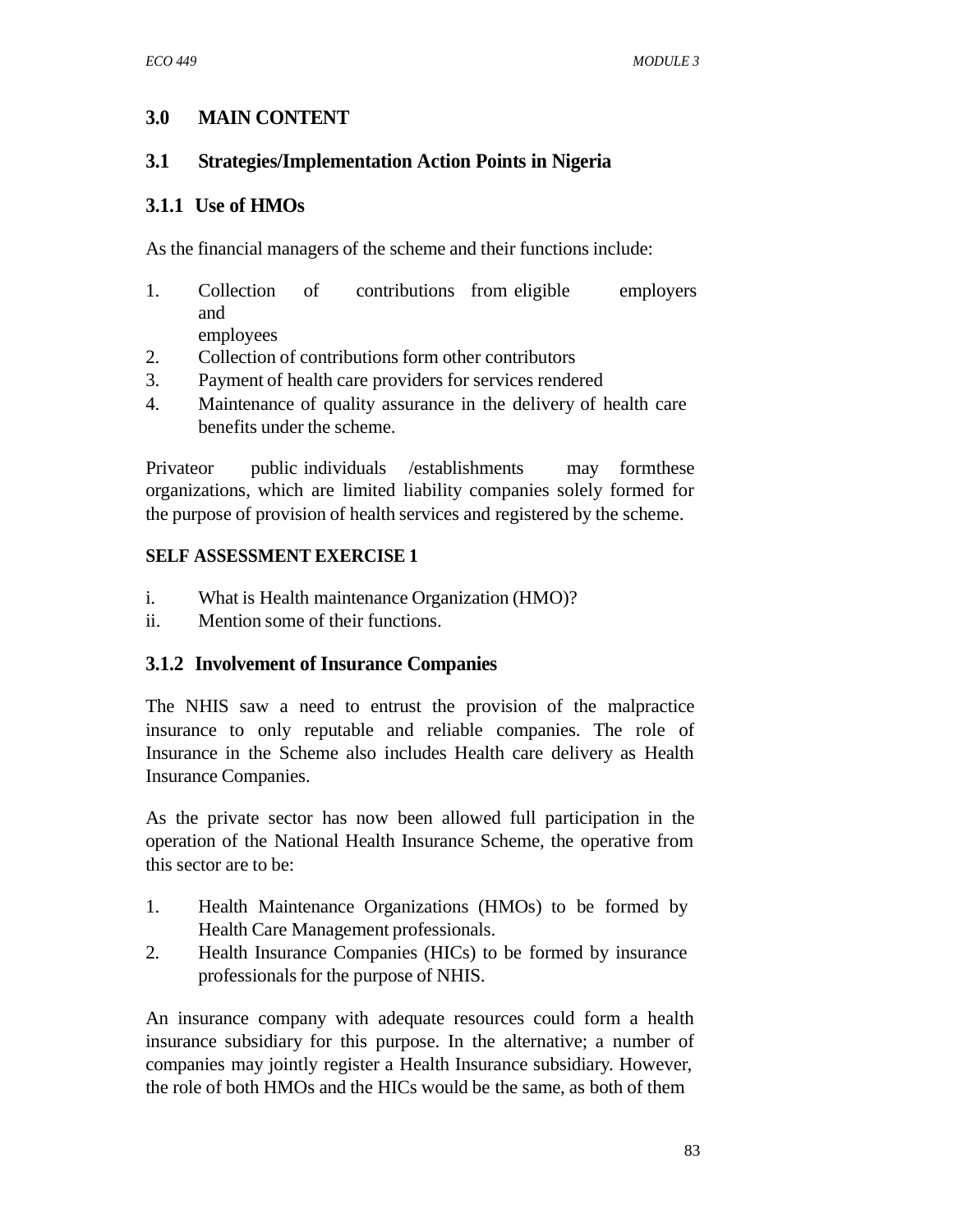would ensure that Health Providers provide the required health care to the insured user under the scheme.

To be able to perform this role the Health Insurance Companies must be registered by the Corporate Affairs Commission, satisfy the

requirements of National Insurance Commission and must ultimately be registered by the National Health Insurance Council. As the scheme is expected to take off initially only in some pilot states, each HIC is expected to put in place necessary facilities for efficient operation in the zone in which the company will operate. For proper functioning, it is advisable that Health care management professionals form part of the health Insurance Companies.

The HICs are expected to be associated with HMOs who will carefully select from the registered health care providers, those they would use for their key role of health care delivery to their insured. Proper record keeping and regular monitoring of their operations, using modern information technology will enhance the success of the scheme.

#### **SELF ASSESSMENT EXERCISE 2**

In what ways can insurance companies be involved in NHIS?

#### **3.1.3 Malpractice Insurance**

In order to ensure seriousness in the Health care providers and also that compensation is available for an aggrieved user of their service or negligence; the National Health Insurance Scheme requires every health care provider to have in force malpractice insurance. It is expected to be one of the conditions of their registration. As medical practice is noted for its nomenclature, malpractice insurance seems to be the medical nomenclature for professional indemnity insurance.

Apart from the physician, all other professionals in the health care provider's outfit such as nurses,midwives, pharmacists, physiotherapists, radiographers should possess valid professional indemnity insurance either as an individual or as a corporate body, depending on their mode of operation.

#### **SELF ASSESSMENT EXERCISE 3**

How relevant is malpractice insurance in health care delivery in Nigeria?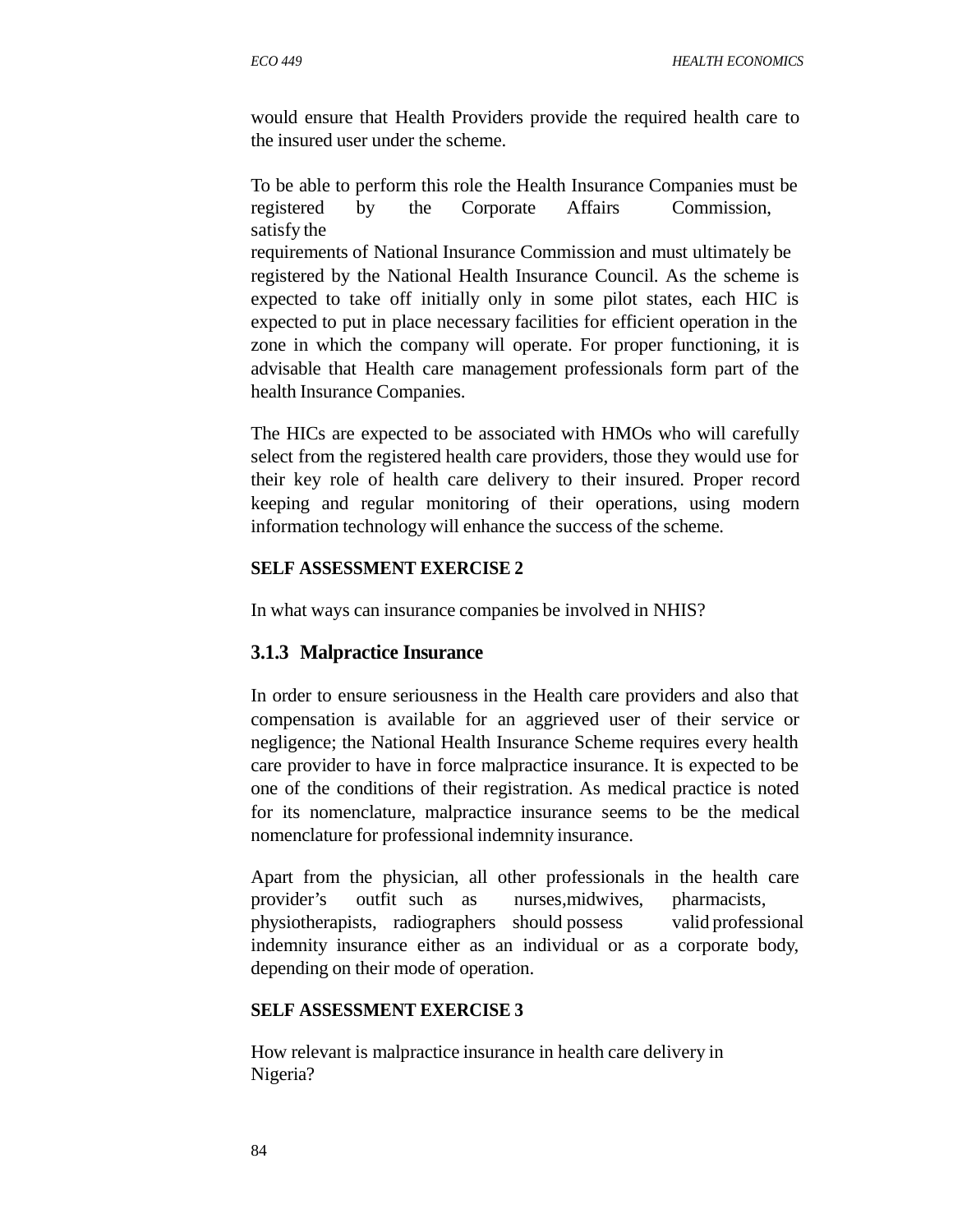# **3.1.4 Registration / Licensing Of Health Care Providers**

A health care provider is a licensed government or private health care practitioner or facility registered by the scheme for hate provision of health benefits to contributors and their dependants.

They are classified under the scheme as either a primary health care provider or a fee-for service health care provider.

The primary health care provider ("gate-keeper") will serve as first contact with the care system and they include:

- private clinic/ hospital
- Primary Health care centre (private or Government)<br>• Nursing and maternity homes (overseen by a doctor)
- Nursing and maternity homes (overseen by a doctor)<br>• Cutpatient department of General Specialist and
- Outpatient department of General, Specialist and Teaching Hospitals.

Payment for services rendered by these providers to contributors shall be by capitation. This is a predetermined sum of money paid by the HMOs on behalf of a contributor for services rendered by the provider. This payment is made monthly whether or not the services are used. The feefor-service health care provider include: specialist doctors, pharmacists, laboratory scientists, radiographers, physiotherapists and dentists.

The provider shall only provide services to the contributor on referral from the primary health care provider, the essence of which is to ensure the appropriate use of the levels of health care for efficiency. Their payment will be made immediately on completion.

## **3.1.5 Payment system**

Health providers under the scheme will be paid either by capitation or fee-for service rendered. Capitation: is the payment to a primary health care provider by the HMOs on behalf of a contributor for services rendered. This is made monthly whether or not the services are used.

**Fee-for service-:** this is made by HMOs to non-capital receiving health care providers who rend services on referral from other health care providers.

When the a registered client in a health facility consumes some form of health care, the client is required to pay directly to the provider 10% of the total cost of care consumed that are within the coverage of the scheme.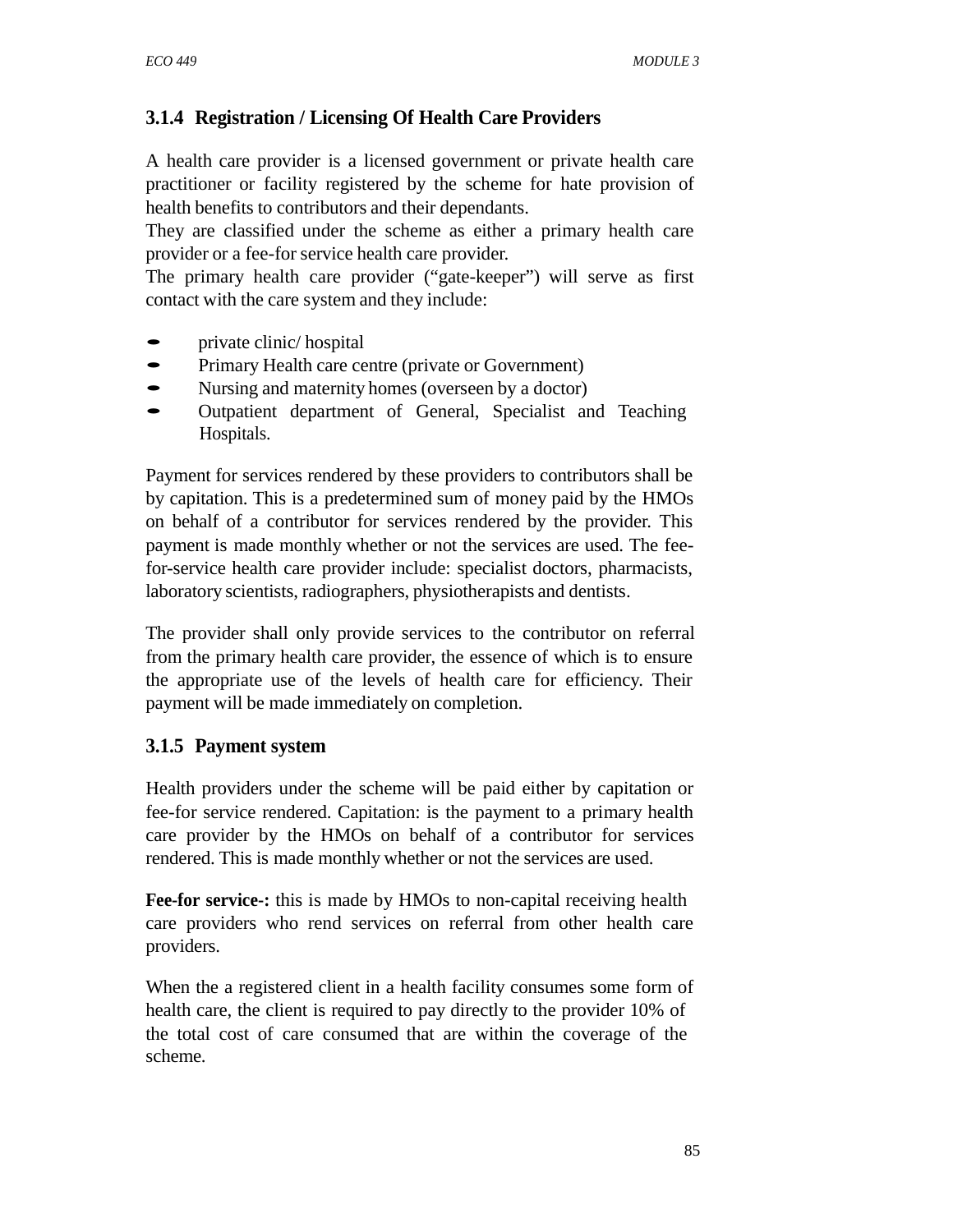## **3.1.6 Responsibilities of the Provider**

The NHIS is a worthwhile scheme that will be of immense benefits to the entire stake-holders, including the health care providers. But any provider who hopes not only to survive but also grow in the new dispensation must be well equipped to cope with the changes that are imminent with new health care funding arrangements. A good understanding of the principles of the NHIS is imperative. For the scheme to succeed there are responsibilities imposed on the health care providers and they include:

- Provision of agreed services that are of good quality to the patient at all times.
- The provision and maintenance of standard facilities in their establishment
- Providers' facilities are required by law to set up quality assurance programmed. Such programmers must be well-defined, comprehensive, problem-focused, effective, well-coordinated, and flexible and cost efficient.
- Creating means effective communication with patients, their relations and friends and putting in place an efficient feedback mechanism to get the views of patients, monitor their reactions and level of satisfaction with the types/quality of service offered, and ensuring the needed adjustment are made.
- The provider should at all times abide by the provision of the legal agreement between himself and the HMO.
- There should be in place organized booking system to reduce waiting time for patients to a minimum.

## **3.7 Classification of Health Care Providers**

#### **1. Primary Health Care Providers**

First contact with the Scheme i.e. gatekeepers. These include:

Primary Health Care Centers

- i) Comprehensive health care centers
- ii) Nursing and maternity homes (With prove of access to Medical Practitioner).
- iii) Out-patient departments of General Hospitals, Specialty Hospitals, Specialist Hospitals, Federal Medical Centers, Teaching Hospitals, Armed Forces, the Police and other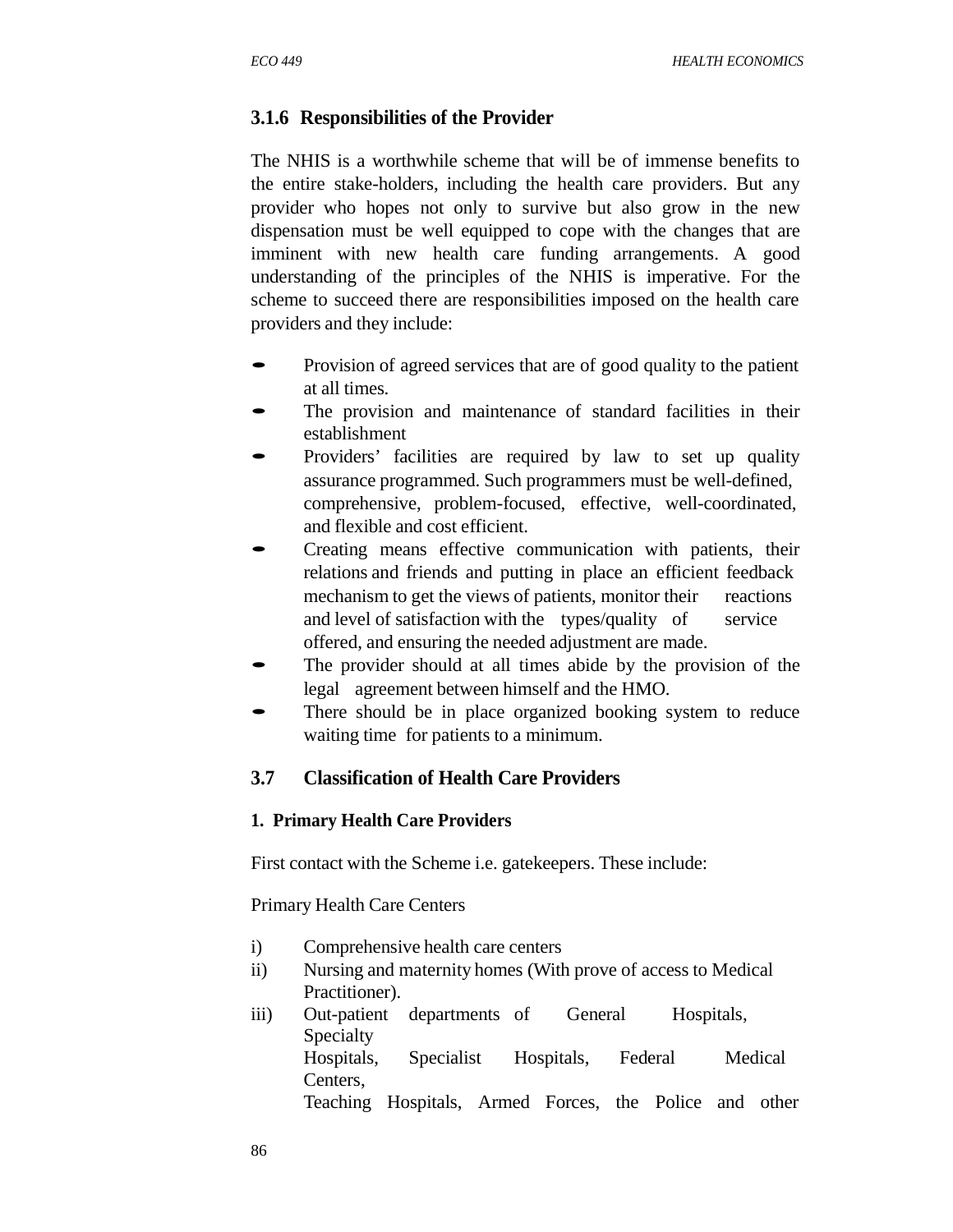uniformed services Hospitals/Clinics, University Medical Centers, and Federal Staff Clinics/Hospitals.

- iv) Non-specialist private hospitals and clinics.
- **2. Secondary Health Care Providers** provide health services on referral from Primary Providers

These include:

- i) General/Divisional Hospitals (out-patient specialist care and in-patient care for medical, surgical, pediatrics, obstetrics and gynecology etc),
- ii) Specialist Hospitals/Reference Hospitals
- iii) Federal Medical Centers
- iv) Pharmacies
- v) Laboratories
- vi) Dental clinics
- vii) Physiotherapy clinics
- viii) Radiography centers, etc.
- **3. Tertiary Health Care Providers** provide health services on referral from primary and secondary levels. These include:
	- i) Teaching hospitals ;
	- ii) Specialist hospitals,
	- iii) Specialty/specialized hospitals (orthopedic, psychiatric, etc),
	- iv) Federal medical centres, and
	- v) Military reference hospitals.

## **4.0 CONCLUSION**

The National health Insurance Scheme is set to provide access to quality health care to all Nigerians. Beneficiaries of the scheme register with a Health Maintenance Organization that collects contribution from the employee and employer and also make payment to providers of health services. Clients are expected to make use of health facility through a primary care provider who refers the patient to other levels if necessary.

## **5.0 SUMMARY**

Private participation in the scheme through Health Maintenance Organizations has been described. The strategies and implementation action points of the scheme are also described in this unit. You have also been exposed to the classification of health facilities for the purpose of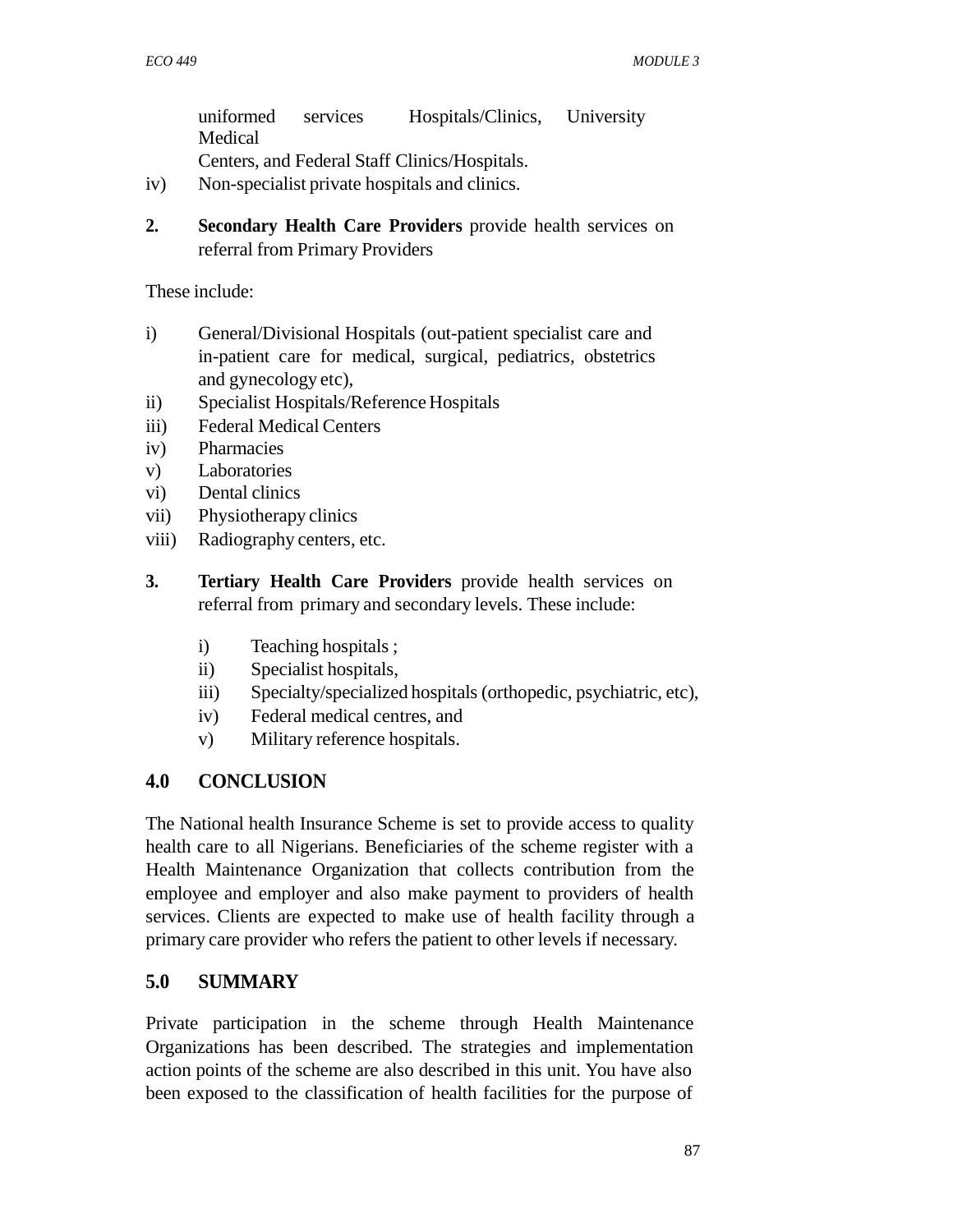effective functioning and referral system within the scheme.

#### **6.0 TUTOR MARKED ASSIGNMENTS**

1. Write an essay on the Operations of the National Health Insurance Scheme

#### **7.0 REFERENCES/FURTHER READINGS**

- Akande T.M., Olugbenga-Bello A.I. National Health Insurance Scheme in Nigeria. Medilor Vol. 7 No.1:21 – 25.
- Aruna O.S. The national Health Insurance Scheme- Concept and Implementation
- Katibi I.A., Akande A.A., Akande T.M. Awareness and attitude of medical practitioners in Ilorin towards National Health Insurance Scheme. Nigeria medical Practitioner Vol. 43 No. 2: 33 – 35.
- NHIS National Health Insurance Scheme (NHIS) Guidelines. NHIS Abuja.
- Onafase A.N. The Perceived role of private insurance companies in the national Health insurance scheme. Ilorin doctor 1998
- Oniyia J.C Essential information for medical lab. Scientists. Lab news  $2001:9 - 10.$
- Report of technical committee on the coverage of the vulnerable group in the national health insurance scheme December 1999.
- Sambo M.M The national Health insurance scheme (Paper presentation) 2001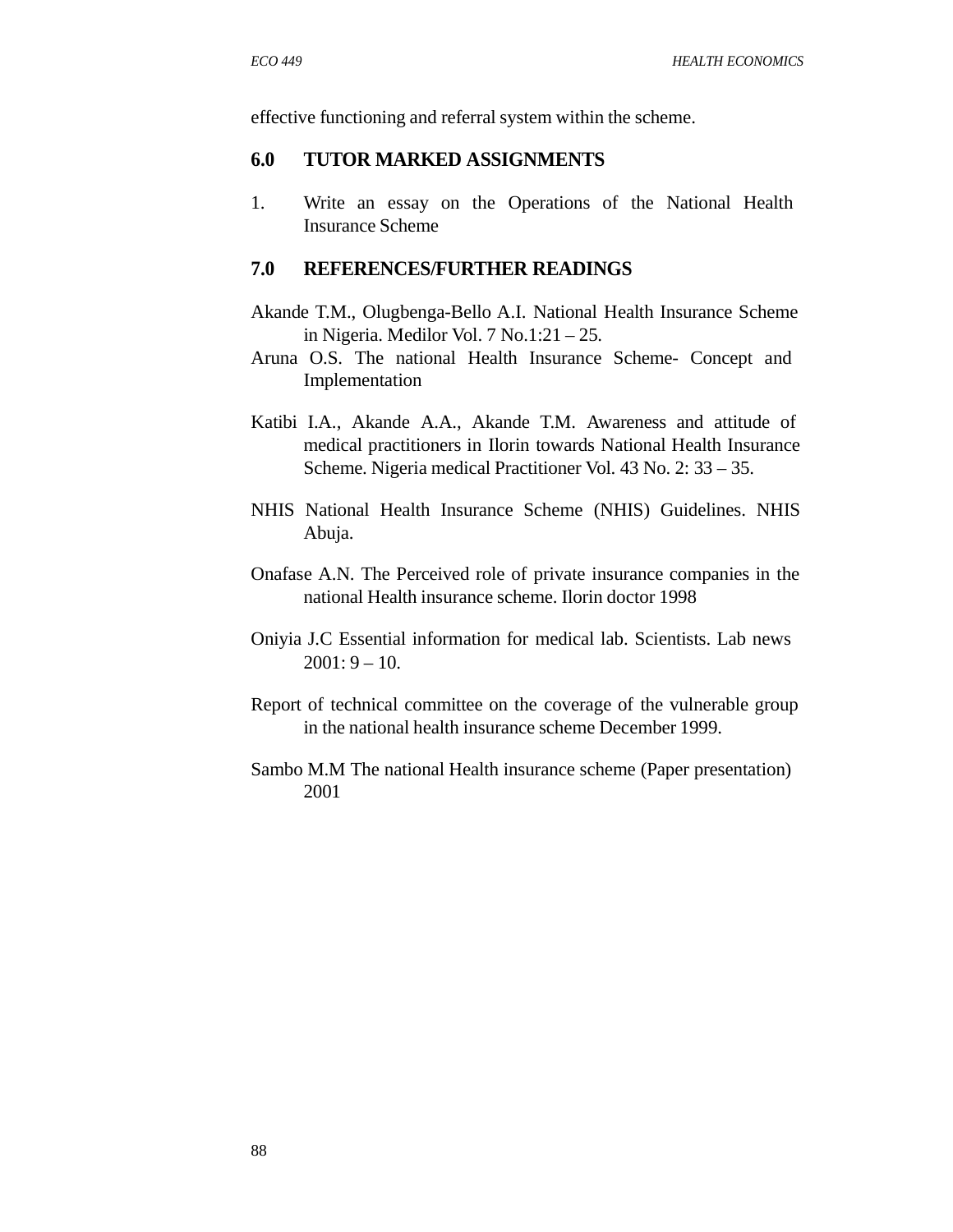# **UNIT 4 ECONOMIC EVALUATIONS OF HEALTH PROGRAMS**

## **CONTENTS**

- 1.0 Introduction
- 2.0 Objectives
- 3.0 Main Content
	- 3.1 Cost-Benefit Analysis (CBA)
	- 3.2 Cost effectiveness Analysis
	- 3.3 Cost of Illness Evaluation
	- 3.4 Cost-Minimization Analysis
- 4.0 Conclusion
- 5.0 Summary
- 6.0 Tutor Marked Assignments
- 7.0 References/Further Readings

## **1.0 INTRODUCTION**

Economic evaluation is now becoming increasing important and relevant in health care delivery. In view of scarce resources, decision makers need to know how best to use the little available funds judiciously. Through economic evaluation various strategies of health care delivery can be compared objectively making it relatively easy to choose the best and most efficient service.

## **2.0 OBJECTIVES**

In this unit the learner is to:

- Understand what economic evaluation is<br>
 The various methods of economic evaluation
- The various methods of economic evaluation

## **3.0 MAIN CONTENT**

## **3.1 Costs-Benefit Analysis (CBA)**

Compares the cost incurred and the benefits obtained form the health care on the disease. When the benefits exceed costs, the resources have been effectively utilized. Cost benefit analysis compares the costs and benefits in using resources in a specific way as against alternative uses.

Cost benefit analysis allows for the identification, measurement, and comparison of the benefits and costs of a programme or treatment alternative. The benefits realized from a programme or treatment alternative compared with the costs of providing the programme or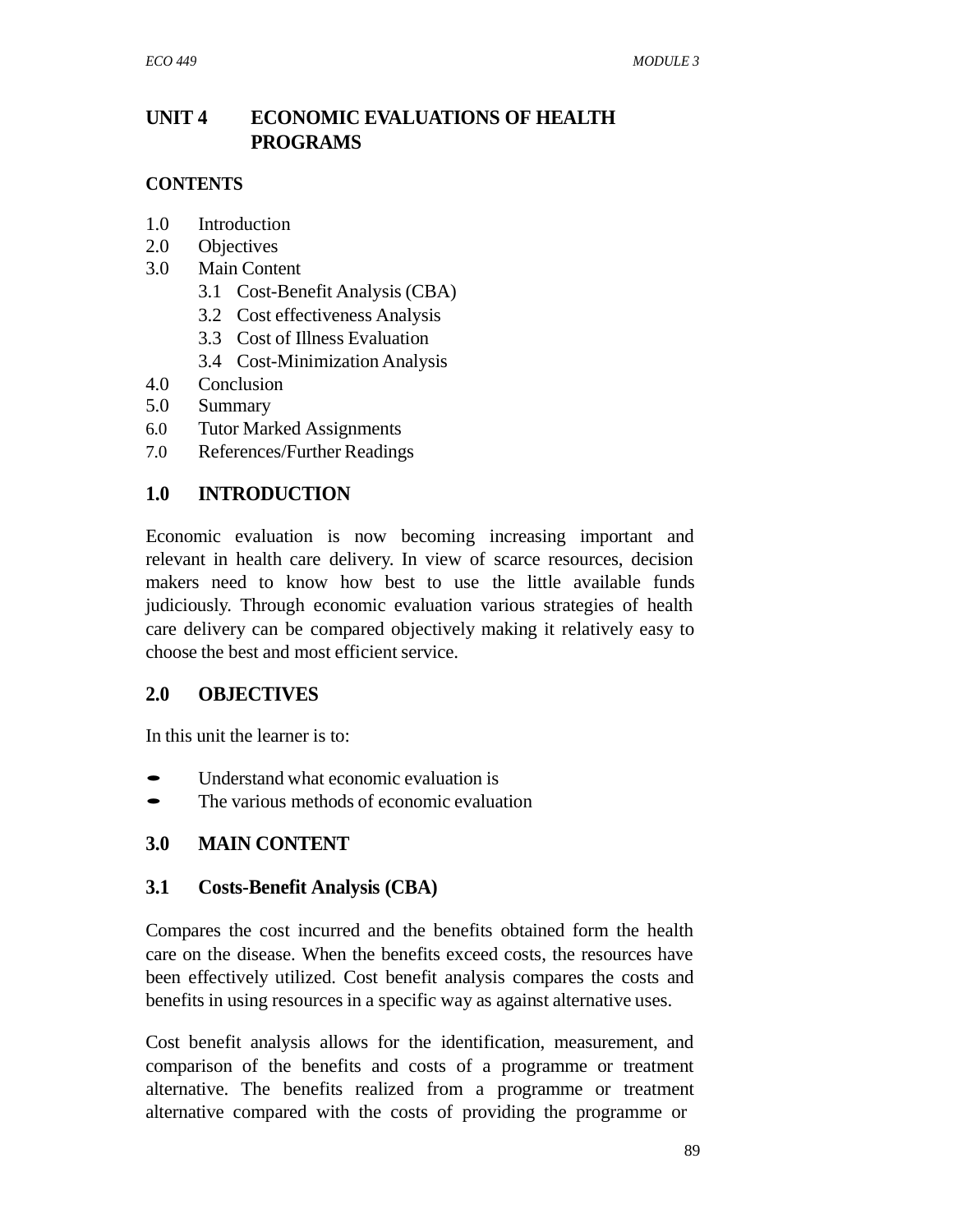treatment alternative. Both the cost and the benefits are measured and converted into the monetary equivalent in the year in which they will occur. Future costs and benefits are discounted or reduced to their current value. The costs and benefits are expressed as a ratio (a benefit– to-cost ratio). If the Benefit / Cost ratio is greater than 1 the program or treatment is of value, i.e. the treatment benefit outweigh the cost of providing the programme. Where Benefit / Cost are equal to 1 then the benefits equal the cost. If Benefit / Cost are greater than 1 then the program or treatment is not economically beneficial. To measure in monetary terms the benefit of an health intervention particularly in developing countries is difficult and a major limitation to using this type of economic evaluation.

## **3.2 Cost-Effectiveness Analysis (CEA)**

It compares the cost or effectiveness of different options of using resources. Because of the difficulty in measuring benefits particularly humanitarian benefits, cost-effectiveness analysis is often used for economic appraisal in health care. CEA is a way of summarizing the health benefits and resources used by competing health care programs so that policy makers can choose among them. The outcome unlike the input is not measured in monetary unit.

Cost-effectiveness-Analysis investigates the best and cheapest way of achieving a single objective by comparing effects and costs. The aim of Cost Effectiveness Analysis (CEA) is to determine one of the following;

- Which of a number of possible interventions achieves a given objective at least cost
- Given a fixed budget the intervention maximizes the effectiveness of the expenditure

The best cost-effective intervention is the one with the lowest total costs and in a situation where interventions are equal in cost, the better one is the one with highest effectiveness. The most cost-effective alternative is not always the least costly alternative for obtaining a specific treatment objective.

## **SELF ASSESSMENT EXERCISE 1**

Differentiate Cost Benefit Analysis from Cost Effectiveness Analysis

## **3.3 Cost of Illness Evaluation**

This identifies and estimates the overall cost of a particular disease on a defined population. This method is often referred to as 'burden-of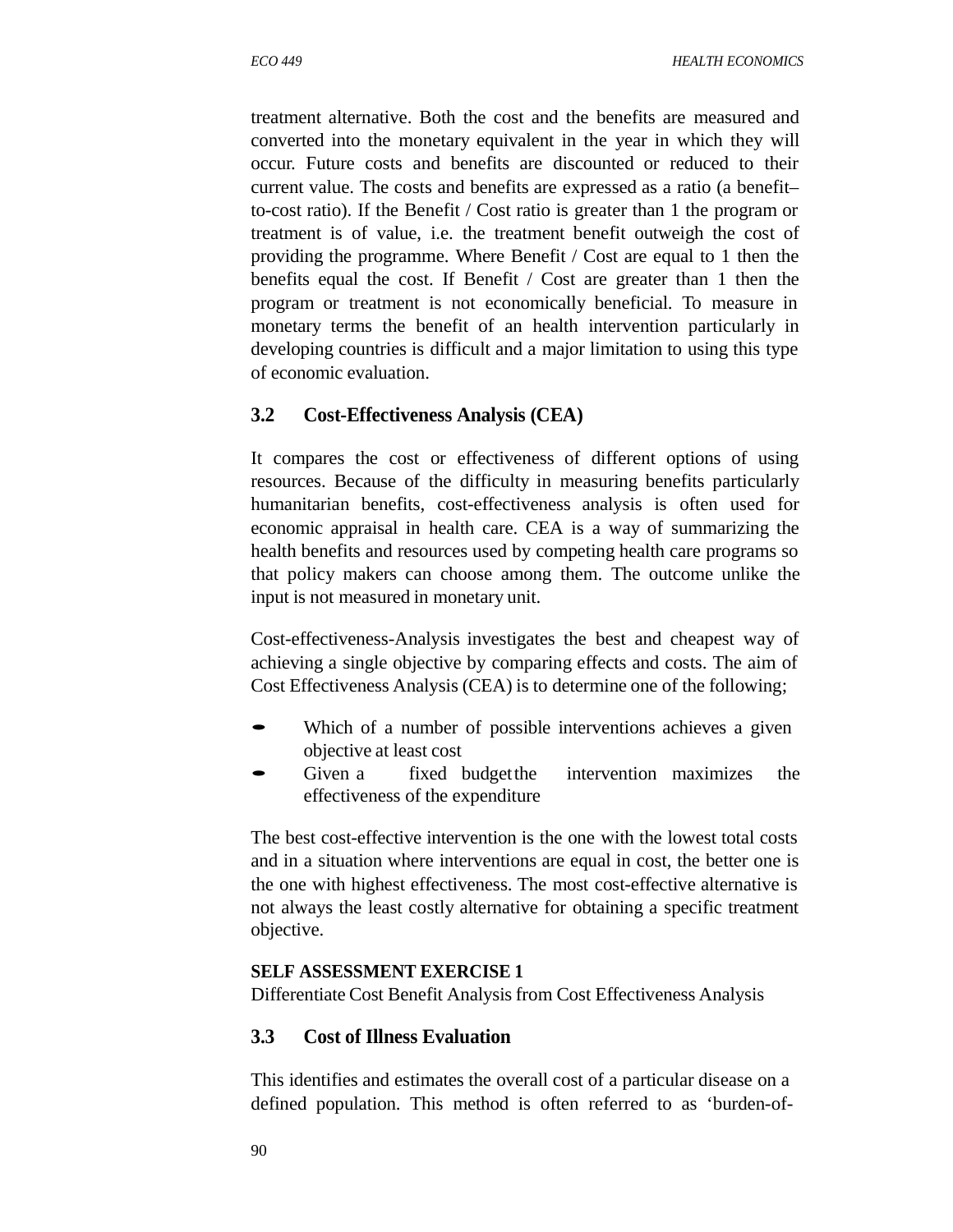illness' and it involves measuring the direct and indirect costs attributable to a specific disease. This method of evaluation does not really compare various strategies rather it helps establish the cost of a particular disease on a defined population.

## **3.4 Costs-Minimization Analysis**

Cost-minimization analysis (CMA) involves the determination of the least costly alternative when comparing two or more treatment alternatives. In CMA analysis, the alternatives must have an assumed equivalency in outcome. This method of evaluation is simple as it compares competing treatment modalities or programme as long as there is evidence that the outcomes of both modalities are equal.

## **Other forms of Economic Evaluation**

Another form of economic appraisal is quality Adjusted Life Years (QALYS') which is a cost-utility analysis (CUA). It allows more than one type of outcome to be included unlike CEA. This however assumes that there are no other objectives to health care than health maximization.

## **4.0 CONCLUSION**

Economic evaluation is becoming increasingly relevant in health care delivery. This will assist in making informed choice on most effective strategies or intervention that can be used in health care delivery. Each of the methods of economic evaluation has their limitations and the areas in which they can be applied. Costing the benefit of health intervention or programme is a big challenge in developing countries.

## **5.0 SUMMARY**

In this unit you have been able to read about economic evaluation. This unit also describes some types of economic evaluation which include; cost benefit analysis, cost effectiveness analysis, cost of illness evaluation and cost minimization evaluation.

## **6.0 TUTOR MARKED ASSIGNMENTS**

1. Describe the various methods of economic evaluation in health care delivery.